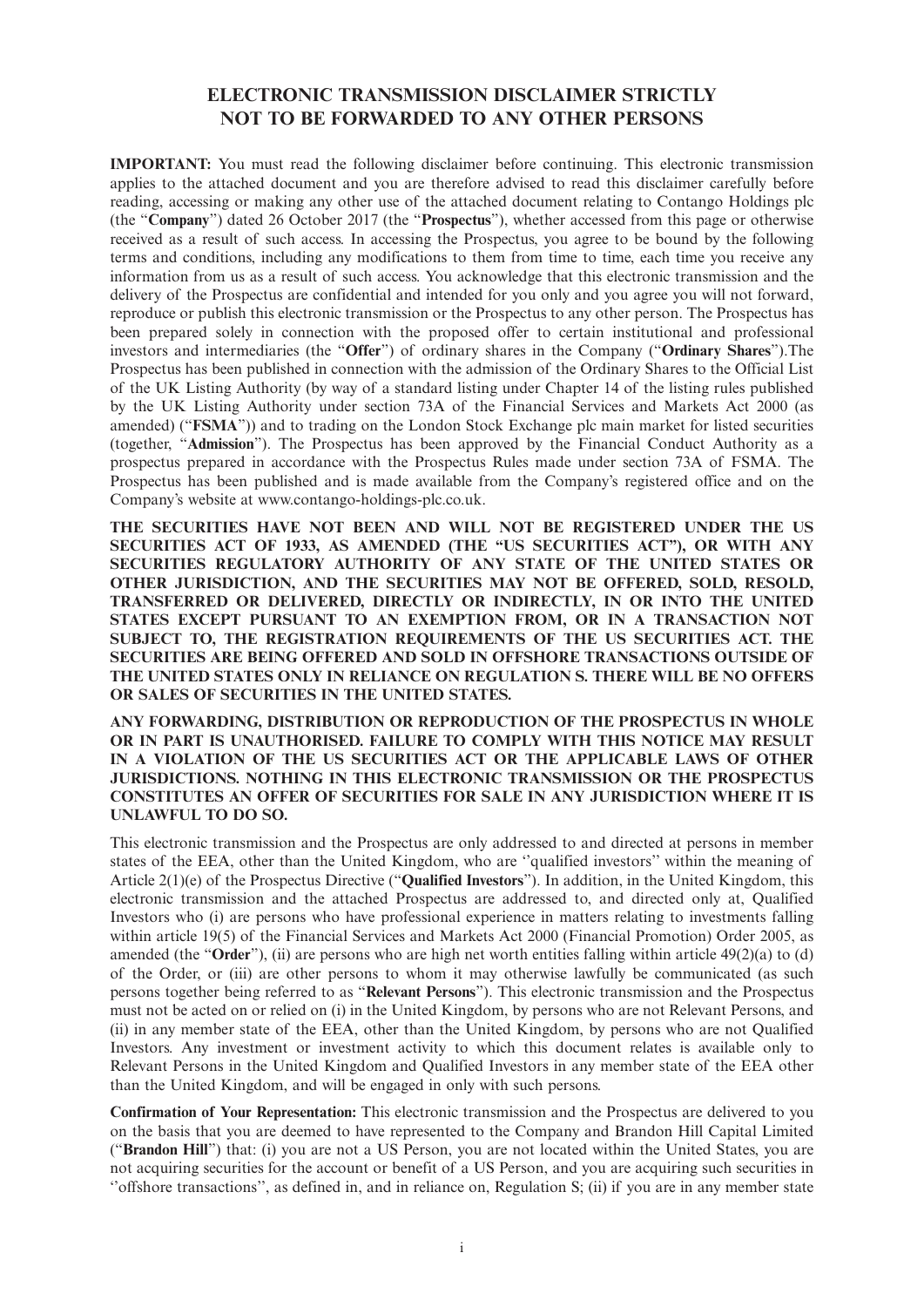of the EEA other than the UK, you are a Qualified Investor and/or a Qualified Investor acting on behalf of Qualified Investors, to the extent you are acting on behalf of persons or entities in the EEA other than the UK; and (iii) if you are a person in the United Kingdom, you are a Relevant Person and/or a Relevant Person acting on behalf of a Relevant Person or Qualified Investors, to the extent that you are acting on behalf of persons and entities in the United Kingdom or EEA; (iv) the Ordinary Shares subscribed for and/or acquired by you in the offer have not been subscribed for and/or acquired with a view to their offer or resale to, any person in circumstances which may give rise to an offer of any securities to the public other than their offer or resale in any member state of the EEA which has implemented the Prospectus Directive to Qualified Investors (as defined in the Prospectus Directive) or the UK; or (iv) if you are not in the EEA, the UK, the Channel Islands or the Isle of Man, you are an institutional investor that is eligible to receive this document and you consent to delivery by electronic transmission.

**Restriction:** Nothing in this electronic transmission constitutes, and may not be used in connection with, an offer of securities for sale to persons other than the specified categories of prospective investors described above and to whom it is directed and access has been limited so that it shall not constitute a general solicitation. If you have gained access to this transmission contrary to the foregoing restrictions, you will be unable to acquire any of the securities described therein.

You are reminded that you have received this electronic transmission and the Prospectus on the basis that you are a person into whose possession this document may be lawfully delivered in accordance with the laws of the jurisdiction in which you are located and you may not, nor are you authorised to, deliver this document, electronically or otherwise, to any other person. This document has been made available to you in an electronic form. You are reminded that documents transmitted via this medium may be altered or changed during the process of electronic transmission and consequently neither the Company, Brandon Hill nor any of their respective affiliates, accepts any liability or responsibility whatsoever in respect of any difference between the document distributed to you in electronic format and the hard copy version. By accessing the Prospectus, you consent to receiving it in electronic form.

Neither Brandon Hill nor any of its affiliates accepts any responsibility whatsoever for the contents of the Prospectus or for any statement made or purported to be made by it, or on its behalf, in connection with the Company or the Offer. Brandon Hill and its affiliates each accordingly disclaims all and any liability, whether arising in tort, contract or otherwise, which they might otherwise have in respect of such document or any such statement. No representation or warranty, express or implied, is made by Brandon Hill or any of its affiliates as to the accuracy, completeness or sufficiency of the information set out in the Prospectus. Brandon Hill is acting exclusively for the Company and no one else in connection with the Offer. Brandon Hill will not regard any other person (whether or not a recipient of this document) as its client in relation to the Offer and will not be responsible to anyone other than the Company for providing the protections afforded to its clients, nor for giving advice in relation to the Offer, or any transaction or arrangement referred to in the Prospectus.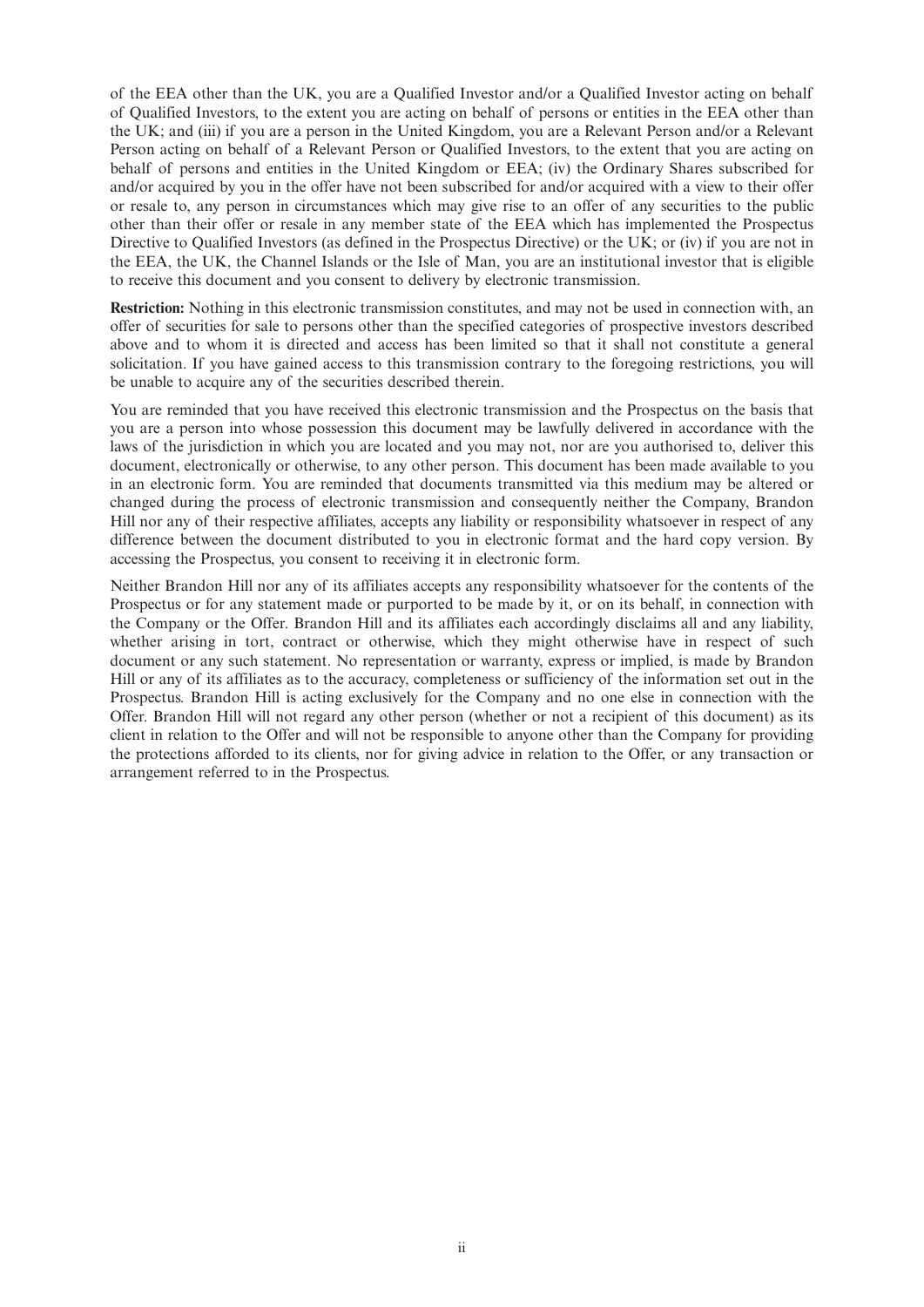THIS DOCUMENT IS IMPORTANT AND REQUIRES YOUR IMMEDIATE ATTENTION. If you are in any doubt about the contents of this document you should consult a person authorised under the Financial Services and Markets Act 2000 (as amended) who specialises in advising on the acquisition of shares **and other securities.**

This Document comprises a prospectus relating to Contango Holdings plc (the "**Company**") prepared in accordance with the Prospectus Rules of the Financial Conduct Authority (the "**FCA**") made under section 73A of FSMA and approved by the FCA under section 87A of FSMA. This Document has been filed with the FCA and made available to the public in accordance with Rule 3.2 of the Prospectus Rules. Applications will be made to the FCA for all of the ordinary shares in the Company (the "**Ordinary Shares**") to be admitted to the Official List of the UK Listing Authority (the "**Official List**") (by way of a standard listing under Chapter 14 of the listing rules published by the UK Listing Authority under section 73A of FSMA as amended from time to time (the "**Listing Rules**") and to the London Stock Exchange plc (the "**London Stock Exchange**") for such Ordinary Shares to be admitted to trading on the London Stock Exchange's main market for listed securities (together, "**Admission**"). It is expected that Admission will become effective, and that unconditional dealings in the Ordinary Shares will commence, at 8.00 a.m. on 1 November 2017. All dealings in Ordinary Shares prior to the commencement of unconditional dealings will be on a "when issued" basis and will be of no effect if Admission does not take place and such dealings will be at the sole risk of the parties concerned.

**THE WHOLE OF THE TEXT OF THIS DOCUMENT SHOULD BE READ BY PROSPECTIVE INVESTORS. YOUR ATTENTION IS SPECIFICALLY DRAWN TO THE DISCUSSION OF CERTAIN RISKS AND OTHER FACTORS THAT SHOULD BE CONSIDERED IN CONNECTION WITH AN INVESTMENT IN THE ORDINARY SHARES AS SET OUT IN THE SECTION ENTITLED "RISK FACTORS" BEGINNING ON PAGE 13 OF THIS DOCUMENT.**

The Directors, whose names appear on page 33, and the Company accept responsibility for the information contained in this Document. To the best of the knowledge of the Directors and the Company (who have taken all reasonable care to ensure that such is the case), the information contained in this Document is in accordance with the facts and contains no omission likely to affect its import.

# **Contango Holdings plc**

*(Incorporated in England and Wales with Registered No. 10186111)*

## **Placing of 23,333,321 Ordinary Shares of £0.01 each at a placing price of £0.03 per Ordinary Share**

**and**

#### **Admission of 42,949,987 Ordinary Shares of £0.01 each**

**to the Official List (by way of Standard Listing under Chapter 14 of the Listing Rules) and to trading on the London Stock Exchange's Main Market for listed securities.**

#### **Financial Adviser & Broker**

#### **BRANDON HILL CAPITAL LIMITED**

Brandon Hill Capital Limited ("**Brandon Hill Capital**"), which is authorised and regulated by the FCA in the conduct of investment business, is acting exclusively for the Company and for no-one else in connection with the Placing and Admission and will not be responsible to anyone other than the Company for providing the protections afforded to customers of Brandon Hill Capital or for providing advice in relation to the contents of this Document or any matter referred to in it.

Brandon Hill Capital is not making any representation, express or implied, as to the contents of this Document, for which the Company and the Directors are solely responsible. Without limiting the statutory rights of any person to whom this Document is issued, no liability whatsoever is accepted by Brandon Hill Capital for the accuracy of any information or opinions contained in this Document or for any omission of information, for which the Company and the Directors are solely responsible. The information contained in this Document has been prepared solely for the purpose of the Placing and Admission and is not intended to be relied upon by any subsequent purchasers of Ordinary Shares (whether on or off exchange) and accordingly no duty of care is accepted in relation to them.

The Ordinary Shares will rank in full for all dividends or other distributions hereafter declared, made or paid on the ordinary share capital of the Company and will rank *pari passu* in all other respects with all other Ordinary Shares in issue on Admission.

This Document does not constitute an offer to sell or an invitation to subscribe for, or the solicitation of an offer or invitation to buy or subscribe for, Ordinary Shares in any jurisdiction where such an offer or solicitation is unlawful or would impose any unfulfilled registration, publication or approval requirements on the Company.

The Ordinary Shares have not been and will not be registered under the United States Securities Act of 1933, as amended (the "**Securities Act**"), or the securities laws of any state or other jurisdiction of the United States or under applicable securities laws of Australia, Canada or Japan (or their respective territories). Subject to certain exceptions, the Ordinary Shares may not be offered, sold, resold, transferred or distributed directly or indirectly, within, into or in the United States or to or for the account or benefit of persons in the United States, Australia, Canada, Japan (or their respective territories) or any other jurisdiction where such offer or sale would violate the relevant securities laws of such jurisdiction. This Document does not constitute an offer to sell or a solicitation of an offer to purchase or subscribe for Ordinary Shares in any jurisdiction in which such offer or solicitation is unlawful or would impose any unfulfilled registration, publication or approval requirements on the Company. The Ordinary Shares may not be taken up, offered, sold, resold, transferred or distributed, directly or indirectly within, into or in the United States except pursuant to an exemption from, or in a transaction that is not subject to, the registration requirements of the Securities Act. There will be no public offer in the United States. The Company has not been and will not be registered under the United States Investment Company Act pursuant to the exemption provided by Section 3(c)(7) thereof, and investors will not be entitled to the benefits of that Act.

The distribution of this Document in or into jurisdictions other than the United Kingdom may be restricted by law and therefore persons into whose possessions this Document comes should inform themselves about and observe any such restrictions. Any failure to comply with these restrictions may constitute a violation of the securities laws of any such jurisdiction.

None of the Ordinary Shares have been approved or disapproved by the United States Securities and Exchange Commission (the "**SEC**"), any state securities commission in the United States or any other regulatory authority in the United States, nor have any of the foregoing authorities passed comment upon or endorsed the merit of the offer of the Ordinary Shares or the accuracy or the adequacy of this Document. Any representation to the contrary is a criminal offence in the United States.

Application will be made for the Ordinary Shares to be admitted to a Standard Listing on the Official List. A Standard Listing will afford investors in the Company a lower level of regulatory protection than that afforded to investors in companies with Premium Listings on the Official List, which are subject to **additional obligations under the Listing Rules.**

It should be noted that the UKLA will not have authority to (and will not) monitor the Company's compliance with any of the Listing Rules and/or any provision of the Model Code which the Company has indicated herein that it intends to comply with on a voluntary basis, nor to impose sanctions in respect of any failure **by the Company to so comply.**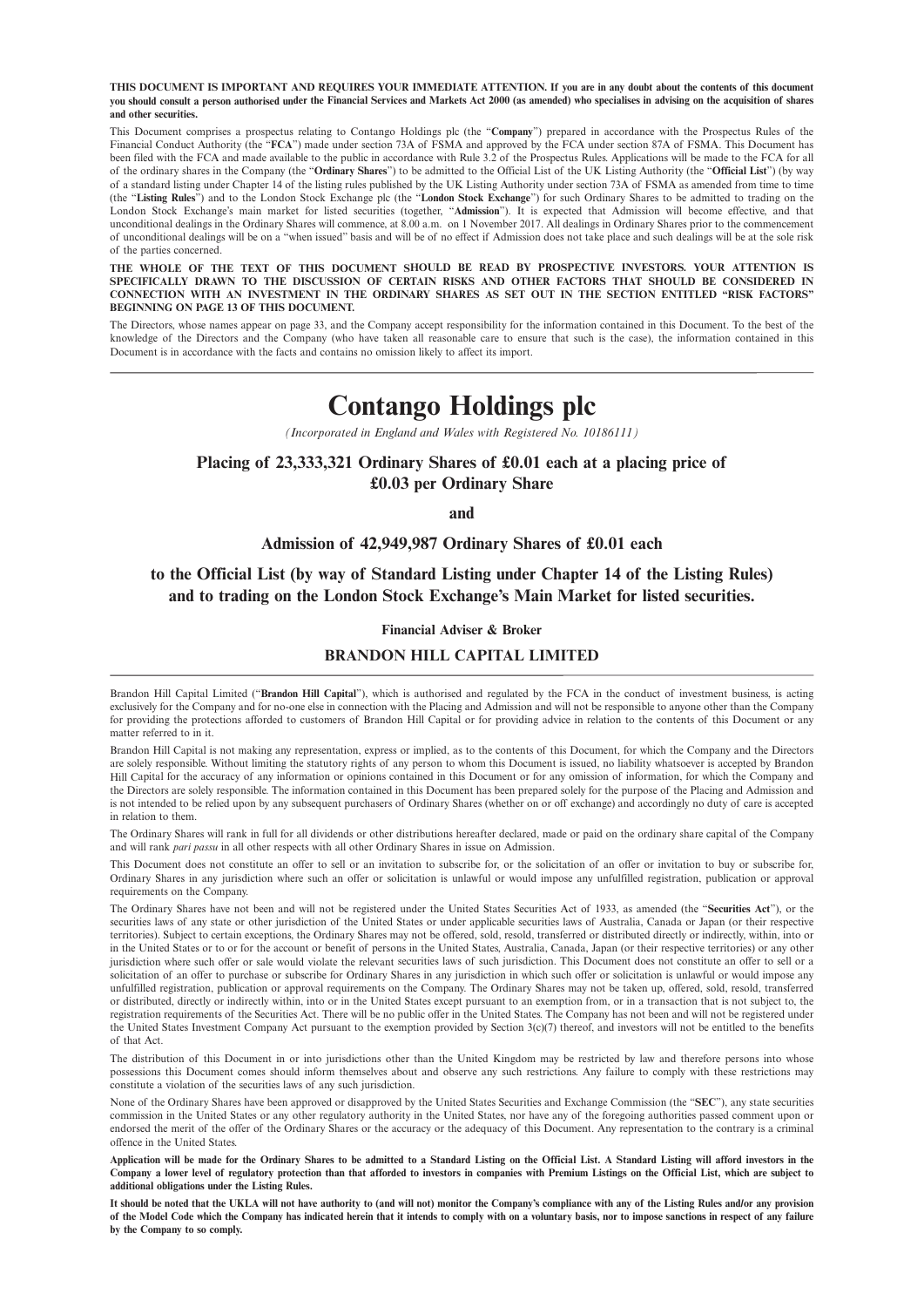# **CONTENTS**

| 1.              |     |                                                                           |  |  |
|-----------------|-----|---------------------------------------------------------------------------|--|--|
| 2.              |     | Listing Rules with which the Company must comply under a Standard Listing |  |  |
|                 |     |                                                                           |  |  |
|                 |     |                                                                           |  |  |
|                 |     |                                                                           |  |  |
|                 |     |                                                                           |  |  |
|                 |     |                                                                           |  |  |
| <b>PART I</b>   |     | INFORMATION ON THE COMPANY, ACQUISITION OPPORTUNITY                       |  |  |
| <b>PART II</b>  |     |                                                                           |  |  |
| <b>PART III</b> |     |                                                                           |  |  |
|                 |     | (A) ACCOUNTANTS' REPORT ON THE HISTORICAL FINANCIAL                       |  |  |
|                 |     | (B) HISTORICAL FINANCIAL INFORMATION ON THE COMPANY                       |  |  |
|                 |     |                                                                           |  |  |
|                 |     |                                                                           |  |  |
|                 |     |                                                                           |  |  |
|                 |     |                                                                           |  |  |
|                 |     |                                                                           |  |  |
|                 |     |                                                                           |  |  |
|                 |     |                                                                           |  |  |
|                 |     |                                                                           |  |  |
|                 |     |                                                                           |  |  |
|                 |     |                                                                           |  |  |
|                 | (C) | UNAUDITED INTERIM FINANCIAL INFORMATION FOR PERIOD                        |  |  |
|                 |     | (D) ACCOUNTANTS REPORT ON THE UNAUDITED PRO FORMA                         |  |  |
|                 |     | (E) UNAUDITED PRO FORMA FINANCIAL INFORMATION                             |  |  |
| <b>PART IV</b>  |     |                                                                           |  |  |
| <b>PART V</b>   |     |                                                                           |  |  |
| <b>PART VI</b>  |     |                                                                           |  |  |
|                 |     |                                                                           |  |  |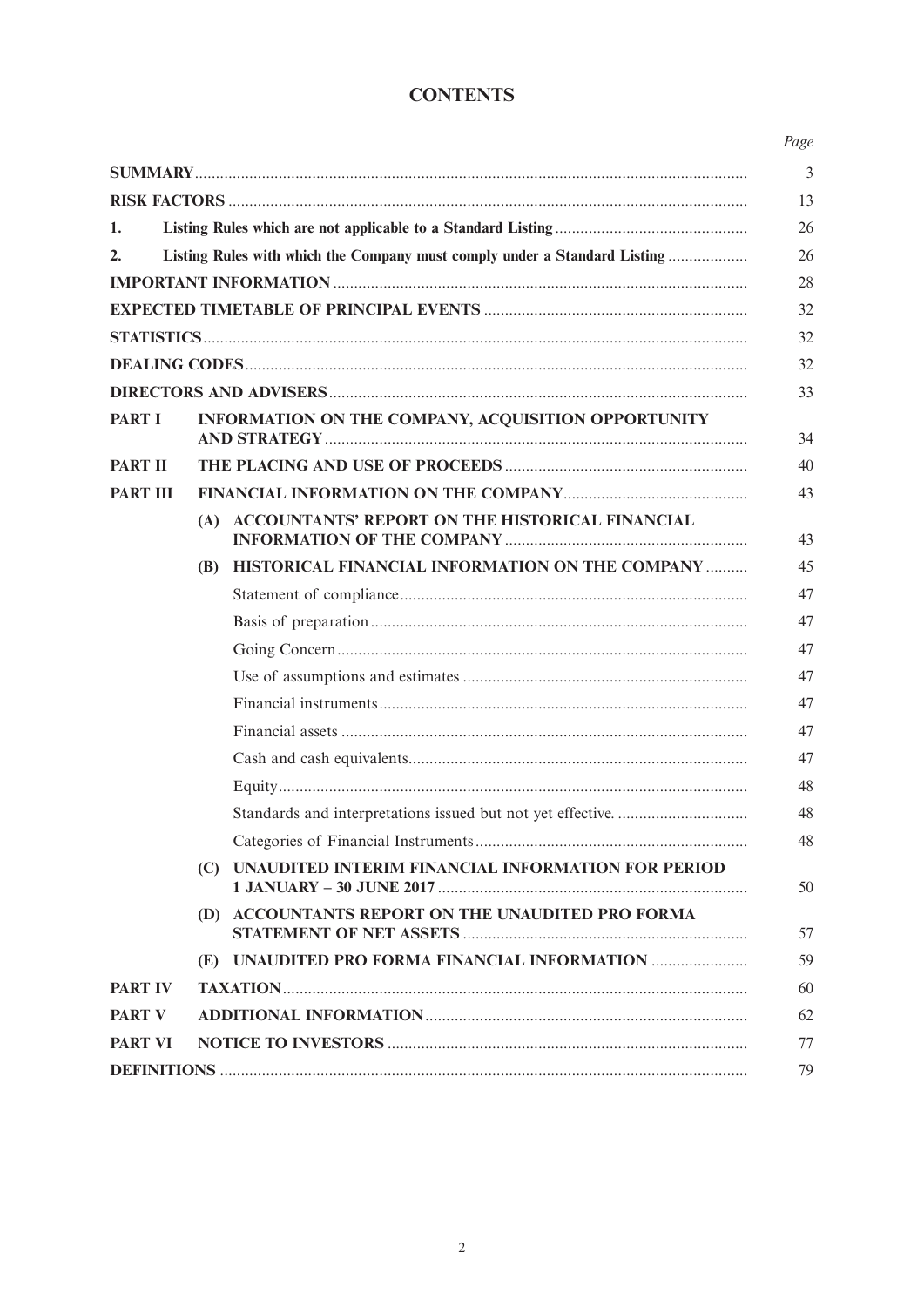## **SUMMARY**

*Summaries are made up of disclosure requirements known as "***Elements***". These elements are numbered in Sections A-E (A. 1-E. 7).*

This summary contains all the Elements required to be included in a summary for this type of securities and issuer. Because some Elements are not required to be addressed, there may be gaps in the numbering sequence *of the Elements.*

Even though an Element may be required to be inserted in the summary because of the type of securities and issuer, it is possible that no relevant information can be given regarding the Element. In this case a short *description of the Element is included in the summary with the mention of "not applicable".*

#### **SECTION A – INTRODUCTION AND WARNINGS**

#### A.1 **Warning to investors**

**This summary should be read as an introduction to this Document.**

#### Any decision to invest in the Ordinary Shares should be based on consideration of this Document as a **whole by the investor.**

Where a claim relating to the information contained in this Document is brought before a court the claimant investor might, under the national legislation of the Member States, have to bear the costs of translating this Document before legal proceedings are initiated.

Civil liability attaches only to those persons who have tabled this summary including any translation thereof but only if this summary is misleading, inaccurate or inconsistent when read together with the other parts of this Document or it does not provide, when read together with the other parts of this Document, key information in order to aid investors when considering whether to invest in such securities.

### A.2 **Consent for intermediaries**

Not applicable; this is not a public offer of securities and consent will not be given by the Company for the use of this Document for subsequent resale or final placement of securities by financial intermediaries.

#### **SECTION B – ISSUER**

#### B.1 **Legal and commercial name**

The legal and commercial name of the issuer is Contango Holdings plc.

#### B.2 **Domicile/Legal form/Legislation/Country of incorporation**

The Company was incorporated as a private company with limited liability under the laws of England and Wales on 18 May 2016 with registered number 10186111 as a private limited company and re-registered on 7 June 2017 as a public limited company under the Act. It is domiciled and its principal place of business is in the United Kingdom and the Company will become subject to the City Code on Admission.

#### B.3 **Current operations/Principal activities and markets**

#### **Acquisition Strategy**

#### *Investment Process*

The Board will have criteria which it will use when reviewing potential transactions, which include, amongst other things, identifying opportunities which have the best chance of success, with good management after conducting thorough due diligence.

#### *Investment Criteria*

The Board will focus on potential acquisitions that are managed by credible management, targets which have robust prospects, advanced in the natural resources sector and located in investor friendly locations.

### *Special Situations*

Due to a lack of capital available, the Board believe the natural resources sector can provide the Company with attractive opportunities.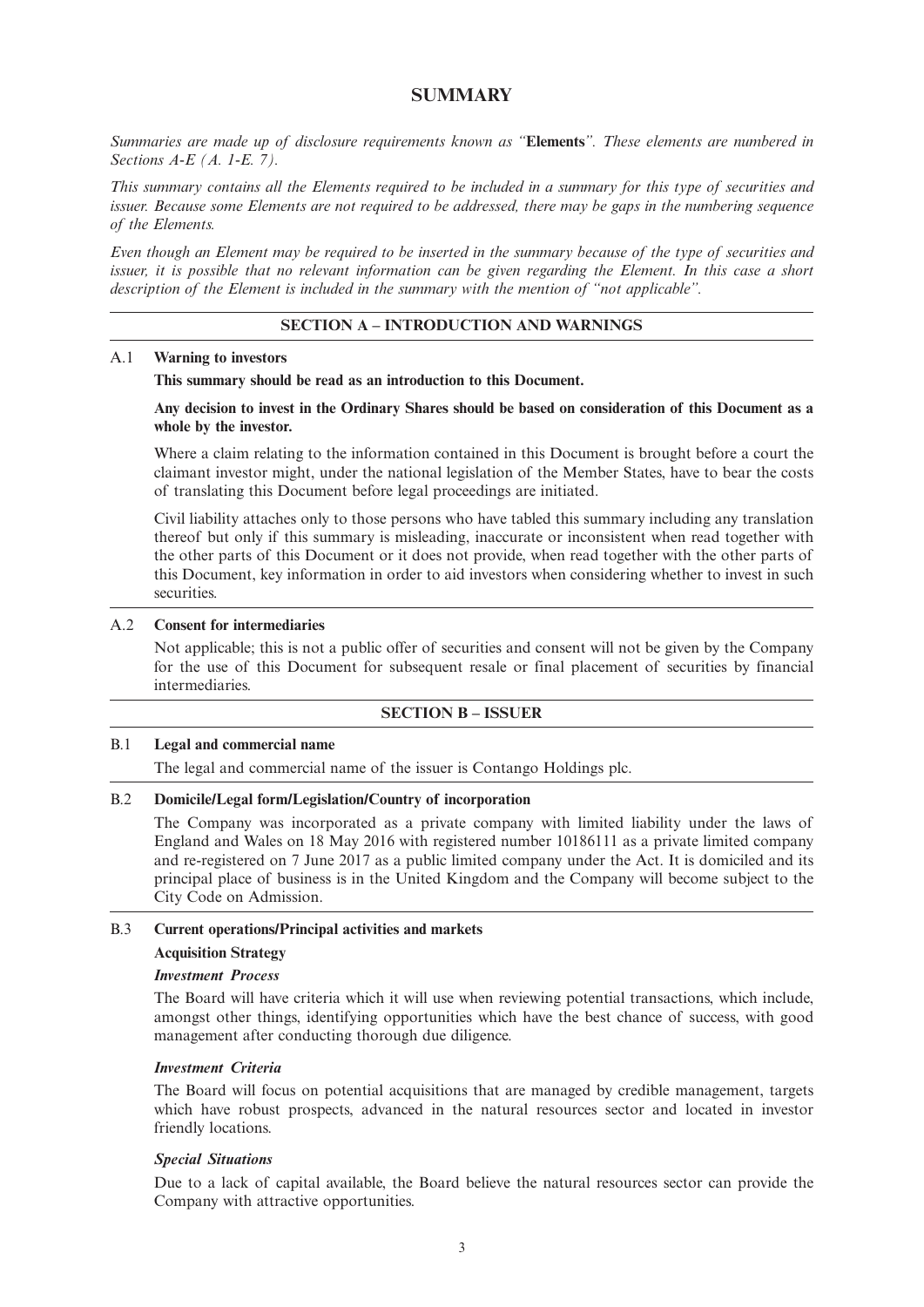#### *Natural Resources Market and the Opportunity*

The natural resources sector has been through a turbulent time following the decline in commodity prices. The sector has suffered asset value write downs. At the junior end risk appetite to invest in early stage projects through to full development, due to financing constraints, has decreased.

Investors have chosen to reduce their exposure to the sector. Through the Board's experience and the market conditions, it believes there are a plethora of opportunities to generate returns for Shareholders.

#### *Competitive Strength*

The Board has significant experience identifying opportunities in the natural resources sector, from certain board members developing natural resources companies through their development cycle with others having raised equity for their natural resources clients.

#### *Failure to make an Acquisition*

If an Acquisition has not been announced by the second anniversary of Admission, the Board will consult with shareholders as to the ongoing direction and activities of the Company.

#### B.4a **Significant trends**

Not applicable, since the Company has not yet commenced business. There are no known trends affecting the Company and the industries in which it will operate.

#### B.5 **Group structure**

Not applicable, the Company is not part of group.

#### B.6 **Major Shareholders**

The following persons, directly or indirectly, will at Admission have an interest in the issuer's capital or voting rights which is notifiable under UK law:

|                                    |                                     |                                         | No. of                                  |                                       |
|------------------------------------|-------------------------------------|-----------------------------------------|-----------------------------------------|---------------------------------------|
| Name                               | No. of Existing<br>Ordinary Shares* | % of Existing<br><b>Ordinary Shares</b> | <b>Ordinary Shares*</b><br>on Admission | % of Enlarged<br><b>Share Capital</b> |
| Jonathan Evans                     | 1,227,200                           | $7.01\%$                                | 1,227,200                               | 2.86%                                 |
| Neal Griffith                      | 3,068,200                           | $17.53\%$                               | 3,214,033                               | 7.48%                                 |
| Oliver Stansfield                  | 3,068,200                           | 17.53%                                  | 3,214,033                               | 7.48%                                 |
| Brian McMaster**                   | 3,068,200                           | 17.53%                                  | 3,214,033                               | 7.48%                                 |
| Philip Richards                    | 3,068,200                           | 17.53%                                  | 3,214,033                               | 7.48%                                 |
| Lockstrood Consulting Ltd          | 500,000                             | 2.86%                                   | 500,000                                 | 1.16%                                 |
| Cedar Capital Management Ltd       | 1,000,000                           | $5.72\%$                                | 2,000,000                               | 4.66%                                 |
| Ashley Warden                      | 1,000,000                           | 5.72%                                   | 1,000,000                               | 2.33%                                 |
| Sanderson Capital Partners Limited | 1,500,000                           | 8.57%                                   | 1,500,000                               | 3.49%                                 |
| James Lewis                        |                                     |                                         | 1,666,666                               | 3.88%                                 |
| Walker Cripps                      |                                     |                                         | 2,833,333                               | 6.60%                                 |
| Brandon Hill Capital Limited       |                                     |                                         | 1,783,333                               | 4.15%                                 |
| <b>TOTAL</b>                       | 17,500,000                          | 100%                                    | 25,366,664                              | 59.06%                                |

\* all of the Ordinary Shares rank *pari passu* in all aspects.

\*\* Brian McMaster holds his shares through Gemstar Investments Ltd.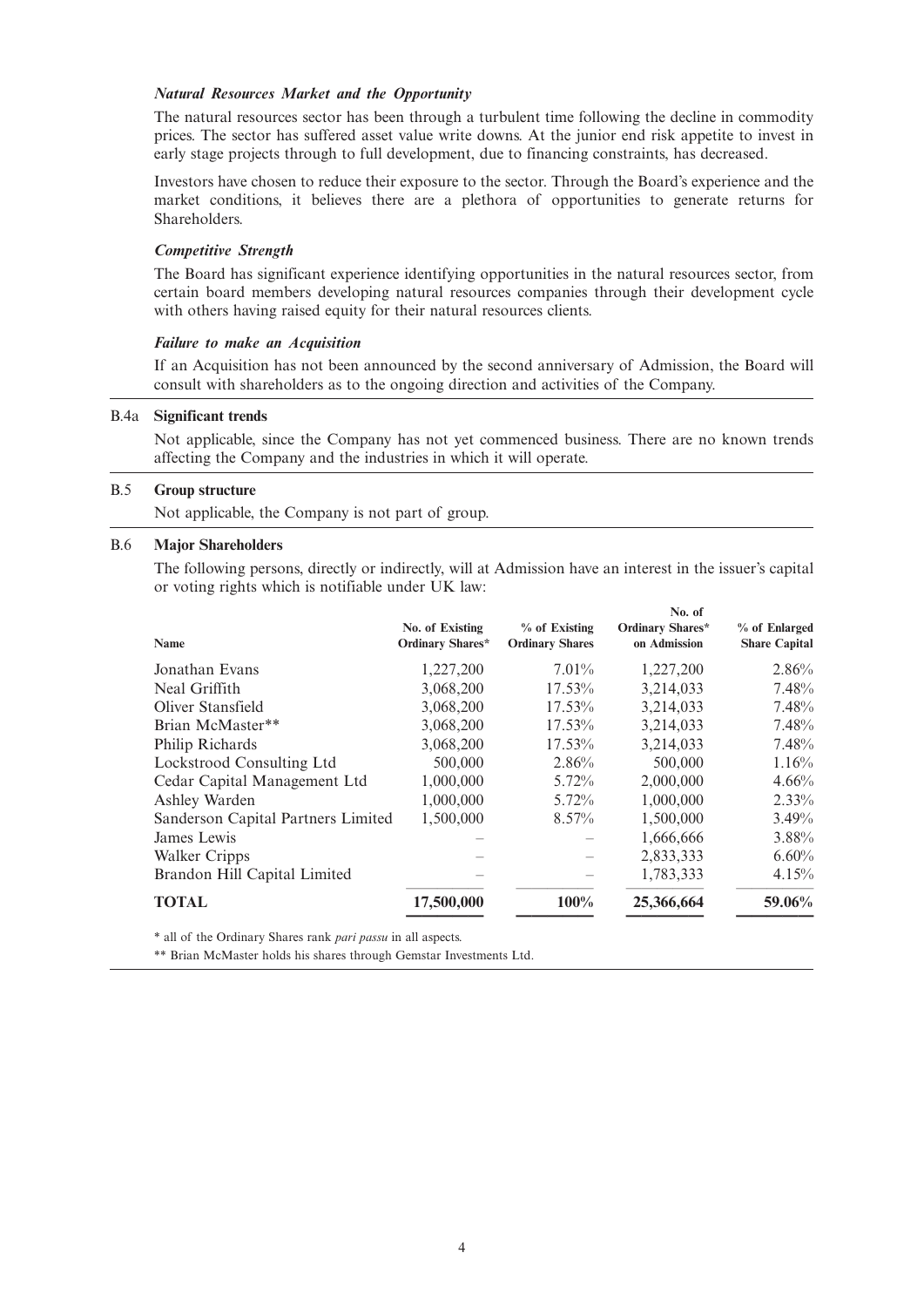## B.7 **Selected historical key financial information**

The Company was incorporated on 18 May 2016 and the following balance sheet was drawn up as at 31 December 2016.

| <b>Statement of Financial Position</b>                   | As at                            |
|----------------------------------------------------------|----------------------------------|
|                                                          | 31 December 2016                 |
| <b>Assets</b>                                            |                                  |
| Current assets<br>Receivables                            | 15,000                           |
| Cash and cash equivalents                                | 8,626                            |
| <b>Total assets</b>                                      | 23,626                           |
| <b>Equity and liabilities</b>                            |                                  |
| Capital and reserves                                     |                                  |
| Share capital                                            | 1                                |
| Retained earnings                                        | 1                                |
| <b>Total equity</b>                                      |                                  |
| Current liabilities                                      |                                  |
| Other payables                                           | 23,625                           |
| <b>Total liabilities</b>                                 |                                  |
| <b>Total equity and liabilities</b>                      | 23,626                           |
| <b>Statement of Comprehensive Income</b>                 |                                  |
|                                                          | Period ended<br>31 December 2016 |
|                                                          | £                                |
| Revenue                                                  |                                  |
| Administrative expenses                                  |                                  |
| Loss and total comprehensive expense for the period      |                                  |
| Loss per share:                                          |                                  |
| Basic and diluted                                        |                                  |
| <b>Statement of Cash Flows</b>                           |                                  |
|                                                          | Period ended                     |
|                                                          | 31 December 2016                 |
| <b>Cash from operating activities</b>                    |                                  |
| Profit before taxation                                   |                                  |
| Increase in receivables                                  | (15,000)                         |
| Net cash used in operating activities                    | (15,000)                         |
| Cash flows from financing activities                     |                                  |
| Share capital issued                                     | 23,626                           |
| Net cash generated from financing activities             | 23,626                           |
| Increase in cash and cash equivalents for the period     | 8,626                            |
| Cash and cash equivalents at the beginning of the period |                                  |
| Cash and cash equivalents at the end of the period       | 8,626                            |
|                                                          |                                  |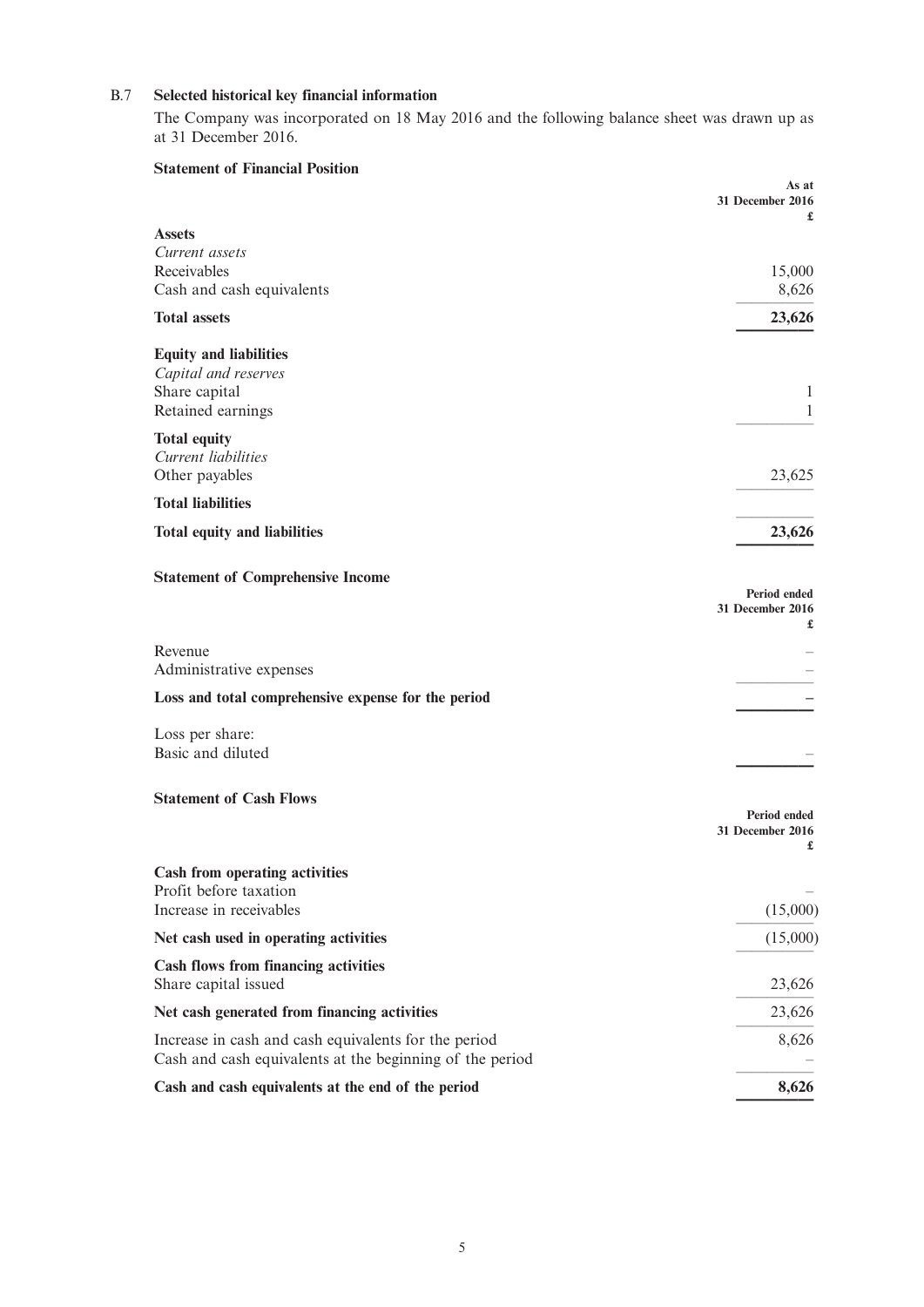## **Statement of Changes in Equity**

|                                                     | <b>Share</b><br>capital  | <b>Retained</b><br>earnings | <b>Total</b><br>£ |
|-----------------------------------------------------|--------------------------|-----------------------------|-------------------|
| On incorporation                                    |                          |                             |                   |
| Loss and total comprehensive expense for the period | $\overline{\phantom{a}}$ |                             |                   |
| As at 31 December 2016                              |                          |                             |                   |

The following balance sheet was drawn up as at 30 June 2017 as part of the Company's unaudited interim financial information for the period 1 January to 30 June 2017. The Company has not yet commenced operations.

## **Statement of Financial Position**

*As at 30 June 2017*

|                                     | As at       | As at     |
|-------------------------------------|-------------|-----------|
|                                     | 31 December | 30 June   |
|                                     | 2016        | 2017      |
|                                     | £           | £         |
| <b>Current assets</b>               |             |           |
| Other receivables                   | 15,000      | 33,775    |
| Cash and cash equivalents           | 8,626       | 46,626    |
| <b>TOTAL ASSETS</b>                 | 23,626      | 80,401    |
| <b>Equity</b>                       |             |           |
| Called up share capital             | 1           | 50,000    |
| Retained earnings                   |             | (21, 800) |
|                                     | 1           | 28,200    |
| <b>Liabilities</b>                  |             |           |
| <b>Current liabilities</b>          |             |           |
| Trade and other payables            | 23,625      | 52,201    |
| Total liabilities                   | 23,625      | 52,201    |
| <b>TOTAL LIABILITIES AND EQUITY</b> | 23,626      | 80,401    |

|                                                  | 18 May      | Six months       |
|--------------------------------------------------|-------------|------------------|
|                                                  | to          | ended<br>30 June |
|                                                  | 31 December |                  |
|                                                  | 2016<br>£   | 2017<br>£        |
| Cash flows from operating activities             |             |                  |
| Loss before taxation                             |             | (21,800)         |
| Increase in receivables                          | (15,000)    | (7, 401)         |
| Increase in payables                             |             | 52,201           |
| Net cash generated from operating activities     | (15,000)    | 23,000           |
| <b>Cash flows from financing activities</b>      |             |                  |
| Receipt of funds in advance of issue of shares   | 23,626      |                  |
| Receipt of funds from issue of ordinary shares   |             | 15,000           |
| Net cash generated from financing activities     | 23,626      | 15,000           |
| Net increase in cash and cash equivalents        | 8,626       | 38,000           |
| Cash and cash equivalents at beginning of period |             | 8,626            |
| Cash and cash equivalents at end of period       | 8,626       | 46,626           |
|                                                  |             |                  |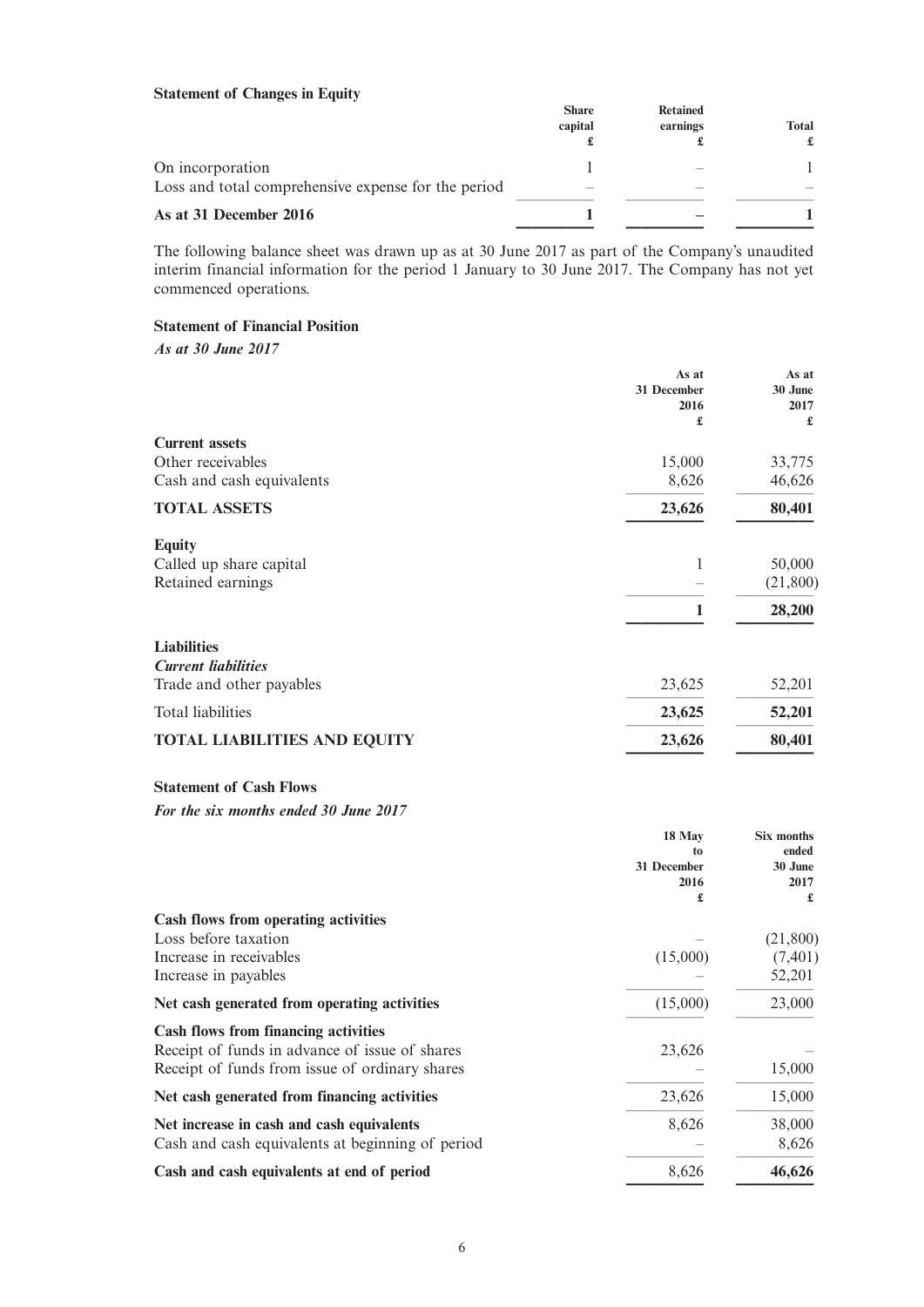#### **Statement of Changes in Equity**

|                                         | <b>Retained earnings</b> | <b>Total</b><br>£ |
|-----------------------------------------|--------------------------|-------------------|
| As at 18 May 2016                       |                          |                   |
| Issue of share capital                  |                          |                   |
| Total comprehensive loss for the period |                          |                   |
| As at 31 December 2016                  |                          |                   |
| Issue of share capital                  |                          | 49.999            |
| Total comprehensive loss for the period | (21,800)                 | (21,800)          |
| As at 30 June 2017                      | (21,800)                 | 28,200            |
|                                         |                          |                   |

On 1 June 2017, the Company subdivided each Ordinary Share of £1 into 100 Ordinary Shares of £0.01 each.

On 1 June 2017 the Company issued and allotted an additional 4,999,900 ordinary shares of £0.01 each for a total subscription price of £49,999 to the Founder Shareholders (the "**Founder Subscriber Shares**").

On 26 October 2017, a further 12,500,000 Ordinary Shares were allotted and issued to the Initial Subscribers, at a price of £0.02 per Ordinary Share (the "**Initial Subscriber Shares**").

On 26 October 2017, authority was granted to allot a further (i) 23,333,321 Ordinary Shares pursuant to the Placing, conditional on Admission, at a price of £0.03 per Ordinary Share (the "**Placing Shares**"); and (ii) 2,116,666 Ordinary Shares, conditional on Admission, in consideration for payment of invoices associated with Admission at a price of £0.03 per Ordinary Share (the "**Consideration Shares**").

### B.8 **Selected key pro forma financial information**

Set out below is an unaudited pro forma statement of net assets of the Company as at 31 December 2016 (the "**Pro Forma Financial Information**"). The Pro Forma Financial Information has been prepared on the basis set out in the notes below to illustrate the effect on the financial information of the Company, presented on the basis of the accounting policies that will be adopted by the Company in preparing its published financial statements, had the Placing occurred at 31 December 2016. It has been prepared for illustrative purposes only. Because of its nature, the Pro Forma Financial Information addresses a hypothetical situation and, therefore, does not represent the Company's actual financial position.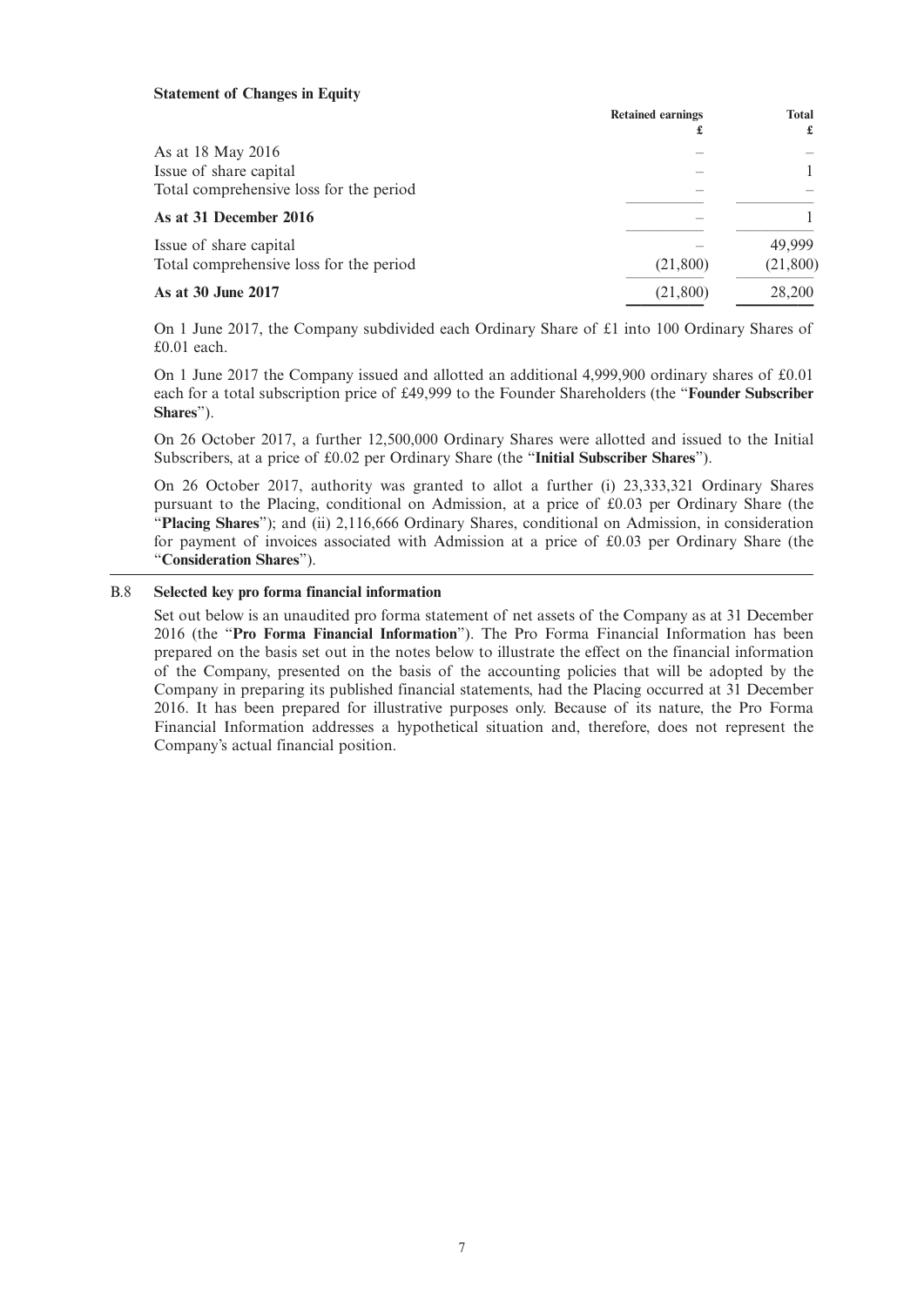|                     | Company<br>net assets |                   |                  |
|---------------------|-----------------------|-------------------|------------------|
|                     | as at                 |                   | <b>Unaudited</b> |
|                     | <b>31 December</b>    |                   | pro-forma        |
|                     | 2016                  | <b>Adjustment</b> | net assets of    |
|                     | (Note 1)<br>£         | (Note 2)<br>£     | the Company<br>£ |
| <b>Assets</b>       |                       |                   |                  |
| Current assets      |                       |                   |                  |
| Cash                | 8,626                 | 809,999           | 818,625          |
| Receivables         | 15,000                |                   | 15,000           |
| <b>Total assets</b> | 23,626                | 809,999           | 833,625          |
| <b>Liabilities</b>  |                       |                   |                  |
| Current liabilities |                       |                   |                  |
| Other payables      | (23, 625)             | 18,500            | (5, 125)         |
| Total liabilities   | (23, 625)             | 18,500            | (5, 125)         |
| <b>Net assets</b>   |                       | 828,499           | 828,500          |
| Notes:              |                       |                   |                  |

1. The financial information relating to the Company has been extracted without adjustment from the audited financial information set out in Part III (B) (Historical Financial Information on the Company) of this Prospectus.

2. The £828,499 adjustment represents the following:

- The issue of an additional 4,999,900 Ordinary Shares of £0.01 (being the Founder Subscriber Shares) for total consideration of £49,999 to the Founders;
- l the issue of a further 12,500,000 Ordinary Shares of £0.01 to the Initial Subscribers for total consideration of £250,000 (being the Initial Subscriber Shares); and
- the net proceeds of the Placing, represented by a receipt of £700,000 being the issue of 23,333,321 Placing Shares of £0.01 each at £0.03 per Ordinary Share conditional on Admission, less associated costs. When the proceeds from the Placing Shares are combined with the proceeds from the Founder Subscriber Shares and the Initial Subscriber Shares, the Net Proceeds are £765,000 after costs of £235,000\*.
- 3. The Pro Forma Financial Information does not reflect any changes in the trading position of the Company or any other changes arising from other transactions since 31 December 2016.

\* Though £828,500 in cash shall be raised, as £63,500 of costs shall be paid by the allotment of shares.

#### B.9 **Profit forecast or estimate**

Not applicable; no profit forecast or estimate is made.

#### B.10 **Qualified audit report**

Not applicable; there are no qualifications in the accountant's report on the historical financial information.

#### B.11 **Working capital explanation**

Not applicable; working capital is sufficient.

The Company is of the opinion that, taking into account the Net Proceeds, the working capital available to the Company is sufficient for its present requirements that is for at least the 12 months from the date of this Document.

### **SECTION C – SECURITIES**

#### C.1 **Description of the type and the class of the securities being offered**

The securities subject to Admission are Ordinary Shares of £0.01 each which will be registered with ISIN number GB00BF0F5X78 and SEDOL number BF0F5X7

## C.2 **Currency of the securities issue**

The Ordinary Shares are denominated in UK Sterling and the subscription price paid in UK Sterling.

## C.3 **Issued share capital**

The issued share capital of the Company on Admission will consist of 42,949,987 Ordinary Shares, comprising the 5,000,000 Founder Subscriber Shares held by the Founder Shareholders, 12,500,000 Initial Subscriber Shares held by the Initial Subscribers, 23,333,321 Placing Shares that have been allotted to the Placees and 2,116,666 Ordinary Shares that have been allotted for payment of invoices associated with Admission.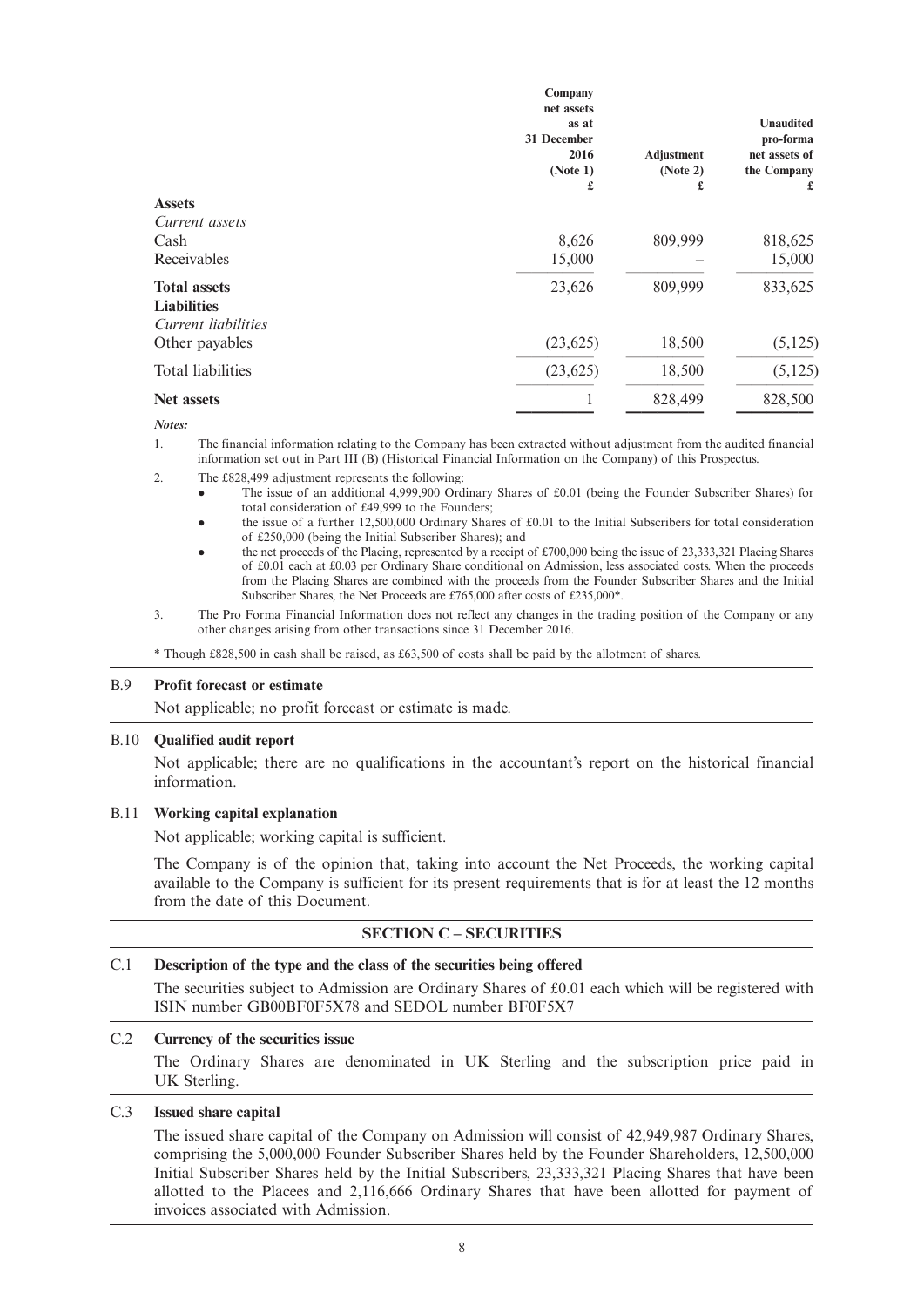## C.4 **Rights attached to the securities**

Each Ordinary Share ranks *pari passu* for voting rights, dividends and return of capital on winding up.

Each Ordinary Share confers the right to receive notice of and attend all meetings of Shareholders. Each holder of Ordinary Shares present at a general meeting in person or by proxy or by its authorised corporate representative has one vote, and, on a poll, one vote for every Ordinary Share of which he is a holder.

The Company must hold an annual general meeting each year in addition to any other general meetings held in the year. The Directors can call a general meeting at any time. All members who are entitled to receive notice under the Articles must be given notice.

Subject to the Act, the Company may, by ordinary resolution, declare dividends to be paid to members of the Company according to their rights and interests in the profits of the Company available for distribution, but no dividend shall be declared in excess of the amount recommended by the Board.

On a voluntary winding-up of the Company, the liquidator may, with the sanction of a special resolution of the Company and subject to the Act, having realised the Company's assets and discharged the Company's liabilities, divide amongst the Shareholders in specie the whole or any part of the assets of the Company, or vest the whole or any part of the assets in trustees upon such trusts for the benefit of the member(s) as the liquidator shall determine.

### C.5 **Restrictions on transferability**

Not applicable; all Ordinary Shares, including the Initial Subscriber Shares and Placing Shares are freely transferable.

## C.6 **Application for admission to trading on a regulated market**

Application will be made for the Ordinary Shares to be admitted to a Standard Listing on the Official List and to trading on the London Stock Exchange's main market for listed securities. It is expected that Admission will become effective and that unconditional dealings will commence on the London Stock Exchange at 8.00 a.m. on 1 November 2017.

## C.7 **Dividend policy**

The objective of the Directors is the achievement of substantial capital growth. In the short term they do not intend to declare a dividend on the Ordinary Shares.

### C.22 **Information about the underlying shares**

The underlying shares are Ordinary Shares. The currency of the securities in issue is UK Sterling. Application will be made for the Ordinary Shares to be admitted to a Standard Listing on the Official List and to trading on the London Stock Exchange's main market for listed securities. It is expected that Admission will become effective and that unconditional dealings will commence at 8.00 a.m. on 1 November 2017. Subject to the Act and the terms of the Articles, any Shareholder may transfer all or any of his certificated Ordinary Shares by an instrument of transfer in any usual form or in any other form which the Directors may approve.

### **SECTION D – RISKS**

## D.1 **Key information on the key risks that are specific to the issuer or its industry**

### *Business Strategy*

- The Company is a newly formed entity with no operating history and has not yet formally identified any potential target company or business for an Acquisition.
- The Company may be unable to complete an Acquisition in a timely manner or at all or to fund the operations of a target business if it does not obtain additional funding.
- <sup>l</sup> If the Company acquires less than either the whole voting control of, or less than the entire equity interest in, a target company or business, its decision-making authority to implement its plans may be limited and third party minority shareholders may dispute the Company's strategy.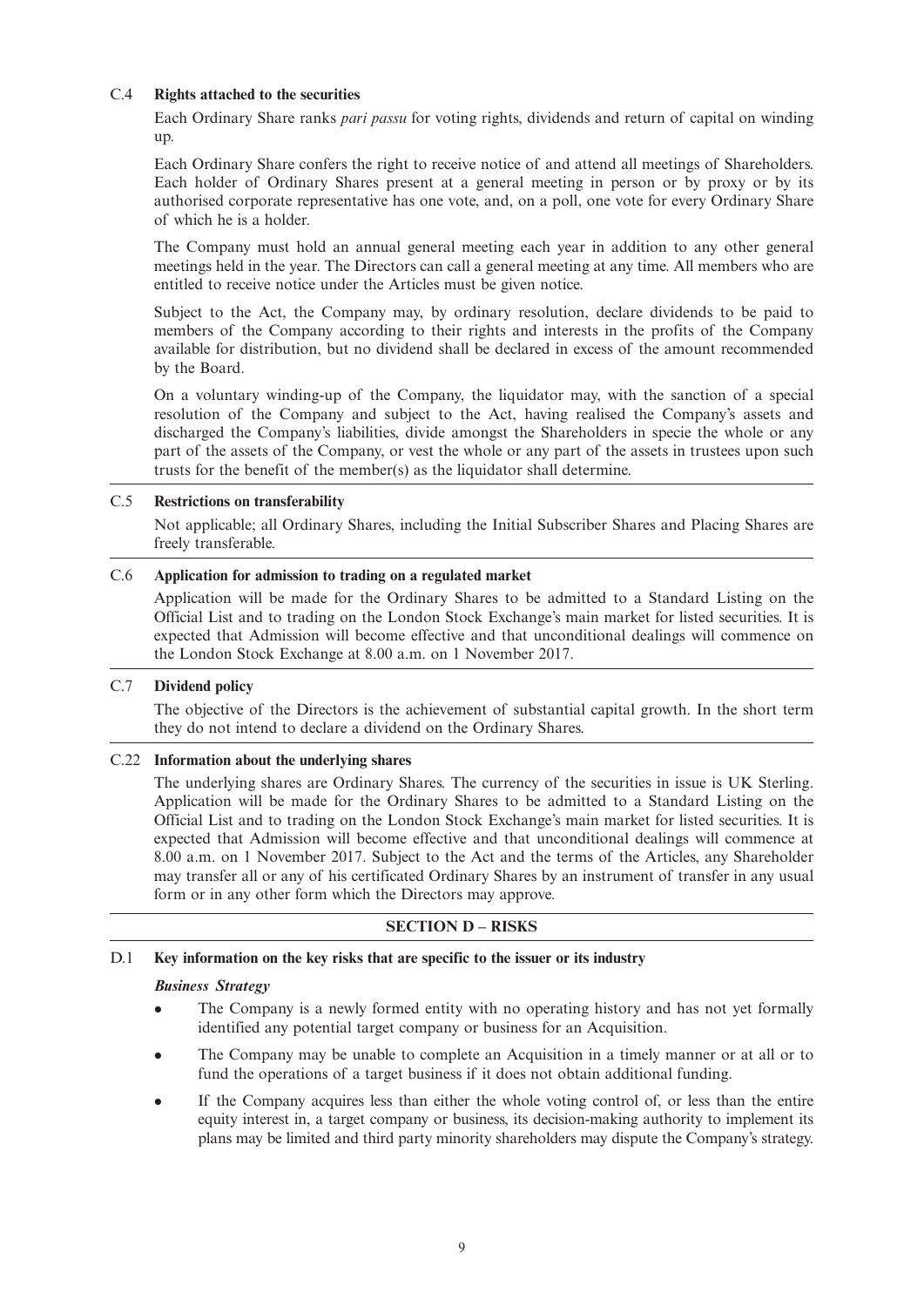#### **The Company may be unable to complete an Acquisition or to fund the operations of the target business if it does not obtain additional funding**

<sup>l</sup> If the Net Proceeds are insufficient to cover the cost of completing an Acquisition, the Company will likely be required to seek additional equity or debt financing. The Company may not receive sufficient support from its existing Shareholders to raise additional equity, and new equity investors may be unwilling to invest on terms that are favourable to the Company, or at all. Lenders may be unwilling to extend debt financing to the Company on attractive terms, or at all. To the extent that additional equity or debt financing is necessary to complete an Acquisition and remains unavailable or only available on terms that are unacceptable to the Company, the Company may be compelled either to restructure or abandon an Acquisition, or proceed with an Acquisition on less favourable terms, which may reduce the Company's return on the investment.

## **The Company's relationship with the Directors and Conflicts of Interest**

- The Company is dependent on the Directors to identify potential acquisition opportunities and to execute an Acquisition, and the loss of the services of the Directors could materially adversely affect it.
- The Directors will allocate a portion of their time to other businesses leading to the potential for conflicts of interest in their determination as to how much time to devote to the Company's affairs.
- The exploration for, and extraction of, natural resources is speculative and involves a high degree of risk, in particular a company's operations may be disrupted by a variety of risks and hazards which are beyond its control such as environmental regulation, governmental regulations or delays, increase in costs and the availability of equipment or services, and the volatility of commodity prices.
- The exploration, production or extraction of natural resources is a capital intensive business and the Company may need to raise additional funds in the future in order to fully develop any projects.
- <sup>l</sup> Any exploration, production or extraction will require licences or clearances from the relevant authorities, which may require conditions to be satisfied and/or the exercise of discretion by such authorities. It may or may not be possible for such conditions to be satisfied, or it may be that the satisfaction of the conditions is not commercially practicable.

## D.3 **Key information on the key risks that are specific to the securities**

### *The Ordinary Shares*

## **1. A Standard Listing affords less regulatory protection than a Premium Listing**

A Standard Listing will afford investors a lower level of regulatory protection than that afforded to investors in a company with a Premium Listing, which is subject to additional obligations under the Listing Rules, which may have an adverse effect on the valuation of the Ordinary Shares.

## **2. The UKLA could suspend the listing of the Ordinary Shares in connection with an Acquisition**

It is the Company's duty under the Listing Rules to contact the UKLA as early as possible if a Reverse Takeover has been agreed or is in contemplation, to discuss whether a suspension of listing is appropriate. The UKLA may decide to exercise its power to suspend a company's listing where the Company undertakes a transaction which, because of the comparative size of the Company and any target, would be a Reverse Takeover under the Listing Rules. The UKLA will generally decide to exercise its power to suspend a company's listing where there has been a leak of information relating to a prospective Reverse Takeover. The UKLA may only restore the listing of the Ordinary Shares if it considers that the smooth operation of the market is no longer jeopardised or if the suspension is no longer required to protect investors. Therefore, there is a risk that the Company's listing will not be restored. A suspension of the Company's Ordinary Shares would materially reduce liquidity in such Ordinary Shares which may affect an investor's ability to realise some or all of his or her investment and/or the price at which such investor can effect such realisation.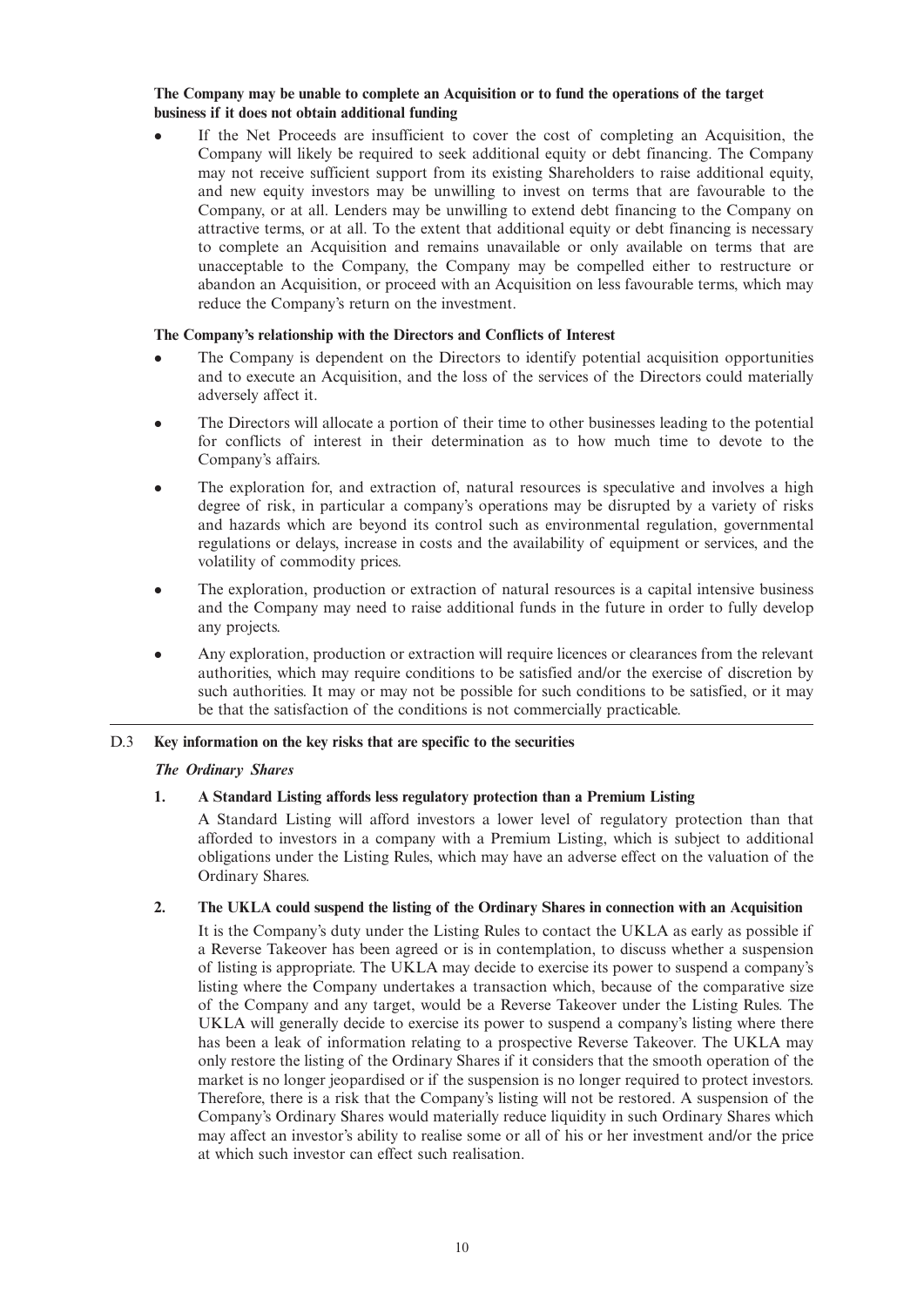## **3. Where the Company's listing is cancelled in connection with an Acquisition, the Company will need to reapply for a listing of its Ordinary Shares**

The Listing Rules provide that the UKLA will generally cancel the listing of a company's equity securities when it completes a Reverse Takeover. If this were to happen, the Company would expect to seek the re-admission of the Company's equity securities to the Official List at the time of completion of any such Reverse Takeover. The process for re-admission following a Reverse Takeover would require the publication of a prospectus and satisfaction of the UKLA's eligibility criteria. There is no guarantee that such an application would be successful. A cancellation of the listing of the Company's Ordinary Shares would materially reduce liquidity in such Ordinary Shares, which may affect an investor's ability to realise some or all of his or her investment and/or the price at which such investor can effect such realisation.

## **4. If an Acquisition is wholly or partly financed with additional equity, existing Shareholders may well be diluted**

Subject to the Act and the Articles and in accordance with section 551 of the Act, the Directors shall be generally and unconditionally authorised to exercise for each prescribed period, all the powers of the Company to allot shares up to an aggregate nominal amount equal to the amount stated in the relevant special resolution passed pursuant to section 561 of the Act, authorising such allotment.

Under and within the terms of the said authority or otherwise in accordance with section 570 of the Act, the Directors shall be empowered during each prescribed period to allot equity securities (as defined in the Act), wholly for case:

- (i) in accordance with a rights issue (as defined in the Articles); and
- (ii) otherwise than in connection with a rights issue up to an aggregate nominal amount equal to the amount stated in the relevant ordinary or special resolution passed pursuant to section 551 of the Act, authorising such allotment.

## **5. If the Warrants are exercised, existing Shareholders may well be diluted**

The exercise of the Warrants will result in a dilution of Shareholders' interests if the share price per Ordinary Share exceeds the subscription price payable on the exercise of a Warrant at the relevant time.

## **SECTION E – OFFER**

### E.1 **Total net proceeds/expenses**

The Company has raised £300,000 through the Initial Subscribers Subscription. Together with the Placing proceeds of £700,000, the Company has raised gross proceeds of £1,000,000 and Net Proceeds of £765,000\*. The total expenses incurred (or to be incurred) by the Company in connection with the Placing, Admission and incorporation of the Company are approximately £235,000 (£171,500 of which shall be payable in cash and £63,500 of which shall be paid by the allotement of shares).

\* Though £828,500 in cash shall be raised, as £63,500 of costs shall be paid by the allotment of shares.

## E.2a **Reasons for the offer and use of proceeds**

The Company has been formed to undertake a single Acquisition of a target company (or Acquisitions of target companies) or businesses in the natural resources sectors. There is no specific expected target value for an Acquisition, although it is likely that the Company will be targeting an Acquisition in the range of £1 million to £25 million.

Following completion of an Acquisition, the objective of the Company will be to manage the acquired business and implement an operating strategy with a view to generating value for its Shareholders through operational improvements and potentially through additional complementary acquisitions.

Prior to completing an Acquisition, the Net Proceeds of £765,000\* being the gross proceeds of £1,000,000 raised by the Initial Subscribers Subscription and the Placing less Costs, will be used for general corporate purposes such as the Company's on-going costs and expenses including Directors' fees, due diligence costs and other costs of sourcing, reviewing and pursuing Acquisitions. Any surplus may be used, at least in part, to satisfy the consideration for an Acquisition.

The Acquisition, which the Company is targeting to make within a 24 month timeframe from Admission, will be treated as a Reverse Takeover, requiring an application for the enlarged Company to have its Ordinary Shares admitted to the Official List and to trade on the main market for listed securities of the London Stock Exchange or be admitted to any other regulated market.

\* Though £828,500 in cash shall be raised, as £63,500 of costs shall be paid by the allotment of shares.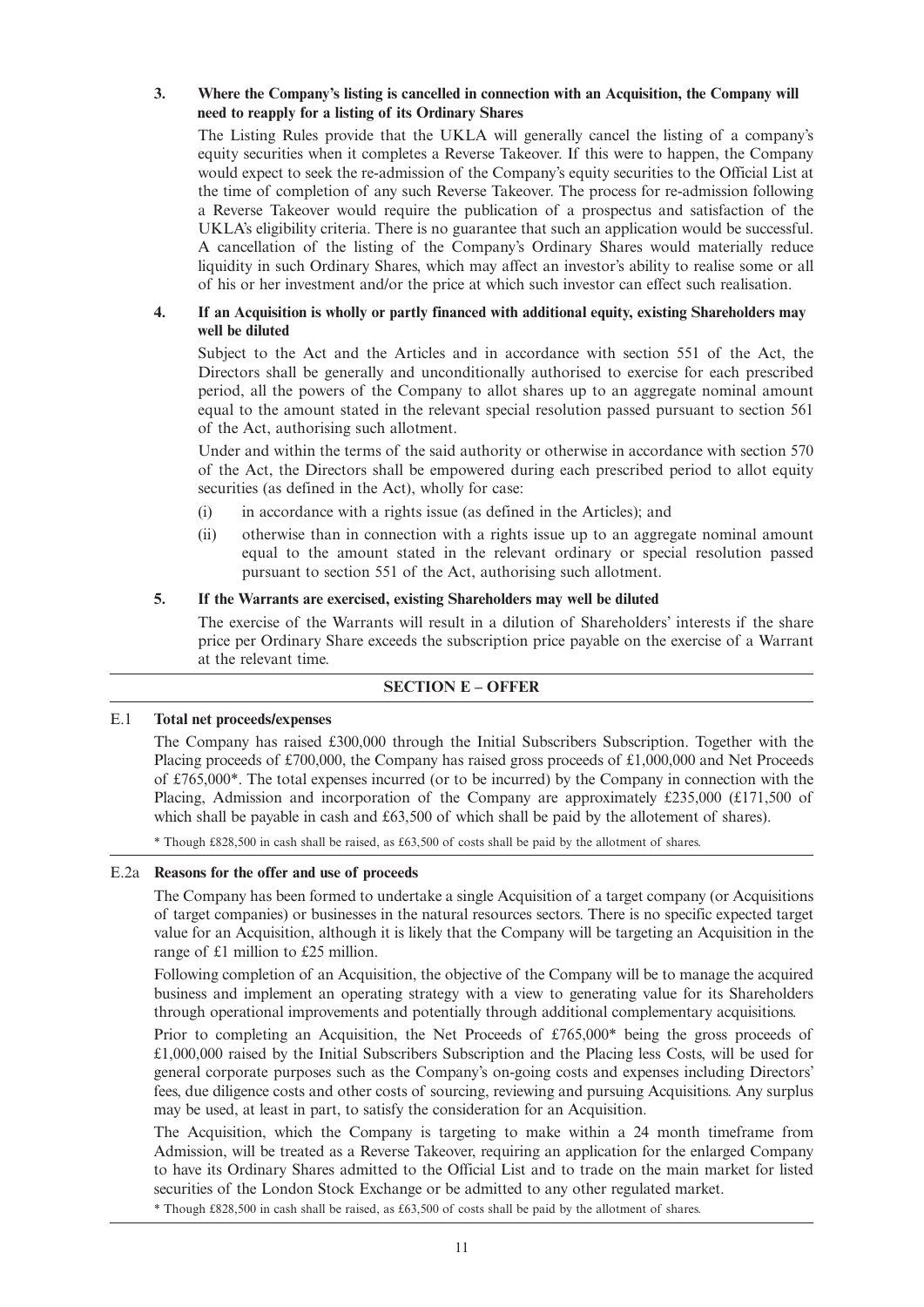## E.3 **Terms and conditions of the offer**

The Founder Shareholders subscribed for 4,999,900 Founder Subscriber Shares at £0.01 each (as set out in Part V of this document).

The Initial Subscribers subscribed for 12,500,000 Initial Subscriber Shares at £0.02 each (as set out in Part V of this document).

2,116,666 Ordinary Shares were issued at a price of £0.03 per share in consideration for payment of invoices associated with Admission.

In addition, the Company has allotted 23,333,321 Placing Shares at £0.03 per share under the Placing, conditional only on Admission occurring and becoming effective by 8.00 a.m. London time on 1 November 2017 (or such later date as agreed by Brandon Hill Capital and the Company being not later than 30 November 2017). The rights attaching to the Founder Subscriber Shares, Initial Subscriber Shares, Placing Shares and Consideration Shares will be uniform in all respects and they will form a single class for all purposes (i.e. Ordinary Shares).

## E.4 **Material interests**

Not applicable; there are no interests known to the Company material to Admission.

## E.5 **Selling Shareholders/Lock-up agreements**

Not applicable; no person or entity is offering to sell the relevant securities.

Each of Neal Griffith, Oliver Stansfield, Brian McMaster and Philip Richards have agreed that they shall not, for a period of 12 months from Admission, without the prior written consent of the Company and Brandon Hill Capital, dispose of any Ordinary Shares they hold.

Each of the Initial Subscribers, save for Neal Griffith, Oliver Stansfield, Brian McMaster and Philip Richards have agreed that they shall not, for a period of 6 months from Admission, without the prior written consent of the Company and Brandon Hill Capital, dispose of any Ordinary Shares they hold.

#### E.6 **Dilution**

Not applicable; there is no subscription offer to existing equity holders.

The Placing and Admission will result in the ordinary share capital currently in issue, namely 19,083,332 Ordinary Shares held by the Founder Shareholders and Initial Subscribers, being diluted so as to constitute 44.43 per cent. of the Enlarged Share Capital.

Furthermore, as at the date of this Document, the number of Warrants that the Company has issued to subscribe for Ordinary Shares, conditional on Admission, is as follows:

| <b>Warrants</b>     | Number of<br><b>Ordinary Shares</b><br>under the<br><b>Warrants</b> | <b>Exercise Price</b> | <b>Exercise Period</b>                |
|---------------------|---------------------------------------------------------------------|-----------------------|---------------------------------------|
| Series 1 Warrants*  | 17,500,000                                                          | £0.03                 | 2 years from the<br>date of Admission |
| Series 2 Warrants** | 11,666,650                                                          | £0.05                 | 2 years from the<br>date of Admission |
| Broker Warrants***  | 1,166,667                                                           | £0.03                 | 2 years from the<br>date of Admission |

\* held by the Initial Subscribers under the Initial Subscribers Subscription.

\*\* held by the Placees under the Placing Letters.

\*\*\* held by the Broker under the Placing and Broker Agreement.

Should Warrant Holders choose not to exercise their Warrants, then they would likely face dilution in that their percentage ownership of the Company would fall if other Warrant Holders choose to exercise their Warrants.

If an Acquisition is wholly or partly financed with additional Ordinary Shares, existing Shareholders will be diluted.

## E.7 **Expenses charged to investors**

Not applicable; no expenses will be charged to investors.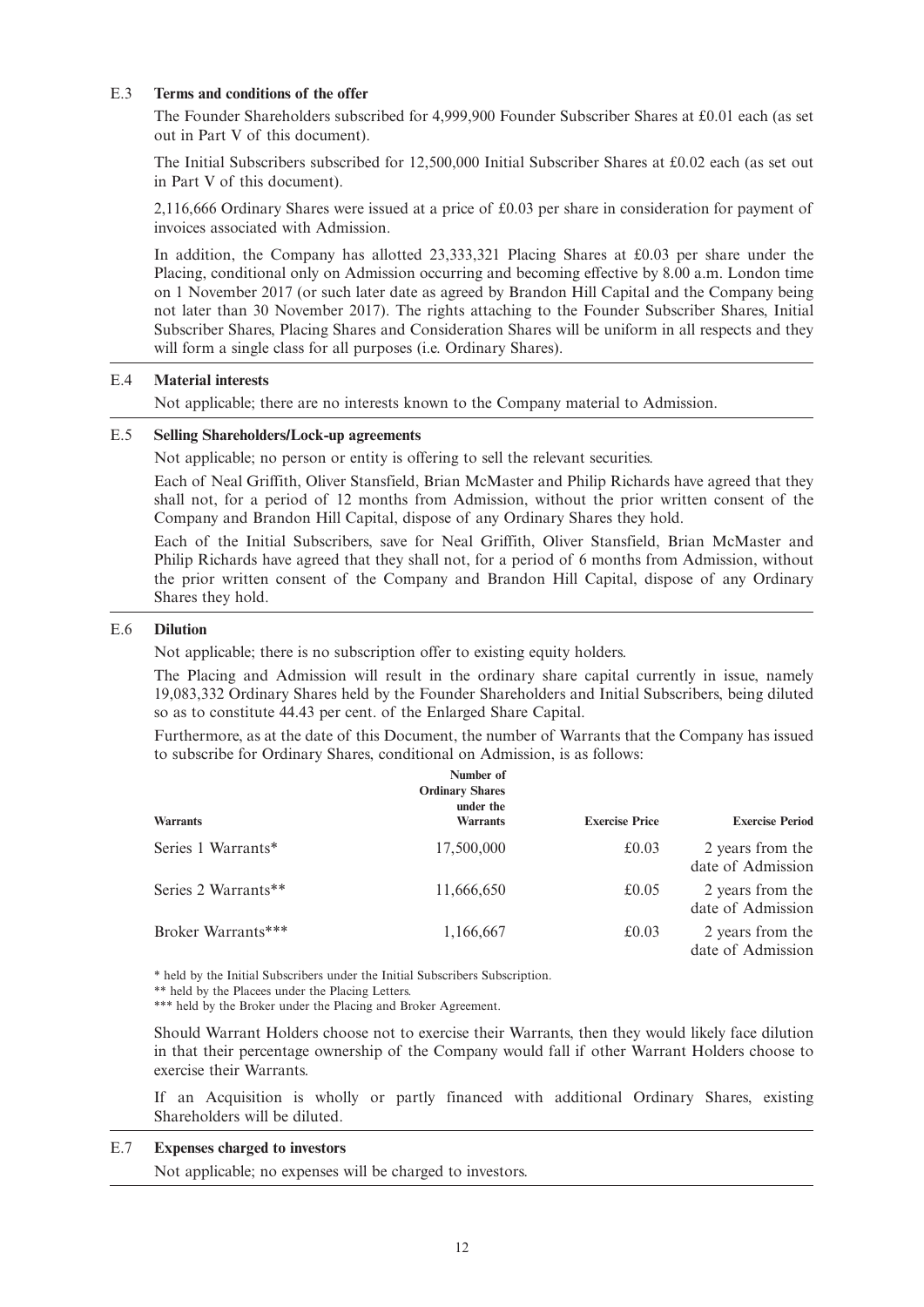## **RISK FACTORS**

Investment in the Company and the Ordinary Shares carries a significant degree of risk, including risks in relation to the Company's business strategy, potential conflicts of interest, risks relating to taxation and risks *relating to the Ordinary Shares.*

Prospective investors should note that the risks relating to the Company, its industry and the Ordinary Shares summarised in the section of this Document headed "Summary" are the risks that the Directors believe to be the most essential to an assessment by a prospective investor of whether to consider an investment in the Ordinary Shares. However, as the risks which the Company faces relate to events and depend on circumstances that may or may not occur in the future, prospective investors should consider not only the information on the *key risks summarised in the section of this Document headed "Summary" but also, among other things, the risks and uncertainties described below.*

The risks referred to below are those risks the Company and the Directors consider to be the material risks relating to the Company. However, there may be additional risks that the Company and the Directors do not currently consider to be material or of which the Company and the Directors are not currently aware, that may *adversely affect the Company's business, financial condition, results of operations or prospects. Investors should review this Document carefully and in its entirety and consult with their professional advisers before* acquiring any Ordinary Shares. If any of the risks referred to in this Document were to occur, the results of *operations, financial condition and prospects of the Company could be materially adversely affected. If that* were to be the case, the trading price of the Ordinary Shares andlor the level of dividends or distributions (if *any) received from the Ordinary Shares could decline significantly. Furthermore, investors could lose all or part of their investment.*

## **RISKS RELATING TO THE COMPANY'S BUSINESS STRATEGY**

## The Company is a newly formed entity with no operating history and has not yet formally identified any *potential target companies or businesses for an Acquisition.*

The Company lacks an operating history, and therefore, investors have no basis on which to evaluate the Company's ability to achieve its objective of identifying, acquiring and operating one or more companies, businesses, prospects or assets. Currently, there are no firm plans, arrangements or understandings with any prospective target companies, businesses, prospects or assets regarding an Acquisition (or Acquisitions). The Company will not generate any revenues from operations unless it completes an Acquisition.

Although the Company will seek to evaluate the risks inherent in a particular target business (including the industries and geographic regions in which it operates), it cannot offer any reassurance that it will make a proper discovery or assessment of all of the significant risks. Furthermore, no assurance may be made that an investment in Ordinary Shares will ultimately prove to be more favourable to investors than a direct investment, if such opportunity were available, in a target company or business.

### The Company may be unable to complete an Acquisition (or Acquisitions) or to fund the operations of the *target business if it does not obtain additional funding.*

Although the Company has not formally identified any prospective target companies or businesses and cannot currently predict the amount of additional capital that may be required, the Net Proceeds are not anticipated to be sufficient to effect an Acquisition.

If the Net Proceeds are insufficient to cover the costs of the Acquisition, the Company will likely be required to seek additional equity or debt financing. The Company may not receive sufficient support from its existing Shareholders to raise additional equity, and new equity investors may be unwilling to invest on terms that are favourable to the Company, or at all. Lenders may be unwilling to extend debt financing to the Company on attractive terms, or at all. To the extent that additional equity or debt financing is necessary to complete an Acquisition (or Acquisitions) and remains unavailable or only available on terms that are unacceptable to the Company, the Company may be compelled either to restructure or abandon an Acquisition (or Acquisitions), or proceed on less favourable terms, which may reduce the Company's return on the investment.

Even if additional financing is not necessary to complete an Acquisition, the Company may subsequently require equity or debt financing to implement operational improvements in an acquired business. The failure to secure additional financing or to secure such additional financing on terms acceptable to the Company could have a material adverse effect on the continued development or growth of that acquired business.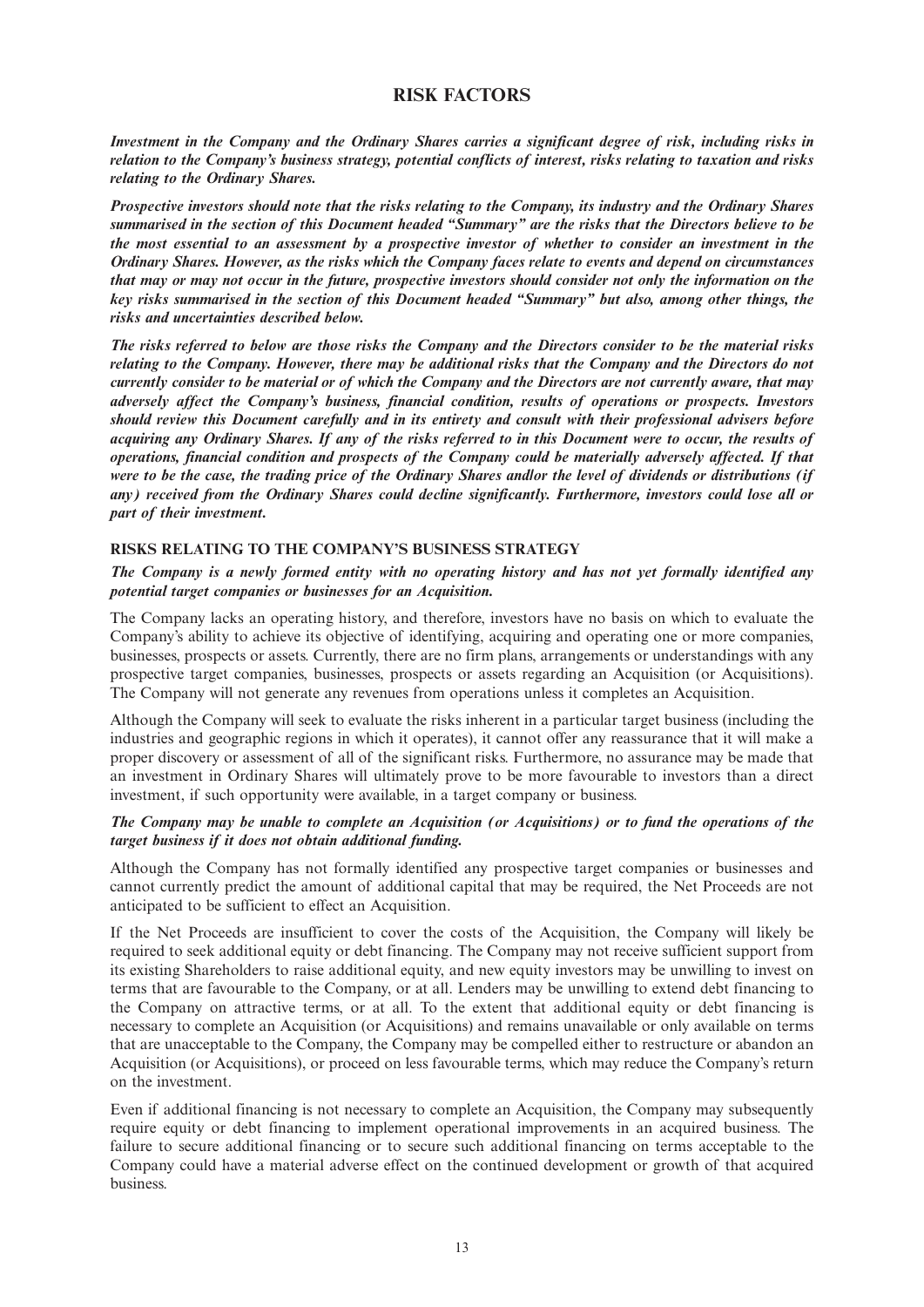Although the Company will receive the Net Proceeds, the Directors believe that the Company is likely to seek additional equity financing and to issue a substantial number of additional Ordinary Shares, or incur substantial indebtedness to complete an Acquisition.

Subject to the Act and the Articles and in accordance with section 551 of the Act, the Directors shall be generally and unconditionally authorised to exercise for each prescribed period, all the powers of the Company to allot shares up to an aggregate nominal amount equal to the amount stated in the relevant special resolution passed pursuant to section 561 of the Act, authorising such allotment.

Under and within the terms of the said authority or otherwise in accordance with section 570 of the Act, the Directors shall be empowered during each prescribed period to allot equity securities (as defined in the Act), wholly for case:

- (i) in accordance with a rights issue (as defined in the Articles); and
- (ii) otherwise than in connection with a rights issue up to an aggregate nominal amount equal to the amount stated in the relevant ordinary or special resolution passed pursuant to section 551 of the Act, authorising such allotment.

Any issuance of Ordinary Shares may:

- significantly dilute the value of the Ordinary Shares held by existing Shareholders;
- cause a Change of Control if a substantial number of Ordinary Shares are issued, which may, amongst other things, result in the resignation or removal of one or more of the Directors, and result in its then existing Shareholders becoming the minority;
- in certain circumstances, have the effect of delaying or preventing a Change of Control;
- subordinate the rights of holders of Ordinary Shares if preferred shares are issued with rights senior to those of Ordinary Shares; or
- adversely affect the market prices of the Ordinary Shares.

If Ordinary Shares are issued as consideration for an Acquisition or, as is more likely, for the purposes of raising funds to finance such consideration, existing Shareholders will, if necessary, be asked to vote to dis-apply any pre-emptive rights they have with regard to the securities that are issued (to the extent that the same have not already been dis-applied pursuant to the resolution referred to above or any resolution that may be passed subsequently). The issuance of such Ordinary Shares could materially dilute the value of the Ordinary Shares held by existing Shareholders. Where a target company has an existing large shareholder, an issue of Ordinary Shares as consideration may result in such shareholder subsequently holding a significant or majority stake in the Company, which may, in turn, enable it to exert significant influence over the Company (to a greater or lesser extent depending on the size of its holding) and could lead to a Change of Control.

Similarly, the incurrence by the Company of substantial indebtedness in connection with an Acquisition could result in:

- <sup>l</sup> default and foreclosure on the Company's assets, if its cash flow from operations were insufficient to pay its debt obligations as they become due;
- acceleration of its obligation to repay indebtedness, even if it has made all payments when due, if it breaches, without a waiver, covenants that require the maintenance of financial ratios or reserves or impose operating restrictions;
- a demand for immediate payment of all principal and accrued interest (if any), if the indebtedness is payable on demand; or
- an inability to obtain additional financing, if any indebtedness incurred contains covenants restricting its ability to incur additional indebtedness.

The occurrence of any or a combination of these factors could decrease an investor's ownership interests in the Company or have a material adverse effect on its financial condition and results of operations.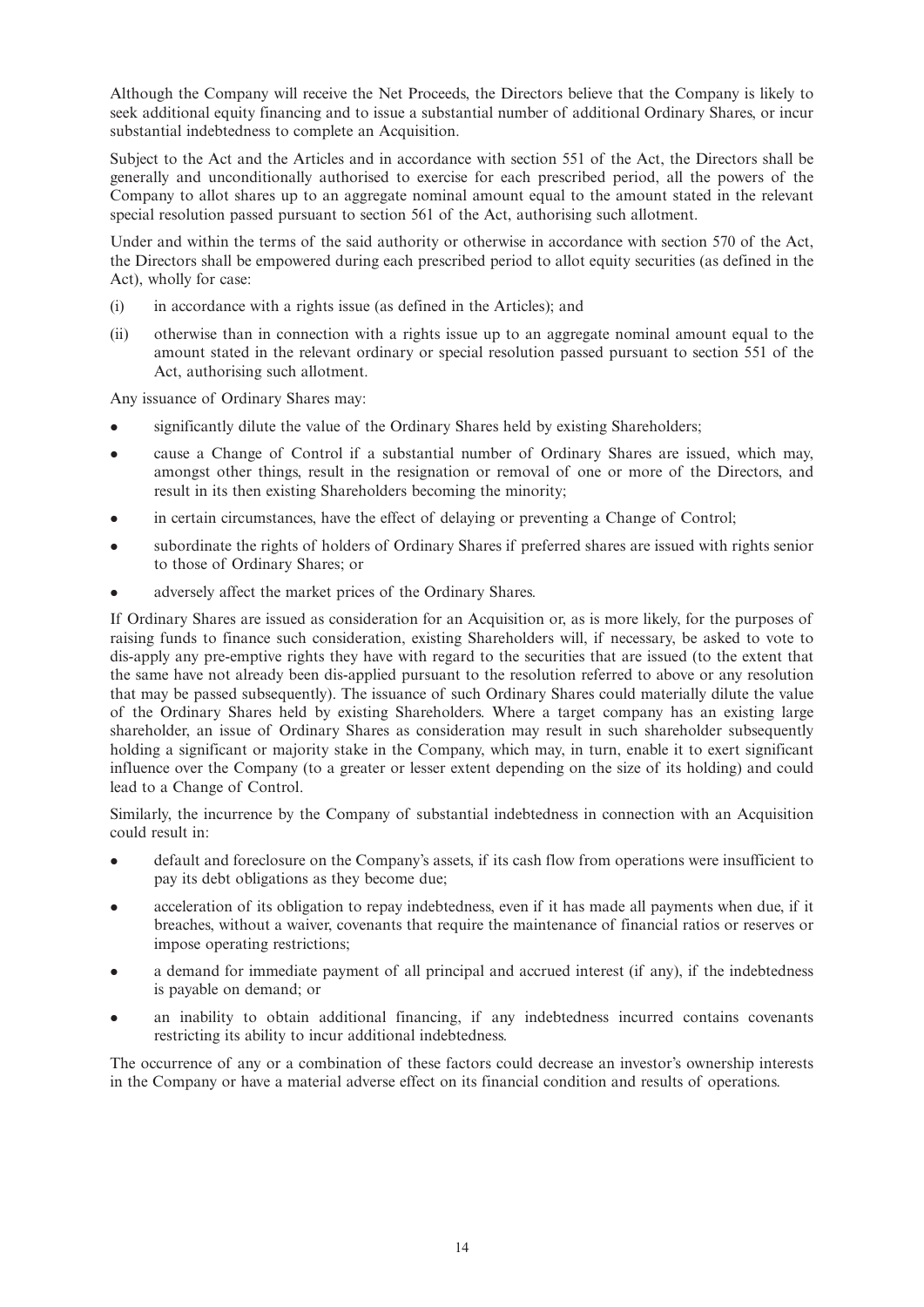## If the Company acquires less than either the whole voting control of, or less than the entire equity interest in, a target company or business, its decision-making authority to implement its plans may be limited and third *party minority shareholders may dispute the Company's strategy.*

The Company intends to acquire a controlling interest in a target company or business. Although the Company generally intends to acquire the whole voting control of a target company or business, it may consider acquiring a controlling interest constituting less than the whole voting control or less than the entire equity interest of that target company or business if such an opportunity is attractive or where the Company would acquire sufficient influence to implement its strategy. If the Company acquires either less than the whole voting control of, or less than the entire equity interest in, a target company or business, the remaining ownership interest will be held by third parties. Accordingly, the Company's decision-making authority may be limited. Such an Acquisition may also involve the risk that such third parties may become insolvent or unable or unwilling to fund additional investment in the target. Such third parties may also have interests which are inconsistent or conflict with the Company's interests, or may obstruct the Company's strategy for the target or propose an alternative strategy. Any third party's interests may be contrary to the Company's interests. In addition, disputes among the Company and any such third parties could result in litigation or arbitration. Any of these events could impair the Company's objectives and strategy, which could have a material adverse effect on the continued development or growth of the acquired company or business and, therefore, the Company's financial condition and results of operations.

### *The Company's relationship with the Directors*

The Company is dependent on the Directors to identify potential acquisition opportunities and to execute Acquisitions, and the loss of the services of the Directors or ability to identify potential opportunities and to execute Acquisitions could materially adversely affect it.

### There is no assurance that the Company will identify suitable acquisition opportunities in a timely manner or *at all which could result in a loss on your investment.*

The success of the Company's business strategy is dependent on its ability to identify sufficient suitable acquisition opportunities. The Company cannot estimate how long it will take to identify suitable acquisition opportunities or whether it will be able to identify any suitable acquisition opportunities at all within two years after the date of Admission. If the Company fails to complete a proposed acquisition (for example, because it has been outbid by a competitor) it may be left with substantial unrecovered transaction costs, potentially including substantial break fees, legal costs or other expenses. Furthermore, even if an agreement is reached relating to a proposed acquisition, the Company may fail to complete such acquisition for reasons beyond its control, for instance regulatory restrictions. Any such event will result in a loss to the Company of the related costs incurred, which could materially adversely affect subsequent attempts to identify and acquire another target business.

The costs of complying with the continuing obligations under the Listing Rules, Prospectus Rules and Disclosure Transparency Rules will be financially significant due to the Company's relatively small size on Admission. Although the Company expects to make an Acquisition in the first year after Admission, should an Acquisition not be complete within two years after Admission then these cost might prove financially onerous. It is the intention of the Directors that in the event no Acquisition has been completed within two years, the Shareholders will be consulted on the on-going directions and activities of the Company. In the event it is resolved that the Company be wound up, there can be no assurance as to the particular amount or value of the remaining assets at such future time of any distribution, either as a result of costs from an unsuccessful Acquisition or from other factors, including disputes or legal claims which the Company is required to pay out, the cost of the liquidation and dissolution process, applicable tax liabilities or amounts due to third party creditors. Upon distribution of assets on a liquidation, such costs and expenses may result in Placees receiving less than the placing price of £0.03 per Ordinary Share and investors who acquired Ordinary Shares after Admission potentially receiving less than they invested.

Prior to the completion of an Acquisition, the Net Proceeds will primarily be held in bank accounts which do not attract any or material rates of interest. Therefore, interest on the Net Proceeds so held may be nil or significantly lower than the potential returns on the Net Proceeds had the Company completed an Acquisition sooner or deposited or held the money in other ways.

## Even if the Company completes an Acquisition, there is no assurance that any operating improvements will be *successful or that they will be effective in increasing the value of any business acquired.*

Following the Acquisition the Company will endeavour to generate shareholder value through capital adequacy, operational improvements, economies of scale and through an acquisition programme. However,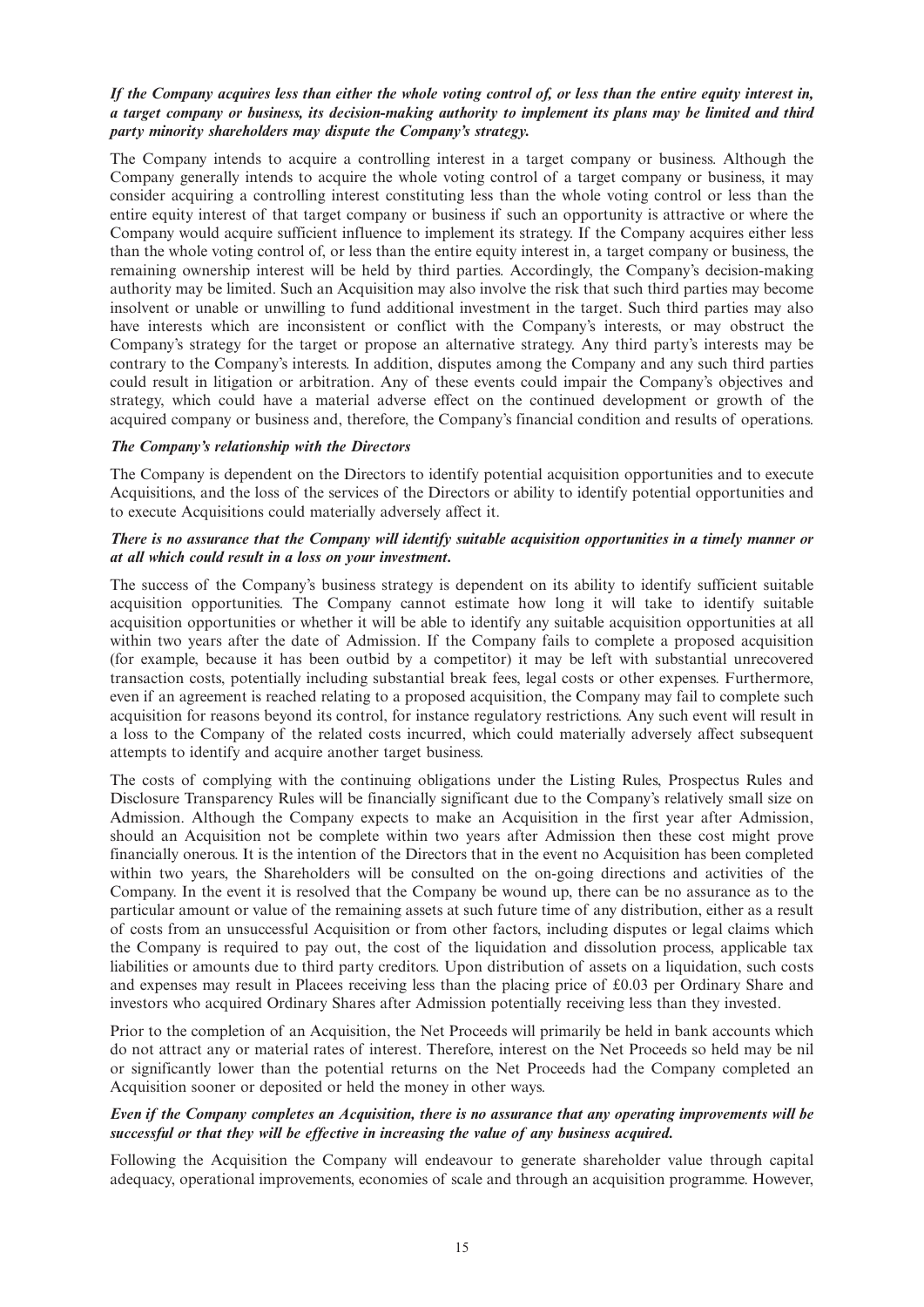there can be no assurance that the Company will be able to propose and implement effective operational improvements for any company or business which the Company acquires. In addition, even if the Company completes an Acquisition, general economic and market conditions or other factors outside the Company's control could make the Company's operating strategies difficult or impossible to implement. Any failure to implement these operational improvements successfully and/or the failure of these operational improvements to deliver the anticipated benefits could have a material adverse effect on the Company's results of operations and financial condition.

## *The Company may face significant competition for acquisition opportunities.*

There may be significant competition in some or all of the acquisition opportunities that the Company may explore. Such competition may, for example, come from strategic buyers, sovereign wealth funds, special purpose acquisition companies and public and private investment funds, many of which are well established and have extensive experience in identifying and completing acquisitions. A number of these competitors may possess greater technical, financial, human and other resources than the Company. The Company cannot assure investors that it will be successful against such competition. Such competition may cause the Company to be unsuccessful in executing an Acquisition or may result in a successful Acquisition being made at a significantly higher price than would otherwise have been the case.

## Any due diligence by the Company in connection with an Acquisition may not reveal all relevant considerations or liabilities of the target business, which could have a material adverse effect on the Company's financial *condition or results of operations.*

The Company intends to conduct such due diligence as it deems reasonably practicable and appropriate based on the facts and circumstances applicable to any potential Acquisition. The objective of the due diligence process will be to identify material issues which might affect the decision to proceed with any one particular acquisition target or the consideration payable for an acquisition. The Company also intends to use information revealed during the due diligence process to formulate its business and operational planning for, and its valuation of, any target company or business. Whilst conducting due diligence and assessing a potential acquisition, the Company will rely on publicly available information, if any, information provided by the relevant target company to the extent such company is willing or able to provide such information and, in some circumstances, third party investigations.

There can be no assurance that the due diligence undertaken with respect to a potential Acquisition will reveal all relevant facts that may be necessary to evaluate such Acquisition, including the determination of the price the Company may pay for an acquisition target, or to formulate a business strategy. Furthermore, the information provided during due diligence may be incomplete, inadequate or inaccurate. As part of the due diligence process, the Company will also make subjective judgments regarding the results of operations, financial condition and prospects of a potential opportunity. If the due diligence investigations fail to correctly identify material issues and liabilities that may be present in a target company or business, or if the Company considers such material risks to be commercially acceptable relative to the opportunity, and the Company proceeds with an Acquisition, the Company may subsequently incur substantial impairment charges or other losses. In addition, following an Acquisition, the Company may be subject to significant previously undisclosed liabilities of the acquired business which were not identified during due diligence and which could contribute to poor operational performance, undermine any attempt to restructure the acquired company or business in line with the Company's business plan and have a material adverse effect on the Company's financial condition and results of operations.

### *An Acquisition may result in adverse tax, regulatory or other consequences for Shareholders, which may differ for individual Shareholders depending on their status and residence.*

As no Acquisition target has yet been formally identified, it is possible that any acquisition structure deemed necessary by the Company to consummate an Acquisition may have adverse tax, regulatory or other consequences for Shareholders, which may differ for individual Shareholders depending on their individual status and residence.

### The Company may be unable to hire or retain personnel required to support the Company after an Acquisition.

Following completion of an Acquisition, the Company will evaluate the personnel of the acquired business and may determine that it requires increased support to operate and manage the acquired business in accordance with the Company's overall business strategy. There can be no assurance that existing personnel of the acquired business will be adequate or qualified to carry out the Company's strategy, or that the Company will be able to hire or retain experienced, qualified employees to carry out the Company's strategy.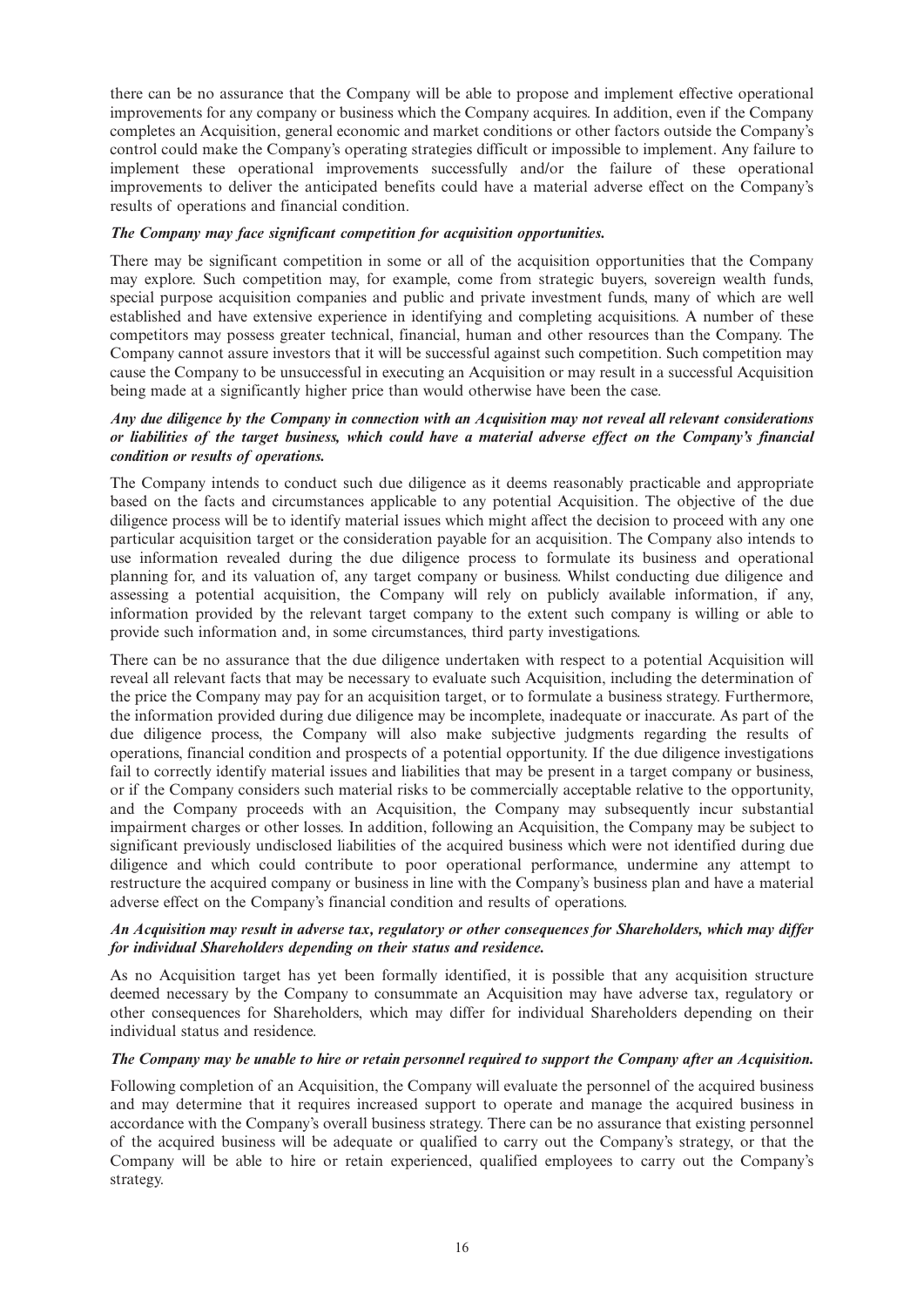## *If an Acquisition is completed, the Company will be a holding company whose principal source of operating cash will be income received from the business it has acquired.*

If an Acquisition is completed, the Company will be dependent on the income generated by the acquired businesses to meet the Company's expenses and operating cash requirements. The amount of distributions and dividends, if any, which may be paid from any operating subsidiary to the Company will depend on many factors, including such subsidiary's results of operations and financial condition, limits on dividends under applicable law, its constitutional documents, documents governing any indebtedness of the Company and other factors which may be outside the control of the Company. If an acquired business is unable to generate sufficient cash flow, the Company may be unable to pay its expenses or make distributions and dividends on the Ordinary Shares.

## The Company may acquire a controlling interest in a single company or business which will increase the risk *of loss associated with underperforming assets.*

If the Company completes an Acquisition, its business risk will be concentrated in a single company or business. A consequence of this is that returns for Shareholders may be adversely affected if growth in the value of the acquired business is not achieved or if the value of the acquired business or any of its material assets are subsequently written down. Accordingly, investors should be aware that the risk of investing in the Company could be greater than investing in an entity which owns or operates a range of businesses and businesses in a range of sectors. The Company's future performance and ability to achieve positive returns for Shareholders will therefore be solely dependent on the subsequent performance of one acquired business. There can be no assurance that the Company will be able to propose effective operational and restructuring strategies for any company or business which the Company acquires and, to the extent that such strategies are proposed, there can be no assurance they will be implemented effectively.

## *The Company may be subject to foreign investment and exchange risks.*

The Company's functional and presentational currency is UK Sterling. As a result, the Company's consolidated financial statements will carry the Company's assets in UK Sterling. Any business the Company acquires may denominate its financial information, conduct operations or make sales in currencies other than UK Sterling. When consolidating a business that has functional currencies other than UK Sterling, the Company will be required to translate, *inter alia*, the balance sheet and operational results of such business into UK Sterling. Due to changes in exchange rates between UK Sterling and other currencies, this could lead to significant changes in the Company's reported financial results from period to period. Among the factors that may affect currency values are trade balances, levels of short-term interest rates, differences in relative values of similar assets in different currencies, long-term opportunities for investment and capital appreciation, and political or regulatory developments. Although the Company may seek to manage its foreign exchange exposure, including by active use of hedging and derivative instruments, there is no assurance that such arrangements will be entered into or available at all times when the Company wishes to use them or that they will be sufficient to cover the risk.

## The Company has not identified any particular geographic regions in which it will seek to acquire a target company or business, and may be subject to risks particular to one or more countries in which it ultimately *operates, which could negatively impact its operations.*

Although the Company expects to focus on acquiring companies or businesses in the natural resources sector, the Company's efforts in identifying a prospective target company or business are not limited to a particular geographic region.

### **RISKS RELATING TO THE NATURAL RESOURCES SECTOR**

## *Global supply and demand changes due to a potential economic downturn may adversely affect the business, cash flows, results of operations and financial conditions of the Company.*

Global supply and demand affects commodity prices. Widespread trading activities by market participants seeking either to secure access to commodities or to hedge against commercial risks affects commodity prices as well. Changes in commodity prices give rise to commodity price risk for the Company. Commodity prices are subject to substantial fluctuations and cannot be accurately predicted.

In the event of a substantial global economic downturn, and if that downturn depresses the economy for the medium to long term, the Company's ability to grow or sustain revenues in the future years may be adversely affected, and with respect to certain long term price levels for a given commodity extractive operations may not remain economically feasible.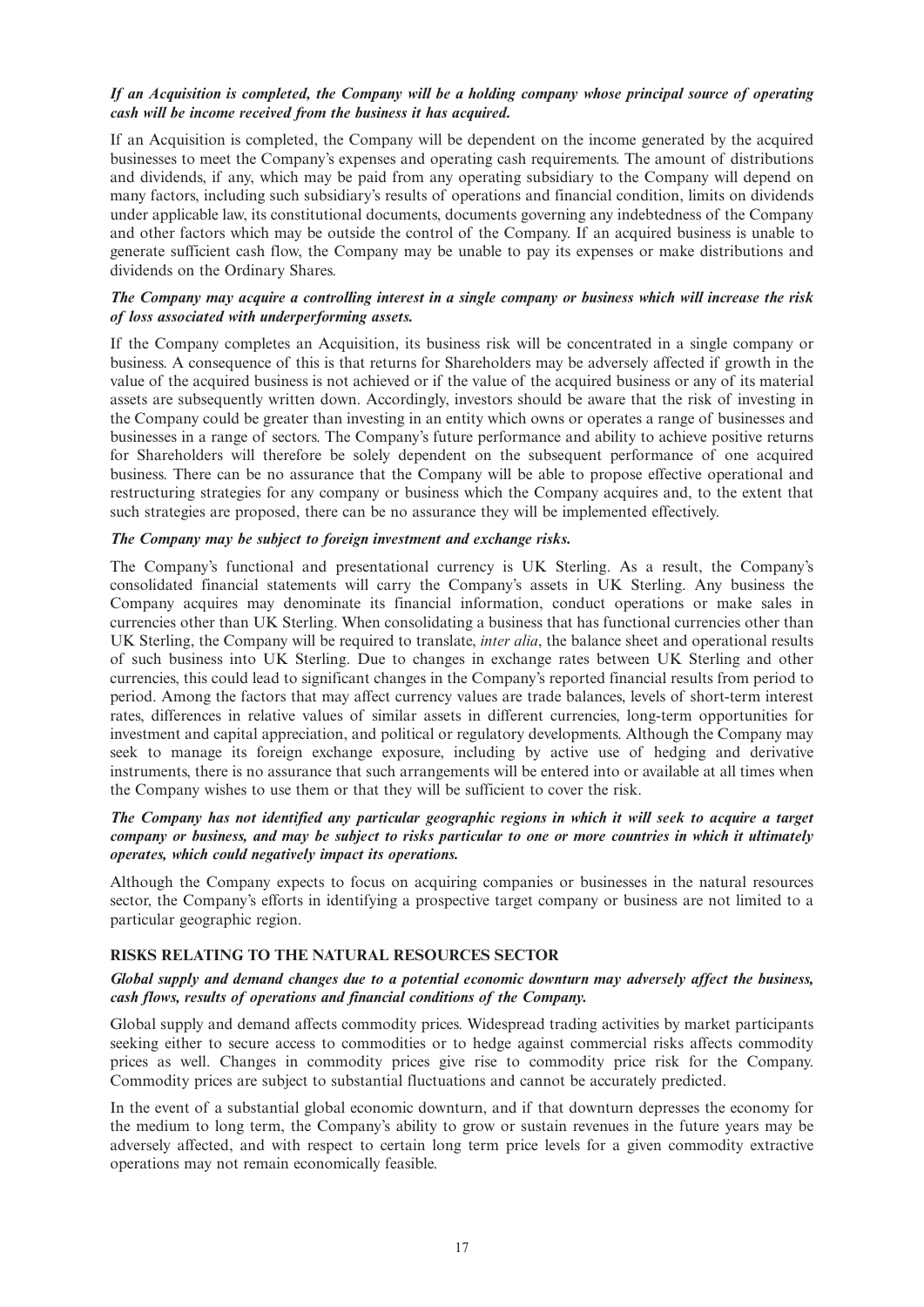Disadvantageous economic conditions can also limit the Company's ability to predict revenues and costs which may affect the Company's capability to conduct planned projects anticipated following the Acquisition.

## *Governmental instability including political, legal, and commercial instability in countries and territories in which the natural resources sector operates may affect the viability of the Company's operations after an Acquisition.*

After an Acquisition, the Company may operate in regions with varying degrees of commercial, legal and political stability. These jurisdictions will not be limited to a particular geographic region. Regional changes in the political landscape by civil and social pressures could cause regime change, policy reforms or changes in legal or governmental regulations. These changes may result in expropriation or nationalisation of a target's assets. Nullification or renegotiation concerning pre-existing concessions, agreements, leases and permits held by a target business, changes to economic policies, including but not limited to taxes or royalty rates, or currency restrictions are all possibilities. Regional instability due to corruption, bribery and generally underdeveloped corporate governance polices have the potential to lead to similar consequences. These risks could have a materially adverse effect on the profitability, the ability to finance or, in extreme cases, the viability of an operation.

Moreover, political pressures and fiscal constraints could lead governments to impose higher taxes on operations in the natural resources sector. These taxes or other types of expropriation of assets could be imposed on the Company by any jurisdiction both before and after an Acquisition. The Company's earnings growth may be constrained by delays or shutdowns as a result of political, commercial or legal instability, and may be constrained if subjected to increased taxation or other expropriation. The ability of the Company to generate long term value for Shareholders could be impacted by these risks.

## The natural resources sector is subject to fluctuations in commodity prices which has the potential to adversely *affect the Company's operations, financial condition and prospects following an Acquisition.*

After an Acquisition, the Company will seek to develop the target into a business which may become a market participant as a buyer or seller of any one or more commodities. The revenues and earnings of that business will rely on commodities' prices which it produces, which may determine the value of that business at the time of intended divestment by the Company. The Company will be unable to control the prices for commodities. Moreover, following an Acquisition, the range of commodities which the acquired activities will produce may not be sufficiently broad and the acquired activities may be concentrated in additional commodities within the resources sector. Consequently, the Company may not be able to offset price changes in one commodity with counter-cyclical changes in another commodity within the Company's range of commodities to mitigate the effect of the price changes.

Fluctuations in commodity pricing can be affected by many reasons including, but not limited to:

- weather conditions and natural disasters;
- regional economic conditions;
- <sup>l</sup> global economic conditions;
- <sup>l</sup> governmental regulations including reparations, nationalisations, taxes and export restrictions;
- political, economic and military disruptions in producing regions;
- availability of pricing of novel technologies;
- availability of transportation and processing equipment;
- proximity to, capacity and cost of transportation:
- geopolitical uncertainty; and
- <sup>l</sup> global and regional supply and demand and expectations concerning future supply and demand.

It is not possible to forecast accurately future commodities price movements and prices may not remain at current levels.

Moreover, the economics of production within some regions or the production of certain assets within some regions may change due to lower commodities prices, which could in turn result in a decrease in the Company's reserves. The aforementioned factors may result in the Company not being able to forecast accurately the exact timing of any improvements or recoveries in the global, regional or national macroeconomic environments or in commodity prices. The aforementioned factors can make the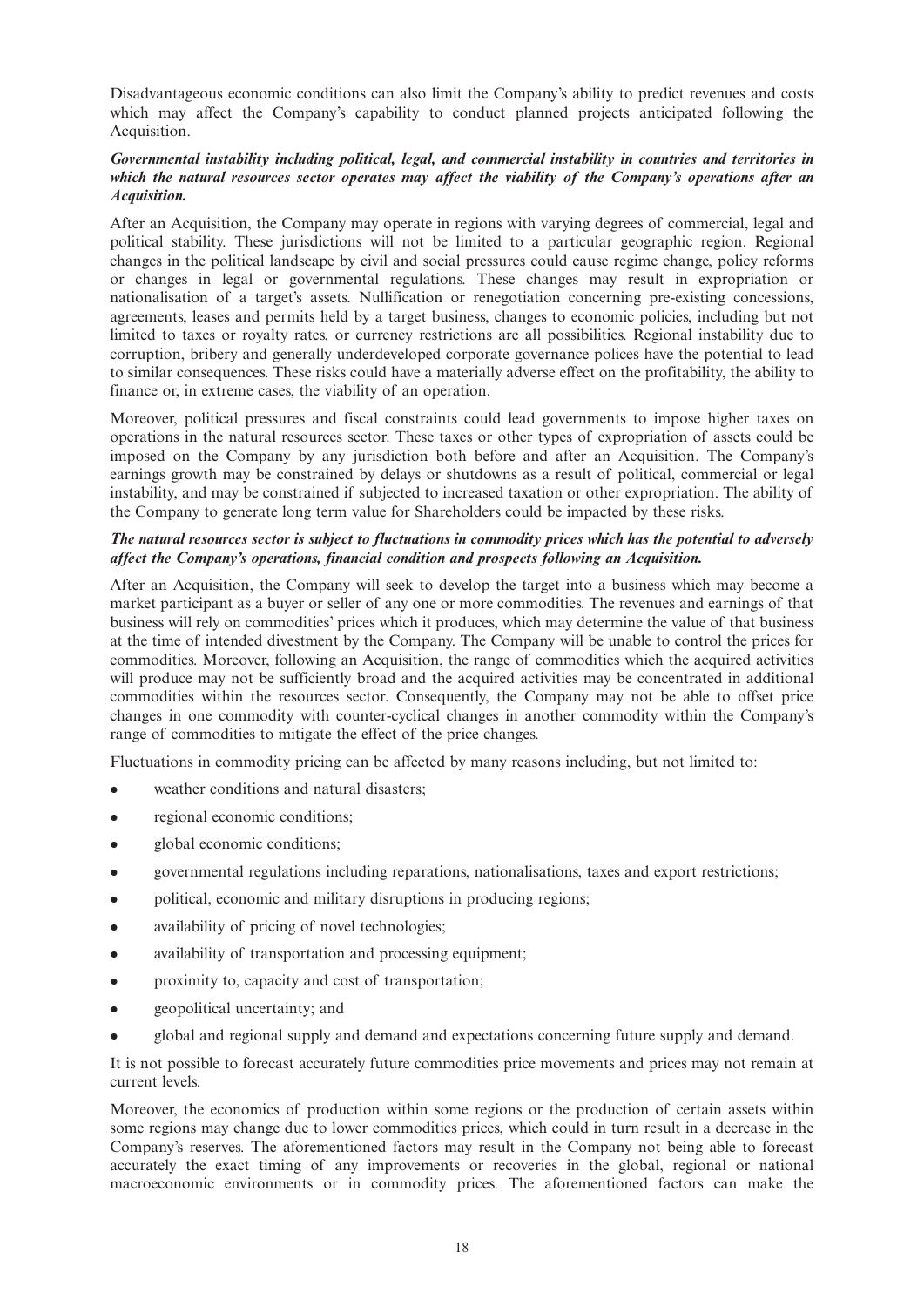Company's operational strategies for exploration and development planning more difficult to institute successfully. For example the prevailing prices of certain commodities may fall to levels that are below the average marginal cost of production for the industry, which the Company will not be able to predict accurately. If the Company's estimates of future price levels result in the target incurring fixed additional costs and the Company fails to change predicted production levels in response to then-current price levels, the Company's results of operations and financial condition could be adversely affected.

## *Currency exchange rate fluctuations may negatively affect the Company after an Acquisition.*

The Placing will raise proceeds denominated in British Pounds sterling. However, the markets for the commodities produced are typically listed in US dollars. The Company does not intend to hedge the Net Proceeds against risks associated with disadvantageous movements in the currency exchange rates until after it has identified with an Acquisition target. Therefore, currency exchange rate fluctuations from closing date of the Placing until the date it hedges the currency exchange rate in connection with the Acquisition may negatively affect the Company. The Company does not intend to enter into such hedging activities until after it has identified the Acquisition.

Additionally, after an Acquisition, the Company may be exposed to ongoing currency risk. While the Company's financial statements are stated in British Pounds sterling, and certain ongoing management costs will be denominated in British Pounds sterling, the price of its products (and thus its revenues) will be determined by world commodities markets which are typically expressed in US dollars, and depending on the location of an acquired target, the Company may have operating expenses denominated in another currency. Consequently, changes in the exchange rates of these currencies may negatively affect the Company's cash flows, operating results or financial condition to a material extent.

## *The Company's cash flows and results of operations may be adversely affected by inflation and other cost increases.*

The Company will be unable to control the market prices of any commodities produced in its operations following an Acquisition. The Company may be unable to pass increased production costs to customers. Therefore, significant inflation or other production cost increases in the countries in which the Company may operate could increase operational costs without a corresponding increase in the sales price of the commodities the Company may produce. Moreover, an interruption in the reduction of input costs relative to decreasing commodity prices will have a similar negative impact on the Company's operations. Any such elevated costs or postponements in cost reductions may negatively affect the Company's profitability, cash flows and results of operations.

## *Safety health and environmental exposures and related regulations may expose the Company to increased litigation, compliance costs, and interruptions to operations, unforeseen environmental remediation expenses and loss of reputation.*

The natural resources sector involves extractive enterprises. These endeavours often make the sector a hazardous industry. The industry is highly regulated by health, safety and environmental laws. The Company's operations following an Acquisition may be subject to these kinds of governmental regulations in any region in which it operates. Operation are subject to general and specific regulations and restrictions governing exploration and production, mining and processing, land tenure and use, environmental requirements (including site specific environmental licences, permits and remediation requirements), workplace health and safety, social impacts and other laws.

The Company's operations may create environmental risks including dust, noise or leakage of polluting substances from its operations. Failing to adequately manage environmental risks or to provide safe working environments could cause harm to the Company's employees or the environment surrounding the operations site. Facilities are subject to closure by governmental authorities and the Company may be subject to fines and penalties, liability to employees and third parties for injury, statutory liability for environmental remediation and other financial consequences, which may be significant. The Company may also suffer impairment of reputation, industrial action or difficulty in recruiting and retaining skilled employees. Subsequent changes in regulations, laws or community expectations that govern the Company's operations could result in increased compliance and remediation costs. Any of the foregoing developments could have a materially adverse effect on the Company's results of operations, cash flows or financial condition.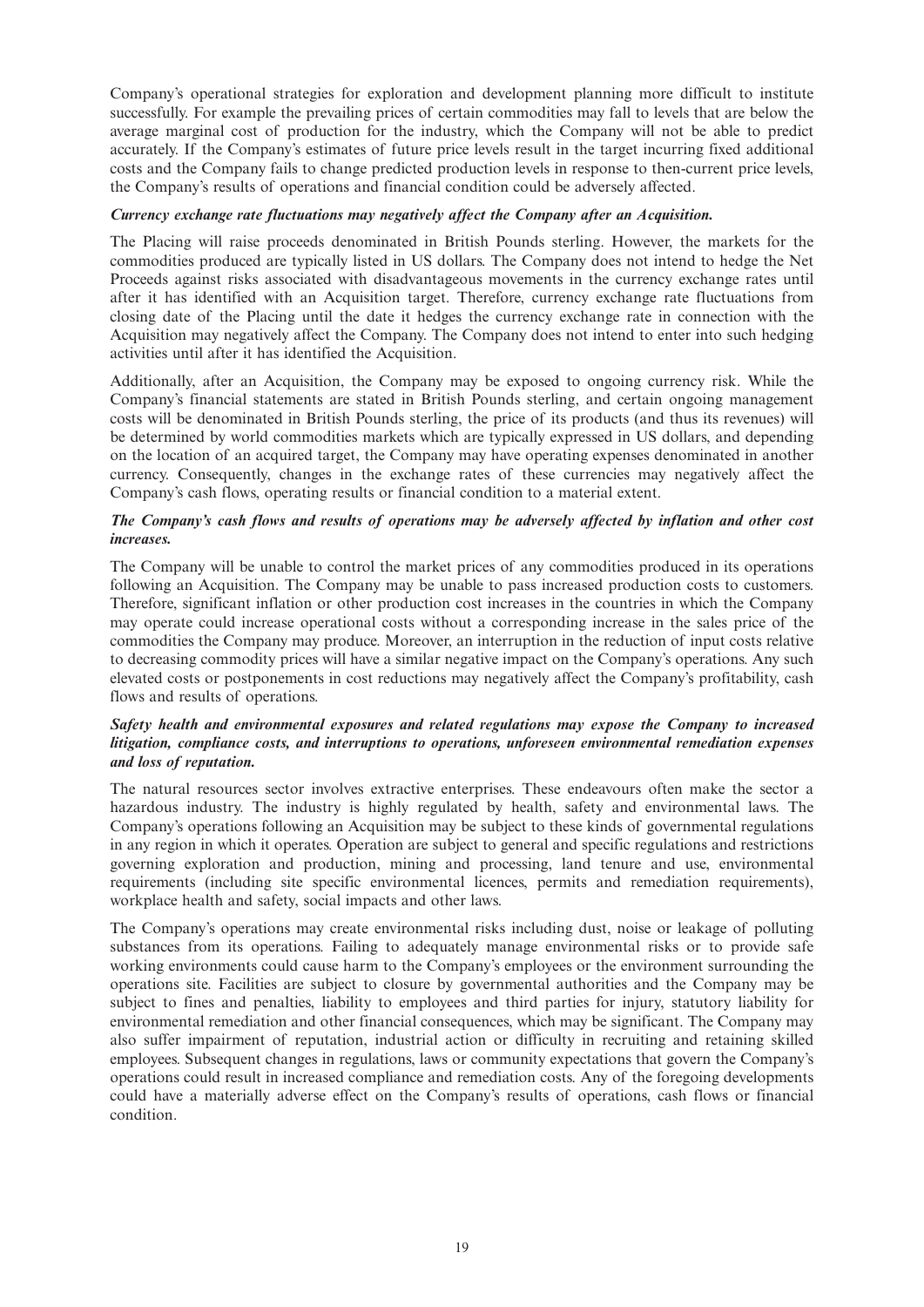## *Current and pending legislation and regulation concerning greenhouse gas emissions may negatively affect the Company's operations.*

Natural resources sector participants are subject to current and planned legislation concerning the emission of carbon dioxide, methane, nitrous oxide and other "greenhouse gasses".

Noncompliance with current greenhouse gas laws or any future legislation could negatively affect the Company's profitability following an Acquisition if an acquired business has material greenhouse gas intensive assets. Future legislative actions intended to diminish the use of certain commodities could also have an impact on the ability of the Company following an Acquisition to market its commodities and/or the prices which it is able to obtain. These factors could have a materially adverse effect on the Company's business, results of operations, financial condition or prospects.

## *The Company's assessment and estimation of the amount of reserves recoverable through an Acquisition may be more than actually recovered.*

The Company may estimate or hire third party experts to estimate a target's resources and reserves. These estimations are subject to a number of assumptions, including the price of commodities, production costs and recovery rates. Variations in the market realities underlying the Company's or third party expert's estimates and assumptions may result in material changes to its reserve estimates. Such changes may have a materially adverse impact on the financial condition and prospects of the Company after Acquisition.

## *The Company's inability to discover new reserves, enhance existing reserves or adequately develop new projects could adversely affect the Company's business following an Acquisition.*

Exploration and development work is capital intensive, speculative and often unproductive, but may be necessary for the Company's business following an Acquisition. For instance, factors such as adverse weather conditions, natural disasters, equipment or services shortages, procurement delays or difficulties arising from the environmental and other conditions in the areas where the reserves are located or through which production is transported may increase costs and make it uneconomical to develop potential reserves. Failure to discover new reserves, to maintain existing mineral rights, to enhance existing reserves or to extract resources from such reserves in sufficient amounts and in a timely manner could materially and adversely affect the Company's results of operations, cash flows, financial condition and prospects. In addition, the Company may not be able to recover the funds used in any exploration programme to identify new opportunities.

Increasingly stringent requirements relating to regulatory, environmental and social approvals can result in significant delays in construction of additional facilities and may adversely affect new drilling and mining projects, the expansion of existing operation and, consequently, the Company's results of operations, cash flows and financial condition, and such effects could be material.

## The Company may be unable to acquire or renew necessary drilling or mining rights and concessions, licences, *permits and other administrations and/or such concessions, rights, licences and permits and other authorisations may be suspended, terminated or revoked prior to their expiration.*

The acquired business may conduct its operations under existing mining rights and concessions, licences, permits and other authorisations. Any delay in obtaining or renewing a licence, permit or other authorisation may result in a delay in investment or development of a resource and may have a materially adverse effect on an acquired business' results of operations, cash flows and financial condition. In addition, any existing drilling or mining rights and concessions, licences, permits and other authorisations of the acquired business may be suspended, terminated or revoked if it fails to comply with the relevant requirements. If, following an Acquisition, the acquired business or any of its subsidiaries fails to fulfil the specific terms of any of its rights, concessions, licences, permits and other authorisations or if it operates its business in a manner that violates applicable law, government regulators may impose fines or suspend or terminate the right, concession, licence, permit or other authorisation, any of which could have a material adverse effect on the Company's results of operations, cash flows and financial condition.

### *Independent contractors may delay operations.*

Independent contractors perform various operational tasks, including carrying out exploration activities and delivering raw commodities to processing or beneficiation plans. When commodity prices are high, demand for independent contractors may exceed supply resulting in increased costs or lack of availability of key contractors. Interruptions in operations or higher costs can also occur as a result of disputes with contractors or shortage of contractors. Moreover, because the Company following an Acquisition will not have the same control over independent contractors as it does over employees of a target, there is a risk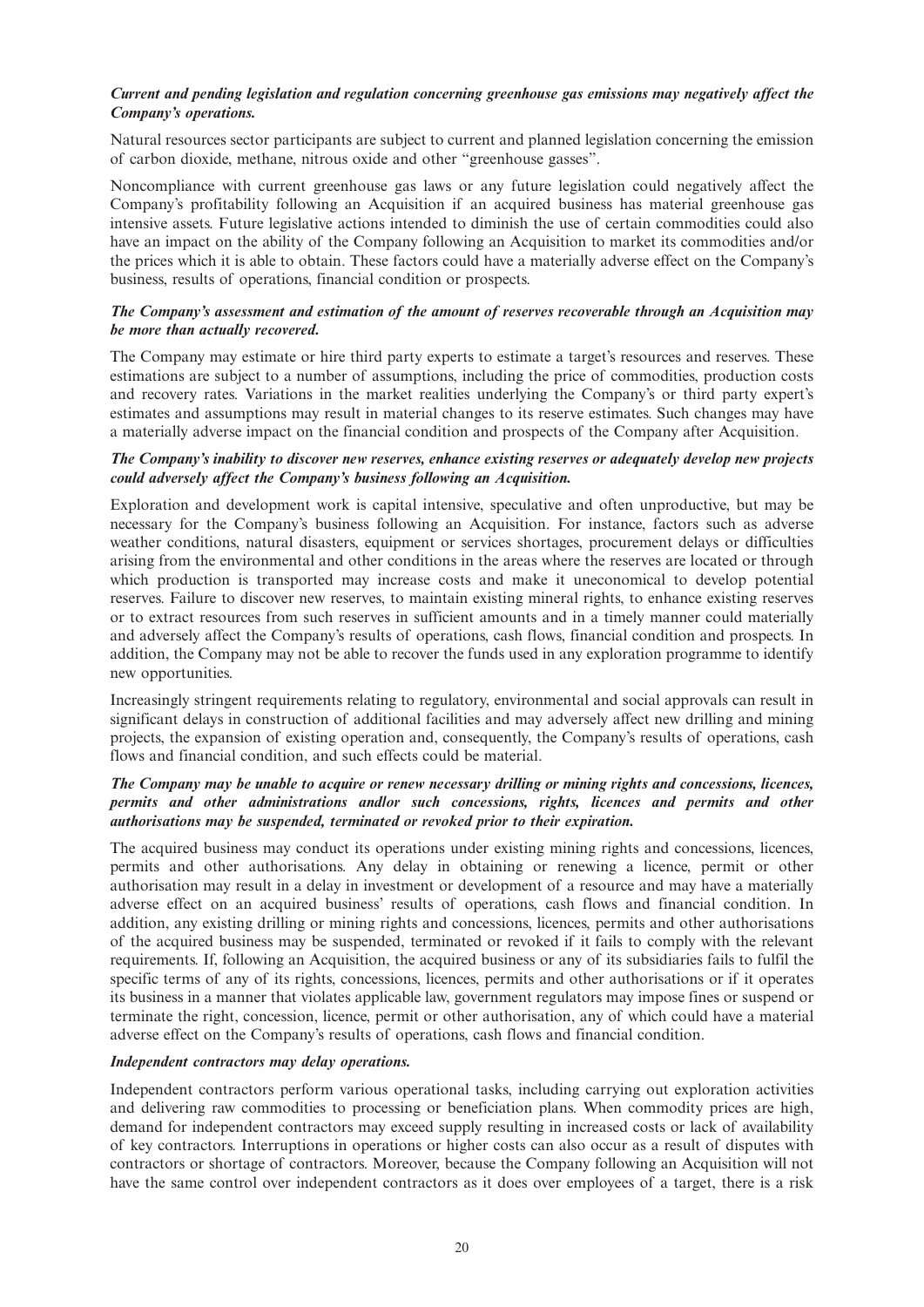that such contractors will not operate in accordance with the Company's safety standards or other policies. Any of the foregoing conditions may have a materially adverse effect on the Company's operating results and cash flows following an Acquisition.

## *Natural disasters may affect exploration operations and have a material impact on the productivity of the operations and may not be covered by insurance.*

Natural disasters, including earthquakes, drought, floods, fire, tropical storms and the physical effects of climate change, all of which are outside the Company's control, may adversely affect the Company's operations. Operating difficulties, such as unexpected geological variations that could result in significant failure, could affect the costs and feasibility of its operations for indeterminate periods. Damage to or breakdown of a physical asset, including as a result of fire, explosion or natural catastrophe, can result in a loss of assets and financial losses. Insurance may provide protection from some, but not all, of the costs that may arise from unforeseen events. Although the Company intends to maintain adequate insurance, the Company's insurance may not cover every possible risk connected with its operations. Adequate insurance at a reasonable cost is not always available. The Company's insurance may not cover its liability or the consequences of any business disruptions such as equipment failure or labour dispute. The occurrence of a significant adverse event not fully covered by insurance could have a material adverse effect on the Company's business, results of operations, financial condition and prospects.

## *Labour disruptions could adversely affect the Company's results of operation, cash flows and financial condition.*

Strikes and the potential of conflict with unions or employees may occur at any one of the Company's operations or in any regions in which the Company operates. A significant portion of the Company's workforce may be unionised. Labour interruptions may be employed to advocate labour, political or social goals. Labour interruptions can have the potential to increase operational costs and decrease revenues by suspending the business activities or increasing the cost of substitute labour, which may not be available. If such disruptions are material, they may be adversely affect the Company's results of operation, cash flows and financial condition.

## *The Company may be unable to access necessary infrastructure services, including transportation and utilities, which may adversely affect the Company's operations.*

Inadequate supply of the critical infrastructure elements for drilling or mining activity could result in reduced production or sales volumes, which could have a negative effect on the Company's financial performance. Supply interruptions of essential utility services, like electricity and water, may suspend the Company's production for the duration of the disruption and, when unexpected, may cause loss of life or damage to its drilling or mining equipment or facilities, which may in turn affect its capacity to restart operations on a timely basis. Adequate transportation services, such as timely pipeline and port access and rail services are critical to distributing products and disruptions to such services may affect the Company's operations. The Company may be dependent on third party providers of utility and transportation services. As such, third party provision of services, maintenance of networks and expansion and contingency plans will be outside of the Company's control.

## *Shortages and disruptions in lead times to deliver certain key inputs may adversely affect the Company's operations.*

The Company's inability to acquire strategic consumables, raw materials, drilling and processing equipment in a timely manner could have an adverse impact on any results of operation and financial condition. Periods of high demand for supplies can arise when availability of supplies is limited. This can cause costs to increase above normal inflation rates. Interruption to supplies or increase in costs could adversely affect the operating results and cash flows of the Company following an Acquisition.

## *The Company's future growth potential could be adversely affected if it fails to manage relationships with local communities, government and non-government organisations.*

The public is increasingly concerned about the perceived negative effects of globalisation. Consequently, businesses often face increasing public scrutiny of their operations. Potential targets may have operations in or near communities that may perceive the operation as disadvantageous to their environmental, economic or social circumstances. Negative community reaction to such operations could have a materially adverse impact on the cost, profitability, ability to finance or even the viability of an operation. Such events could also lead to disputes with national or local governments or with local communities and give rise to material reputational damage. Moreover, an Acquisition may operate in regions where ownership of rights with respect to land and resources is uncertain and where disputes in relation to ownership or other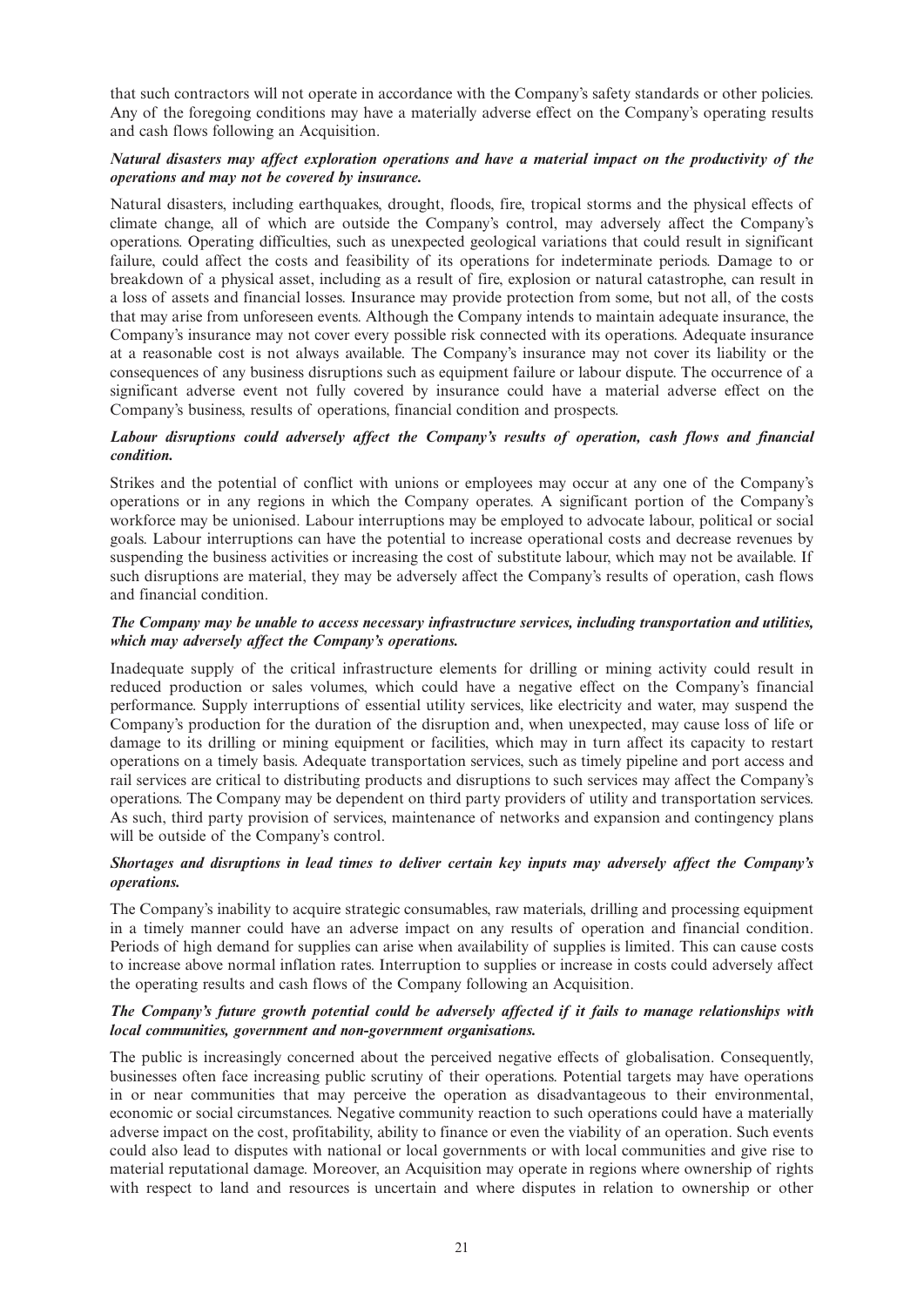community matters may arise. The inherent unpredictability in these disputes may cause disruption to projects or operations. Natural resources operations can also have an impact on local communities, including the need, from time to time, to relocate communities or infrastructure networks such as railways and utility services. Failure to manage relationships with local communities, government and non-government organisations may adversely affect the Company's reputation.

*Exploration, development and production activities are capital intensive and inherently uncertain in their* outcome. As a result, the Company may not generate returns on its investments or recover its costs and it may not be able to generate cash flows or secure adequate financing for its discretionary capital expenditure plans.

Exploration, development and production activities are capital intensive and inherently uncertain in their outcome. Exploration delays may result in higher costs and thereby lower cash flow generation as a result of lower achieved valuations for a target divestment. In the event that such cash flows are reduced in the future, the Company may be forced to scale back or delay discretionary capital expenditure resulting in delays to, or the postponement of, the Company's planned exploration activities which could have a material adverse effect on its business, results of operations, financial condition or prospects.

## **RISKS RELATING TO THE ORDINARY SHARES**

If the Company decided to offer additional Ordinary Shares in the future, for example for the purposes of or in connection with an Acquisition, this could dilute the interests of investors and/or have an adverse effect on the market price of the Ordinary Shares.

## *The proposed Standard Listing of the Ordinary Shares will afford investors a lower level of regulatory protection than a Premium Listing.*

Application will be made for the Ordinary Shares to be admitted to a Standard Listing on the Official List. A Standard Listing will afford investors in the Company a lower level of regulatory protection than that afforded to investors in a company with a Premium Listing, which is subject to additional obligations under the Listing Rules. A Standard Listing will not permit the Company to gain a FTSE indexation, which may have an adverse effect on the valuation of the Ordinary Shares.

Further details regarding the differences in the protections afforded by a Premium Listing as against a Standard Listing are set out in the section entitled "*Consequences of a Standard Listing*" on page 26.

## The Company may be unable to transfer to a Premium Listing or other appropriate listing venue following an *Acquisition.*

The Company is not currently eligible for a Premium Listing under Chapter 6 of the Listing Rules and does not currently intend to seek to transfer to either a Premium Listing or other listing venue. Even if the Company did determine to seek a transfer to a Premium Listing, there is no guarantee that it would able to fulfil the relevant eligibility criteria.

The Company will therefore not be obliged to comply with the higher standards of corporate governance or other requirements which it would be subject to upon achieving a Premium Listing and, for as long as the Company continues to have a Standard Listing, it will be required to continue to comply with the lesser standards applicable to a company with a Standard Listing.

## *If the Company proposes making an acquisition and the FCA determines that there is insufficient information* in the market about the Acquisition or the target, the Ordinary Shares may by suspended from listing and may not be readmitted to listing thereafter, which will reduce liquidity in the Ordinary Shares potentially for a *significant period of time, and may adversely affect the price at which a Shareholder can sell them.*

Any Acquisition, if one occurs, will be treated as a Reverse Takeover (within the meaning given to that term in the Listing Rules).

Generally, when a Reverse Takeover is announced or disclosed prior to announcement, there will be insufficient publicly available information in the market about the proposed transaction and the listed company will be unable to assess accurately its financial position and inform the market appropriately. In this case, the FCA will often consider that suspension of the listing of the listed company's securities will be appropriate. The London Stock Exchange will suspend the trading in the listed company's securities if the listing of such securities has been suspended. However, if the FCA is satisfied that there is sufficient publicly available information about the proposed transaction, it may agree with the listed company that a suspension is not required. The FCA will generally be satisfied that a suspension is not required in the following circumstances: (i) the target company is admitted to listing on a regulated market or another exchange where the disclosure requirements in relation to financial information and inside information are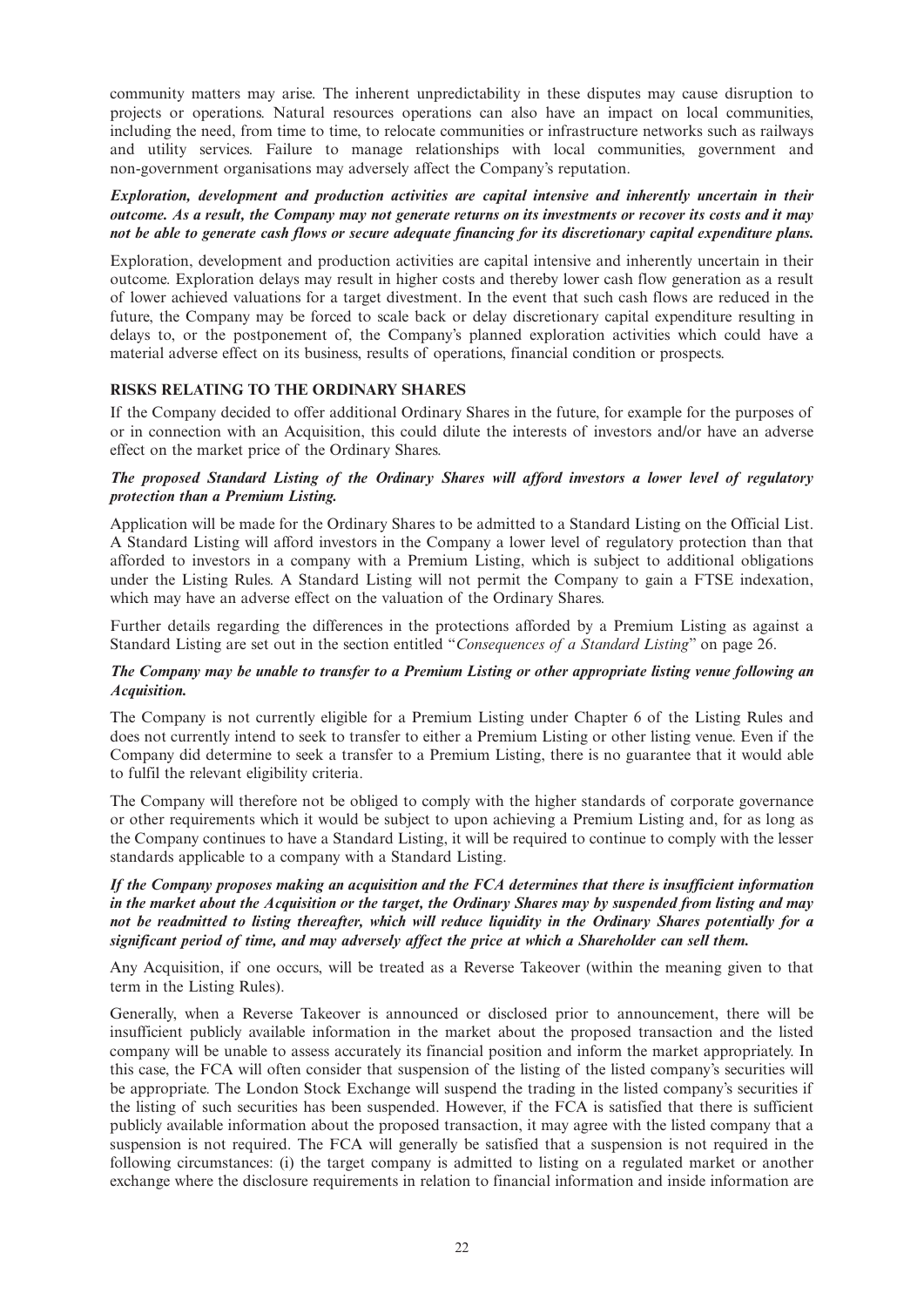not materially different to the disclosure requirements under the Disclosure and Transparency Rules; or (ii) the issuer is able to fill any information gap at the time of announcing the terms of the transaction, including the disclosure of relevant financial information in relation to the target and a description of the target.

If information regarding a significant proposed transaction were to be inadvertently disclosed to the market, or the Board considered that there were good reasons for announcing the transaction at a time when it was unable to provide the market with sufficient information regarding the impact of an Acquisition on its financial position, the Ordinary Shares may be suspended. Any such suspension would likely continue until sufficient financial information on the transaction was made public. Depending on the nature of the transaction (or proposed transaction) and the stage at which it is leaked or announced, it may take a substantial period of time to compile the relevant information, particularly where the target does not have financial or other information readily available which is comparable with the information a listed company would be expected to provide under the Disclosure and Transparency Rules and the Listing Rules (for example, where the target business is not itself already subject to a public disclosure regime), therefore the period during which the Ordinary Shares would be suspended may be significant.

Furthermore, the Listing Rules provide that the FCA will generally seek to cancel the listing of a listed company's securities when it completes a Reverse Takeover. In such circumstances, the Company may seek the admission to listing either simultaneously with completion of any such acquisition or as soon thereafter as is possible, but there is no guarantee that such admission would be granted.

A suspension or cancellation of the listing of the Company's Ordinary Shares would materially reduce liquidity in such Ordinary Shares, which may affect an investor's ability to realise some or all of its investment and/or the price at which such investor can effect such realisation.

## *There is currently no market for the Ordinary Shares, notwithstanding the Company's intention to be admitted* to trading on the London Stock Exchange. A market for the Ordinary Shares may not develop, which would *adversely affect the liquidity and price of the Ordinary Shares.*

There is currently no market for the Ordinary Shares. Therefore, investors cannot benefit from information about prior market history when making their decision to invest. The price of the Ordinary Shares after issue can also vary due to a number of factors, including but not limited to, general economic conditions and forecasts, the Company's general business condition and the release of its financial reports. Although the Company's current intention is that its securities should continue to trade on the London Stock Exchange, there is no assurance that it will always do so. In addition, an active trading market for the Ordinary Shares may not develop or, if developed, may not be maintained. Investors may be unable to sell their Ordinary Shares unless a market can be established and maintained, and if the Company subsequently obtains a listing on an exchange in addition to, or in lieu of, the London Stock Exchange, the level of liquidity of the Ordinary Shares may decline.

## Investors may not be able to realise returns on their investment in Ordinary Shares within a period that they *would consider to be reasonable.*

Investments in Ordinary Shares may be relatively illiquid. There may be a limited number of Shareholders and this factor may contribute both to infrequent trading in the Ordinary Shares on the London Stock Exchange and to volatile Ordinary Share price movements. Investors should not expect that they will necessarily be able to realise their investment in Ordinary Shares within a period that they would regard as reasonable. Accordingly, the Ordinary Shares may not be suitable for short-term investment. Admission should not be taken as implying that there will be an active trading market for the Ordinary Shares. Even if an active trading market develops, the market price for the Ordinary Shares may fall below the issue price.

## *Dividend payments on the Ordinary Shares are not guaranteed and the Company does not intend to pay dividends prior to an Acquisition.*

To the extent the Company intends to pay dividends on the Ordinary Shares, it will pay such dividends following (but not before) an Acquisition, at such times (if any) and in such amounts (if any) as the Board may determine. The Company's current intention is to retain any earnings for use in its business operations and the Company does not anticipate declaring any dividends in the foreseeable future. The Company will only pay dividends to the extent that doing so is in accordance with all applicable laws.

### *Shareholders may well be diluted if the Warrants are exercised.*

In the event that any of the Warrants are exercised and the share price per Ordinary Share is higher than the subscription price for the Warrants, the interests of the Shareholders will be diluted.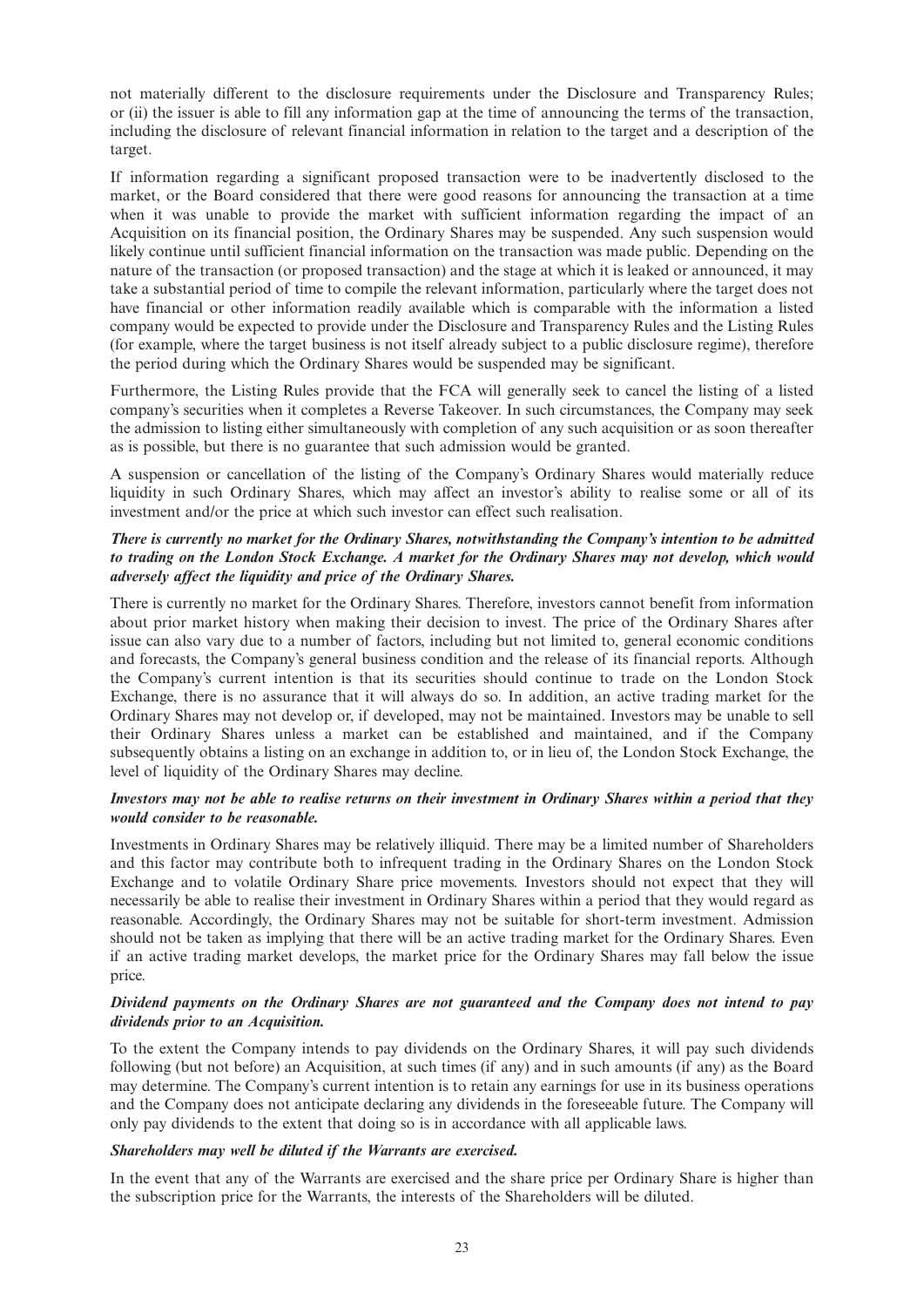#### **RISKS RELATING TO CONFLICTS OF INTERESTS**

## The Directors will allocate their time to other business leading to potential conflicts of interest in their determination as to how much time to devote to the Company's affairs, which could have a negative impact on *the Company's ability to complete an Acquisition.*

None of the Directors are required to commit their full time or any specified amount of time to the Company's affairs, which could create a conflict of interest when allocating their time between the Company's operations and their other commitments. Whilst the Company has four non-executive Directors it does not intend to have any other executive officers or employees working full time prior to the completion of an Acquisition. The Directors engaged in other business endeavours are not obligated to devote any specific number of hours to the Company's affairs which could have a negative impact on the Company's ability to consummate an Acquisition.

## The Directors are currently affiliated and may in the future become affiliated with, or otherwise have financial interests in, entities engaged in business activities similar to those intended to be conducted by the Company *and may have conflicts of interest in allocating their time and business opportunities.*

Each of the Directors has, is currently, or may in the future become affiliated with or have financial interests in entities, including certain special purpose acquisition companies, engaged in business activities similar to those intended to be conducted by the Company.

In addition, the Directors may become aware of business opportunities that may be appropriate for presentation to the Company. In such instances, they may decide to present these business opportunities to other entities which they are or may be affiliated with, in addition to or instead of presenting them to the Company. Due to these existing or future affiliations, the Directors may have fiduciary obligations to present practical acquisition opportunities to those entities prior to presenting them to the Company which could cause additional conflicts of interest.

The Company cannot assure Shareholders that any of the Directors will not become involved in one or more other business that would present procedures described above may require or allow the Directors and certain of their affiliates to present certain Acquisition opportunities to other companies before they may present them to the Company and may make it more difficult for the Company to identify a suitable target business to complete an Acquisition.

## *One or more Director may negotiate employment or consulting agreement or consulting agreements with a target company or business in connection with an Acquisition. These agreements may provide for such* Directors to receive compensation following an Acquisition and as a result may cause them to have conflicts *of interest in determining whether a particular Acquisition is most advantageous for the Company.*

The Directors may negotiate to remain in the company after the completion of an Acquisition on the condition that the target company or business asks the Directors to continue to serve on the Board of Directors of the combined entity. Such negotiations would take place simultaneously with the negotiation of an Acquisition and could provide for such individuals to receive compensation in the form of cash payments and/or securities in exchange for the services they would render it after the completion of an Acquisition. The personal and financial interests of such Directors may influence their decisions in identifying and selecting a target companies or business. Although the Company believes the ability of such individuals to negotiate individual agreements will not be a significant determining factor in the decision to proceed with an Acquisition, there is a risk that such individual considerations would give rise to a conflict of interest on the part of the Directors in their decisions to proceed with an Acquisition. The determination as to whether any of the Directors will remain with the combined company and on what terms will be made at or prior to the time of an Acquisition.

### The Directors may in future enter into related party transactions with the Company, which may give rise to *conflicts of interest between the Company and the Directors.*

The Directors and one or more of their affiliates may in future enter into other agreements with the Company that are not currently under contemplation. While the Company will not enter into any related party transaction without the approval of the majority of the Directors, it is possible that the entering of such an agreement might raise conflicts of interest between the Company and the Directors.

## *Historical results and prior investments made by or business associated with, the Directors and their affiliates may not be indicative of future performance of an investment in the Company.*

Investors are directed to the information relating to the Directors in Part V which is presented for illustrative purposes only and investors are cautioned that historical results of proper investments made by,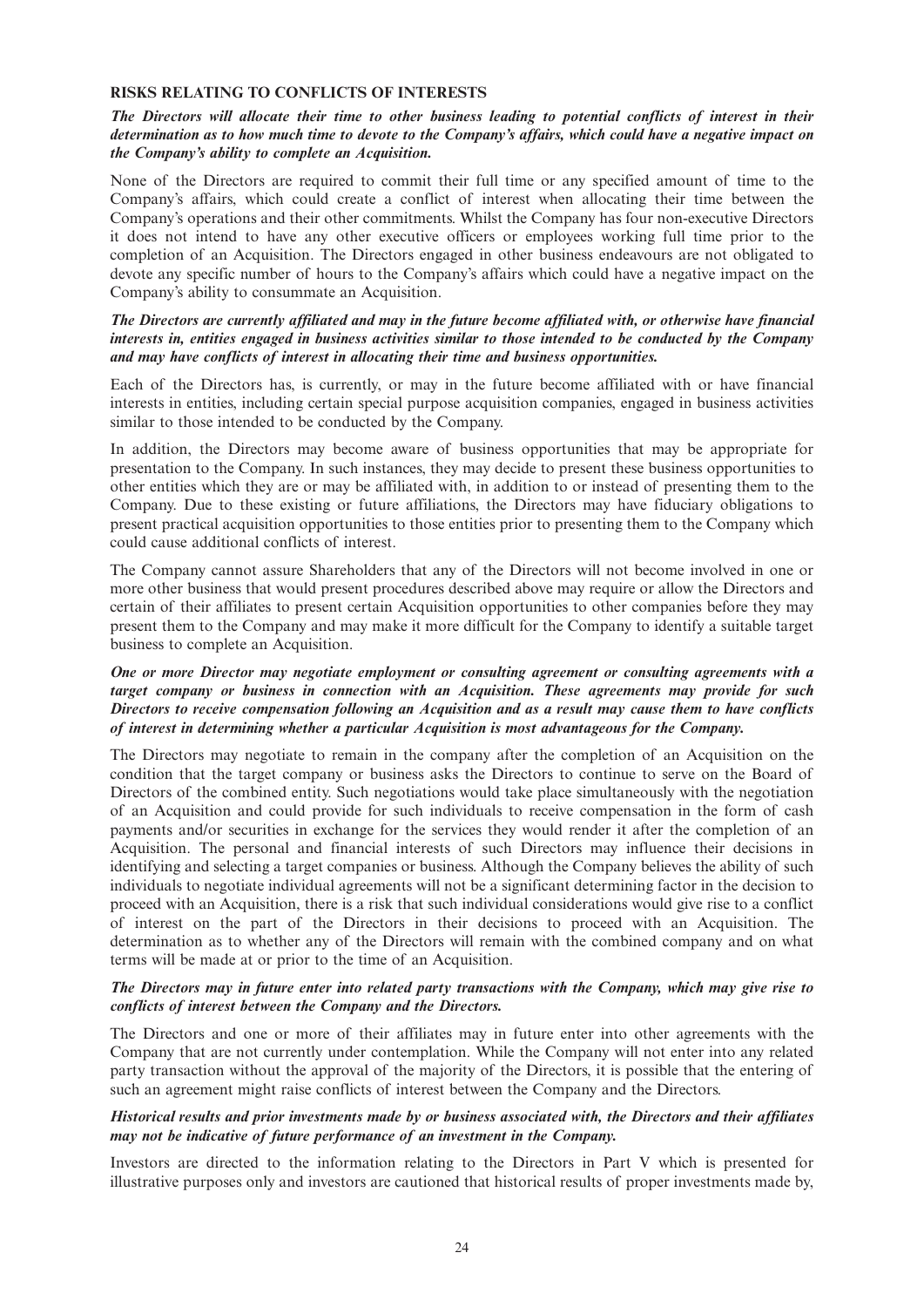or business associated with, the Directors and their affiliates may not be indicative of the future performance of an investment in the Company or the returns the Company will or is likely to, generate going forward.

## **RISKS RELATING TO TAXATION**

### *Taxation of returns from assets located outside of the UK may reduce any net return to Shareholders.*

To the extent that the assets, company or business which the Company acquires is or are established outside the UK, it is possible that any return the Company receives from it may be reduced by irrecoverable foreign withholding or other local taxes and this may reduce any net return derived by Shareholders from an investment in the Company.

### *Changes in tax law may reduce any net returns for Shareholders.*

The tax treatment of Shareholders of Ordinary Shares issued by the Company, any special purpose vehicle that the Company may establish and any company which the Company may acquire are all subject to changes in tax laws or practices in the UK or any other relevant jurisdiction. Any change may reduce any net return derived by Shareholders from an investment in the Company.

## There can be no assurance that the Company will be able to make returns for Shareholders in a tax-efficient *manner.*

It is intended that the Company will act as the holding company to a trading group including any company or assets acquired in any Acquisition, to maximise returns for Shareholders in as fiscally efficient a manner as is practicable. The Company has made certain assumptions regarding taxation. However, if these assumptions are not borne out in practice, taxes may be imposed with respect to any of the Company's assets, or the Company may be subject to tax on its income, profits, gains or distributions in a particular jurisdiction or jurisdictions in excess of taxes that were anticipated. This could alter the post-tax returns for Shareholders (or Shareholders in certain jurisdictions). The level of return for Shareholders may also be adversely affected. Any change in laws or tax authority practices could also adversely affect any post-tax returns of capital to Shareholders or payments of dividends (if any, which the Company does not envisage the payment of, at least in the short to medium-term). In addition, the Company may incur costs in taking steps to mitigate any such adverse effect on the post-tax returns for Shareholders.

## **THE RISKS NOTED ABOVE DO NOT NECESSARILY COMPRISE ALL THOSE FACED BY THE COMPANY AND ARE NOT INTENDED TO BE PRESENTED IN ANY ASSUMED ORDER OF PRIORITY.**

**THE INVESTMENT DESCRIBED IN THIS DOCUMENT IS SPECULATIVE AND MAY NOT BE SUITABLE FOR ALL RECIPIENTS OF THIS DOCUMENT. POTENTIAL INVESTORS ARE ACCORDINGLY ADVISED TO CONSULT A PERSON AUTHORISED UNDER FSMA WHO SPECIALISES IN ADVISING IN INVESTMENTS OF THIS KIND BEFORE MAKING ANY INVESTMENT DECISIONS. A PROSPECTIVE INVESTOR SHOULD CONSIDER CAREFULLY WHETHER AN INVESTMENT IN THE COMPANY IS SUITABLE IN THE LIGHT OF HIS PERSONAL CIRCUMSTANCES AND THE FINANCIAL RESOURCES AVAILABLE TO HIM.**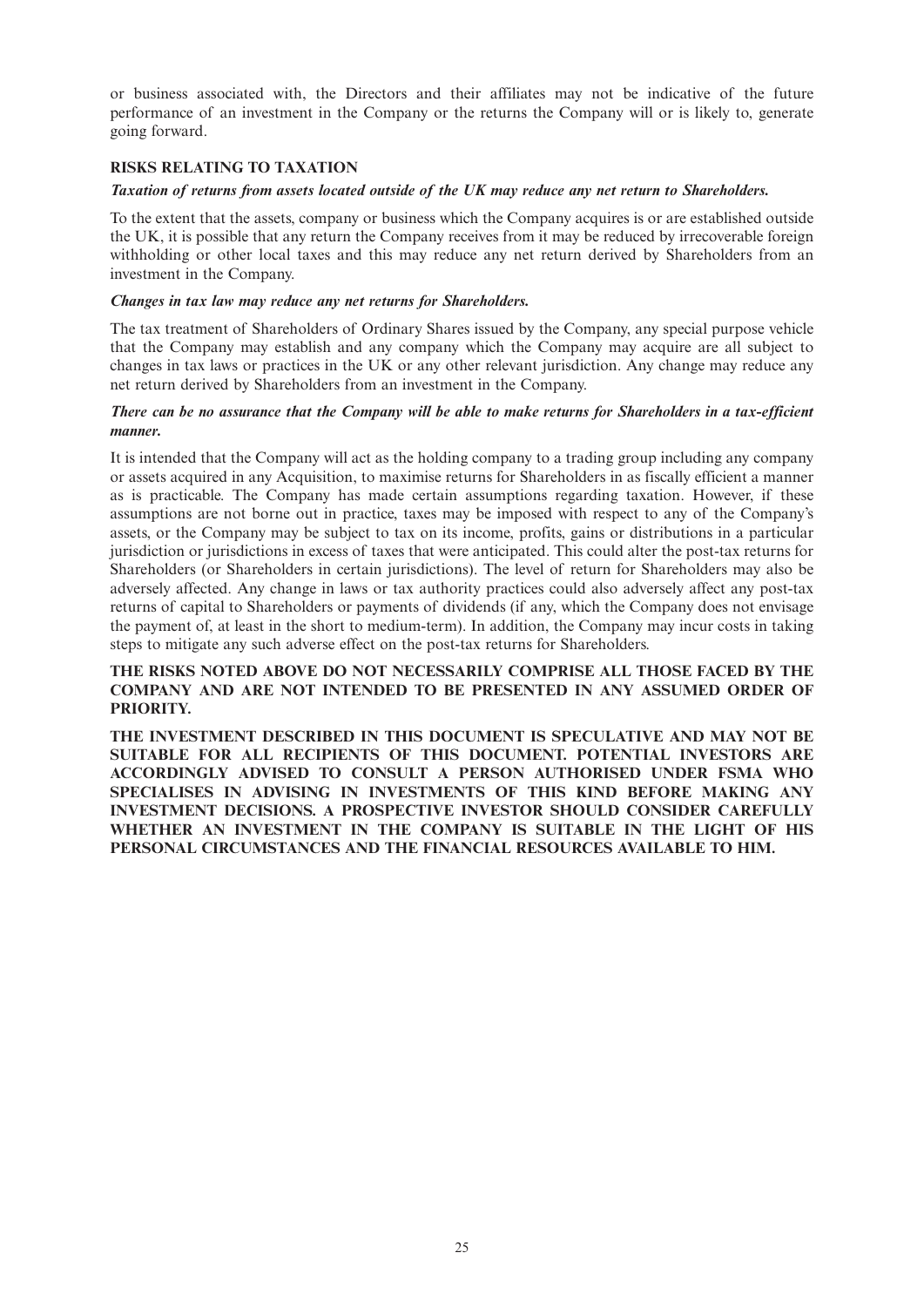## **CONSEQUENCES OF A STANDARD LISTING**

Application has been made for the Ordinary Shares to be admitted to the standard segment of the Official List. A Standard Listing affords Shareholders and investors in the Company a lower level of regulatory protection than that afforded to investors in companies whose securities are admitted to the premium segment of the Official List, which are subject to additional obligations under the Listing Rules.

Chapter 14 of the Listing Rules sets out the requirements for Standard Listings and does not require the Company to comply with, *inter alia*, the provisions of Chapters 6 to 13 of the Listing Rules. The Company will comply with Listing Principles 1 and 2 set out in Chapter 7 of the Listing Rules, as required by the UK Listing Authority, and intends to comply with the Premium Listing Principles as set out in Chapter 7 of the Listing Rules notwithstanding that they only apply to companies which obtain a Premium Listing on the Official List. The Company is not, however, formally subject to such Listing Principles and will not be required to comply with them by the UK Listing Authority.

## **1. LISTING RULES WHICH ARE NOT APPLICABLE TO A STANDARD LISTING**

Such non-applicable Listing Rules include, in particular:

- <sup>l</sup> Chapter 8 of the Listing Rules regarding the appointment of a listing sponsor to guide the Company in understanding and meeting its responsibilities under the Listing Rules in connection with certain matters. In particular, the Company is not required to appoint a sponsor in relation to the publication of this document or Admission;
- Chapter 9 of the Listing Rules relating to further issues of shares, issuing shares at a discount in excess of 10 per cent. of market value, notifications and contents of financial information;
- <sup>l</sup> Chapter 10 of the Listing Rules relating to significant transactions which requires Shareholder consent for certain acquisitions;
- Chapter 11 of the Listing Rules regarding related party transactions;
- <sup>l</sup> Chapter 12 of the Listing Rules regarding purchases by the Company of its Ordinary Shares; and
- Chapter 13 of the Listing Rules regarding the form and content of circulars to be sent to Shareholders.

## **2. LISTING RULES WITH WHICH THE COMPANY MUST COMPLY UNDER A STANDARD LISTING**

There are, however, a number of continuing obligations set out in Chapter 14 of the Listing Rules that will be applicable to the Company. These include requirements as to:

- <sup>l</sup> the forwarding of circulars and other documentation to the UKLA for publication through the document viewing facility and related notification to a regulatory information service;
- <sup>l</sup> the provision of contact details of appropriate persons nominated to act as a first point of contact with the UKLA in relation to compliance with the Listing Rules and the Disclosure and Transparency Rules;
- the form and content of temporary and definitive documents of title;
- the appointment of a registrar;
- <sup>l</sup> the making of regulatory information service notifications in relation to a range of debt and equity capital issues; and
- <sup>l</sup> at least 25 per cent. of the Ordinary Shares being held by the public.

In addition, as a company whose securities are admitted to trading on a regulated market, the Company will be required to comply with the Disclosure and Transparency Rules.

The Company is not currently eligible for a Premium Listing under Chapter 6 of the Listing Rules. Following the Acquisition, the Directors intend to seek to transfer from a Standard Listing to either a Premium Listing or other appropriate listing venue, based on the track record of the company or business it acquires, subject to fulfilling the relevant eligibility criteria at the time. Alternatively, it may determine to seek re-admission to a Standard Listing, subject to eligibility criteria. If a transfer to a Premium Listing is possible (and there can be no guarantee that it will be) and the Company decides to transfer to a Premium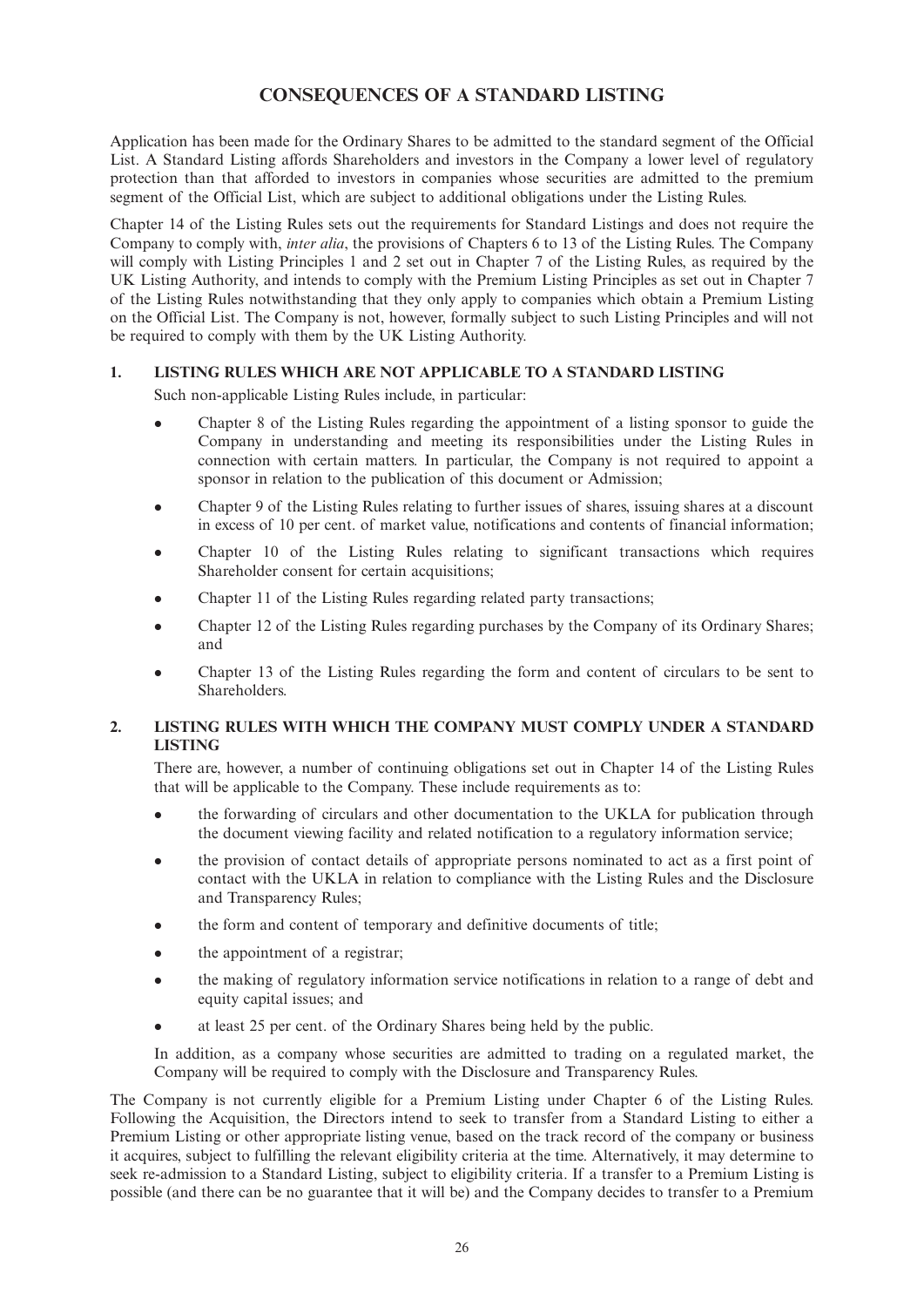Listing, the various Listing Rules highlighted above as rules with which the Company is not required to comply will become mandatory and the Company will comply with the continuing obligations contained within the Listing Rules (and the Disclosure and Transparency Rules) in the same manner as any other company with a Premium Listing.

It should be noted that the UKLA will not have the authority to (and will not) monitor the Company's compliance with any of the Listing Rules which the Company has indicated herein that it intends to comply with on a voluntary basis, nor to impose sanctions in respect of any failure by the Company so to comply. **However the FCA would be able to impose sanctions for non-compliance where the statements regarding compliance in this Document are themselves misleading, false or deceptive.**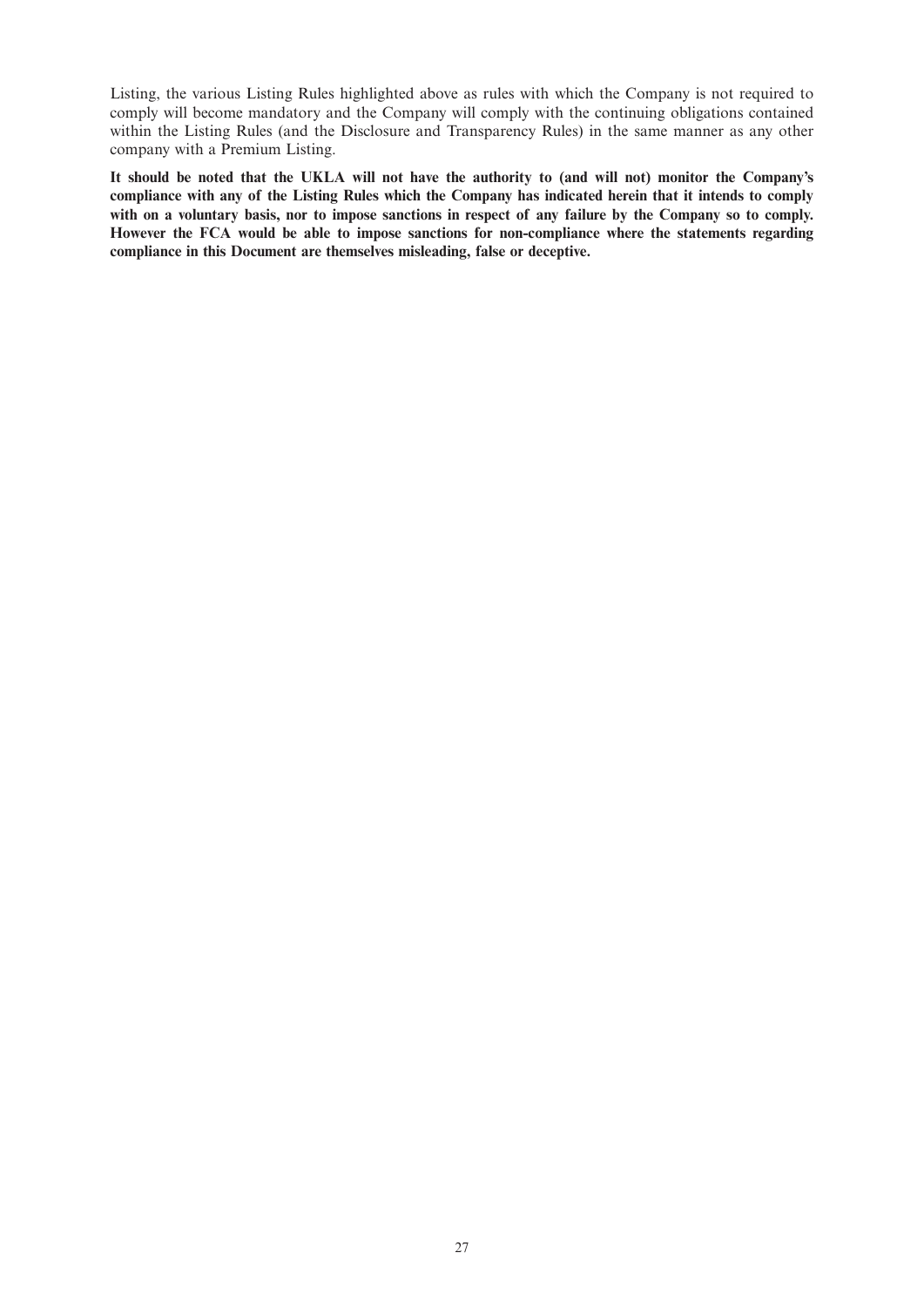## **IMPORTANT INFORMATION**

In deciding whether or not to invest in Ordinary Shares, prospective investors should rely only on the information contained in this Document. No person has been authorised to give any information or make any representations other than as contained in this Document and, if given or made, such information or representations must not be relied on as having been authorised by the Company or the Directors. Without prejudice to the Company's obligations under the FSMA, the Prospectus Rules, Listing Rules and Disclosure and Transparency Rules, neither the delivery of this Document nor any subscription made under this Document shall, under any circumstances, create any implication that there has been no change in the affairs of the Company since the date of this Document or that the information contained herein is correct as at any time after its date.

Prospective investors must not treat the contents of this Document or any subsequent communications from the Company, the Directors, or any of their respective affiliates, officers, directors, employees or agents as advice relating to legal, taxation, accounting, regulatory, investment or any other matters.

The section headed "Summary" should be read as an introduction to this Document. Any decision to invest in the Ordinary Shares should be based on consideration of this Document as a whole by the investor. In particular, investors must read the section headed Section D (Risks) of the Summary together with the risks set out in the section headed "Risk Factors" beginning on page 13 of this Document.

This Document is being furnished by the Company in connection with an offering exempt from registration under the Securities Act solely to enable prospective investors to consider the purchase of the Ordinary Shares. Any reproduction or distribution of this Document, in whole or in part, and any disclosure of its contents or use of any information herein for any purpose other than considering an investment in the Ordinary Shares hereby is prohibited.

This Document does not constitute, and may not be used for the purposes of, an offer to sell or an invitation or solicitation of an offer or invitation to subscribe for or buy, any Ordinary Shares by any person in any jurisdiction: (i) in which such offer or invitation is not authorised; (ii) in which the person making such offer or invitation is not qualified to do so; or (iii) in which, or to any person to whom, it is unlawful to make such offer, solicitation or invitation. The distribution of this Document and the offering of Ordinary Shares in certain jurisdictions may be restricted. Accordingly, persons outside the United Kingdom who obtain possession of this Document are required by the Company and the Directors, to inform themselves about, and to observe any restrictions as to the offer or sale of Ordinary Shares and the distribution of this Document under the laws and regulations of any territory in connection with any applications for Ordinary Shares, including obtaining any requisite governmental or other consent and observing any other formality prescribed in such territory. No action has been taken or will be taken in any jurisdiction by the Company or the Directors that would permit a public offering of the Ordinary Shares in any jurisdiction where action for that purpose is required, nor has any such action been taken with respect to the possession or distribution of this Document other than in any jurisdiction where action for that purpose is required. Neither the Company nor the Directors accept any responsibility for any violation of any of these restrictions by any person.

The Ordinary Shares have not been and will not be registered under the Securities Act, or under any relevant securities laws of any state or other jurisdiction in the United States, or under the applicable securities laws of Australia, Canada or Japan (or their respective territories). Subject to certain exceptions, the Ordinary Shares may not be offered, sold, resold, reoffered, pledged, transferred, distributed or delivered, directly or indirectly, within, into or in the United States, Australia, Canada or Japan (or their respective territories) or to any national, resident or citizen of Australia, Canada or Japan (or their respective territories).

**The Ordinary Shares have not been approved or disapproved by the SEC, any federal or state securities** commission in the United States or any other regulatory authority in the United States, nor have any of the foregoing authorities passed upon or endorsed the merits of the offering of the Ordinary Shares or confirmed **the accuracy or determined the adequacy of the information contained in this Document. Any representation to the contrary is a criminal offence in the United States.**

Investors may be required to bear the financial risk of an investment in the Ordinary Shares for an indefinite period. Prospective investors are also notified that the Company may be classified as a passive foreign investment company for United States federal income tax purposes. If the Company is so classified, the Company may, but is not obliged to, provide to United States holders of Ordinary Shares the information that would be necessary in order for such persons to make a qualified electing fund election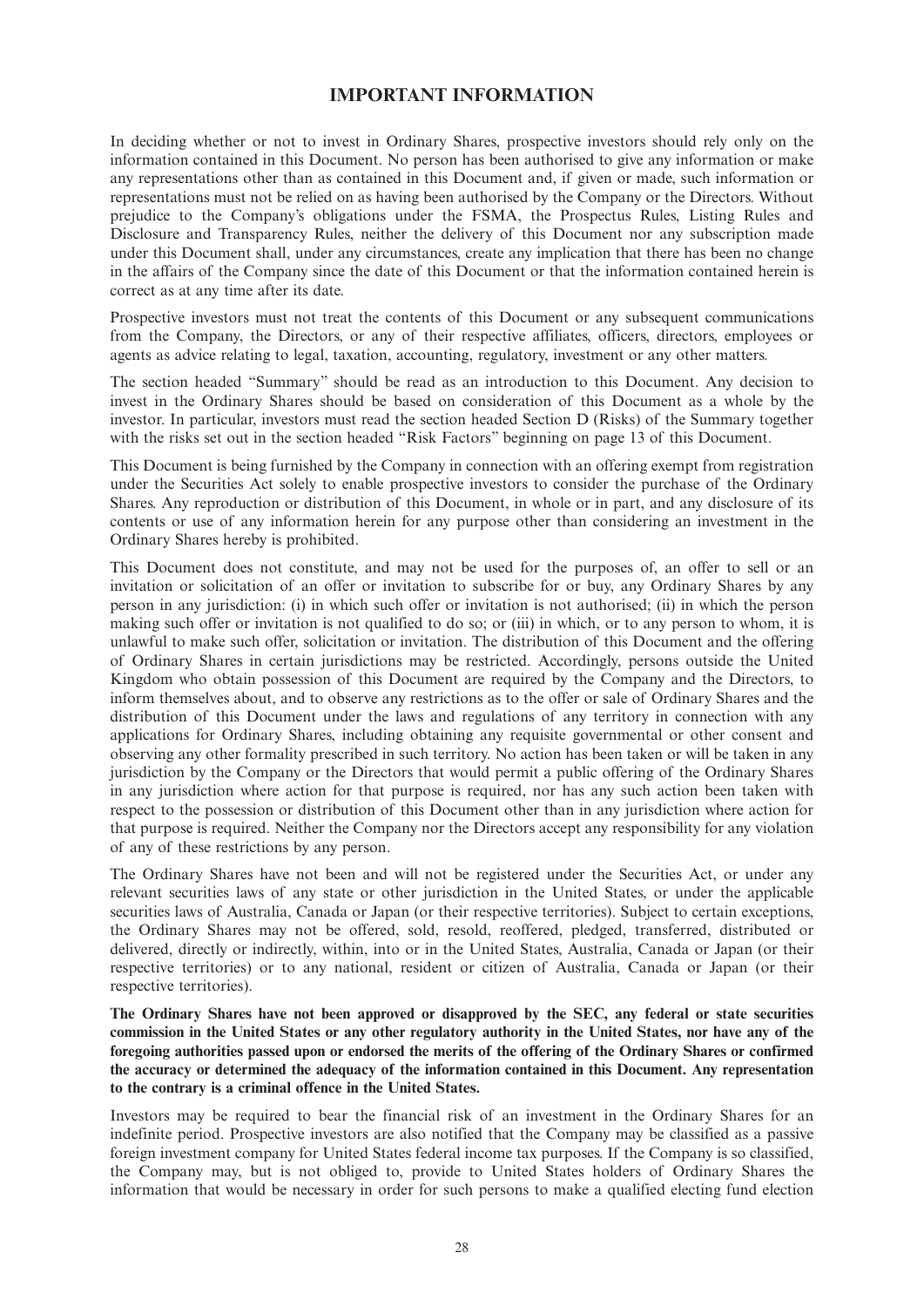with respect to the Ordinary Shares for any year in which the Company is a passive foreign investment company.

## **Available information**

The Company is not subject to the reporting requirements of section 13 or 15(d) of the United States Securities Exchange Act of 1934, as amended (the "**Exchange Act**"). For so long as any Ordinary Shares are "restricted securities" within the meaning of Rule 144(a)(3) of the Securities Act, the Company will, during any period in which it is neither subject to section 13 or 15(d) of the Exchange Act nor exempt from reporting pursuant to Rule 12g3-2(b) thereunder, provide, upon written request, to Shareholders and any owner of a beneficial interest in Ordinary Shares or any prospective purchaser designated by such holder or owner, the information required to be delivered pursuant to Rule 144A(d)(4) under the Securities Act.

## **Data protection**

The Company may delegate certain administrative functions to third parties and will require such third parties to comply with data protection and regulatory requirements of any jurisdiction in which data processing occurs. Such information will be held and processed by the Company (or any third party, functionary or agent appointed by the Company) for the following purposes:

- (a) verifying the identity of the prospective investor to comply with statutory and regulatory requirements in relation to anti-money laundering procedures;
- (b) carrying out the business of the Company and the administering of interests in the Company;
- (c) meeting the legal, regulatory, reporting and/or financial obligations of the Company in the United Kingdom or elsewhere; and
- (d) disclosing personal data to other functionaries of, or advisers to, the Company to operate and/or administer the Company.

Where appropriate it may be necessary for the Company (or any third party, functionary or agent appointed by the Company) to:

- (a) disclose personal data to third party service providers, agents or functionaries appointed by the Company to provide services to prospective investors; and
- (b) transfer personal data outside of the EEA to countries or territories which do not offer the same level of protection for the rights and freedoms of prospective investors as the United Kingdom.

If the Company (or any third party, functionary or agent appointed by the Company) discloses personal data to such a third party, agent or functionary and/or makes such a transfer of personal data, it will use reasonable endeavours to ensure that any third party, agent or functionary to whom the relevant personal data is disclosed or transferred is contractually bound to provide an adequate level of protection in respect of such personal data.

In providing such personal data, investors will be deemed to have agreed to the processing of such personal data in the manner described above. Prospective investors are responsible for informing any third party individual to whom the personal data relates of the disclosure and use of such data in accordance with these provisions.

### **Investment considerations**

In making an investment decision, prospective investors must rely on their own examination, analysis and enquiry of the Company, this Document and the terms of the Admission, including the merits and risks involved. The contents of this Document are not to be construed as advice relating to legal, financial, taxation, investment decisions or any other matter. Investors should inform themselves as to:

- the legal requirements within their own countries for the purchase, holding, transfer or other disposal of the Ordinary Shares;
- any foreign exchange restrictions applicable to the purchase, holding, transfer or other disposal of the Ordinary Shares which they might encounter; and
- <sup>l</sup> the income and other tax consequences which may apply in their own countries as a result of the purchase, holding, transfer or other disposal of the Ordinary Shares or distributions by the Company, either on a liquidation and distribution or otherwise. Prospective investors must rely upon their own representatives, including their own legal advisers and accountants, as to legal, tax, investment or any other related matters concerning the Company and an investment therein.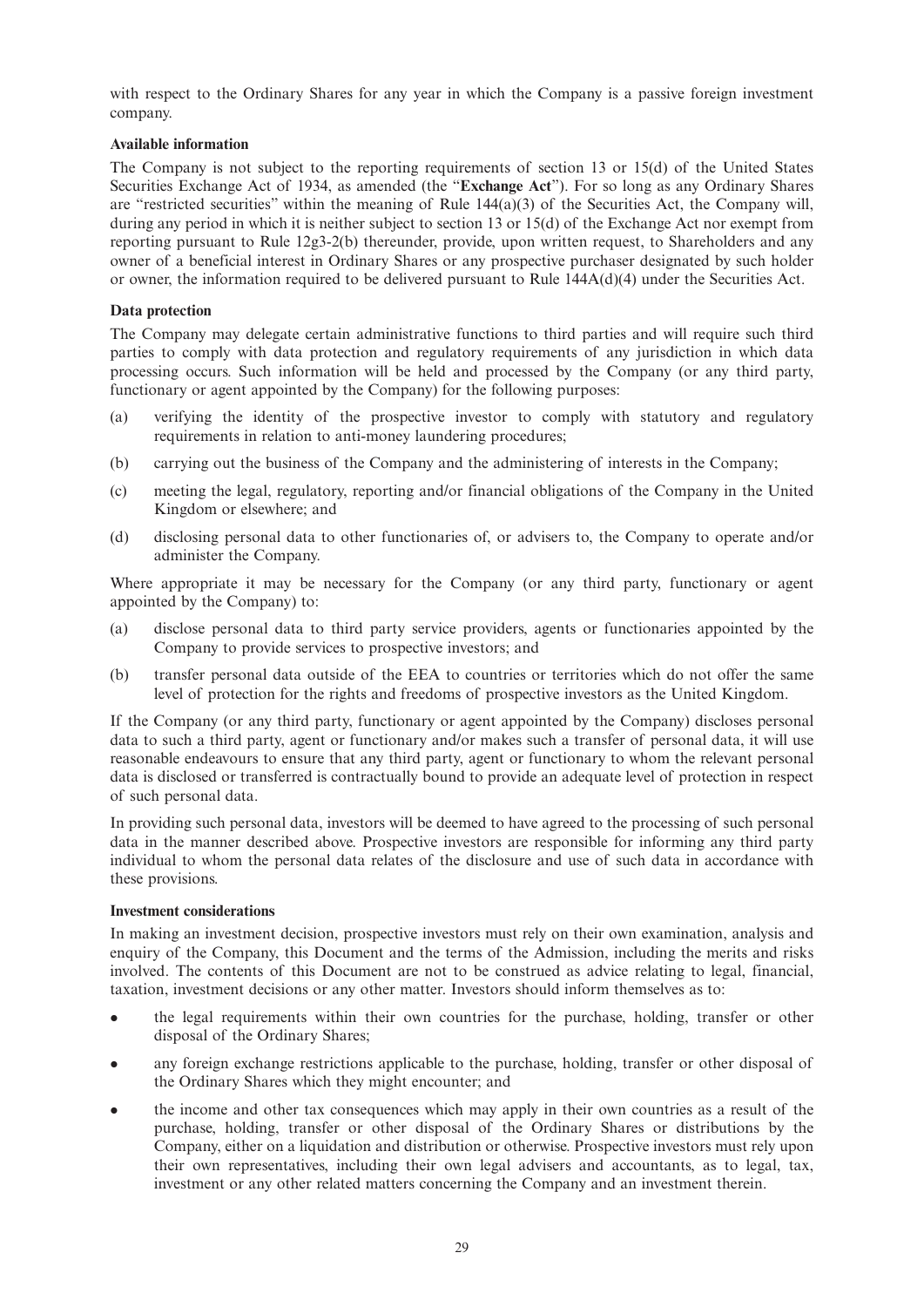An investment in the Company should be regarded as a long-term investment. There can be no assurance that the Company's objective will be achieved.

It should be remembered that the price of the Ordinary Shares and any income from such Ordinary Shares can go down as well as up.

This Document should be read in its entirety before making any investment in the Ordinary Shares. All Shareholders are entitled to the benefit of, are bound by, and are deemed to have notice of, the provisions of the Articles, which investors should review.

## **Forward-looking statements**

This Document includes statements that are, or may be deemed to be, "forward-looking statements". In some cases, these forward-looking statements can be identified by the use of forward-looking terminology, including the terms "targets", "believes", "estimates", "anticipates", "expects", "intends", "may", "will", "should" or, in each case, their negative or other variations or comparable terminology. They appear in a number of places throughout the Document and include statements regarding the intentions, beliefs or current expectations of the Company and the Board concerning, among other things: (i) the Company's objective, acquisition and financing strategies, results of operations, financial condition, capital resources, prospects, capital appreciation of the Ordinary Shares and dividends; and (ii) future deal flow and implementation of active management strategies, including with regard to an Acquisition. By their nature, forward-looking statements involve risks and uncertainties because they relate to events and depend on circumstances that may or may not occur in the future. Forward-looking statements are not guarantees of future performances. The Company's actual performance, results of operations, financial condition, distributions to shareholders and the development of its financing strategies may differ materially from the forward-looking statements contained in this Document. In addition, even if the Company's actual performance, results of operations, financial condition, distributions to shareholders and the development of its financing strategies are consistent with the forward-looking statements contained in this Document, those results or developments may not be indicative of results or developments in subsequent periods. Important factors that may cause these differences include, but are not limited to:

- <sup>l</sup> the Company's ability to identify suitable acquisition opportunities or the Company's success in completing an Acquisition;
- <sup>l</sup> the Company's ability to ascertain the merits or risks of the operations of a target company or business;
- the Company's ability to deploy the Net Proceeds on a timely basis;
- $\bullet$  the availability and cost of equity or debt capital for future transactions;
- currency exchange rate fluctuations, as well as the success of the Company's hedging strategies in relation to such fluctuations (if such strategies are in fact used); and
- legislative and/or regulatory changes, including changes in taxation regimes.

Prospective investors should carefully review the "Risk Factors" section of this Document for a discussion of additional factors that could cause the Company's actual results to differ materially, before making an investment decision. For the avoidance of doubt, nothing in this paragraph constitutes a qualification of the working capital statement contained in paragraph 9 of Part V of this Document (Additional Information).

Forward-looking statements contained in this Document apply only as at the date of this Document. Subject to any obligations under Listing Rules, the Disclosure and Transparency Rules and the Prospectus Rules, the Company undertakes no obligation publicly to update or review any forward-looking statement, whether as a result of new information, future developments or otherwise.

### **Third party data**

Where information contained in this Document has been sourced from a third party, the Company and the Directors confirm that such information has been accurately reproduced and, so far as they are aware and have been able to ascertain from information published by that third party, no facts have been omitted which would render the reproduced information inaccurate or misleading.

### **Currency presentation**

Unless otherwise indicated, all references in this Document to "UK Sterling", "British pound sterling", "sterling", "£", or "pounds" are to the lawful currency of the UK.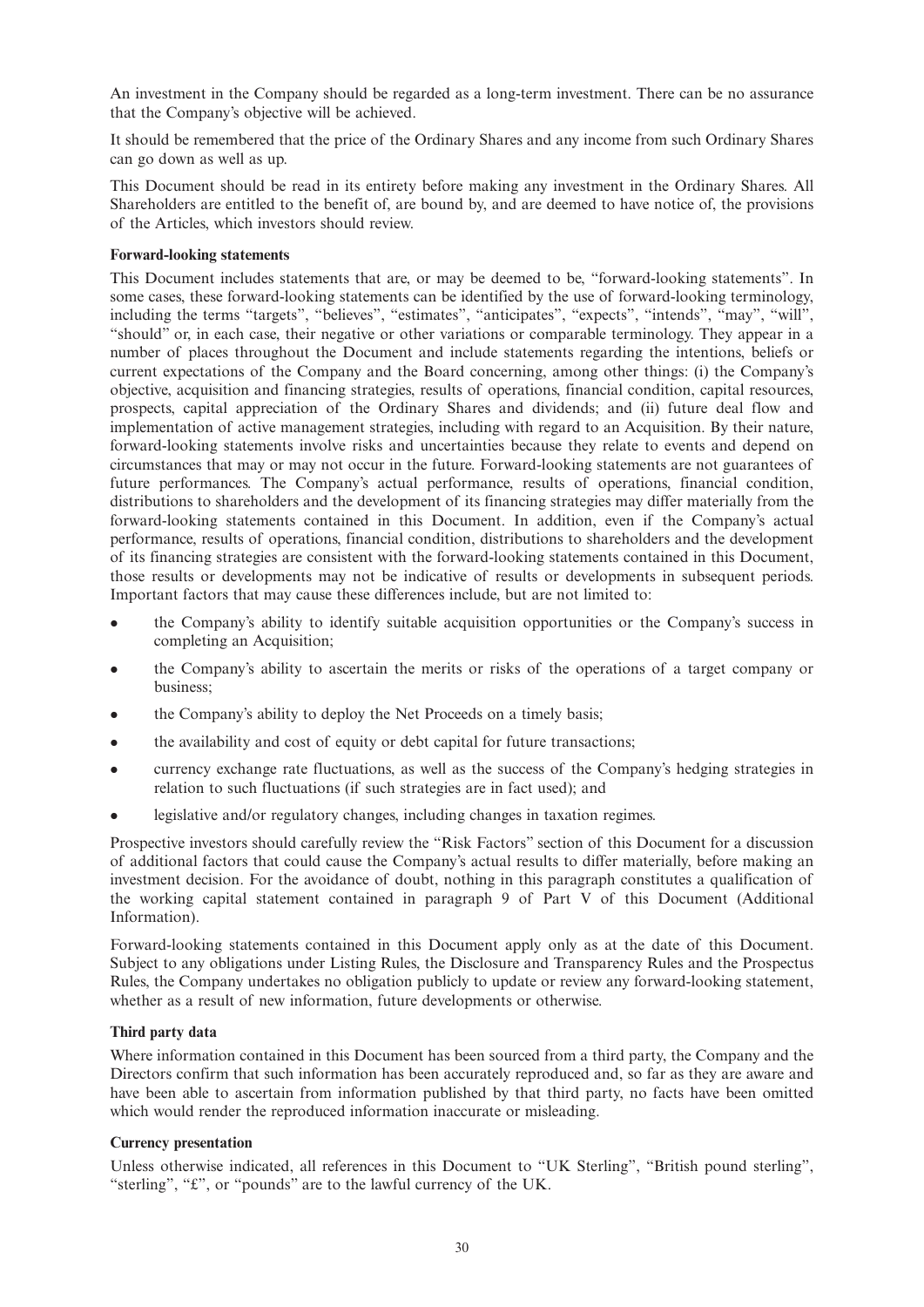## **No incorporation of website**

The contents of any website of the Company or any other person do not form part of this Document.

## **Definitions**

A list of defined terms used in this Document is set out in "Definitions" beginning at page 79.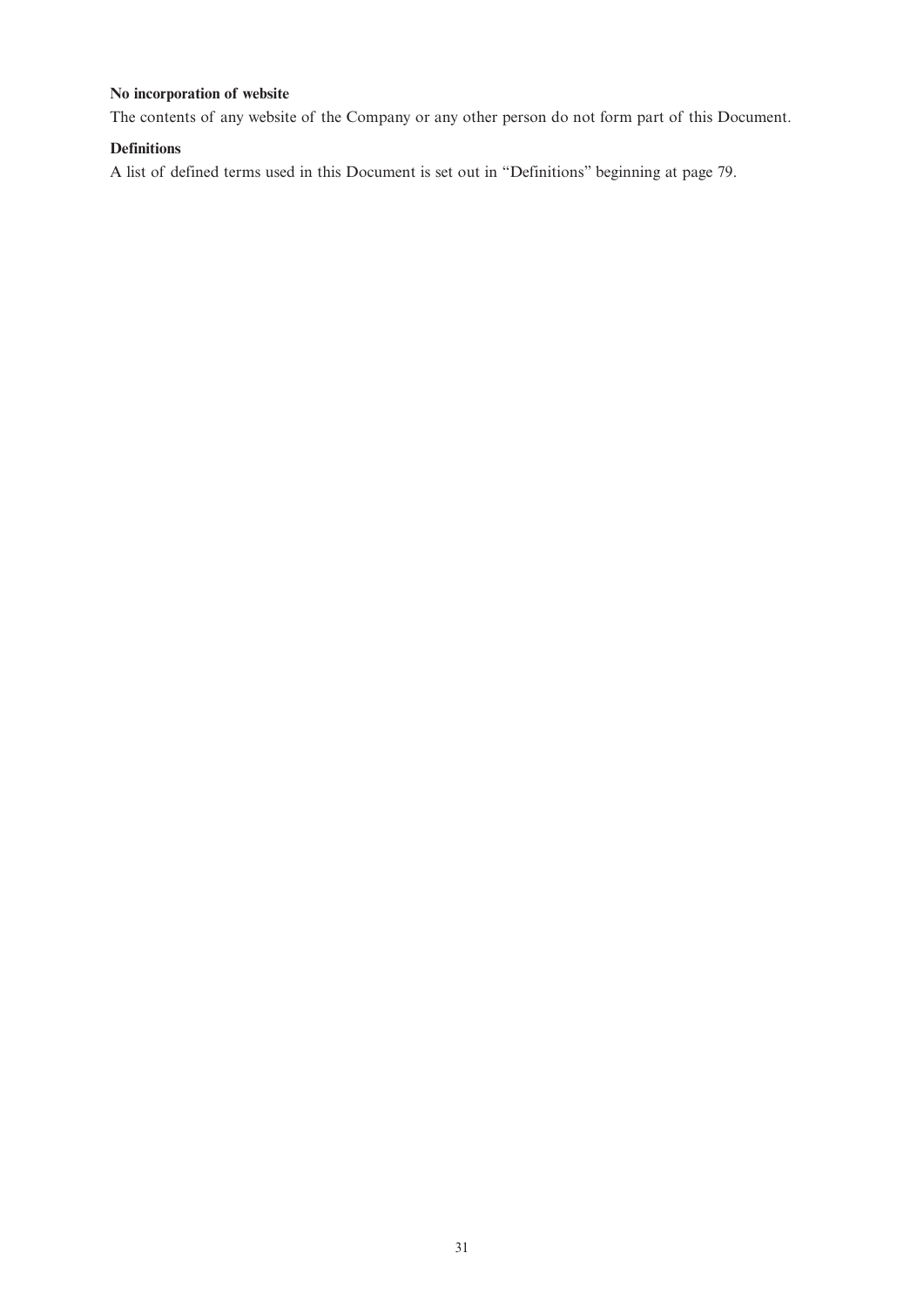# **EXPECTED TIMETABLE OF PRINCIPAL EVENTS**

| Publication of this Document                                   | 26 October 2017              |
|----------------------------------------------------------------|------------------------------|
| Announcement confirming results of placing                     | 8.00 a.m. on 1 November 2017 |
| Admission and commencement of dealings in Ordinary Shares      | 8.00 a.m. on 1 November 2017 |
| CREST members' accounts credited in respect of Ordinary Shares | 8.00 a.m. on 1 November 2017 |
| Ordinary Share certificates dispatched by                      | 3 November 2017              |
|                                                                |                              |

*All references to time in this Document are to London time unless otherwise stated.*

# **STATISTICS**

| Total number of Ordinary Shares unconditionally issued pre-Admission                                    | 17,500,000   |
|---------------------------------------------------------------------------------------------------------|--------------|
| Total number of Ordinary Shares issued pursuant to Placing                                              | 23, 333, 321 |
| Total number of Ordinary Shares issued as consideration for costs of Admission                          | 2,116,666    |
| Total number of Ordinary Shares in issue on Admission                                                   | 42,949,987   |
| Total number of Warrants in issue on Admission                                                          | 30, 333, 317 |
| Price per Placing Share                                                                                 | £0.03        |
| Estimated Net Proceeds of Initial Subscribers Subscription and the<br>Placing receivable by the Company | £765,000*    |
| <b>Estimated Costs</b>                                                                                  | £235,000**   |
| Market capitalisation of the Company at the Placing Price on Admission                                  | £1,225,000   |

\* Though £828,500 in cash shall be raised, as £63,500 of costs shall be paid by issuing Ordinary Shares.

\*\* (£171,500 of which shall be payable in cash and £63,500 of which shall be paid by the allotment of shares).

# **DEALING CODES**

| ISIN      | GB00BF0F5X78    |
|-----------|-----------------|
| SEDOL     | BF0F5X7         |
| EPIC/TIDM | CG <sub>O</sub> |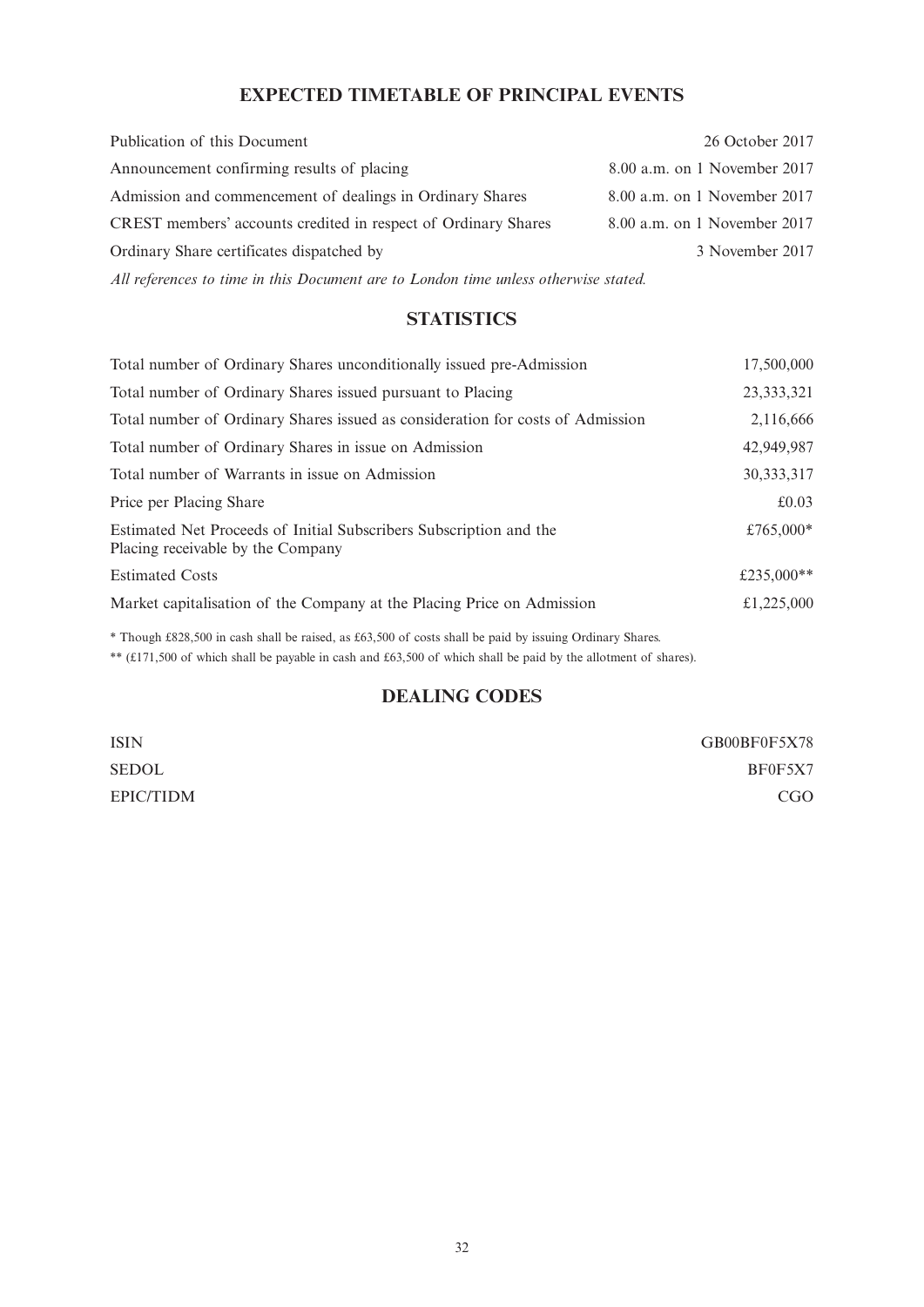# **DIRECTORS AND ADVISERS**

| Directors (all non-executive) | Neal Griffith<br>Oliver Stansfield<br><b>Brian McMaster</b><br>Philip Richards                       |
|-------------------------------|------------------------------------------------------------------------------------------------------|
| Company Secretary             | Graham May of Hawksmoor Partners Limited                                                             |
| Financial Adviser and Broker  | Brandon Hill Capital Limited<br>1 Tudor Street<br>London<br>EC4Y 0AH                                 |
| Company's Solicitor           | Bircham Dyson Bell LLP<br>50 Broadway<br>London<br>SW1H 0BL                                          |
| Reporting Accountants         | HW Fisher & Company<br>11-15 William Road<br>London<br>NW1 3ER                                       |
| Registrar                     | Avenir Registrars Limited<br>5 St John's Lane<br>Farringdon<br>London<br>EC1M <sub>4BH</sub>         |
| Registered Office             | c/o Brandon Hill Capital Limited<br>1 Tudor Street<br>London<br>EC4Y 0AH<br>Telephone: 020 3463 5000 |
| <b>Financial PR</b>           | <b>St Brides Partners</b><br>3 St Michael's Alley<br>London<br>EC3V 9DS                              |
| Website                       | www.contango-holdings-plc.co.uk                                                                      |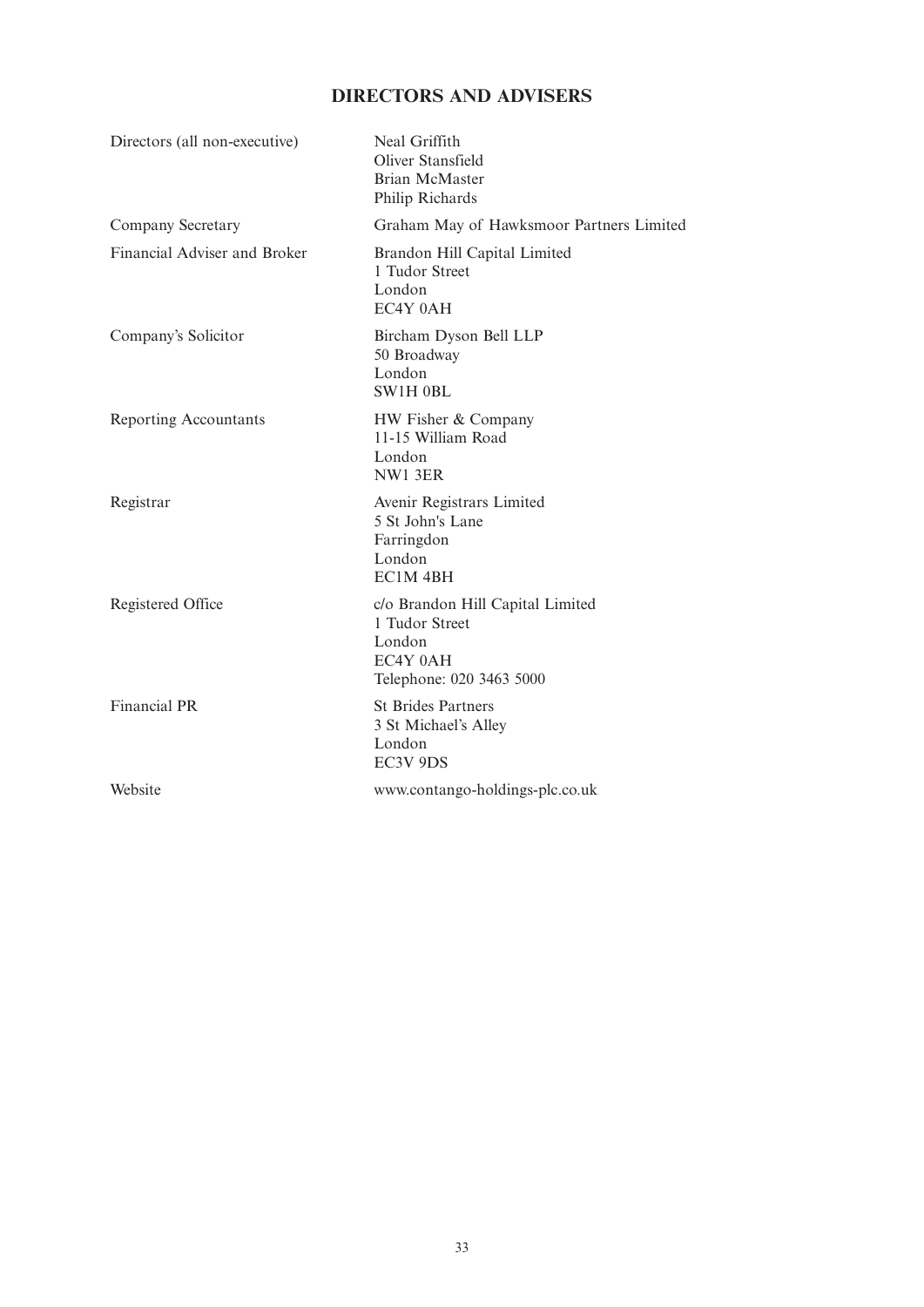## **PART I**

## **INFORMATION ON THE COMPANY, ACQUISITION OPPORTUNITY AND STRATEGY**

#### **Background and history**

Contango Holdings plc is a newly established company incorporated in England and Wales, formed for the purpose of acquiring a company, business, project or assets in the natural resources sector and which operates in conformity with its constitutional documents. The Company has been established to seek opportunities in the natural resource sector that have emerged from a turbulent period due to the withdrawal of funds and risk appetite to invest in companies across the sector.

The Board is responsible for the Company's objectives and business strategy and its overall supervision, including the approval of the Acquisition. The Board will also be responsible for the identification and evaluation of acquisition opportunities, the structuring and execution of the Acquisition and determination and execution of strategy for the acquired companies, businesses, projects or assets.

The Board has considerable experience in identifying and assessing acquisition targets and in executing such transactions. An Acquisition is required to establish Company's presence in the natural resources sector and will form the basis of the Company's growth in the sector.

The process of the Acquisition, being a Reverse Takeover, will require the Company's listing to be cancelled and for the Company as enlarged by the Acquisition to be re-admitted to the Official List or admitted to any other appropriate securities market or stock exchange. This process will require the Company to issue a further prospectus or listing or admission document giving details of the target of the Acquisition and the Company's business and activities as enlarged by the Acquisition, and to satisfy the eligibility criteria of the UKLA or any relevant stock exchange at that time.

The Company has never traded and, save as set out in this Document, has not entered into any significant transactions or financial commitments.

The Company owns no assets other than cash on bank deposit representing sums subscribed by Shareholders for Ordinary Shares in the Company.

The principal legislation under which the Company operates and under which the Initial Subscriber Shares were created is the Act and the regulations made thereunder.

The Initial Subscriber Shares are duly authorised according to the requirements of the Act.

#### **Acquisition Strategy**

The Board has developed an acquisition strategy whereby it shall apply the following screening criteria when assessing the viability of any Acquisition:

## *Investment Process*

The Board will apply the following process whilst reviewing potential Acquisition:

- identify opportunities that have, in their view, the best chance of success to be supported by the market and thereby attract additional funding;
- identify management teams that can develop the project and execute the business plan;
- identify certain commodities that have attractive characteristics to outperform the sector;
- identify projects that may have significant expenditures incurred by previous owners but suffered from a general lack of capital due to financing constraints;
- undertake thorough commercial and technical due diligence to determine risks;
- review the total capital and relevant capital structures to ensure the opportunity can be advanced into production; and
- **e** generally assess the long term viability of the opportunity to ensure shareholder value is maximised.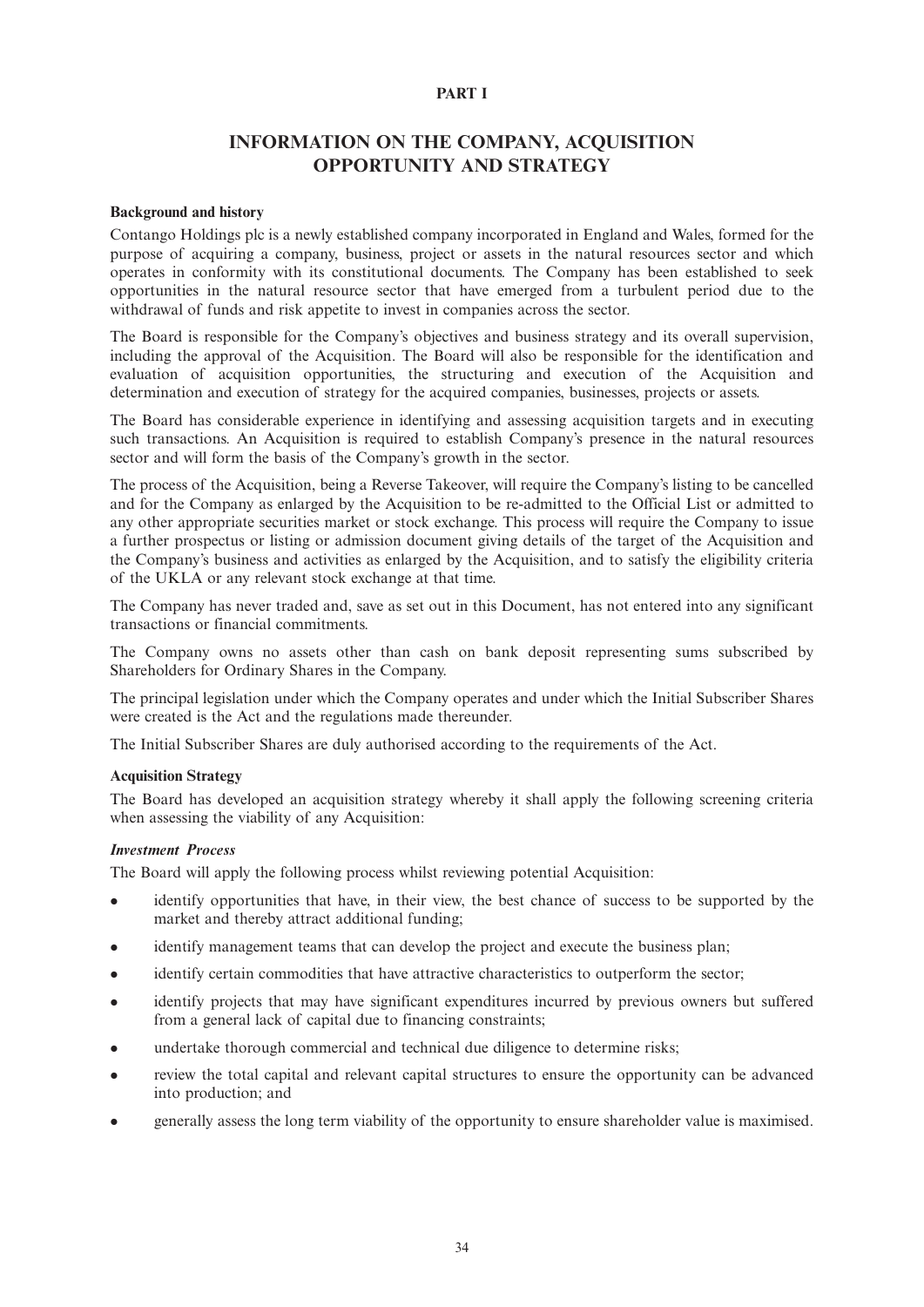### *Investment Criteria*

The Board will focus on the identification and acquisition of companies, businesses, projects or assets that:

- are managed by a well credentialed management team with a strong track record in the sector;
- $\bullet$  has clear routes to be developed without undue risks (e.g. good titles and permits);
- has strong project economics;
- <sup>l</sup> demonstrate clear evidence that the project has developed beyond the early exploration phase;
- has maintained good social corporate policies and relationships; and
- is based in favourable and investor friendly jurisdictions.

### *Special Situations*

The Board believes that the natural resources sector can provide the Company and its shareholders with attractive opportunities due to certain special situations following a period of capital outflows in the sector. The Board has noticed that many junior companies in both the mining and oil  $\&$  gas sectors have been unable to access sufficient capital in recent years in order to advance projects from development into production. This is mostly due to negative investor sentiment towards the sectors. Therefore, the Board believes there is an opportunity to provide capital in an astute and judicious manner to unlock value from projects that are economically viable and robust that may be currently overlooked by the investor community.

### **The Natural Resources Sector**

The natural resources sector has been through a turbulent period notably in the last six years following the decline in commodity prices generally. More specifically, a barrel of oil (WTI Crude) has fallen from \$95.70 to \$47.23 (during the period from 29 July 2011 to 31 August 2017). Similarly, in the mining sector, leading commodities including gold has fallen from \$1,628 to \$1,318 and copper has fallen from \$9,830 to \$6,788 respectively in the same period.

Given the fundamental changes in commodity prices, a number of companies in the sector have been through a period of rationalisation and restructuring so that their business plans adapt to the new pricing environment. A number of the major mining and oil & gas companies have sought to reduce capital commitments, divest assets and raise capital to improve balance sheet strength.

Many of the major companies including Anglo American plc and Glencore Plc, have been required to impair assets, complete disposals to reduce debt and raise new capital. As a result of this period of restructuring in the sector, investor sentiment has been negatively affected and reduced appetite to further invest in the sector. The junior resources sector, which is largely prevalent on the AIM market, has seen a considerable change in its ability to access capital in particular to develop pre-revenue projects due to a substantial loss of confidence and appetite by investors generally to deploy new funds into the natural resources sector.

However, in the recent period from 31 July 2016 to 31 August 2017, a number of commodity prices have increased and investors have been rewarded with the performance of equities across the natural resources sector responding to the improvement in the commodity prices and investor sentiment towards the sector.

Both the Mining and Oil & Gas sectors performed well with the FTSE All Share Mining index increasing from 11,251.65 to 17,062 and the FTSE All Share Oil & Gas index increasing from 7,251.84 to 7,759.15 in the 13 month period to 31 August 2017. The improvement in both the equity markets and commodity prices have led many observers to suggest that the cycle has now reached the bottom and is staging a recovery. Notwithstanding the recent recovery, the Board and the equity capital market believe that there continues to be a relative scarcity of capital for early stage or development projects.

Historically natural resource companies attracted substantial capital that is now no longer available. In 2006, The LSE statistics record that a total of £6.284 billion was raised by natural resource companies listed on the LSE whilst this had declined to £3.010 billion by 2015.

Moreover, on the AIM market, funds raised for both the mining and oil  $\&$  gas sectors has contracted markedly since 2010. A total of £5.509 billion was raised in aggregate from 2010 to 2011 whilst only £4.489 billion was raised in the subsequent fours years from 2012 to 2016.

As a result of the contraction of funding in equity capital markets a number of private equity funds dedicated to natural resources were founded to exploit the lack of equity generally available. However, a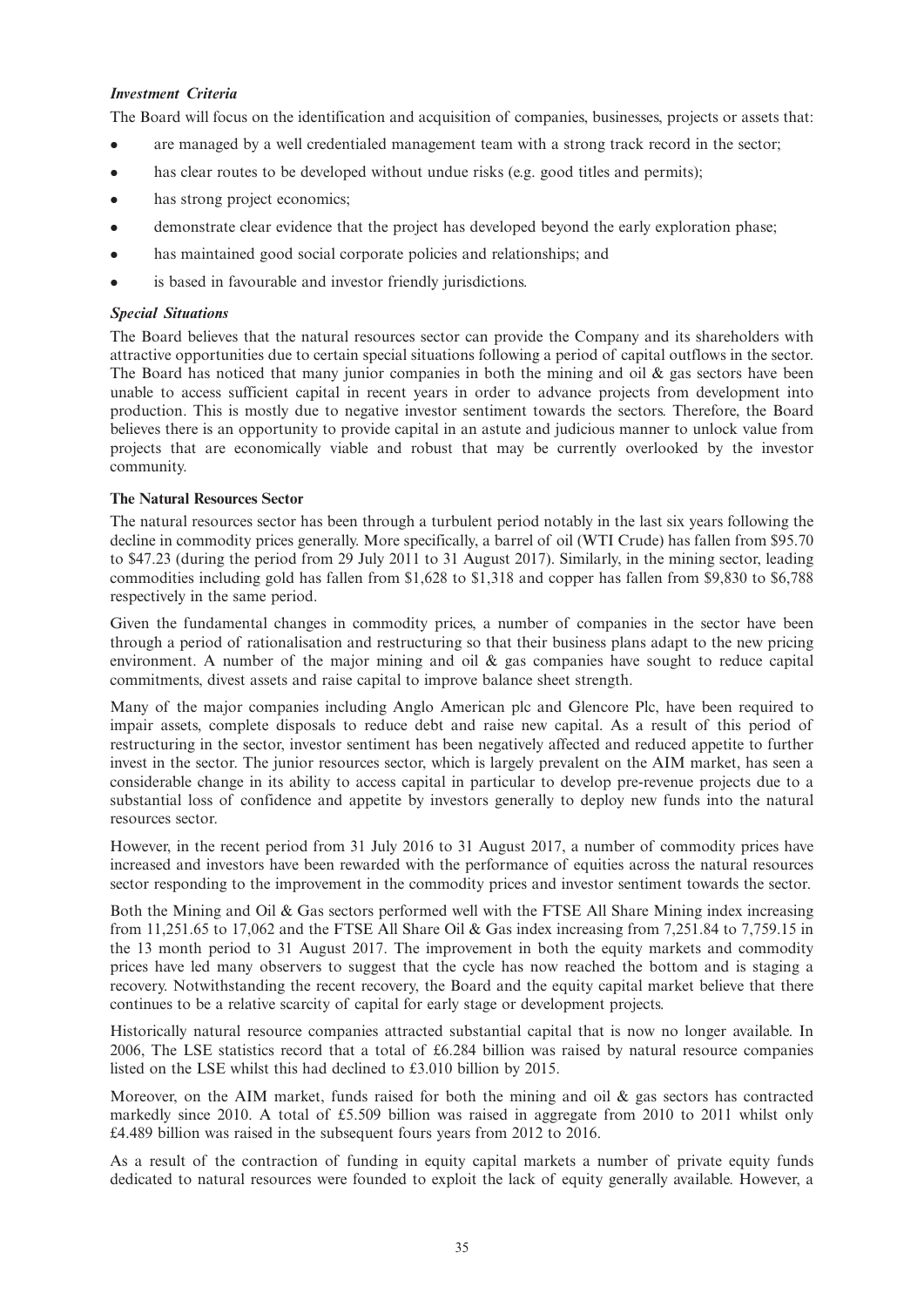number of these private equity groups have not deployed capital as expected and have since lost their capital commitments due to a failure to identify transactions and deploy capital.

The Board will aim to exploit their collective experience of identifying, structuring and financing resources projects to generate value for the Company. The Board is optimistic that the recent improvement in commodity prices and general sentiment in the equity markets towards natural resource companies will present opportunities.

### **Competitive Strengths**

The Board have significant experience of identifying, developing and financing companies in the natural resources sector.

Brian McMaster has spent over 20 years in the natural resources sector in both an advisory and operational capacity. Brian is a principal of Garrison Capital, a firm that identifies and incubates natural resources projects globally through the development cycle. Brian has been a director of a substantial number of companies they have developed from early stage concept through to production or disposal. He has sat on boards of companies listed in London and Australia.

In recent years Brian through Garrison Capital has been instrumental in developing the following companies:

| Hunnu Coal                 | Garrison Capital identified the coal projects and arranged the IPO of Hunnu<br>Coal on the ASX in February 2010. Hunnu Coal was acquired by Banpu PCL,<br>Thailand's biggest coal producer, at a total value of \$477 million in September<br>2011. Garrison Capital acted as the corporate advisor throughout that period.                                                                                                                                                                                                                |
|----------------------------|--------------------------------------------------------------------------------------------------------------------------------------------------------------------------------------------------------------------------------------------------------------------------------------------------------------------------------------------------------------------------------------------------------------------------------------------------------------------------------------------------------------------------------------------|
| Avanco                     | Garrison Capital identified the copper projects and arranged the IPO of the<br>company on the ASX in November 2007. The Company is listed on the ASX<br>with a market cap of \$216 million (AUD) as of 11 October 2017. Garrison<br>Capital acted as the corporate advisor from the IPO until late 2013.                                                                                                                                                                                                                                   |
| <b>Highfield Resources</b> | Garrison Capital arranged the IPO of Highfield Resources in February 2012<br>and identified its initial management team and Spanish potash projects which<br>are now the key project of Highfield Resources, a company listed on the ASX<br>with a market cap of \$352 million (AUD) as of 11 October 2017.                                                                                                                                                                                                                                |
| <b>Harvest Minerals</b>    | Garrison Capital listed Harvest Minerals on the ASX in September 2010 before<br>refocusing its interests in South America and more specifically on a number of<br>potash projects in Brazil. The Company dual listed on the AIM market of the<br>London Stock Exchange in September 2015. Brian McMaster is an executive<br>director of the company.                                                                                                                                                                                       |
| Jangada Mines              | Garrison Capital was involved in the listing of Jangada Mines Plc on the AIM<br>market in June 2017. Through a series of transactions, dating between 30 April<br>2016 and 16 February 2017, Jangada Mines Plc has acquired 99.99 per cent. of<br>the shares in Branca do Brasil Mineracao Ltda. Branca do Brasil Mineracao<br>Ltda holds 100 per cent. of the mineral rights in respect of the Pedra Branca<br>Project, a platinum group metal project based in Brazil. Brian McMaster is the<br>executive chairman of Jaganda Mines Plc. |

Brian has built resources companies from exploration through to production and created shareholder value across a number of transactions. Moreover, they have operated in a wide range of geographies and commodities.

Philip Richards is FCA registered and joint founder of RAB Capital Limited. He was the fund manager of the RAB Special Situations Fund and has an extensive knowledge of the natural resources sector, having been actively investing into the sector since 2003 and active in capital markets since 1985. He has invested in over 200 natural resources operators – including explorers and producers of precious, base and bulk metals, oil and gas and aggregates. He has been responsible for making a number of early stage, including cornerstone and founding, investments in natural resource operators many of which succeeded in making listings on junior markets and/or were taken over by larger operators. Philip was AIM Entrepreneur of the Year in 2006.

Oliver Stansfield and Neal Griffith are both directors of Brandon Hill Capital, a specialist natural resources investment bank based in London. Brandon Hill Capital has completed transactions that have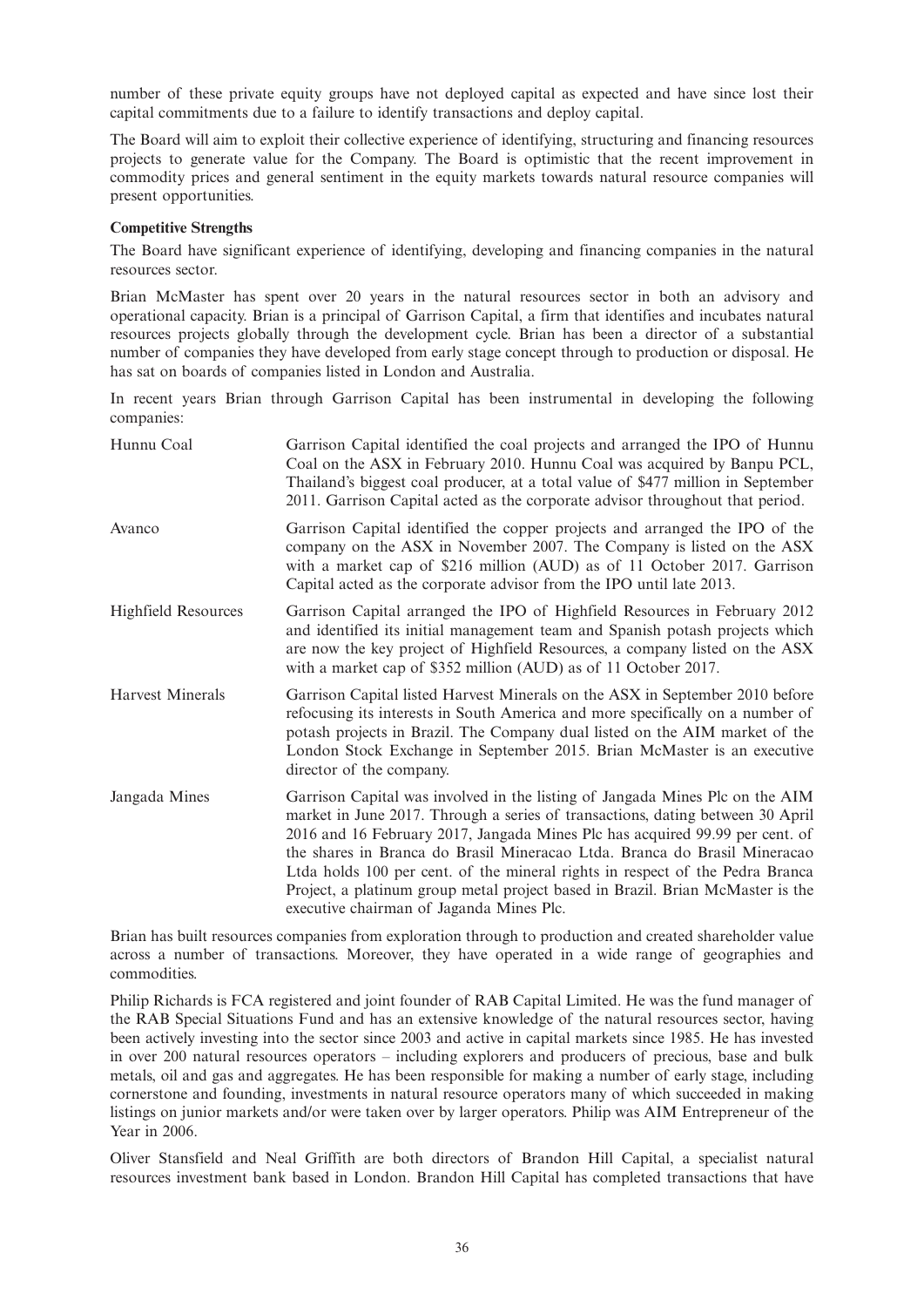raised over £329 million of equity for its natural resource clients since June 2014. The equity capital has been sourced from institutional and sophisticated investor globally.

Oliver is FCA registered and the CEO of Brandon Hill Capital. He has been instrumental in developing the equity sales desk at Brandon Hill Capital and its predecessor firm Fox Davies Capital since 2004. Oliver has a wealth of experience in advising public companies listed in London, Australia and Canada seeking to raise capital in the natural resources sector. He has a deep knowledge of the natural sectors sector and in particular the requirements of institutional and sophisticated investors seeking to deploy capital in the sector.

Neal Griffith is FCA registered and a director of Brandon Hill Capital and its parent Optima Worldwide Group plc. Neal has developed a wealth of relationship with financial investors globally from his business career in telecoms, property and corporate restructuring. Both Optima Worldwide Group plc and Brandon Hill Capital has invested in a number of natural resource companies.

The Board therefore believes they have a good blend of industrial, technical and financial experience to fulfil the objectives of the Company.

### **Failure to make an Acquisition**

If an Acquisition has not been announced by the second anniversary of Admission, the Board will put a resolution to Shareholders at a general meeting as to the ongoing direction and activities of the Company. In the event that the Company is wound up, any capital available for distribution will be returned to Shareholders in accordance with the Articles. It should be noted that a special resolution of Shareholders, requiring not less than 75 per cent. of the votes cast in favour, is required to voluntarily wind-up the Company.

## **Corporate Governance**

The Directors intend, so far as appropriate given the Company's size and the constitution of the Board, to comply with the UK Corporate Governance Code. At this time, however, the Board comprises four members, none of whom is a full time executive, and there are no employees other than the Directors. When the Company's business has developed sufficiently, the Directors intend to establish an audit committees remuneration committee and nomination committee.

### **Details of the share capital**

As can be seen from the statement of financial position of the Company on page 6, as at 18 May 2016 the Company had an issued share capital of £1, comprising 1 fully paid ordinary share of £1, issued at £1 to Broadway Nominees Limited as nominee for Jonathan Evans.

Since that date: on 1 June 2017:

- Broadway Nominees Limited transferred the one share held by it to Jonathan Evans;
- the Company subdivided each ordinary share of £1 into 100 Ordinary Shares of £0.01 each; and
- the Company issued and allotted an additional 4,999,900 ordinary shares of £0.01 each for a total subscription price of £49,999 to the Founder Shareholders (the "**Founder Subscriber Shares**").

On 26 October 2017, a further 12,500,000 Ordinary Shares were allotted and issued to the Initial Subscribers, at a price of £0.02 per Ordinary Share (the "**Initial Subscriber Shares**").

On 26 October 2017, authority was granted to allot a further (i) 23,333,321 Ordinary Shares pursuant to the Placing, conditional on Admission, at a price of £0.03 per Ordinary Share (the "**Placing Shares**"); and  $(iii)$  2,116,666 Ordinary Shares, conditional on Admission, in consideration for payment of invoices associated with Admission at a price of £0.03 per Ordinary Share (the "**Consideration Shares**").

The funds available to the Company on Admission will be used by the Directors to carry out due diligence on potential Acquisition targets and to meet the professional costs associated with Admission. Any funds remaining at the time of completing the first Acquisition will be used to pay all or part of any cash consideration agreed to be paid and to provide working capital for the Company and any target acquired.

Each of Neal Griffith, Oliver Stansfield, Brian McMaster and Philip Richards have agreed that they shall not, for a period of 12 months from Admission, without the prior written consent of the Company and Brandon Hill Capital, dispose of any Ordinary Shares they hold (amounting to a total of 12,856,132 Ordinary Shares or 29.93 per cent. of the issued share capital of the Company), and for the subsequent period of 12 months they will not dispose of such Ordinary Shares other than through so as to preserve an orderly market, save, in each case, *inter alia*, in the event of an intervening court order or a takeover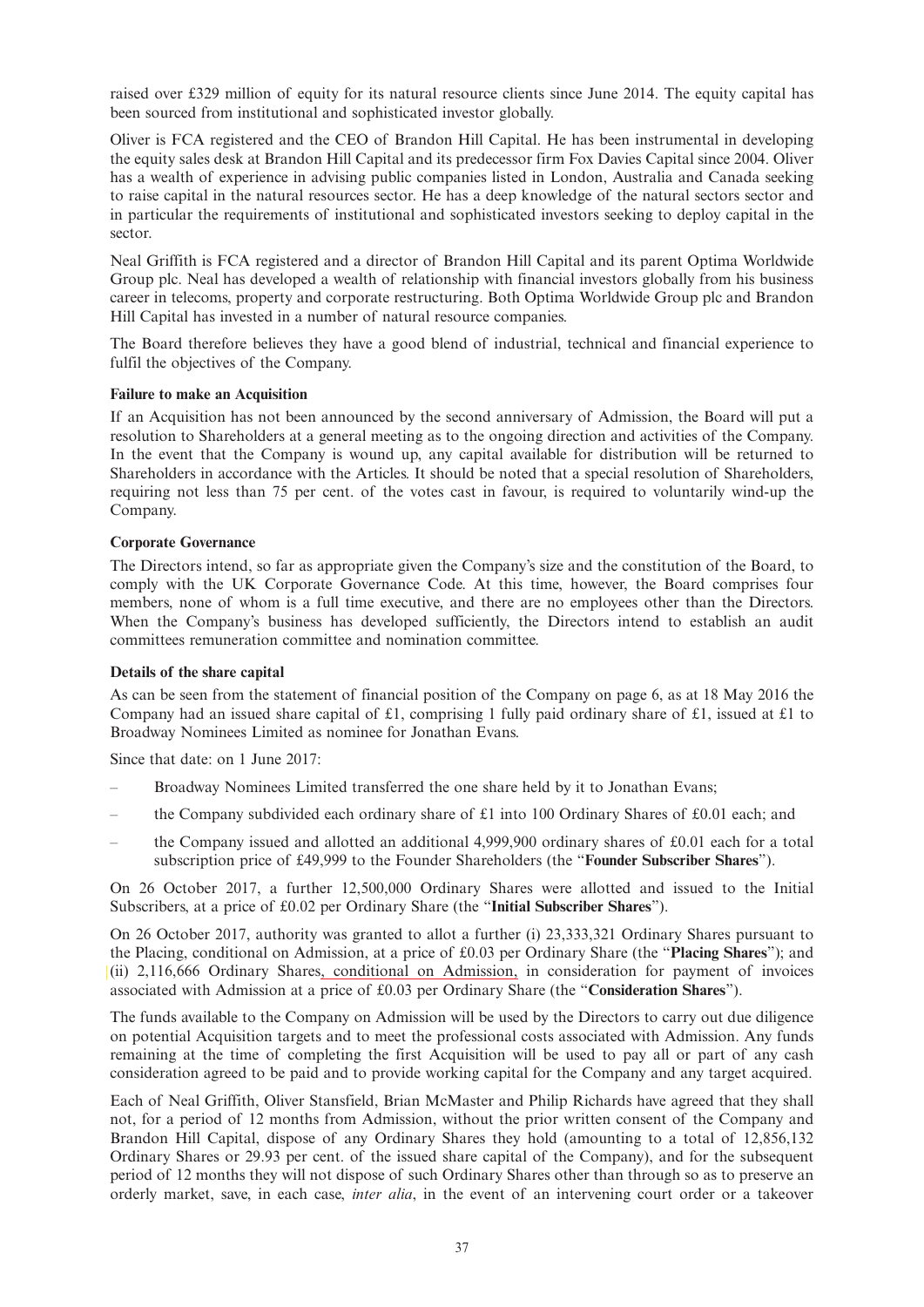becoming or being declared unconditional. Information on these lock-in agreements are also set out in paragraph 12 of Part V of this Document.

Each of the Initial Subscribers, save for Neal Griffith, Oliver Stansfield, Brian McMaster and Philip Richards have agreed that they shall not, for a period of 6 months from Admission, without the prior written consent of the Company and Brandon Hill Capital, dispose of any Ordinary Shares they hold (amounting to a total of 6,227,200 Ordinary Shares or 14.50 per cent. of the issued share capital of the Company) and for the subsequent period of 6 months they will not dispose of such Ordinary Shares other than through so as to preserve an orderly market, save, in each case, *inter alia*, in the event of an intervening court order or a takeover becoming or being declared unconditional.

As an incentive to the Initial Subscribers to achieve the Company's strategy, they have been issued with Series 1 Warrants to subscribe for Ordinary Shares at £0.03 per share at any time up to the second anniversary of Admission. Details of the Series 1 Warrant Instrument are set out in Part V of this Document.

This Document will be available on the Company's website www.contango-holdings-plc.co.uk.

### **Admission to trading on the Official List**

The Directors will apply for the Ordinary Shares to be admitted to trading on the Official List of the London Stock Exchange by way of a Standard Listing. Dealings in the Ordinary Shares are expected to commence at 8.00 a.m. on 1 November 2017, and copies of this Document and other documents the Company is required to make available for inspection will be available to the public, free of charge, from the Company's registered office for a period of 14 days from the commencement of dealings.

Each of the Directors has agreed not to dispose of any interest in Ordinary Shares held by him on the date of Admission within a period of 12 months following Admission, save in the event of an intervening court order, **a takeover becoming or being declared unconditional, or the death of the Director.**

#### **Directors**

Details of the Directors and their backgrounds are as follows:

#### *Neal Griffith, Non-Executive Director, born 25 February 1966*

Neal is an executive director at Brandon Hill Capital and its parent company Optima Worldwide Group plc. He commenced his career in finance at SG Warburg before moving to Gow & Co, a commodities trading firm. He subsequently moved into a business carer as both owner/manager and investor in the telecoms, property, farming and corporate restructuring services sectors. Neal is the CEO of Optima Worldwide Group plc (the parent company of Brandon Hill Capital) as a provider of capital to growth companies. Since the acquisition of Brandon Hill Capital in 2014 he has focused on assisting the Brandon Hill Capital team raise capital for its clients through his global network of professional investors. OWG has a number of investments in the natural resource sector and was recently listed on the Nasdaq Nord market in August 2016.

### *Oliver Stansfield, Non-Executive Director, born 27 August 1983*

Oliver is the Chief Executive Officer of Brandon Hill Capital. He joined Fox-Davies Capital in 2004 (which was acquired by Optima Worldwide Group plc in June 2014 and subsequently changed its name to Brandon Hill Capital in January 2015). Oliver leads the equity sales team at Brandon Hill Capital and advises clients on raising capital from financial institutions and sophisticated investors. Notable recent transaction include raising capital for San Leon Energy plc  $(£170$  million in equity) to acquire oil & gas assets in Nigeria in 2016 and raising capital for Atalaya Mining (£65 million in equity) to begin copper production in Spain in 2015.

#### *Brian McMaster, Non-Executive Director, born 23 March 1971*

Brian qualified as a chartered accountant in Australia in 1994 and is a registered and official liquidator with over 20 years' experience in the areas of corporate reconstruction, turnaround and performance improvement. He worked in New York and Jakarta before returning to Australia to become a partner at Ernst & Young. From 2004, he was a partner at Korda Mentha, a leading investment and restructuring services firm in Australia. In 2010 he joined Garrison Capital to advise on the identification and development of natural resources projects globally. In this capacity, he has been a director of a number of companies across the sector.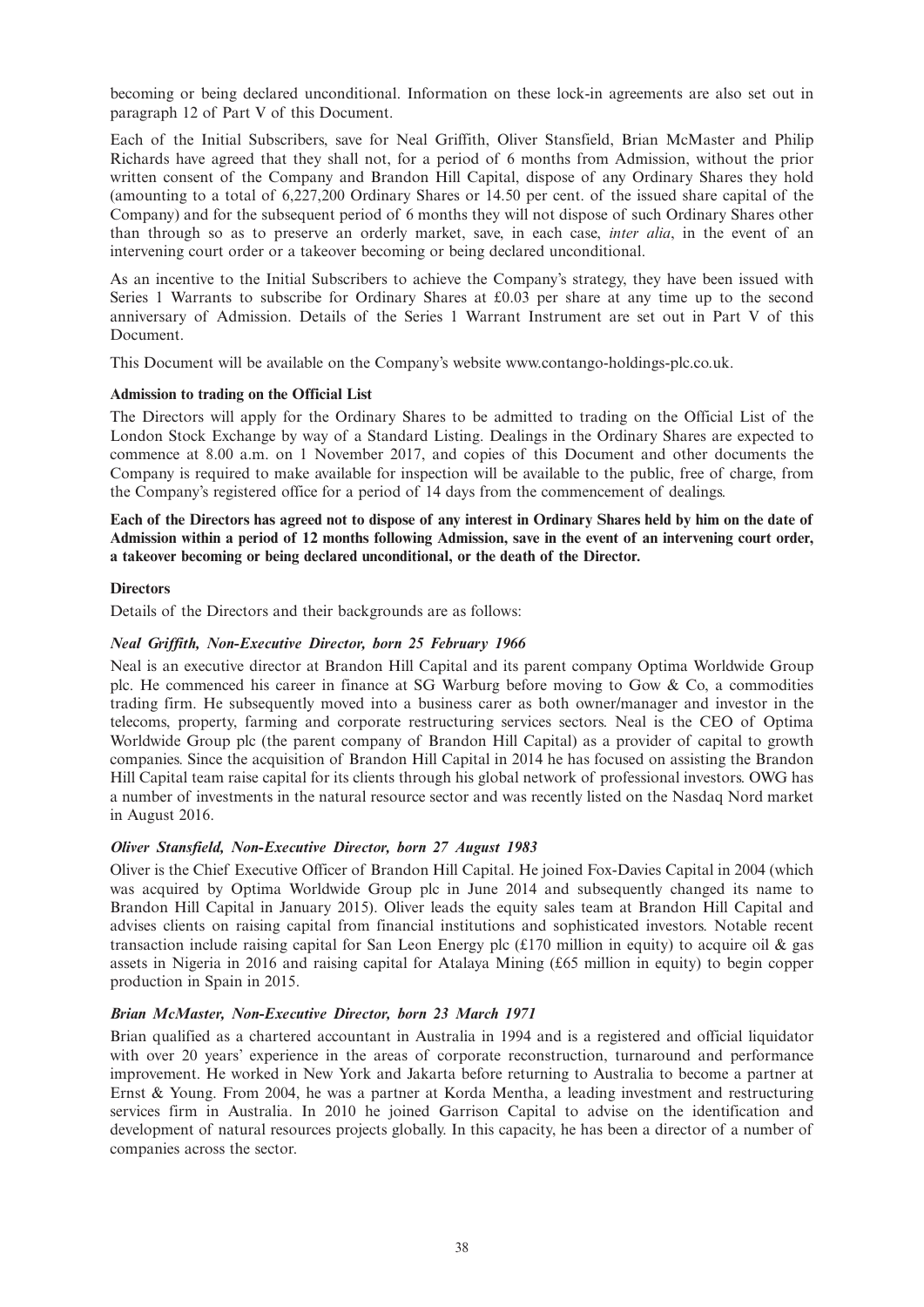### *Philip Richards, Non-Executive Director, born 4 May 1960*

Philip was educated at King's College, Taunton before attending Oxford University (Corpus Christi College), where he received a BA (Hons) in Philosophy, Politics and Economics. From 1981-1985 he served in the British Army, finishing as Captain. From 1985 to 1987 Philip was a member of the European Equity Broking Team at James Capel & Co and from 1987 to 1998 was an executive director at Smith New Court Europe. He was also a managing director of Merrill Lynch investment banking from 1995-1998. In 1999 Philip co-founded RAB Capital Limited, for which he acted as CEO and latterly president, as well as principal fund manager of the RAB Europe Fund and RAB Special Situations Fund. At its peak in 2007, RAB managed circa US\$7 billion, of which \$2 billion was in the Special Situations Fund. Over time Philip and his team were responsible for managing several hundred investments in the natural resources sector and in 2006 Philip was voted AIM Entrepreneur of the Year.

### **Independence of the Board**

None of the Board are considered to be "independent" (using the definition set out in the Corporate Governance Code). It is intended that additional directors, both executive and non-executive, will be appointed at the time of the Acquisition and that independence will be a key criteria at such time.

## **CREST**

The Articles permit the Company to issue shares in uncertificated form in accordance with the CREST Regulations.

The Board resolved on 26 October 2017 to make such arrangements as are necessary for the title to the Ordinary Shares, in issue or to be issued, to be transferred by means of a relevant system in accordance with the provisions of the CREST Regulations. The relevant provision of the Articles relating to Ordinary Shares held in uncertificated form will become effective prior to CREST granting permission for the Ordinary Shares concerned to be transferred by means of the CREST system.

Further details about CREST are set out in paragraph 20 of Part V.

### **Initial dividend policy**

The objective of the Directors is the achievement of substantial capital growth as any Acquisition will focus on production. It is envisaged that following an Acquisition, the Company may be able to pursue a policy to pay dividends.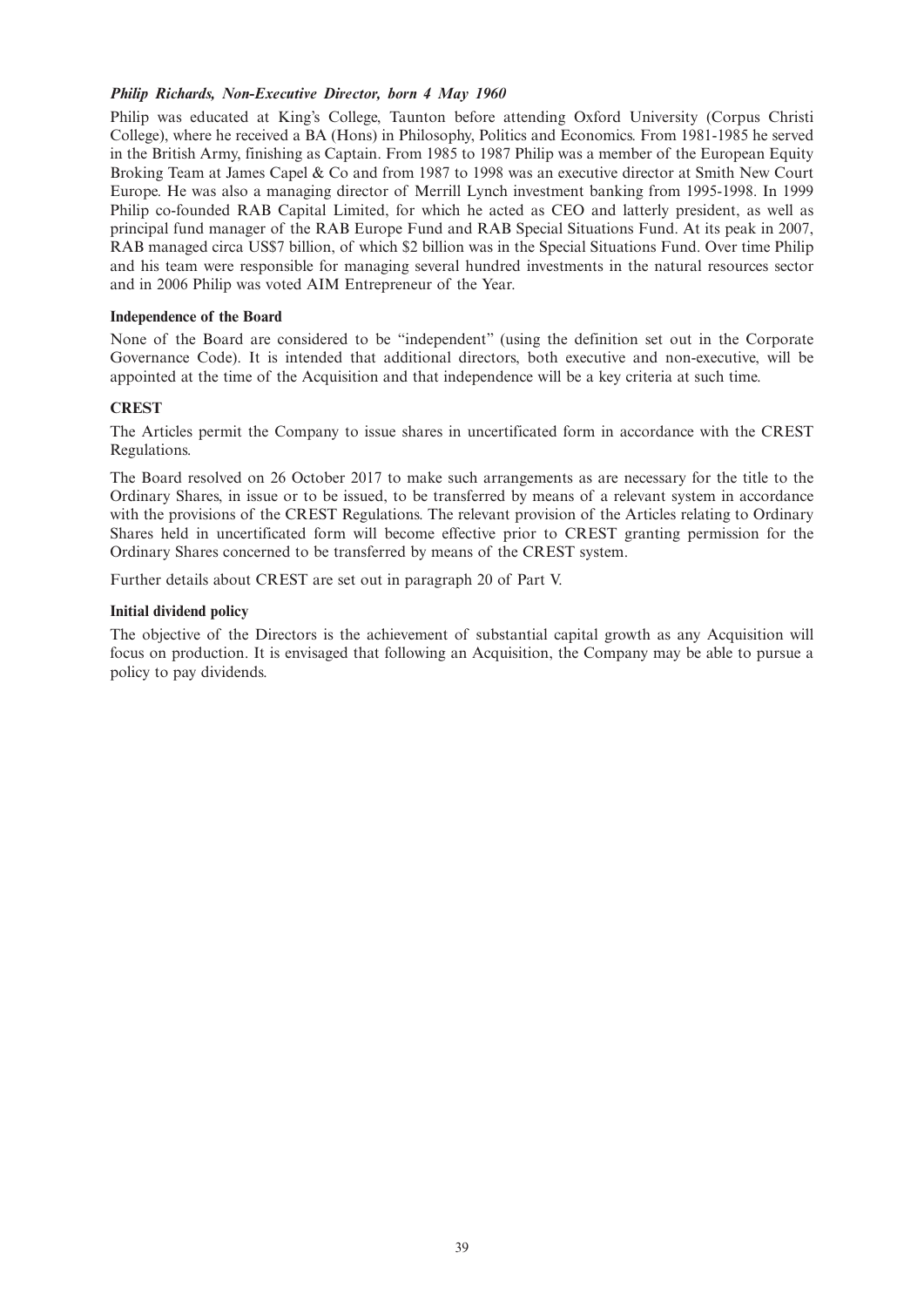## **PART II**

# **THE PLACING AND USE OF PROCEEDS**

## **1. Description of the Placing**

Under the Placing, gross proceeds of £700,000 before expenses have been raised and 23,333,321 Placing Shares have been subscribed by, and will, conditional on Admission, be issued to, investors at the Placing Price of £0.03 per ordinary share. When the proceeds from the Placing are combined with those from the Initial Subscribers Subscription, the Net Proceeds are £765,000\*. The Company's intention is to use some or all of the Net Proceeds to fund the due diligence and other transaction costs in respect of a single Acquisition. Further information regarding the use of proceeds is set out in section 5 below.

The Company and Brandon Hill Capital have entered into an agreement dated 26 October 2017, pursuant to which Brandon Hill Capital has agreed to act as capital markets adviser to the Company in connection with the Placing. Further details of this agreement are set out on page 73 of this Document.

The Placing has been offered to investors in the United Kingdom and certain other jurisdictions by way of Placing Letters. Conditional on, amongst other things, Admission occurring on 1 November 2017 (or such later time and/or date as may be agreed, being not later than 30 November 2017) and the Placing raising £700,000 for the Company, each investor under the Placing has irrevocably agreed to acquire those Placing Shares allocated to it under its Placing Letter.

In accordance with Listing Rule 14.3, at Admission at least 25 per cent. of the Ordinary Shares of this listed class will be in public hands (as defined in the Listing Rules). Completion of the Placing will be announced via a regulatory news service on Admission, which is expected to take place at 8.00 a.m. on 1 November 2017.

Completion will be announced via a regulatory news service on Admission, which is expected to take place at 8.00 a.m. on 1 November 2017.

\* Though £828,500 in cash shall be raised, as £63,500 of costs shall be paid by the allotment of Ordinary Shares.

### *Equity Commitments of the Directors and their connected persons*

| <b>Director</b>   | <b>Number of Ordinary Shares held</b> | <b>Number of Series 1 Warrants</b> |
|-------------------|---------------------------------------|------------------------------------|
| Neal Griffith     | 3,214,033                             | 3,068,200                          |
| Oliver Stansfield | 3,214,033                             | 3,068,200                          |
| Brian McMaster*   | 3,214,033                             | 3,068,200                          |
| Philip Richards   | 3,214,033                             | 3,068,200                          |

\* Brian McMaster holds his shares through Gemstar Investments Ltd.

### **2. Admission, Dealings and CREST**

The Placing is subject to Admission occurring on or before 1 November 2017 (or such later date as may be agreed by Brandon Hill Capital and the Company being not later than 30 November 2017).

Admission is expected to take place and unconditional dealings in the Ordinary Shares are expected to commence on the London Stock Exchange at 8.00 a.m. on 1 November 2017. There will be no conditional dealings in the Ordinary Shares before Admission.

Where applicable, definitive share certificates in respect of the Ordinary Shares to be issued pursuant to the Placing are expected to be despatched, by post at the risk of the recipients, to the relevant holders, not later than 3 November 2017. The Ordinary Shares are in registered form and can also be held in uncertificated form. Prior to the despatch of definitive share certificates in respect of any Ordinary Shares which are held in certificated form, transfers of those Ordinary Shares will be certified against the register of members of the Company. No temporary documents of title will be issued.

### **3. Placing and Pricing**

All Ordinary Shares issued pursuant to the Placing will be issued at the Placing Price which has been determined by the Directors. The Company and the Directors have ensured that the Company shall have sufficient Ordinary Shares in public hands, as defined in the Listing Rules. The Placing is conditional only on Admission occurring on 1 November 2017 (or such date as may be agreed by Brandon Hill and the Company, being not later than 30 November 2017). The Board have ensured that a minimum of 25 per cent. of the Enlarged Share Capital has been allocated to investors whose individual and unconnected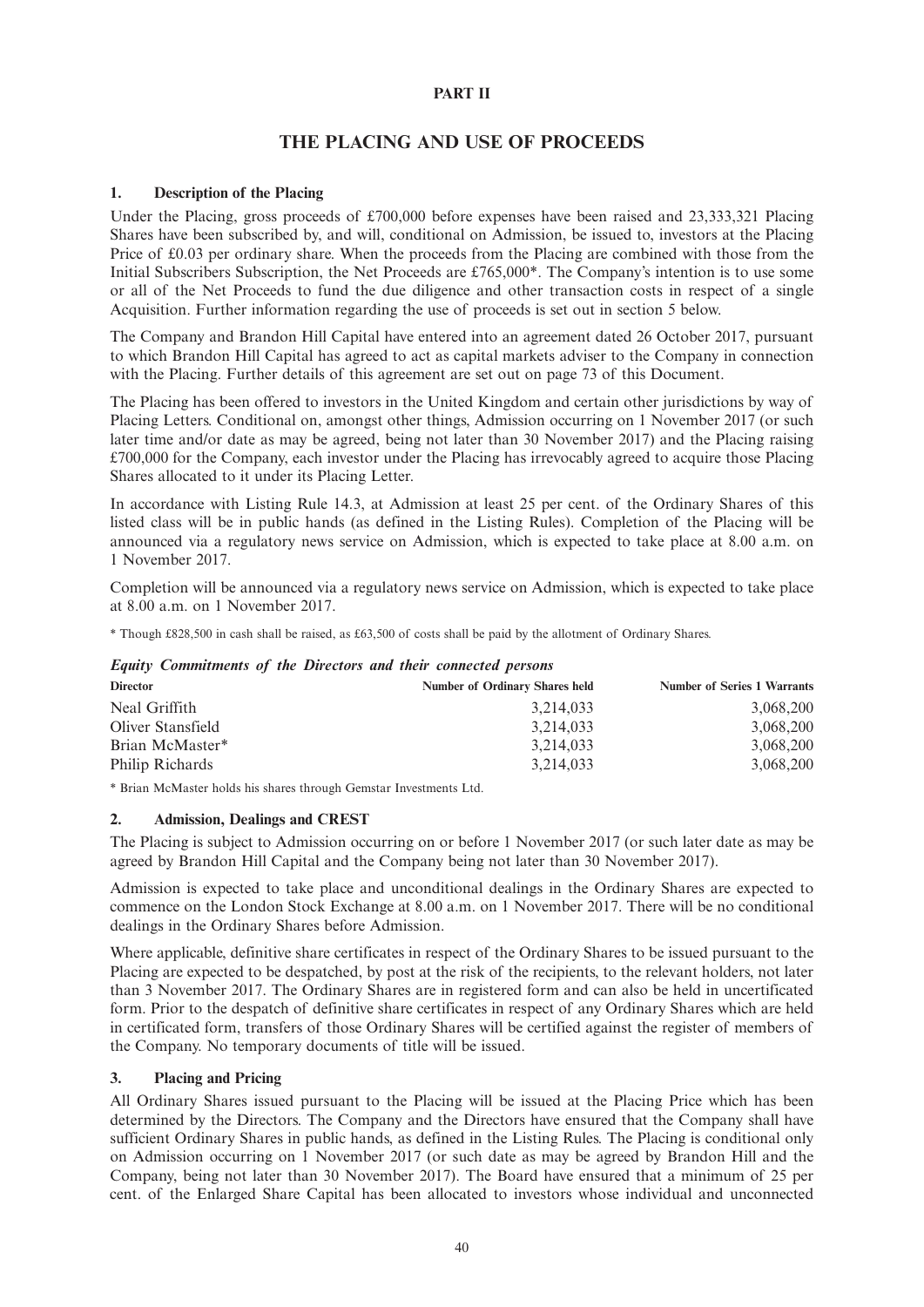shareholdings will each equate to less than 5 per cent. of the Enlarged Share Capital, and who do not fall within any of the other excluded categories of investors in Listing Rule 14.2.2 (4).

Conditional upon Admission occurring and becoming effective by 8.00 a.m. London time on or prior to 1 November 2017 (or such later date as agreed by Brandon Hill Capital and the Company, being not later than 30 November) each of the Placees agrees to become a member of the Company and agrees to subscribe for those Ordinary Shares set out in his Placing Letter. To the fullest extent permitted by law, investors will not be entitled to rescind their agreement at any time. In the event that Admission does not become effective by 8.00 a.m. London time on or prior to 1 November 2017 (or such later date as the Brandon Hill Capital and the Company may agree), Placees will receive a full refund of monies subscribed.

The rights attaching to the Placing Shares will be uniform in all respects and all of the Ordinary Shares will form a single class for all purposes.

Pursuant to the Placing, all Placees shall also be issued with Series 2 Warrants under the Series 2 Warrant Instrument. For every two Placing Shares subscribed for, each Placee shall be issued with a Series 2 Warrant that entitles the Placee to subscribe for one Ordinary Share at £0.05 per Ordinary Share. The Series 2 Warrants are exercisable at any time up to the second year anniversary of Admission. Further details of the Series 2 Warrants can be found at paragraph 24.4 of Part V of this Document.

Details of the Placing and Broker Agreement are set out in paragraph 24.8 of Part V of this Document.

## **4. Payment**

Each Placee has agreed to transfer the Placing Price for the Placing Shares into the bank account as set out in such Placees' Placing Letter. Liability (if any) for stamp duty and stamp duty reserve tax is as described in Part IV of this Document.

If Admission does not occur, placing monies will be returned to each Placee without interest by the Company.

## **5. Use of Proceeds**

Prior to completing an Acquisition, the Net Proceeds of £765,000 $*$  in cash, being the gross proceeds of £1,000,000 raised through the Initial Subscribers Subscription, together with the Placing, less Costs, will be used for general corporate purposes such as the Company's on-going costs and expenses including Directors' fees, due diligence costs and other costs of sourcing, reviewing and pursuing Acquisitions. As stated above, in making an Acquisition the Company will focus on the acquisition of a controlling interest in a company or business in the natural resources sector.

The Company's intention is to use some or all of the Net Proceeds to fund the due diligence and other transaction costs in respect of a single Acquisition. This due diligence may include a legal, financial, technical and operational evaluation of an Acquisition. Some of the Net Proceeds may be used to fund part of the consideration for an Acquisition but it is likely that the greater part of such consideration will be funded by an additional capital raising by the issue of shares or by debt financing or a combination thereof.

\* Though £828,500 in cash shall be raised, as £63,500 of costs shall be paid by issuing Ordinary Shares.

## **6. CREST**

CREST is a paperless settlement procedure enabling securities to be evidenced otherwise than by a certificate and transferred otherwise than by written instrument. The Articles permit the holding of Ordinary Shares under the CREST system. The Company will apply for the Ordinary Shares to be admitted to CREST with effect from Admission and it is expected that the Ordinary Shares will be admitted with effect from that time. Accordingly, settlement of transactions in the Ordinary Shares following Admission may take place within the CREST system if any investor so wishes.

CREST is a voluntary system and investors who wish to receive and retain certificates for their securities will be able to do so. Placees may elect to receive Ordinary Shares in uncertificated form if such investor is a system-member (as defined in the CREST Regulations) in relation to CREST.

## **7. Selling Restrictions**

The Ordinary Shares will not be registered under the Securities Act or the securities laws of any state or other jurisdiction of the United States and may not be taken up, offered, sold, resold, transferred, delivered or distributed, directly or indirectly, within, into or in the United States.

The Placing is being made by means of placing of new Ordinary Shares to certain investors in the UK and elsewhere outside the United States in accordance with Regulations. The Company has not been and will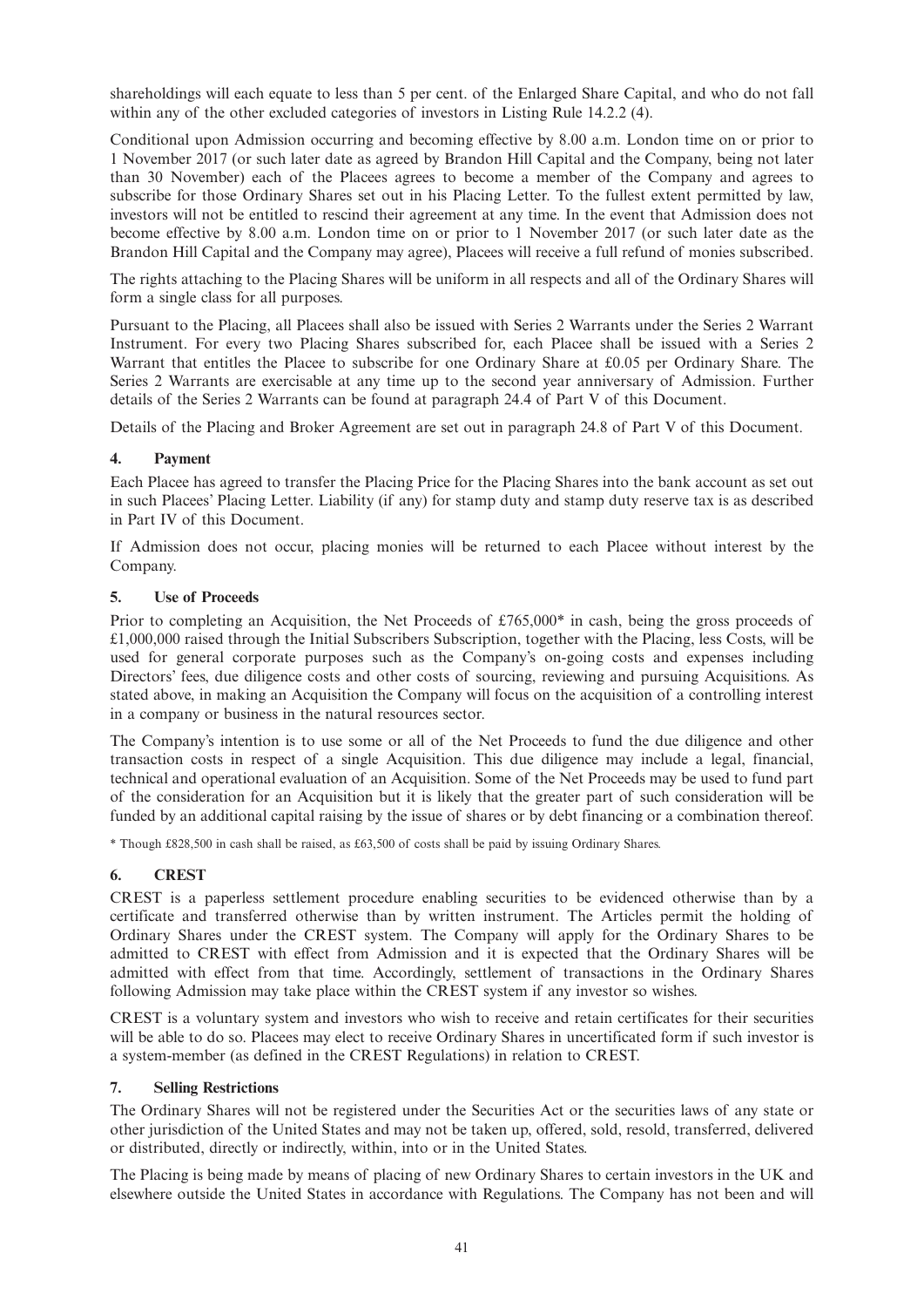not be registered under the United States Investment Company Act, and Investors will not be entitled to the benefits of that Act.

Certain restrictions that apply to the distribution of this Document and the Ordinary Shares being issued pursuant to the Placing in certain jurisdictions are described in the section headed Part VI (Notice to Investors) of this Document.

## **8. Transferability**

The Company's Ordinary Shares, consisting of both 17,500,000 Initial Subscriber Shares currently in issue, 23,333,321 Placing Shares and 2,116,666 Consideration Shares, are freely transferable and tradable and there are no restrictions on transfer.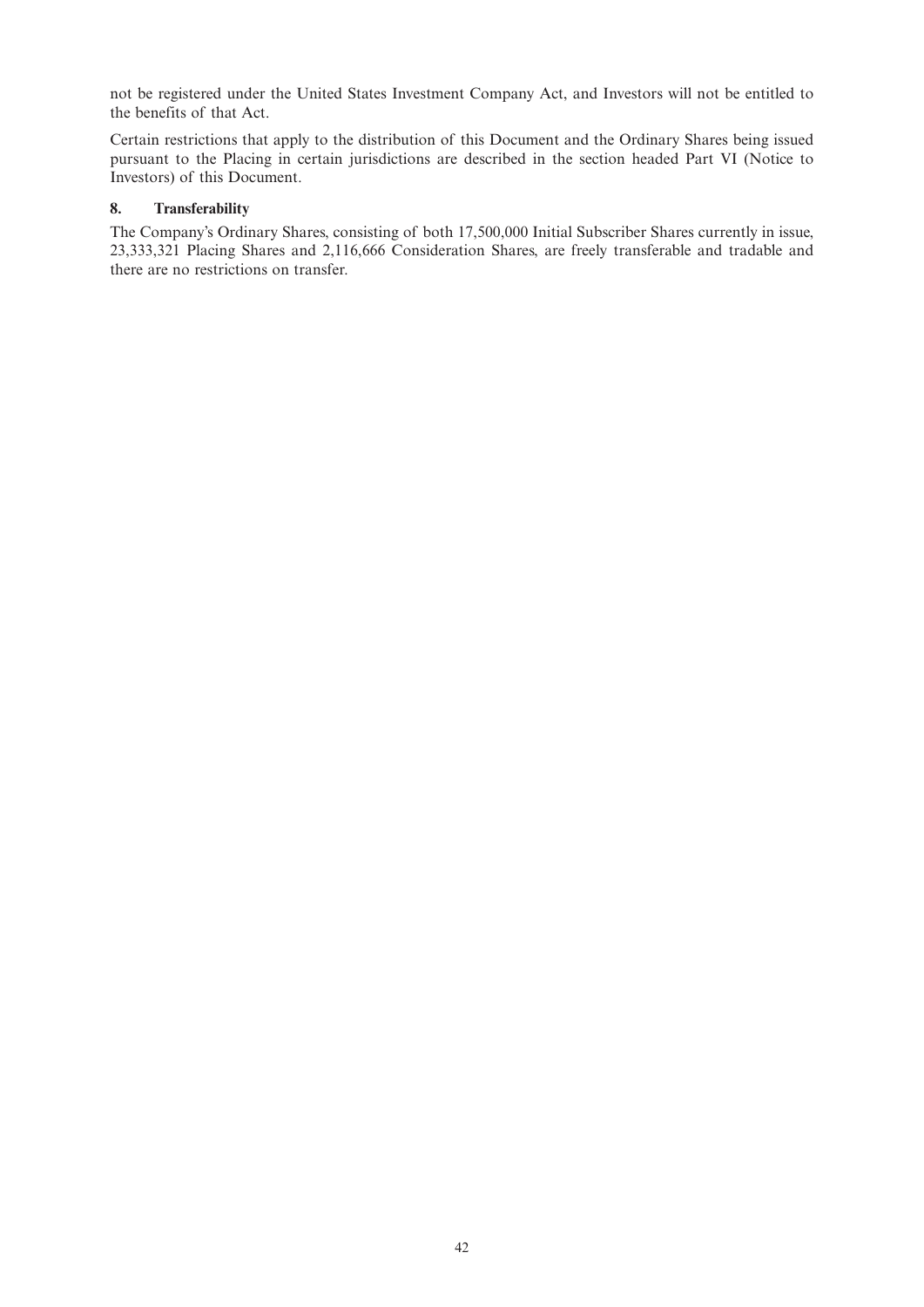### **PART III**

# **FINANCIAL INFORMATION ON THE COMPANY**

## **(A) ACCOUNTANTS' REPORT ON THE HISTORICAL FINANCIAL INFORMATION OF THE COMPANY**

The Directors Contango Holdings plc 1 Tudor Street London EC4Y 0AH

The Directors Brandon Hill Capital Limited 1 Tudor Street London EC4Y 0AH

26 October 2017

Dear Sirs

#### **Contango Holdings plc**

#### **Introduction**

We report on the financial information for the period ended 31 December 2016 (the "**Historical Financial Information**") set out in Part B of Part III of the prospectus dated 26 October 2017 of Contango Holdings plc (the "**Prospectus**"). This Historical Financial Information has been prepared for inclusion in the Prospectus on the basis of the accounting policies set out in note 2. This report is required by Annex 1 item 20.1 of Commission Regulation (EC) No. 809/2004 (the "**Prospectus Directive Regulation**") and is given for the purpose of complying with that requirement and for no other purpose.

### **Responsibilities**

The Directors of Contango Holdings plc are responsible for preparing the Historical Financial Information in accordance with International Financial Reporting Standards as adopted by the European Union. It is our responsibility to form an opinion on the Historical Financial Information and to report our opinion to you.

Save for any responsibility arising under Prospectus Rule 5.5.3R(2)(f) to any person as and to the extent there provided, to the fullest extent permitted by law we do not assume any responsibility and will not accept any liability to any other person for any loss suffered by any such other person as a result of, arising out of, or in connection with this report or our statement, required by and given solely for the purposes of complying with Annex I item 23.1 of the Commission Regulation (EC) 809/2004, consenting to its inclusion in the Prospectus.

## **Basis of opinion**

We conducted our work in accordance with Standards for Investment Reporting issued by the Auditing Practices Board in the United Kingdom. Our work included an assessment of evidence relevant to the amounts and disclosures in the Historical Financial Information. It also included an assessment of significant estimates and judgments made by those responsible for the preparation of the Historical Financial Information and whether the accounting policies are appropriate to the entity's circumstances, consistently applied and adequately disclosed.

We planned and performed our work so as to obtain all the information and explanations which we considered necessary in order to provide us with sufficient evidence to give reasonable assurance that the Historical Financial Information is free from material misstatement whether caused by fraud or other irregularity or error. Our work has not been carried out in accordance with auditing or other standards and practices generally accepted in other jurisdictions and accordingly should not be relied upon as if it had been carried out in accordance with those standards and practices.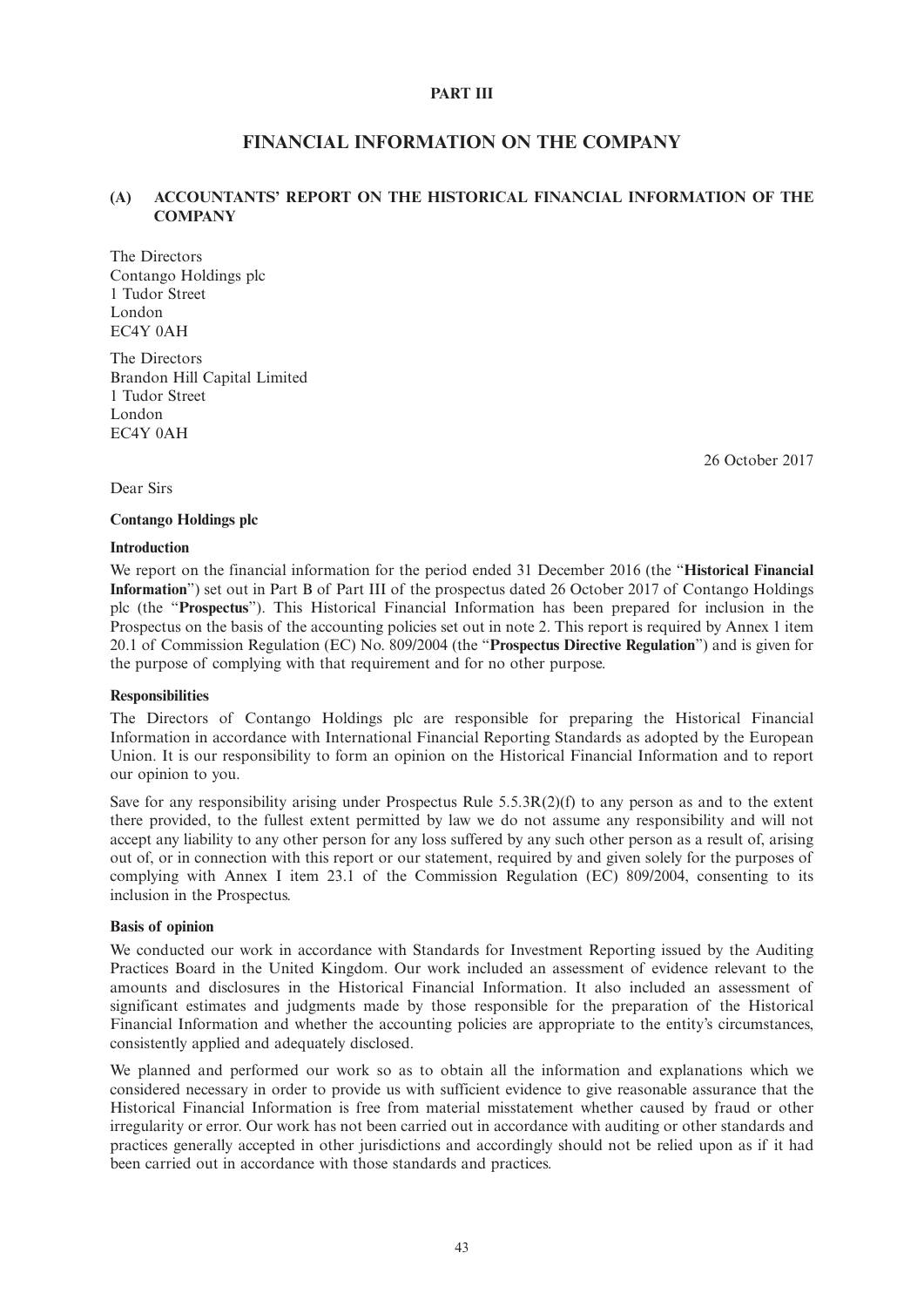### **Opinion on financial information**

In our opinion, the Historical Financial Information gives, for the purposes of the Prospectus dated 26 October 2017, a true and fair view of the state of affairs of Contango Holdings plc as at the date stated and of its results, cash flows and changes in equity for the period then ended in accordance with International Financial Reporting Standards as adopted by the European Union and has been prepared in a form that is consistent with the accounting policies adopted by the Company.

### **Declaration**

For the purposes of Prospectus Rule 5.5.3R, we are responsible for this report as part of the Prospectus and declare that we have taken all reasonable care to ensure that the information contained in this report is, to the best of our knowledge, in accordance with the facts and contains no omission likely to affect its import. This declaration is included in the Prospectus in compliance with Annex I item 1.2 of the Commission Regulation (EC) 809/2004.

Yours faithfully

**HW Fisher & Company**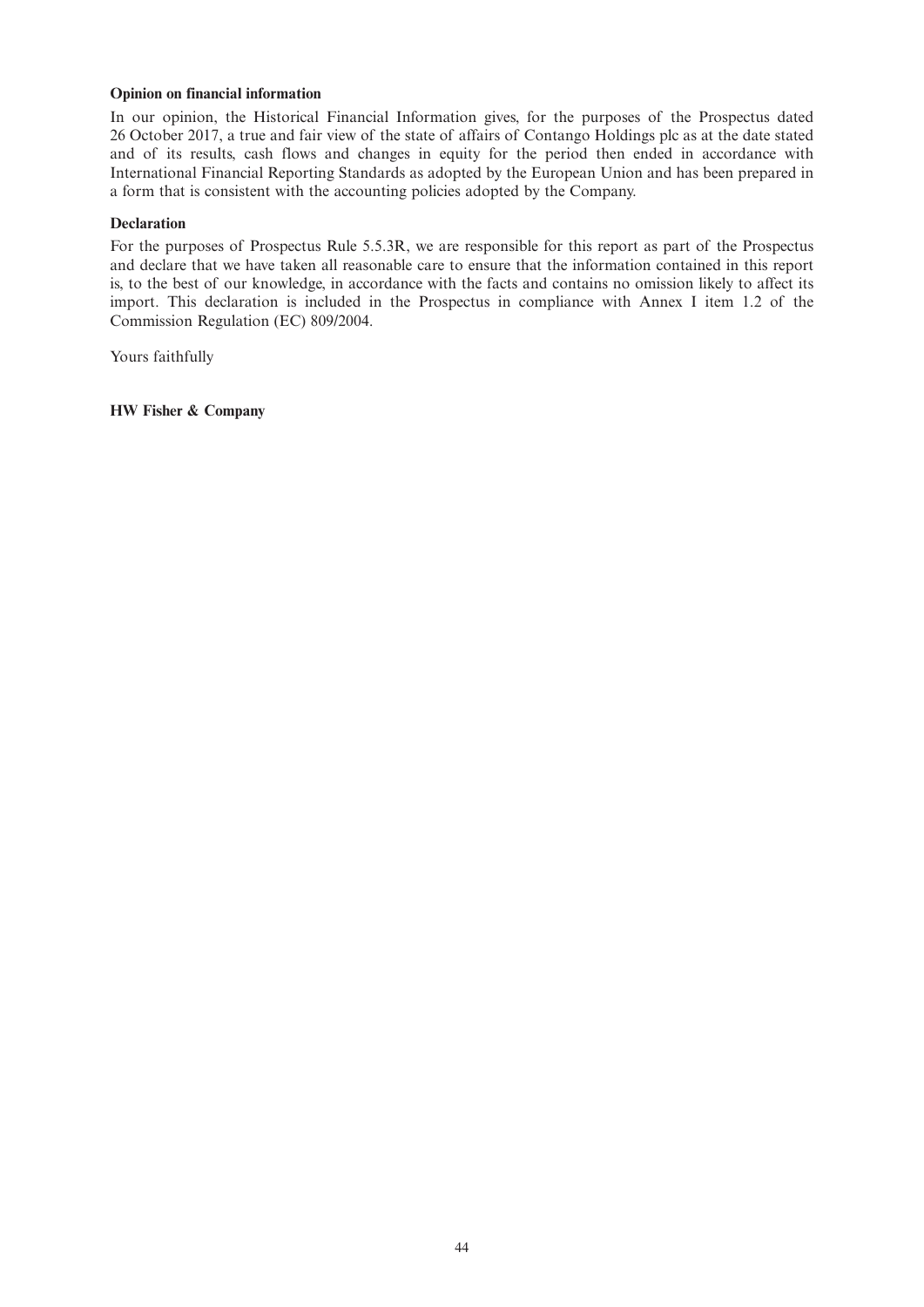## **(B) HISTORICAL FINANCIAL INFORMATION ON THE COMPANY**

#### **Statement of Comprehensive Income**

*For the period ended 31 December 2016*

|                            | 18 May 2016 to   |
|----------------------------|------------------|
|                            | 31 December 2016 |
|                            | £                |
| Total profit/(loss)        |                  |
| Total comprehensive income |                  |
| Earnings per share         |                  |
| Basic and diluted          |                  |
|                            |                  |

During the period from incorporation on 18 May 2016 to 31 December 2016, the Company did not trade and there has also been no other recognised income or expense during the period.

### **Statement of Financial Position**

*As at 31 December 2016*

|                                        |                | As at                        |
|----------------------------------------|----------------|------------------------------|
|                                        | <b>Note</b>    | <b>31 December 2016</b><br>£ |
| <b>Current assets</b>                  |                |                              |
| Receivables                            | 3              | 15,000                       |
| Cash and cash equivalents              | 6              | 8,626                        |
| <b>TOTAL ASSETS</b>                    |                | 23,626                       |
| <b>Equity</b>                          |                |                              |
| Share capital                          | 5              | 1                            |
| Retained earnings                      |                |                              |
|                                        |                |                              |
| <b>Liabilities</b>                     |                |                              |
| <b>Current liabilities</b>             |                |                              |
| Other payables                         | $\overline{4}$ | 23,625                       |
| <b>Total liabilities</b>               |                | 23,625                       |
| TOTAL LIABILITIES AND EQUITY           |                | 23,626                       |
| <b>Statements of Changes in Equity</b> |                |                              |

|                                         | Share capital | <b>Retained earnings</b> | <b>Total</b><br>£ |
|-----------------------------------------|---------------|--------------------------|-------------------|
| On incorporation at 18 May 2016         |               |                          |                   |
| Issue of share capital                  |               |                          |                   |
| Dividends                               |               |                          |                   |
| Total comprehensive loss for the period |               |                          |                   |
| <b>Balance at 31 December 2016</b>      |               |                          |                   |

The share capital comprises the Ordinary Shares of the Company.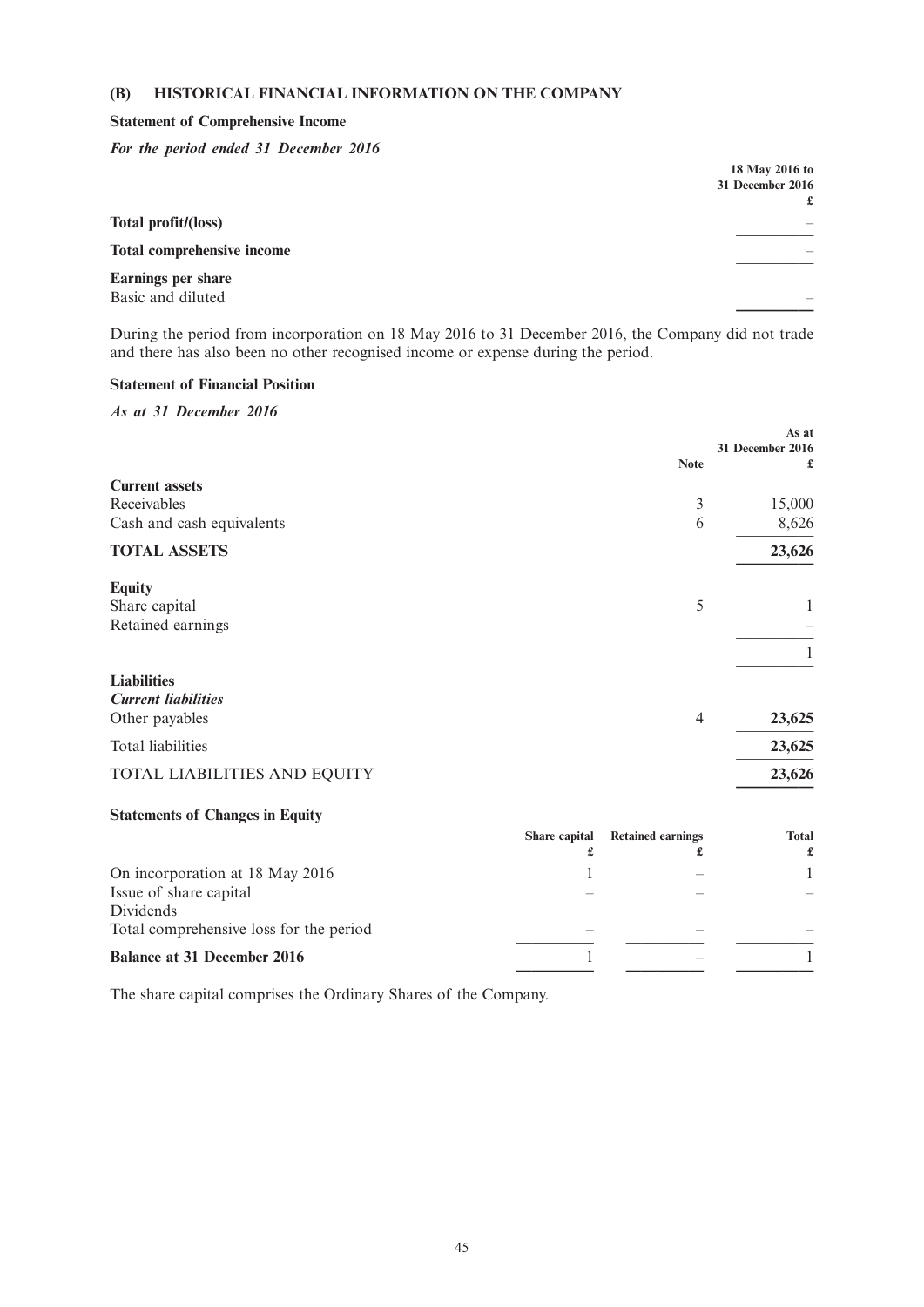# **Statement of Cash Flows**

*For the period 31 December 2016*

|                                                                                               |             | 18 May 2016 to<br><b>31 December 2016</b> |
|-----------------------------------------------------------------------------------------------|-------------|-------------------------------------------|
|                                                                                               | <b>Note</b> |                                           |
| Cash flows from operating activities<br>Profit before taxation                                |             |                                           |
| Increase in receivables                                                                       |             | (15,000)                                  |
| Net cash used in operating activities<br><b>Cash flows from financing activities</b>          |             | (15,000)                                  |
| Receipt of funds in advance of issue of ordinary shares                                       |             | 23,626                                    |
| Net cash generated from financing activities                                                  |             | 23,626                                    |
| Net increase in cash and cash equivalents<br>Cash and cash equivalents at beginning of period |             | 8,626                                     |
| Cash and cash equivalents at end of period                                                    | 6           | 8,626                                     |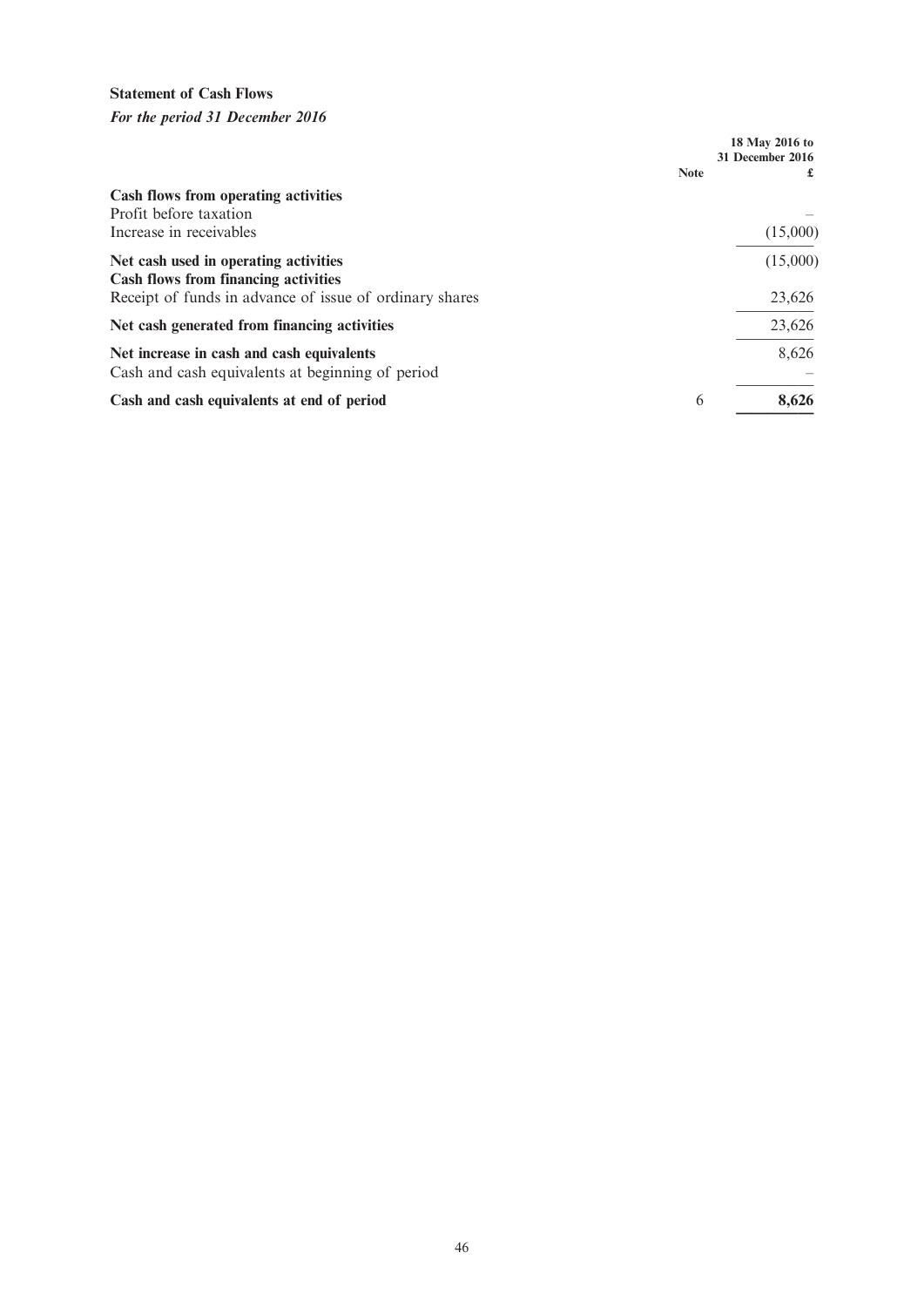## **NOTES TO THE FINANCIAL INFORMATION FOR THE PERIOD ENDED 31 DECEMBER 2016**

## **1. General information**

Contango Holdings Limited was incorporated on 18 May 2016 and is both incorporated and domiciled in England and Wales. On 7 June 2017, it was re-registered as Contango Holdings plc (the "**Company**"). The registered office of the Company is located at 1 Tudor Street, London, United Kingdom, EC4Y 0HA. The Company is a newly established company formed for the purpose of acquiring a company, business, project or asset in the natural resources sector.

## **2. Accounting policies**

## *Statement of compliance*

The financial information has been prepared in accordance with International Financial Reporting Standards

## *Basis of preparation*

The financial information to 31 December 2016 has been prepared by the Directors from the financial records of the Company for the purposes of the Prospectus and has been prepared in Sterling (being the functional currency of the Company) and rounded to the nearest £1. The financial information does not constitute statutory accounts for the Company. No statutory accounts have been prepared or delivered to the Registrar.

The financial information has been prepared in accordance with the historical cost convention and in accordance with International Financial Reporting Standards as adopted by the European Union ('IFRSs as adopted by the EU').

No comparative figures have been presented as the financial information covers the period from incorporation on 18 May 2016.

The accounting policies set out below have, unless otherwise stated, been applied consistently.

## *Going Concern*

The Directors of the Company have assessed the current financial position and cash flow requirements of the Company to determine if the Company has the financial resources to continue as a going concern for the foreseeable future. The Directors have concluded that it is appropriate that the Company be considered a going concern. For this reason, they have adopted the going concern basis in preparing the Historical Financial Information. The Historical Financial Information does not include any adjustments that would result in the going concern basis of preparation being inappropriate.

### *Use of assumptions and estimates*

In preparing the financial information, the Directors have to make judgments on how to apply the Company's accounting policies and make estimates about the future. The Directors do not consider there to be any critical judgments that have been made in arriving at the amounts recognised in the financial information.

### *Financial instruments*

Financial assets and financial liabilities are recognised when the Company becomes a party to the contractual provisions of the instruments.

Financial assets and financial liabilities are initially measured at fair value. Transaction costs that are directly attributable to the acquisition or issue of financial assets and financial liabilities (other than financial assets and financial liabilities at fair value through the profit or loss) are added to or deducted from the fair value of the financial assets or financial liabilities, as appropriate, on initial recognition.

## *Financial assets*

The Directors determine the classification of the Company's financial assets at initial recognition. The classification depends on the nature and purpose of the financial assets.

### *Cash and cash equivalents*

Cash and cash equivalents comprise cash in hand and at bank and short-term deposits with an original maturity of three months or less. They are stated at carrying value which is deemed to be fair value.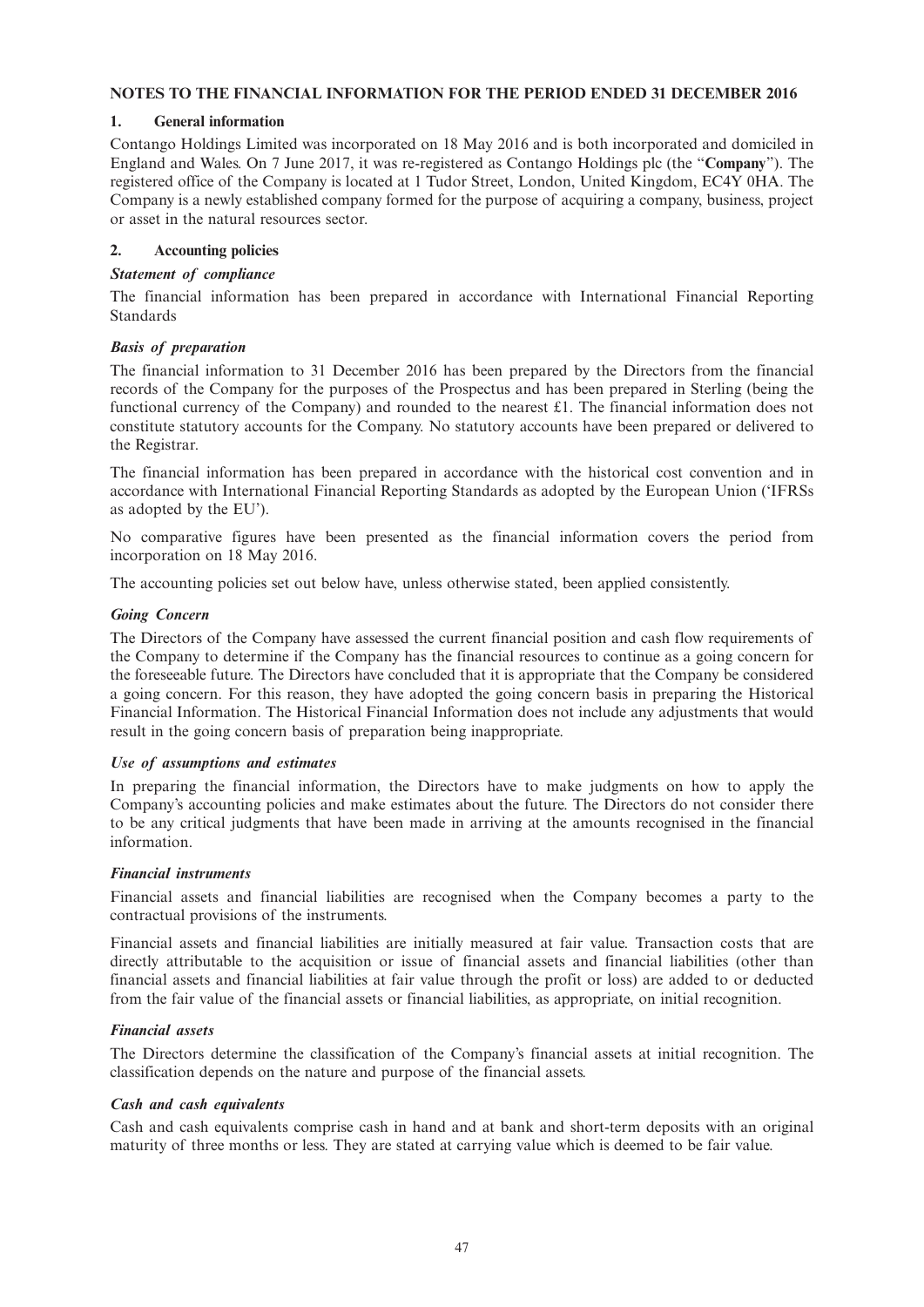## *Equity*

An equity instrument is any contract that evidences a residual interest in the assets of the Company after deducting all of its liabilities. Equity instruments issued by the Company are recorded at the proceeds received, net of direct issue costs, or at fair value where no proceeds are received.

#### *Standards and interpretations issued but not yet effective.*

The IASB and IFRIC have issued a number of new standards and amendments to standards and interpretations have been issued but are not yet effective and in some cases have not yet been adopted by the EU. The Directors are not able to assess whether the adoption of these standards will have a material impact on the financial statements of the Company in future periods as the Company has not yet commenced trading.

The following standards and interpretations are in issue but not in force and relate to the financial information presented in the historic financial information for the period ended 31 December 2016:

|                  |                                                                                                       | <b>Effective date</b><br>(periods beginning<br>on or after) |
|------------------|-------------------------------------------------------------------------------------------------------|-------------------------------------------------------------|
| IFRS 9           | Financial Instruments - incorporating requirements<br>for classification and measurement, impairment, |                                                             |
|                  | general hedge accounting and derecognition.                                                           | 1 January 2018                                              |
| IAS <sub>7</sub> | Statement of cashflows – Amendments as result of                                                      |                                                             |
|                  | the Disclosure initiative                                                                             | 1 January 2017                                              |
| 3.               | <b>Receivables</b>                                                                                    |                                                             |
|                  |                                                                                                       | As at                                                       |
|                  |                                                                                                       | 31 December<br>2016                                         |
|                  |                                                                                                       | £                                                           |
| Prepayments      |                                                                                                       | 15,000                                                      |
|                  |                                                                                                       |                                                             |
| 4.               | <b>Payables</b>                                                                                       |                                                             |
|                  |                                                                                                       | As at<br>31 December                                        |
|                  |                                                                                                       | 2016                                                        |
|                  |                                                                                                       | £                                                           |
| Other payables   |                                                                                                       | 23,625                                                      |
|                  |                                                                                                       |                                                             |

Other payables relates to monies received for share subscriptions for shares which were issued post 31 December 2016.

#### **5. Share capital**

|                              |               | As at<br>31 December<br>2016 |
|------------------------------|---------------|------------------------------|
|                              | <b>Number</b> | £                            |
| <b>Issued and fully paid</b> |               |                              |
| Ordinary shares of £1 each   |               |                              |
|                              |               |                              |

The Company was incorporated on 18 May 2016 with an issued share capital of £1 consisting of one ordinary share of £1 issued to a founder.

#### **6. Financial Instruments**

### *Categories of Financial Instruments*

|                                                      | As at<br>31 December<br>2016<br>£ |
|------------------------------------------------------|-----------------------------------|
| <b>Financial Assets</b><br>Cash and cash equivalents | 8,626                             |
| <b>Financial Liabilities</b><br>Other payables       | (23, 625)                         |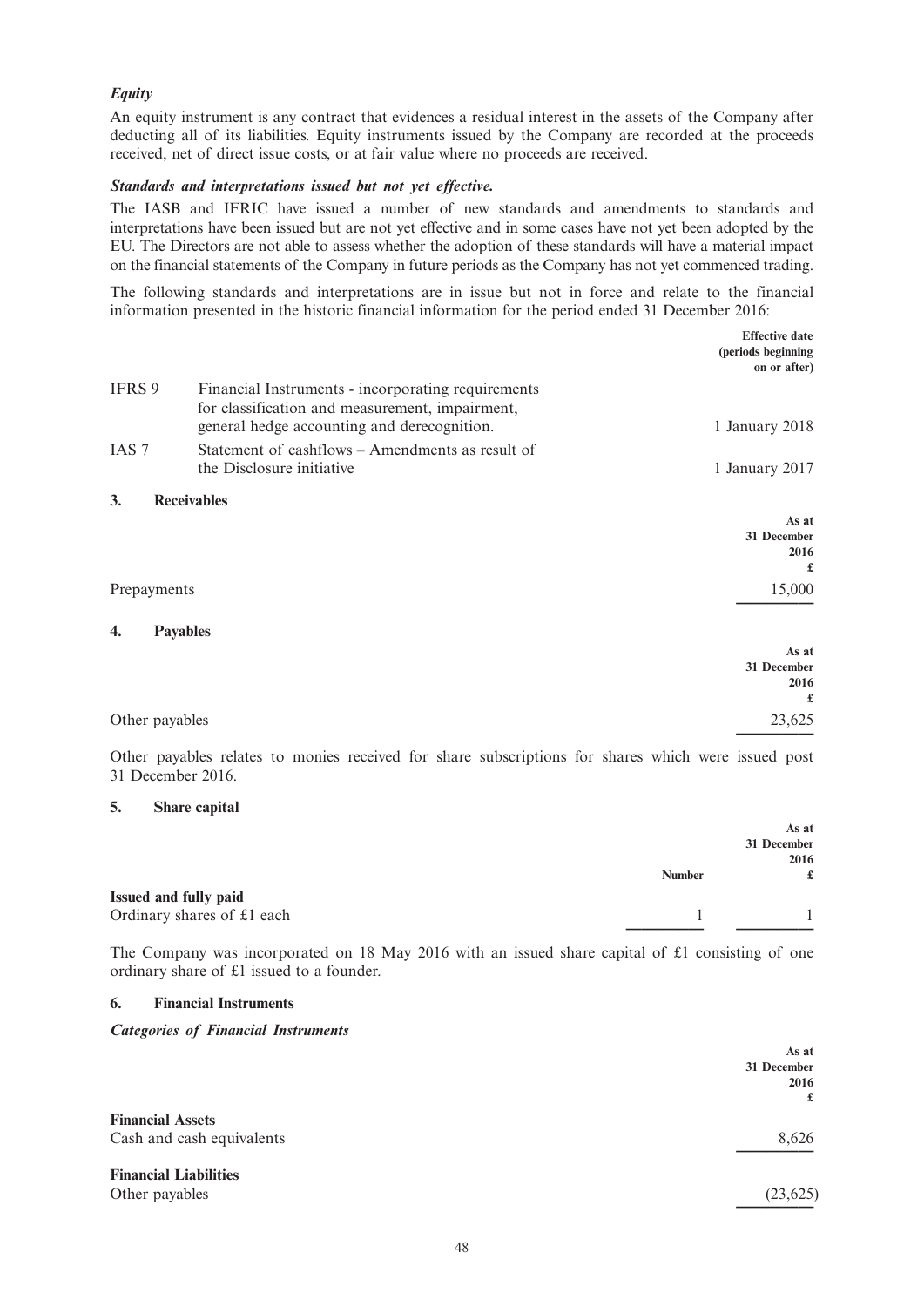### **7. Capital risk management**

The Directors' objectives when managing capital are to safeguard the Company's ability to continue as a going concern in order to provide returns for Shareholders and benefits for other stakeholders and to maintain an optimal capital structure to reduce the cost of capital. At the date of this financial information, the Company had been financed by equity. In the future, the capital structure of the Company is expected to consist of borrowings and equity attributable to equity holders of the Company, comprising issued share capital and reserves.

## **8. Related Party Transactions**

During the period the Company was controlled by Broadway Nominees Limited. Other than the initial share issue on incorporation there have been no further transactions with Broadway Nominees Limited during the period.

During the period the Company received funds in advance of share subscriptions from certain directors of the Company. As at 31 December 2016 the following amounts had been received and are disclosed within other payables related to shares to be issued:

| O Stansfield                 | £5,125 |
|------------------------------|--------|
| N Griffith                   | £5,125 |
| J Evans                      | £3,125 |
| Gemstar Investments Limited* | £5,125 |
| $M$ Wood**                   | £5,125 |

\* Gemstar Investments Limited is owned and controlled by B McMaster.

\*\* Matthew Wood sent monies in connection with the incorporation of the Company, however the Company repaid the funds back as he did not wish to subscribe for shares. This balance is reflected in other payables at 31 December 2016. Subsequently, Zolzaya Byambaa\*\*\* subscribed for an equivalent number of shares as had Matthew Wood. Zolzaya has since sold her shares to Philip Richards.

\*\*\* Zolzaya Byambaa is a connected person of Matthew Wood; the two individuals are engaged to be married.

## **9. Ultimate Controlling Party**

During the period the direct parent and the ultimate controlling party was Bircham Dyson Bell LLP, which held its shareholding via Broadway Nominees Limited. Bircham Dyson Bell LLP is controlled by its members.

Following the placing estimated to take place on 1 November 2017 the Company shall have no controlling party.

## **10. Subsequent events**

On 1 June 2017 the Company's issued share capital was subdivided into 100 Ordinary Shares of 1p each.

On 1 June 2017 the Company issued 4,999,900 Ordinary Shares of 1p each at par as follows:

- 454,300 Ordinary Shares issued at 1p each, with 0.68p paid up
- 3,409,200 Ordinary Shares issued at 1p each, with 0.89p paid up
- 1,136,400 Ordinary Shares issued at 1p each, with 0.45p paid up

On 7 June 2017, the Company was re-registered as Contango Holdings Plc.

The shares were all fully paid up on 28 July 2017.

On 26 October 2017, the Company issued and allotted an additional 12,500,000 Ordinary Shares of 1p each to the Initial Subscribers for cash consideration of £250,000.

On 26 October 2017, authority was granted to allot, conditional on Admission, a further (i) 23,333,321 Ordinary Shares (being the Placing Shares) pursuant to the Placing at a price of 3p per Ordinary Share to certain unrelated investors for cash consideration of £700,000; and (ii) 2,116,666 Ordinary Shares (being the Consideration Shares) at a price of 3p per Ordinary Share in consideration for payment of invoices associated with Admission.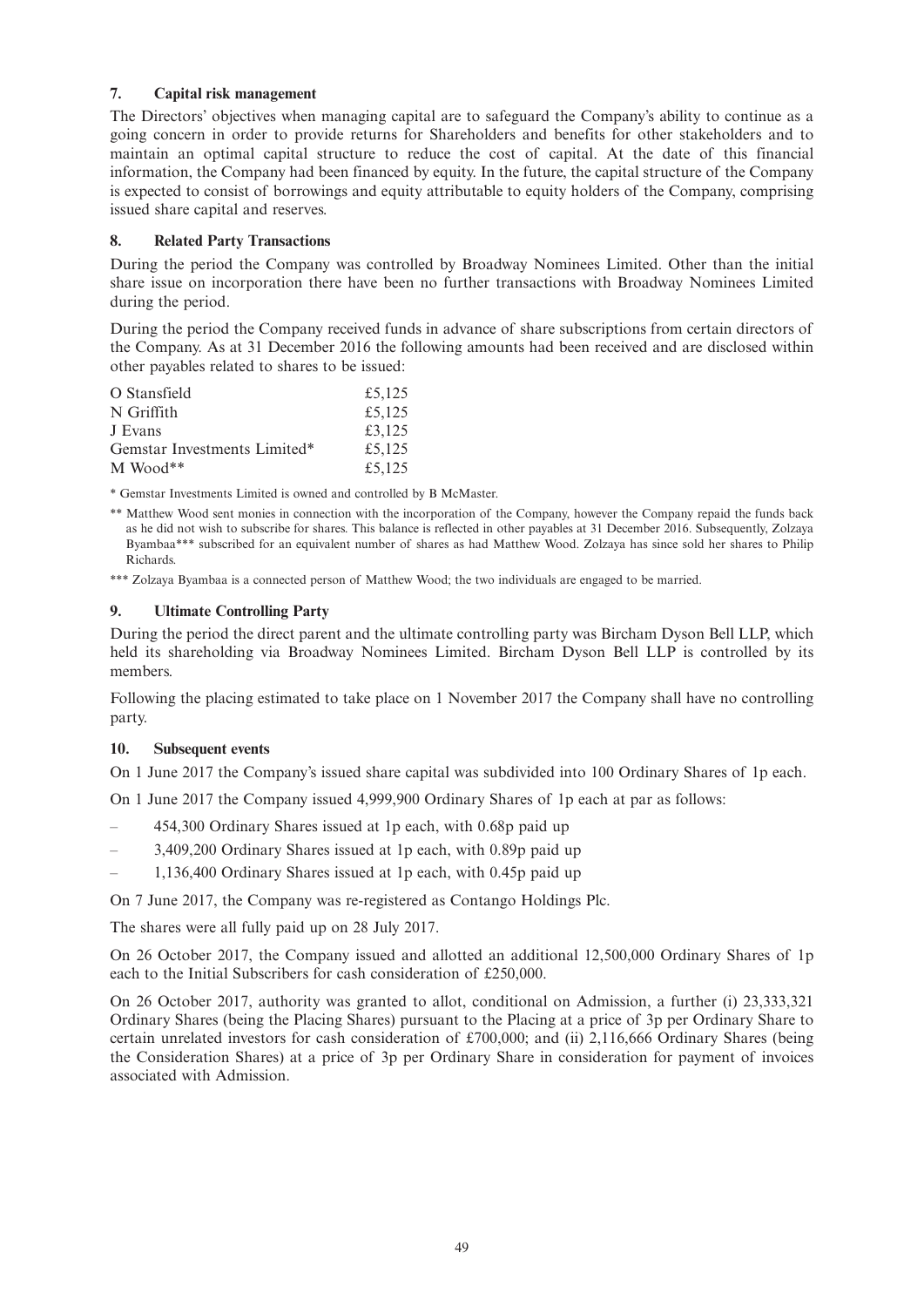## **(C) UNAUDITED INTERIM FINANCIAL INFORMATION FOR PERIOD 1 JANUARY – 30 JUNE 2017**

## **Statement of Comprehensive Income**

*For the six months ended 30 June 2017*

|                                                                                   | <b>Note</b> | 18 May 2016 to<br>31 December 2016<br>£ | Six months ended<br>30 June 2017 |
|-----------------------------------------------------------------------------------|-------------|-----------------------------------------|----------------------------------|
| Administrative expenses                                                           |             |                                         | (21,800)                         |
| <b>Operating loss</b>                                                             |             |                                         | (21,800)                         |
| Loss on ordinary activities before taxation<br>Tax on loss on ordinary activities | 3           |                                         | (21,800)                         |
| Loss for the period and total comprehensive loss for the period                   |             |                                         | (21,800)                         |
| Loss per share<br>Basic and diluted (pence)                                       | 4           |                                         | (2.71)                           |

### **Statement of Financial Position**

*As at 30 June 2017*

|                                     |             | As at            | As at        |
|-------------------------------------|-------------|------------------|--------------|
|                                     |             | 31 December 2016 | 30 June 2017 |
|                                     | <b>Note</b> | £                | £            |
| <b>Current assets</b>               |             |                  |              |
| Other receivables                   | 5           | 15,000           | 33,775       |
| Cash and cash equivalents           | 6           | 8,626            | 46,626       |
| <b>TOTAL ASSETS</b>                 |             | 23,626           | 80,401       |
| <b>Equity</b>                       |             |                  |              |
| Called up share capital             | 8           |                  | 50,000       |
| Retained earnings                   |             |                  | (21,800)     |
|                                     |             | 1                | 28,200       |
| <b>Liabilities</b>                  |             |                  |              |
| <b>Current liabilities</b>          |             |                  |              |
| Trade and other payables            | 7           | 23,625           | 52,201       |
| Total liabilities                   |             | 23,625           | 52,201       |
| <b>TOTAL LIABILITIES AND EQUITY</b> |             | 23,626           | 80,401       |
|                                     |             |                  |              |

# **Statement of Changes in Equity**

|                                                                                        | Share capital<br>£ | <b>Retained earnings</b> | <b>Total</b><br>£  |
|----------------------------------------------------------------------------------------|--------------------|--------------------------|--------------------|
| As at 18 May 2016<br>Issue of share capital<br>Total comprehensive loss for the period |                    |                          |                    |
| As at 31 December 2016                                                                 |                    |                          |                    |
| Issue of share capital<br>Total comprehensive loss for the period                      | 49,999             | (21,800)                 | 49,999<br>(21,800) |
| As at 30 June 2017                                                                     | 50,000             | (21,800)                 | 28,200             |

Share capital represents the nominal value of equity shares.

Retained earnings represent the cumulative net gains and losses less distributions made.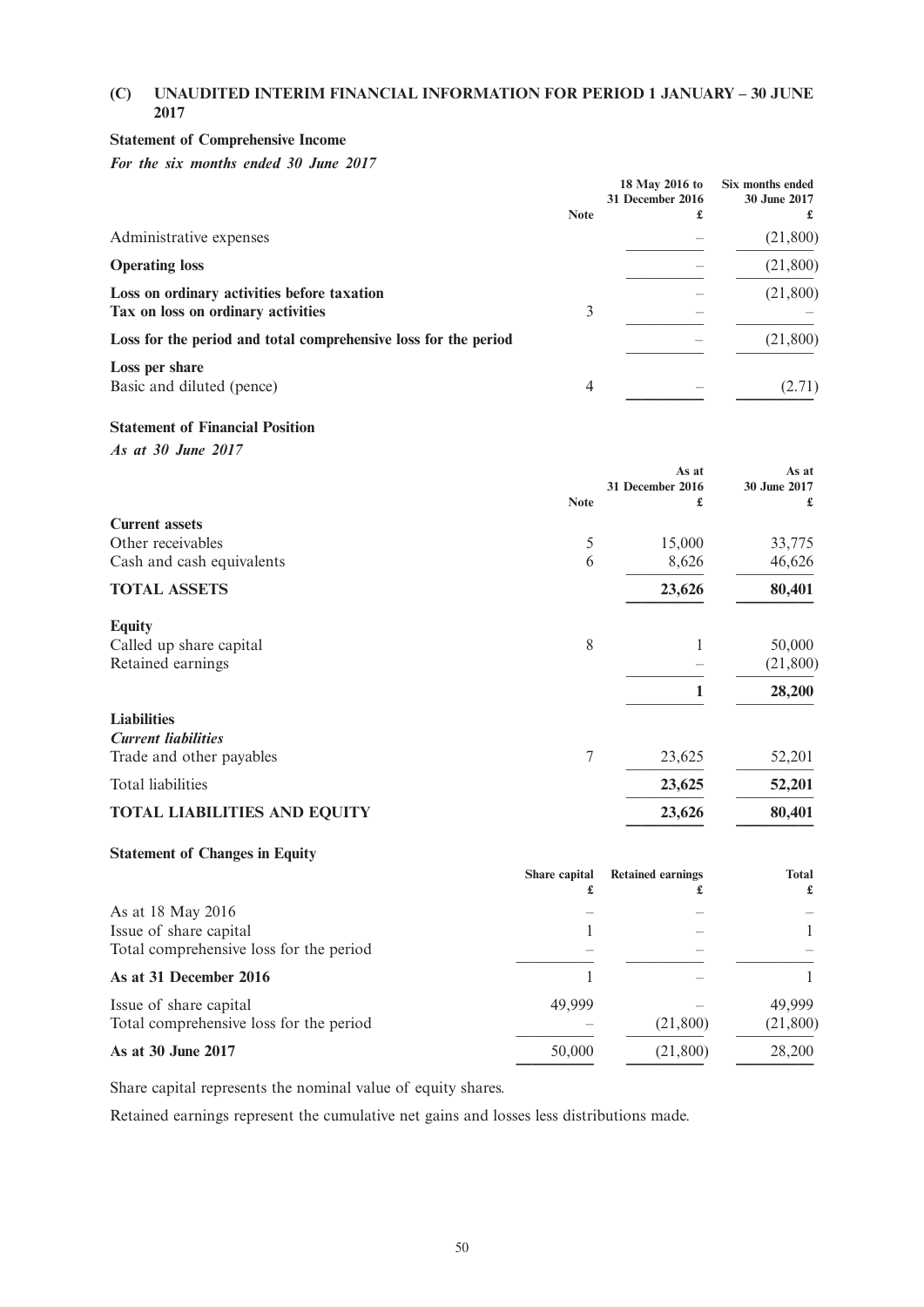## **Statement of Cash Flows**

*For the six months ended 30 June 2017*

|                                                  |             | 18 May<br>to<br>31 December 2016 | Six months<br>ended<br>30 June 2017 |
|--------------------------------------------------|-------------|----------------------------------|-------------------------------------|
|                                                  | <b>Note</b> |                                  | £                                   |
| Cash flows from operating activities             |             |                                  |                                     |
| Loss before taxation                             |             |                                  | (21,800)                            |
| Increase in receivables                          |             | (15,000)                         | (7, 401)                            |
| Increase in payables                             |             |                                  | 52,201                              |
| Net cash generated from operating activities     |             | (15,000)                         | 23,000                              |
| <b>Cash flows from financing activities</b>      |             |                                  |                                     |
| Receipt of funds in advance of issue of shares   |             | 23,626                           |                                     |
| Receipt of funds from issue of ordinary shares   |             |                                  | 15,000                              |
| Net cash generated from financing activities     |             | 23,626                           | 15,000                              |
| Net increase in cash and cash equivalents        |             | 8,626                            | 38,000                              |
| Cash and cash equivalents at beginning of period |             |                                  | 8,626                               |
| Cash and cash equivalents at end of period       | 6           | 8,626                            | 46,626                              |
|                                                  |             |                                  |                                     |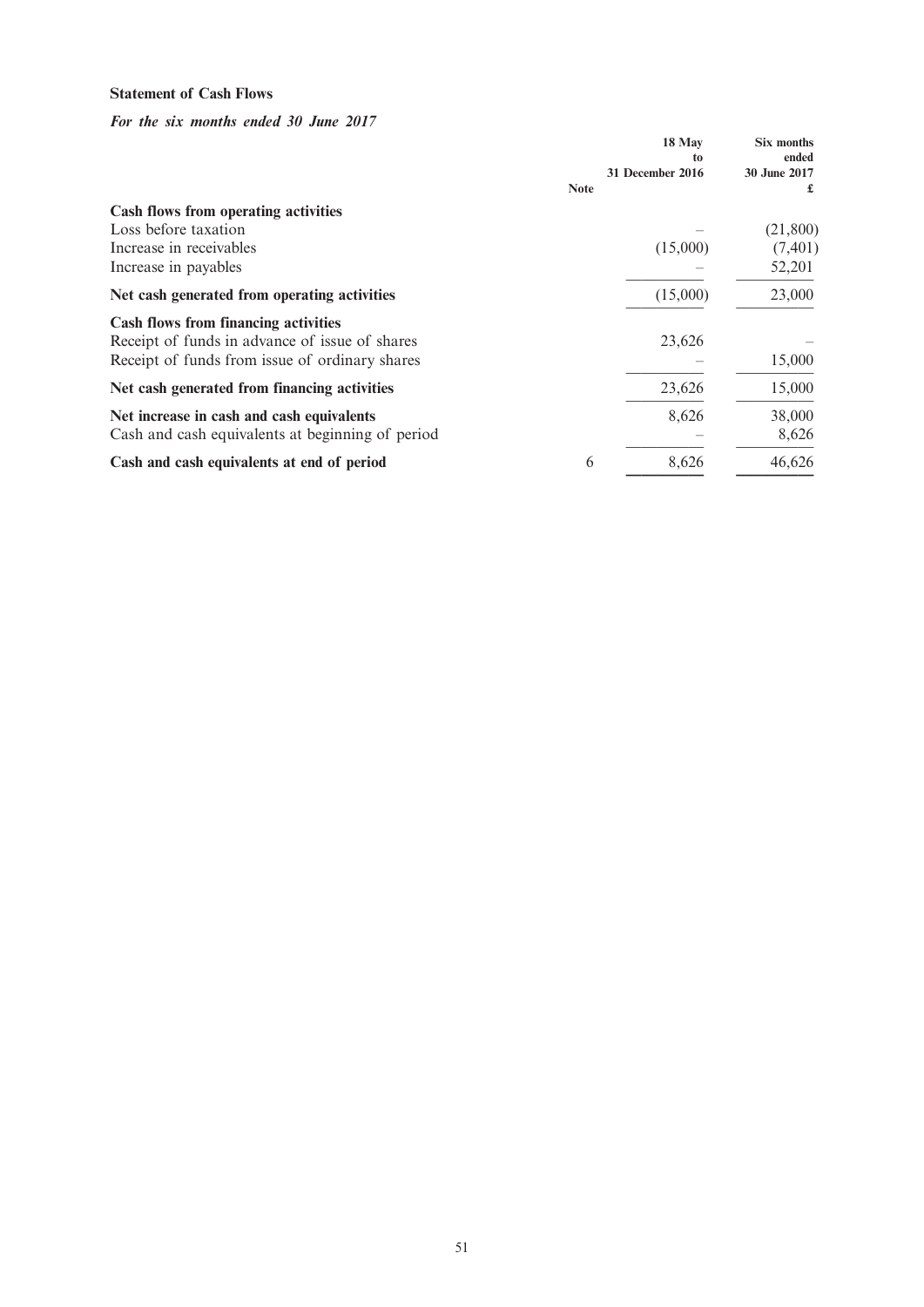## **NOTES TO THE FINANCIAL INFORMATION FOR THE PERIOD ENDED 30 JUNE 2017**

## **1. General information**

Contango Holdings Limited was incorporated on 18 May 2016 and is both incorporated and domiciled in England and Wales. On 7 June 2017, it was re-registered as Contango Holdings Plc (the "Company"). The registered office of the company is located at 1 Tudor Street, London, United Kingdom, EC4Y 0HA. The Company is a newly established company formed for the purpose of acquiring a company, business, project or asset in the natural resources sector.

## **2. Accounting policies**

### *Statement of compliance*

The interim financial statements have been prepared in accordance with International Financial Reporting Standards.

## *Basis of preparation*

The interim financial statements for the six months ended 30 June 2017 have been prepared by the Directors from the financial records of the Company for the purposes of the Prospectus and has been prepared in Sterling (being the functional currency of the Company) and rounded to the nearest £1. The interim financial statements do not constitute statutory accounts for the Company. No statutory accounts have been prepared or delivered to the Registrar.

The interim financial statements for the six months ended 30 June 2017 are solely the responsibility of the Directors and have neither been audited nor reviewed by the Company's auditor.

The interim financial statements have been prepared in accordance with the historical cost convention and in accordance with International Financial Reporting Standards as adopted by the European Union ('IFRSs as adopted by the EU').

The accounting policies set out below have, unless otherwise stated, been applied consistently.

## *Going Concern*

The Directors of the Company have assessed the current financial position and cash flow requirements of the Company to determine if the Company has the financial resources to continue as a going concern for the foreseeable future. The Directors have concluded that it is appropriate that the Company be considered a going concern. For this reason, they have adopted the going concern basis in preparing the interim financial statements. The interim financial statements do not include any adjustments that would result in the going concern basis of preparation being inappropriate.

### *Use of assumptions and estimates*

In preparing the interim financial statements, the Directors have to make judgments on how to apply the Company's accounting policies and make estimates about the future. The Directors do not consider there to be any critical judgments that have been made in arriving at the amounts recognised in the interim financial statements.

### *Financial instruments*

Financial assets and financial liabilities are recognised when the Company becomes a party to the contractual provisions of the instruments.

Financial assets and financial liabilities are initially measured at fair value. Transaction costs that are directly attributable to the acquisition or issue of financial assets and financial liabilities (other than financial assets and financial liabilities at fair value through the profit or loss) are added to or deducted from the fair value of the financial assets or financial liabilities, as appropriate, on initial recognition.

## *Financial assets*

The Directors determine the classification of the Company's financial assets at initial recognition. The classification depends on the nature and purpose of the financial assets.

### *Cash and cash equivalents*

Cash and cash equivalents comprise cash in hand and at bank and short-term deposits with an original maturity of three months or less. They are stated at carrying value which is deemed to be fair value.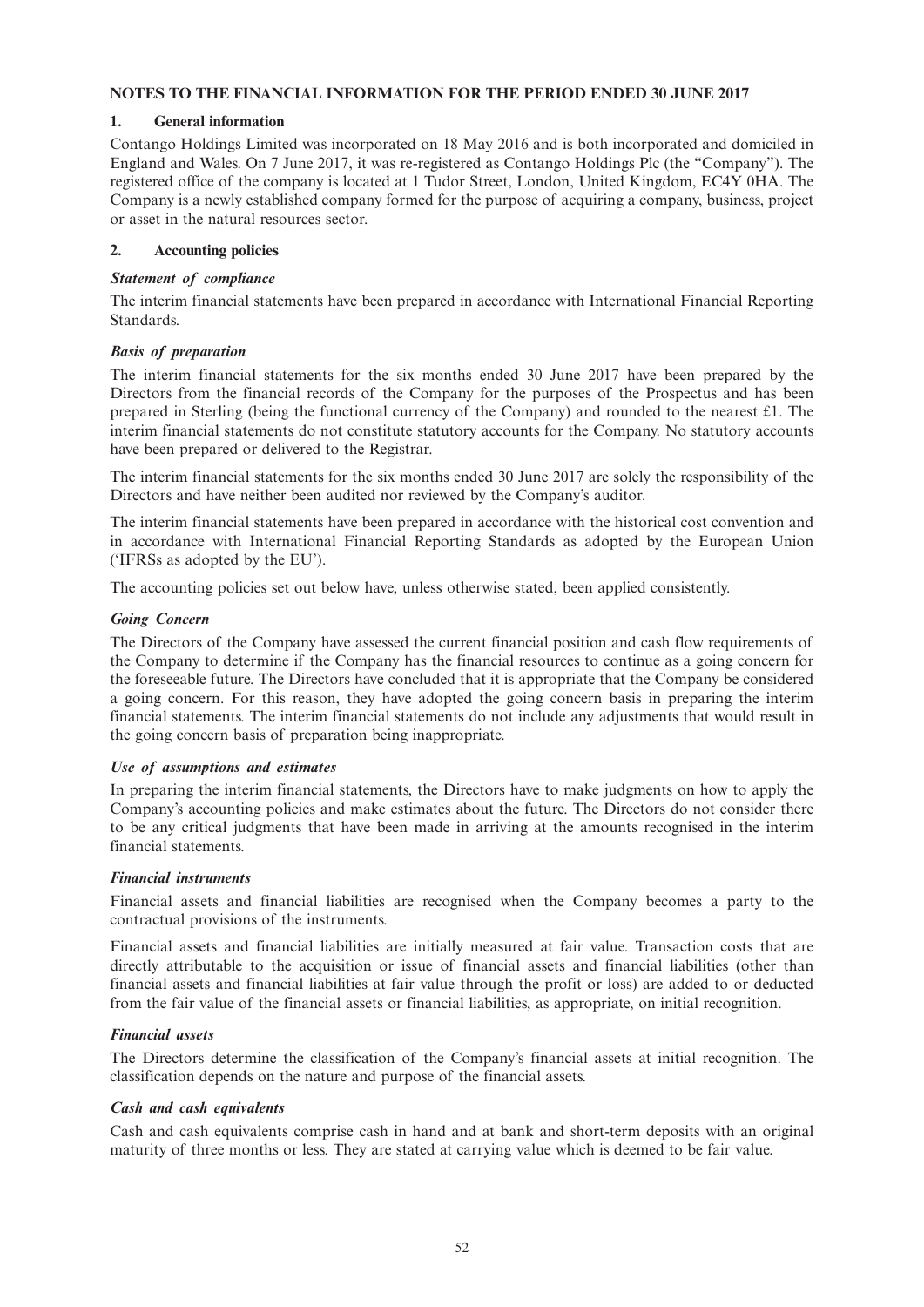### *Income taxation*

The taxation charge represents the sum of current tax and deferred tax.

The tax currently payable is based on the taxable profit for the period using the tax rates that have been enacted or substantially enacted by the balance sheet date. Taxable profit differs from the net profit as reported in the income statement because it excludes items of income or expense that are taxable or deductible in other years and it further excludes items that are never taxable or deductible.

## *Deferred taxation*

Deferred tax is recognised, using the liability method, in respect of temporary differences between the carrying amount of the Group's assets and liabilities and their tax base. Deferred tax liabilities are offset against deferred tax assets within the same taxable entity or qualifying local tax group. Any remaining deferred tax asset is recognised only when, on the basis of all available evidence, it can be regarded as probable that there will be suitable taxable profits, within the same jurisdiction, in the foreseeable future against which the deductible temporary difference can be utilised. Deferred tax is determined using tax rates that are expected to apply in the periods in which the asset is realised or liability settled, based on tax rates and laws that have been enacted or substantially enacted by the balance sheet date. Deferred tax is recognised in the income statement, except when the tax relates to items charged or credited directly in equity, in which case the tax is also recognised in equity.

## *Equity*

An equity instrument is any contract that evidences a residual interest in the assets of the Company after deducting all of its liabilities. Equity instruments issued by the Company are recorded at the proceeds received, net of direct issue costs, or at fair value where no proceeds are received.

### *Standards and interpretations issued but not yet effective.*

The IASB and IFRIC have issued a number of new standards and amendments to standards and interpretations have been issued but are not yet effective and in some cases have not yet been adopted by the EU. The directors are not able to assess whether the adoption of these standards will have a material impact on the financial statements of the Company in future periods as the Company has not yet commenced trading.

The following standards and interpretations are in issue but not in force and relate to the interim financial statements presented for the period ended 30 June 2017:

|          |                                                                                                                     | <b>Effective date</b><br>(periods beginning)<br>on or after) |
|----------|---------------------------------------------------------------------------------------------------------------------|--------------------------------------------------------------|
| IFRS 9   | Financial Instruments – incorporating requirements for<br>classification and measurement, impairment, general hedge |                                                              |
|          | accounting and derecognition.                                                                                       | 1 January 2018                                               |
| IFRIC 23 | Uncertainty over Income Tax Treatments                                                                              | 1 January 2019                                               |

### **3. Taxation**

No corporation tax charge arises in respect of the period due to trading losses incurred. The company has trading losses of £17,000 to use against future trading profits.

The Finance Act 2016 included legislation to reduce the main rate of corporation tax from 20 per cent. to 19 per cent. from 1 April 2017 and to 17 per cent. from 1 April 2020. These rate reductions were substantively enacted by the balance sheet date and therefore included in these financial statements.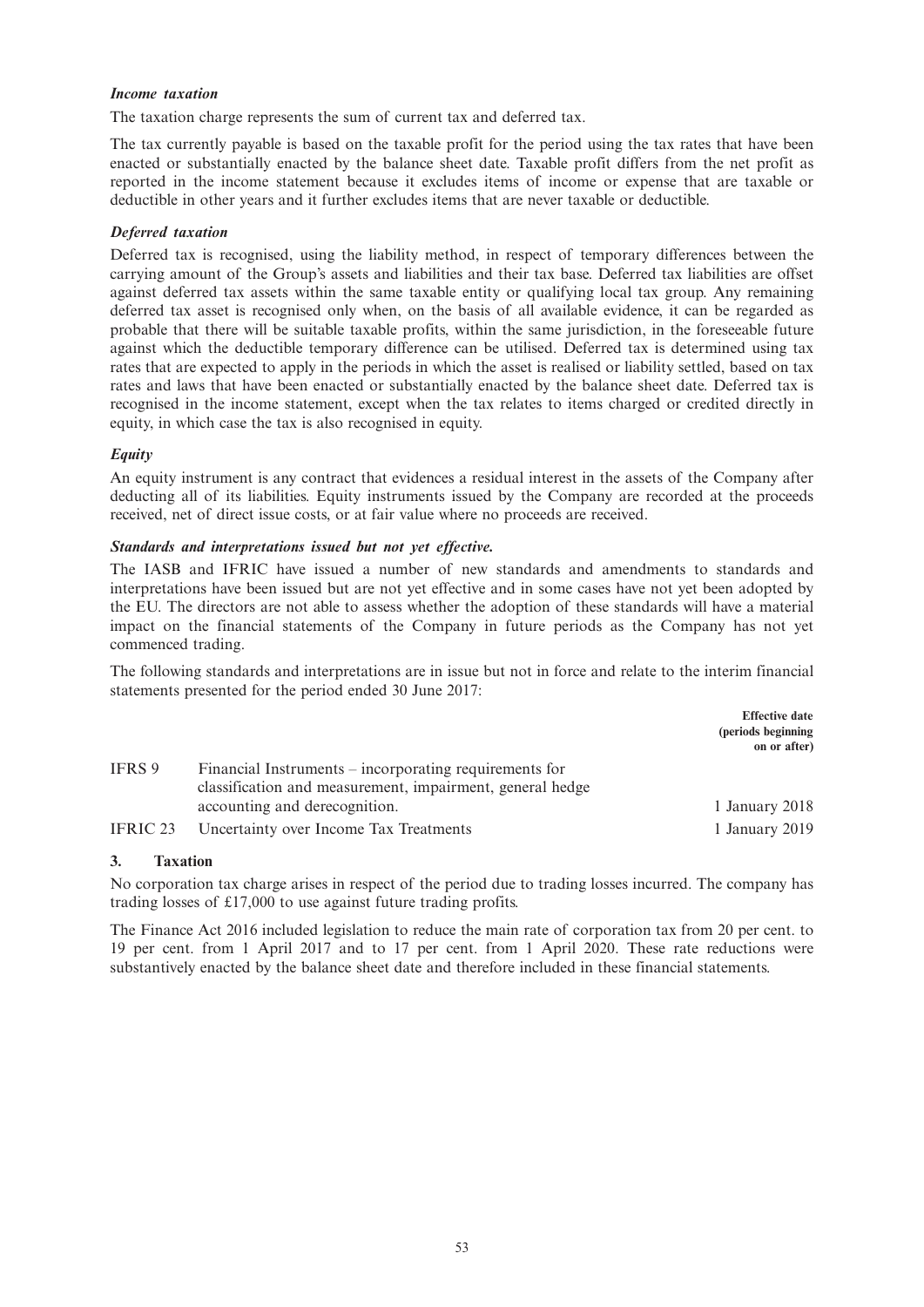|                                                                                                                                               | 18 May 2016 to<br>31 December<br>2016<br>£ | Six months to<br>30 June<br>2017<br>£ |
|-----------------------------------------------------------------------------------------------------------------------------------------------|--------------------------------------------|---------------------------------------|
| Loss on ordinary activities before taxation                                                                                                   |                                            | (21,800)                              |
| Loss on ordinary activities before taxation multiplied by average<br>effective rate of corporation tax of $19.5\%$ (2016: 20%)<br>Effects of: |                                            | (4,251)                               |
| Non-deductible expenses                                                                                                                       |                                            | 936                                   |
| Movement in tax losses                                                                                                                        |                                            | 3,315                                 |
| Current tax charge                                                                                                                            |                                            |                                       |

A deferred tax asset of £2,890 (2016; £Nil), in respect of losses has not been recognised due to the uncertainty regarding the availability of future profits against which the losses of the Company could be offset.

### **4. Loss per share**

The basic loss per share is calculated by dividing the loss attributable to equity shareholders by the weighted average number of shares.

The loss attributable to equity shareholders and weighted number of ordinary shares for the purposes of calculating diluted loss per share are identical to those used for basic loss per share.

|                                                             | 18 May 2016 to<br>31 December 2016<br>£ | Six months to<br>30 June 2017 |
|-------------------------------------------------------------|-----------------------------------------|-------------------------------|
| Net loss for the year attributable to ordinary shareholders |                                         | (21,800)                      |
| Weighted average number of shares in issue                  |                                         | 805,639                       |
| Basic and diluted loss per share (pence)                    |                                         | (2.71)                        |

## **5. Other receivables**

|                                     | As at<br>31 December 2016<br>£ | As at<br>30 June 2017<br>£ |
|-------------------------------------|--------------------------------|----------------------------|
| Prepayments<br>Unpaid share capital | 15,000                         | 22,400<br>11,375           |
|                                     | 15,000                         | 33,775                     |

### **6. Cash and cash equivalents**

Cash and cash equivalents include the following for the purposes of the cash flow statement

|                                | As at<br>31 December 2016<br>£ | As at<br>30 June 2017<br>£ |
|--------------------------------|--------------------------------|----------------------------|
| Cash at bank and in hand       | 8,626                          | 46,626                     |
| 7.<br>Trade and other payables |                                |                            |
|                                | As at                          | As at                      |
|                                | 31 December 2016               | 30 June 2017               |
|                                | £                              | £                          |
| Trade creditors                |                                | 10.200                     |
| Other payables                 | 23,625                         | 25,001                     |
| Accruals and deferred income   |                                | 17,000                     |
|                                | 23,625                         | 52,201                     |
|                                |                                |                            |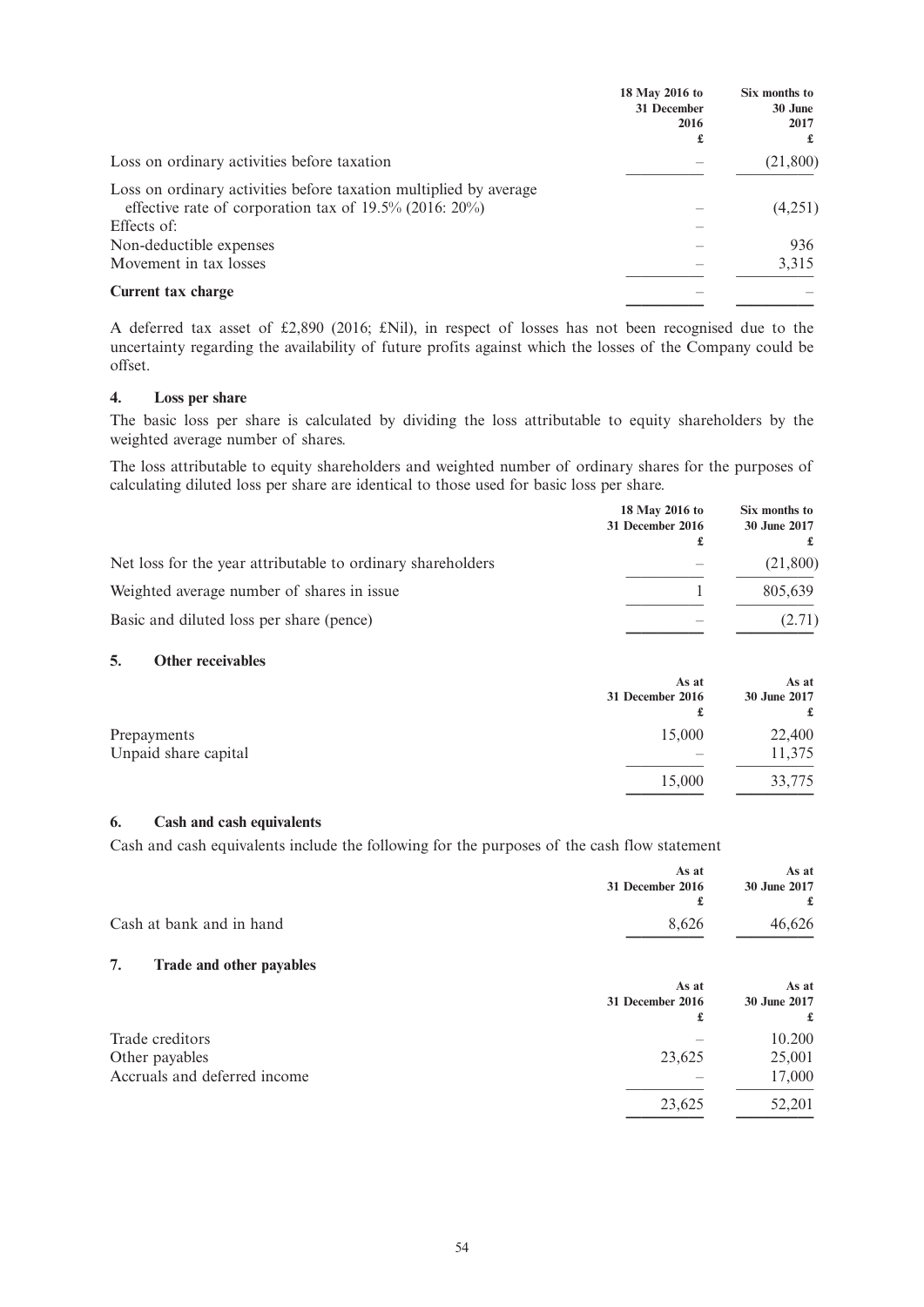## **8. Share capital**

| Allotted, called up, fully paid and issued and unpaid<br>On, incorporation, 18 May 2016 with an issued share capital of $£1$<br>consisting of one ordinary share of £1 issued to a founder                                   | of £1 each<br><b>Number</b><br>1                        | fully paid)<br>£                                         |
|------------------------------------------------------------------------------------------------------------------------------------------------------------------------------------------------------------------------------|---------------------------------------------------------|----------------------------------------------------------|
| As 31 December 2016                                                                                                                                                                                                          | 1                                                       | 1                                                        |
| <b>Ordinary shares</b><br><b>Ordinary shares</b><br>of £0.01 each<br>of £1 each<br><b>Number</b><br>Allotted, called up, fully paid and issued and unpaid<br><b>Number</b>                                                   | <b>Share Capital</b><br>(Issued and<br>fully paid)<br>£ | <b>Share Capital</b><br>(Issued and<br>unpaid paid)<br>£ |
| On 1 June 2017 the Company's issued<br>share capital was subdivided into<br>100 Ordinary Shares of 1p each.<br>100<br>(1)<br>On 1 June 2017 the Company issued<br>4,999,900 Ordinary Shares of 1p each<br>at par as follows: |                                                         |                                                          |
| 454,300 Ordinary Shares issued at<br>1p each, with 0.68p paid up,<br>$0.312p$ unpaid.<br>454,300                                                                                                                             | 3,125                                                   | 1,419                                                    |
| 3,409,200 Ordinary Shares issued at<br>1p each, with 0.89p paid up,<br>0.109p unpaid<br>3,409,200                                                                                                                            | 30,375                                                  | 3,717                                                    |
| 1,136,400 Ordinary Shares issued at<br>1p each, with 0.45p paid up,<br>0.549p unpaid<br>1,136,400                                                                                                                            | 5,124                                                   | 6,239                                                    |
| At 30 June 2017<br>5,000,000                                                                                                                                                                                                 | 38,625                                                  | 11,375                                                   |

## **9. Financial Instruments**

#### **Categories of Financial Instruments**

|                                                                | As at 31 December<br>2016 | As at 30 June<br>2017 |
|----------------------------------------------------------------|---------------------------|-----------------------|
| Financial Assets measured at fair value through profit or loss |                           | £                     |
| Cash and cash equivalents                                      | 8,626                     | 46,626                |
| <b>Financial Assets measured at amortised costs</b>            |                           |                       |
| Other debtors                                                  |                           | 11,375                |
|                                                                | 8,626                     | 58,001                |
| <b>Financial Liabilities measured at amortised costs</b>       |                           |                       |
| Trade creditors                                                |                           | (10,200)              |
| Other payables                                                 | (23, 625)                 | (25,001)              |
| Accruals                                                       |                           | (17,000)              |
|                                                                | (23, 625)                 | (52,201)              |

## **10. Capital risk management**

The Directors' objectives when managing capital are to safeguard the Company's ability to continue as a going concern in order to provide returns for Shareholders and benefits for other stakeholders and to maintain an optimal capital structure to reduce the cost of capital. At the date of this interim financial information, the Company had been financed by equity. In the future, the capital structure of the Company is expected to consist of borrowings and equity attributable to equity holders of the Company, comprising issued share capital and reserves.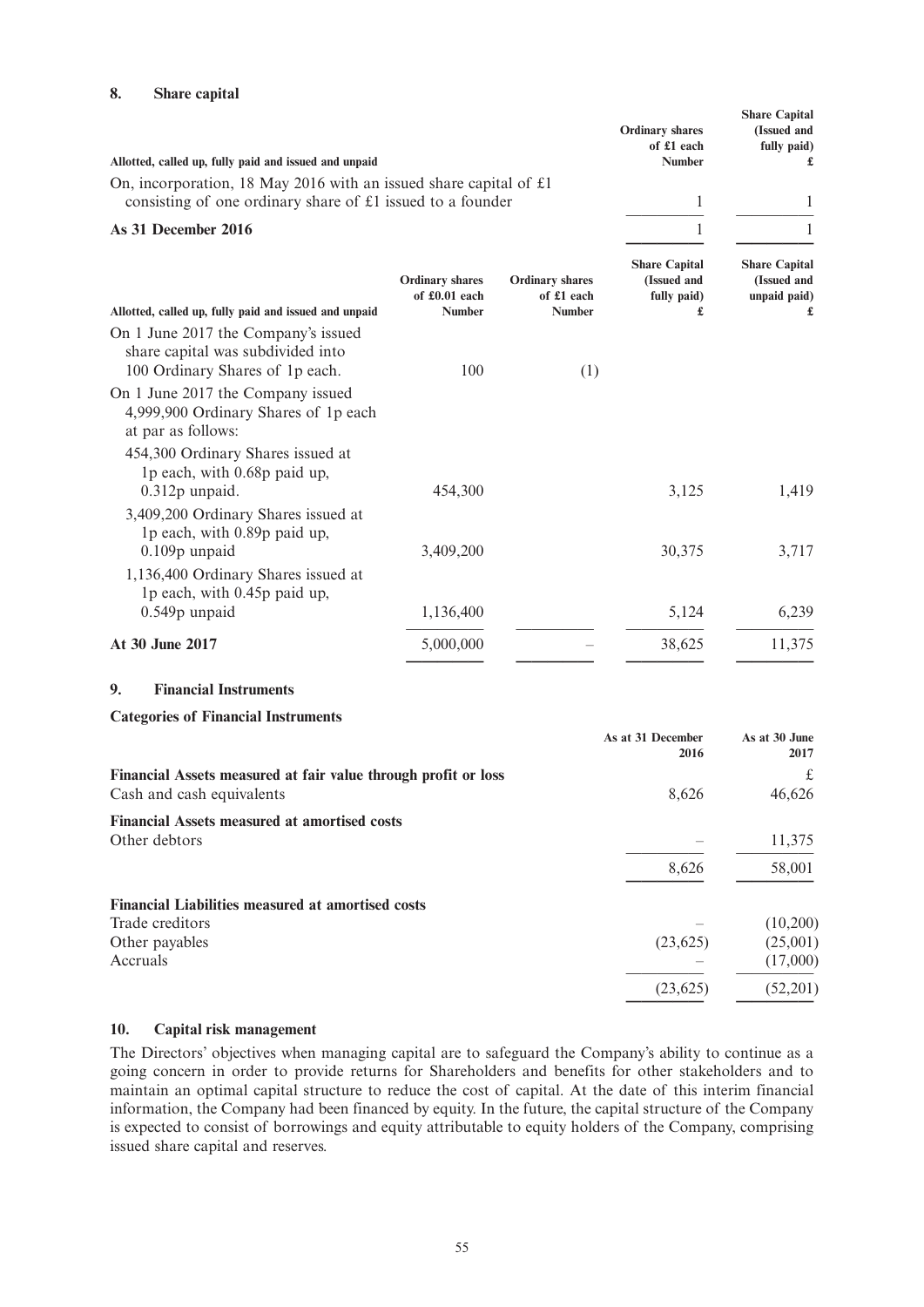## **11. Related Party Transactions**

During the period the Company received the following funds in respect of share subscriptions from certain directors of the Company.

| O Stansfield                 | £5,000 |
|------------------------------|--------|
| N Griffith                   | £5,000 |
| Gemstar Investments Limited* | £5,000 |

\* Gemstar Investments Limited is owned and controlled by B McMaster.

## **12. Ultimate Controlling Party**

During the period to 1 June 2017 the direct parent company and the ultimate controlling party was Bircham Dyson Bell LLP, which held its shareholding via Broadway Nominees Limited. Bircham Dyson Bell LLP is controlled by its members.

Following the placing estimated to take place on 1 November 2017 the Company shall have no controlling party.

### **13. Subsequent Events**

The shares were all fully paid up on 28 July 2017.

On 26 October 2017, the Company issued and allotted an additional 12,500,000 Ordinary Shares of 1p each to the Founders for cash consideration of £250,000.

On 26 October 2017, authority was granted to allot a further 23,333,321 Ordinary Shares (being the Placing Shares) pursuant to the Placing conditional on Admission, at a price of 3p per Ordinary Share to certain unrelated investors for cash consideration of £700,000 less expenses of £235,000 of which £171,500 will be settled in cash with the balance being settled by the issue of 2,116,666 shares at 3p per Ordinary Share.

Therefore, on 26 October 2017, authority was granted to allot a further 2,116,666 Ordinary Shares at a price of 3p per Ordinary Share in consideration for payment of invoices associated with Admission.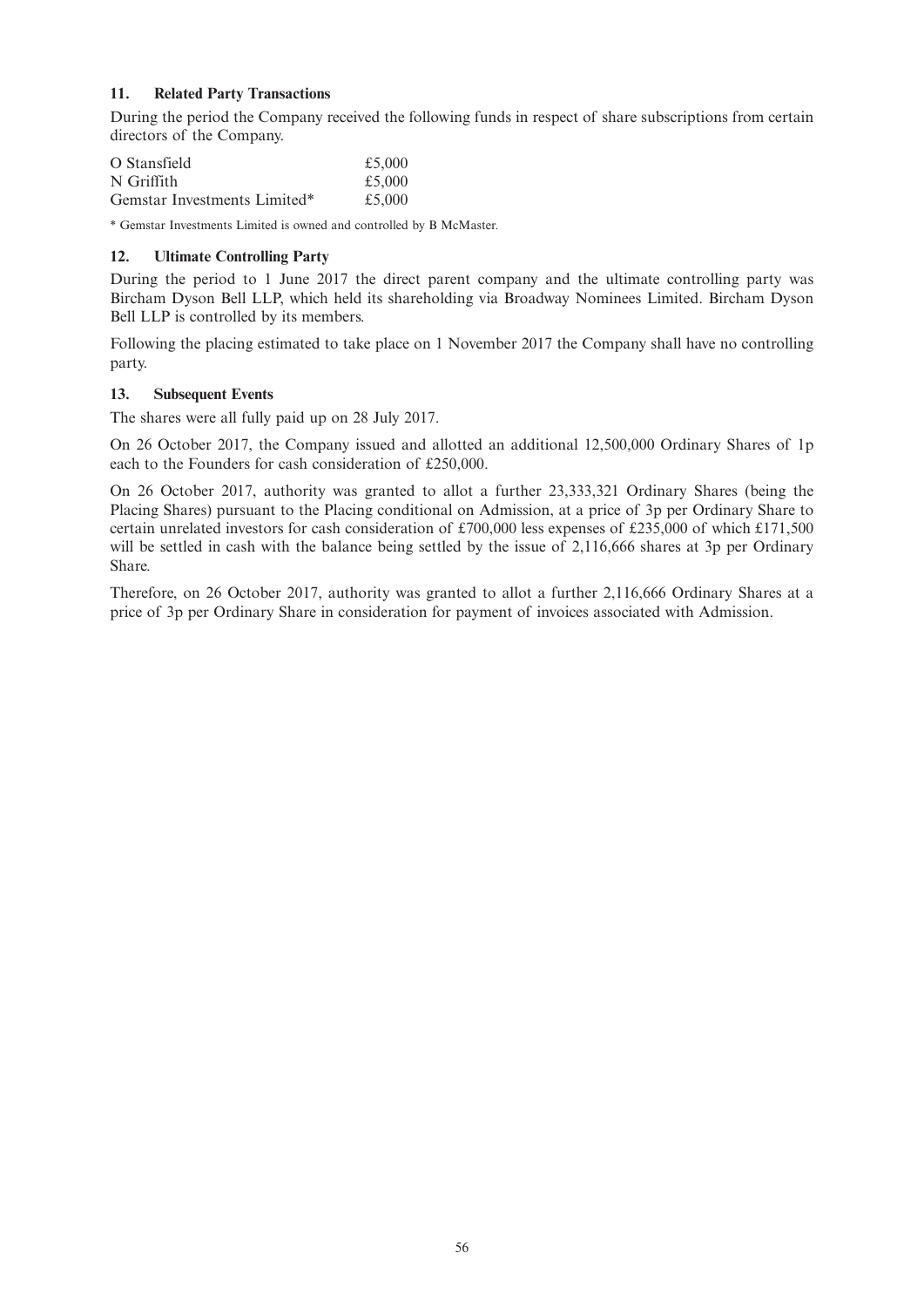## **(D) ACCOUNTANTS REPORT ON THE UNAUDITED PRO FORMA STATEMENT OF NET ASSETS**

Acre House 11-15 William Road London NW1 3ER

26 October 2017

The Directors Contango Holdings plc 50 Broadway London United Kingdom SW1H 0BL

The Directors Brandon Hill Capital Limited 1 Tudor Street London EC4Y 0AH

Dear Sirs

**Contango Holdings plc (the "Company"): proposed admission of ordinary shares to trading on the London Stock Exchange's main market for listed securities**

#### **Introduction**

We report on the unaudited pro forma statement of net assets (the "Pro Forma Statement of Net Assets") as set out in Part III (E) which has been prepared for inclusion in the prospectus issued by the Company and dated 26 October 2017 (the "**Prospectus**"), which has been prepared on the basis described for illustrative purposes only, to provide information about how the impact of the Placing and Admission might have affected the financial information as at 31 December 2016 presented on the basis of the accounting policies that will be adopted by the Company in preparing its first published financial statements.

This report is required by paragraph 7 of Annex II to Commission Regulation (EC) No 809/2004 (the "**Prospectus Directive Regulation**") and is given for the purpose of complying with that requirement and for no other purpose.

#### **Responsibilities**

It is the responsibility solely of the directors of the Company to prepare the Pro Forma Statement of Net Assets as though it had been prepared in accordance with paragraph 20.1 of Annex I of the Prospectus Directive Regulation.

It is our responsibility to form an opinion, in accordance with paragraph 7 of Annex II to the Prospectus Directive Regulation, as to the proper compilation of the Pro Forma Statement of Net Assets and to report that opinion to you.

Save for any responsibility arising under Prospectus Rule  $5.5.3R(2)(f)$  to any person as and to the extent there provided, to the fullest extent permitted by law we do not assume any responsibility and will not accept any liability to any other person for any loss suffered by any such other person as a result of, arising out of, or in connection with this report or our statement, required by and given solely for the purposes of complying with item 23.1 of Annex I of the Prospectus Directive Regulation, consenting to its inclusion in the Prospectus.

In providing this opinion we are not updating or refreshing any reports or opinions previously made by us on any financial information used in the compilation of the Pro Forma Statement of Net Assets, nor do we accept responsibility for such reports or opinions beyond that owed to those to whom those reports or opinions were addressed by us at the dates of their issue.

#### **Basis of opinion**

We conducted our work in accordance with Standards for Investment Reporting issued by the Auditing Practices Board in the United Kingdom. The work that we performed for the purpose of making this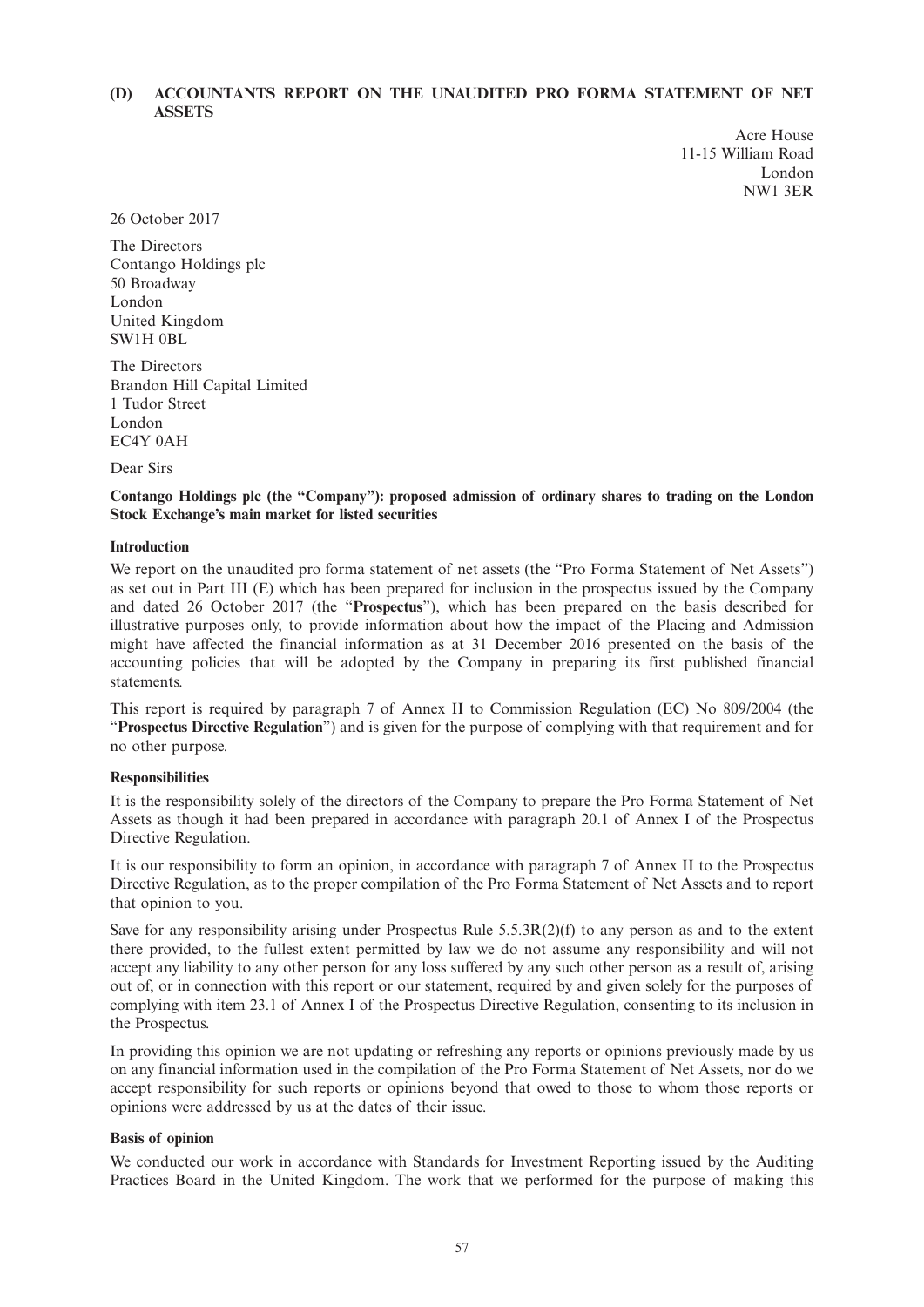report, which involved no independent examination of any of the underlying financial information, consisted primarily of comparing the unadjusted financial information with the source documents, considering the evidence supporting the adjustments and discussing the Pro Forma Statement of Net Assets with the directors of the Company.

We planned and performed our work so as to obtain the information and explanations we considered necessary in order to provide us with reasonable assurance that the Pro Forma Statement of Net Assets has been properly compiled on the basis stated and that such basis is consistent with the accounting policies of the Company.

Our work has not been carried out in accordance with auditing or other standards and practices generally accepted in Jurisdictions outside the United Kingdom, including the United States of America, and accordingly should not be relied upon as if it had been carried out in accordance with those standards and practices.

## **Opinion**

In our opinion:

- (a) the Pro Forma Statement of Net Assets has been properly compiled on the basis stated; and
- (b) such basis is consistent with the accounting policies of the Company.

## **Declaration**

For the purposes of Prospectus Rule  $5.5.3R(2)(f)$  we are responsible for this report as part of the Prospectus and declare that we have taken all reasonable care to ensure that the information contained in this report is, to the best of our knowledge, in accordance with the facts and contains no omission likely to affect its import. This declaration is included in the Prospectus in compliance with paragraph 1.2 of Annex I of the Prospectus Directive Regulation.

Yours faithfully

**HW Fisher & Company**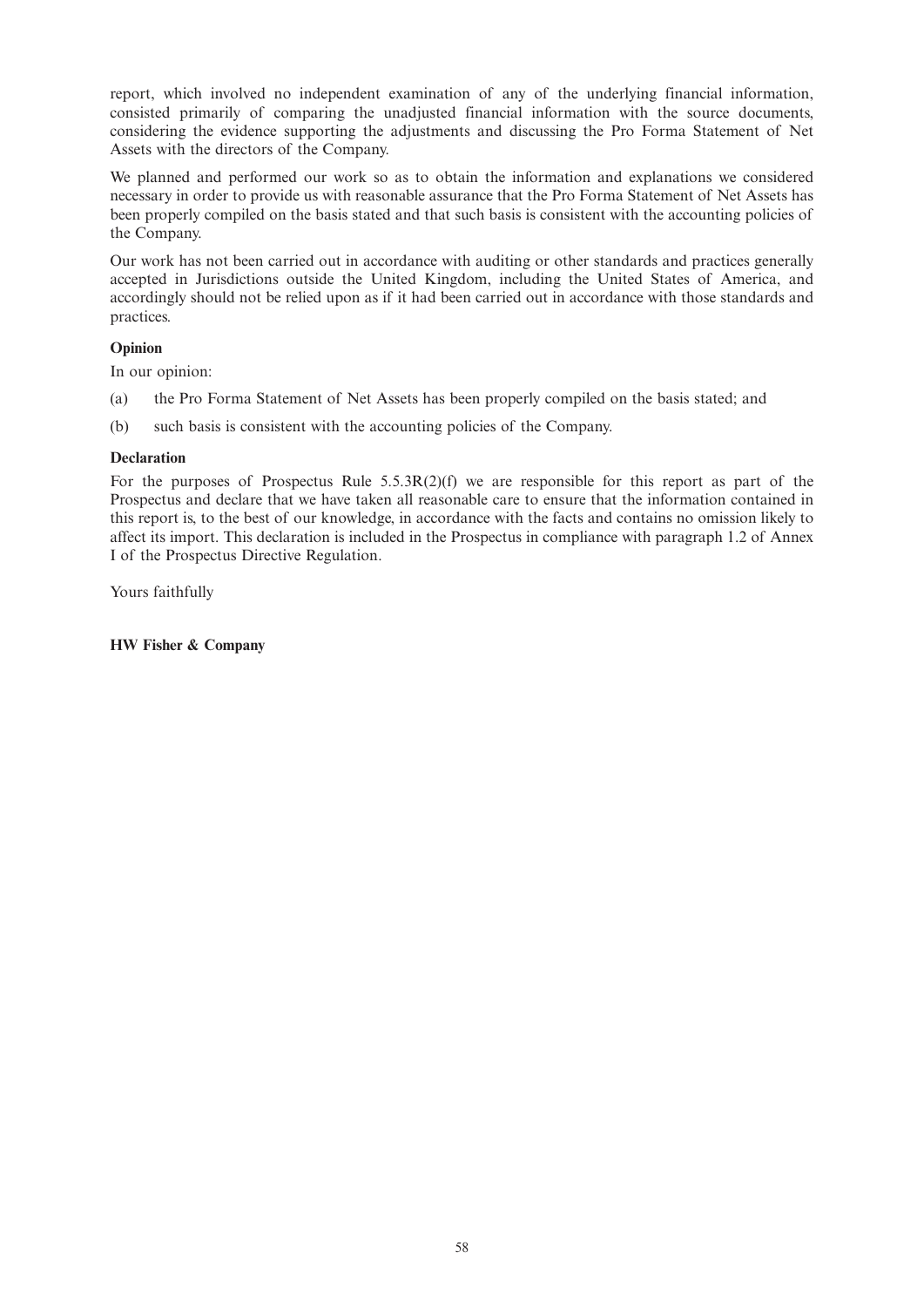### **(E) UNAUDITED PRO FORMA FINANCIAL INFORMATION**

Set out below is an unaudited pro forma statement of net assets of the Company as at 26 October 2017 (the "**Unaudited Pro Forma Statement of Net Assets**"). The Unaudited Pro Forma Statement of Net Assets has been prepared by the directors on the basis set out in the notes below to illustrate the possible impact of the Admission and the placing on the net assets of the Company as at 31 December 2016, presented on the basis of the accounting policies that will be adopted by the Company in preparing its first published financial statements, as if the Placing and Admission had occurred on that date. It has been prepared for illustrative purposes only. Because of its nature, the Pro Forma Statement of Net Assets addresses a hypothetical situation and, therefore, does not represent the Company's actual financial position.

It is the sole responsibility of the Directors to prepare the Unaudited Pro Forma Statement of Net Assets. The **Unaudited Pro Forma Statement of Net Assets has been prepared for illustrative purposes only and, because of its nature, does not give a true picture of financial position of the Company.**

|                                                  | Company<br>net assets<br>as at<br>31 December 2016<br>(Note 1)<br>£ | <b>Adjustment</b><br>(Note 2)<br>£ | Pro Forma<br>net assets of<br>the Company<br>£ |
|--------------------------------------------------|---------------------------------------------------------------------|------------------------------------|------------------------------------------------|
| <b>Assets</b>                                    |                                                                     |                                    |                                                |
| <b>Current assets</b>                            |                                                                     |                                    |                                                |
| Cash                                             | 8,626                                                               | 809,999                            | 818,625                                        |
| Receivables                                      | 15,000                                                              |                                    | 15,000                                         |
| Total assets                                     | 23,626                                                              | 809,999                            | 833,625                                        |
| <b>Liabilities</b><br><b>Current liabilities</b> |                                                                     |                                    |                                                |
| Other payables                                   | (23, 625)                                                           | 18,500                             | (5, 125)                                       |
| <b>Total liabilities</b>                         | (23, 625)                                                           | 18,500                             | (5, 125)                                       |
| <b>Net Assets</b>                                | 1                                                                   | 828,499                            | 828,500                                        |

### **Notes to the Unaudited Pro Forma Statement of Net Assets:**

- 1. The net assets of the Company as at 31 December 2016 have been extracted without adjustment from the audited financial information set out in Part III (B) of this Prospectus.
- 2. The £828,499 adjustment represents the following:
	- <sup>l</sup> The issue of an additional 4,999,900 Ordinary Shares of £0.01 (being the Founder Subscriber Shares) for total consideration of £49,999 to the Founders;
	- $\bullet$  the issue of a further 12,500,000 Ordinary Shares of £0.01 to the Initial Subscribers for total consideration of £250,000 (being the Initial Subscriber Shares); and
	- the net proceeds of the Placing, represented by a receipt of  $£700,000*$  being the issue of 23,333,321 Placing Shares of £0.01 each at £0.03 per Ordinary Share conditional on Admission, less associated costs of £235,000\*.
- 3. The Pro Forma Statement of Net Assets does not reflect any changes in the trading position of the Company or any other changes arising from other transactions since 31 December 2016.

\* £171,500 of which shall be payable in cash and £63,500 of which shall be paid by the allotment of shares.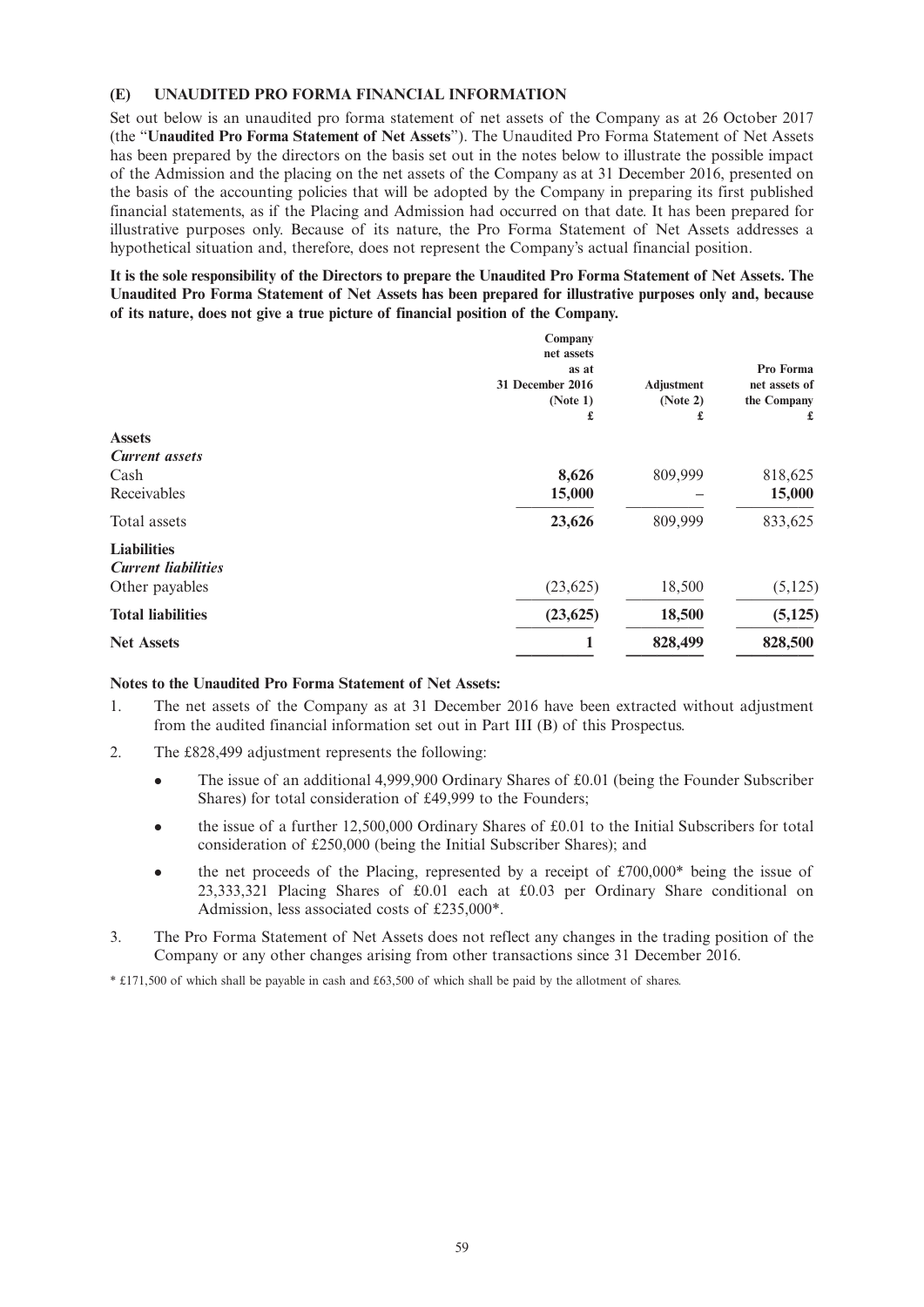## **PART IV**

## **TAXATION**

The following section is a summary guide only to certain aspects of tax in the UK. This is not a complete analysis of all the potential tax effects of acquiring, holding and disposing of Ordinary Shares in the Company, nor will it relate to the specific tax position of all Shareholders in all jurisdictions. This summary is not a legal opinion. Shareholders are advised to consult their own tax advisers.

### **Taxation in the UK**

The following summary is intended as a general guide only and relates only to certain limited aspects of UK tax consequences of holding and disposing of Ordinary Shares in the Company. It is based on current UK tax law and the current practice of HMRC, both of which are subject to change, possibly with retrospective effect.

Any person who is in any doubt as to his or her tax position, or who is resident or otherwise subject to taxation in a jurisdiction outside the UK, should consult his or her tax advisers immediately.

## *Taxation of dividends*

Any UK resident and domiciled Shareholder who receives a dividend paid by the Company will be liable to UK income tax on the gross amount of any such dividend. Dividend income from the Company will be treated as forming the highest part of a Shareholder's income.

Each Individual Shareholder has a tax free dividend allowance of £5,000 per annum (reduced to £2,000 per annum from 6 April 2018). Any dividends received in excess of this amount will be subject to income tax at rates of 7.5 per cent., 32.5 per cent. or 38.1 per cent. of the gross dividend received for basic rate, higher rate and additional rate taxpayers respectively. UK resident individuals who are not domiciled in the UK and pay tax on a remittance basis will be taxed on dividends paid by the Company, but only if they are remitted to the UK. A UK-tax resident corporate Shareholder of non-redeemable Ordinary Shares in the Company that receives a dividend paid by the Company will not be subject to tax in respect of that dividend, subject to certain exceptions.

Trustees of discretionary trusts receiving dividends from Ordinary Shares are also liable to account for income tax at the dividend trust rates of 7.5 per cent. (on the first £1,000 of dividend income) or 38.1 per cent. (on dividends in excess of £1,000). Trustees of discretionary trusts do not qualify for the tax free dividend allowance. UK pension funds and charities are generally exempt from tax on dividends that they receive.

### *Taxation of chargeable gains*

- (a) A UK resident and domiciled individual Shareholder who disposes (or is deemed to dispose) of all or any of the Ordinary Shares acquired by them may be liable to capital gains tax in relation thereto at the current rate of 20 per cent., subject to any available exemptions or reliefs in accordance with Taxation of Chargeable Gains Act 1992 s. 126. In addition, an individual UK Shareholder who ceases to be resident in the UK for a period of less than five years and who disposes of the Ordinary Shares held prior to departure during that period of temporary non residence may, under anti-avoidance legislation, be liable to capital gains tax on his or her return to the UK.
- (b) UK resident individuals who are not domiciled in the UK and pay tax on a remittance basis, will be taxed on any capital gains made by them on the disposal of Ordinary Shares in the Company, but only if the proceeds are remitted to the UK.
- (c) Subject to exemptions a UK resident corporate Shareholder disposing of its Ordinary Shares in the Company may be liable to corporation tax on chargeable gains arising on the disposal at the corporation tax rate applicable to its taxable profits (currently 19 per cent.).

In computing the chargeable gain liable to corporation tax, the corporate Shareholder is entitled to deduct from the disposal proceeds the cost to it of the Ordinary Shares together with incidental costs of acquisition, as increased by an indexation allowance to adjust for inflation, and disposal costs.

The UK operates a substantial shareholding exemption regime which may apply to the disposal of Ordinary Shares in the Company subject to certain conditions being met.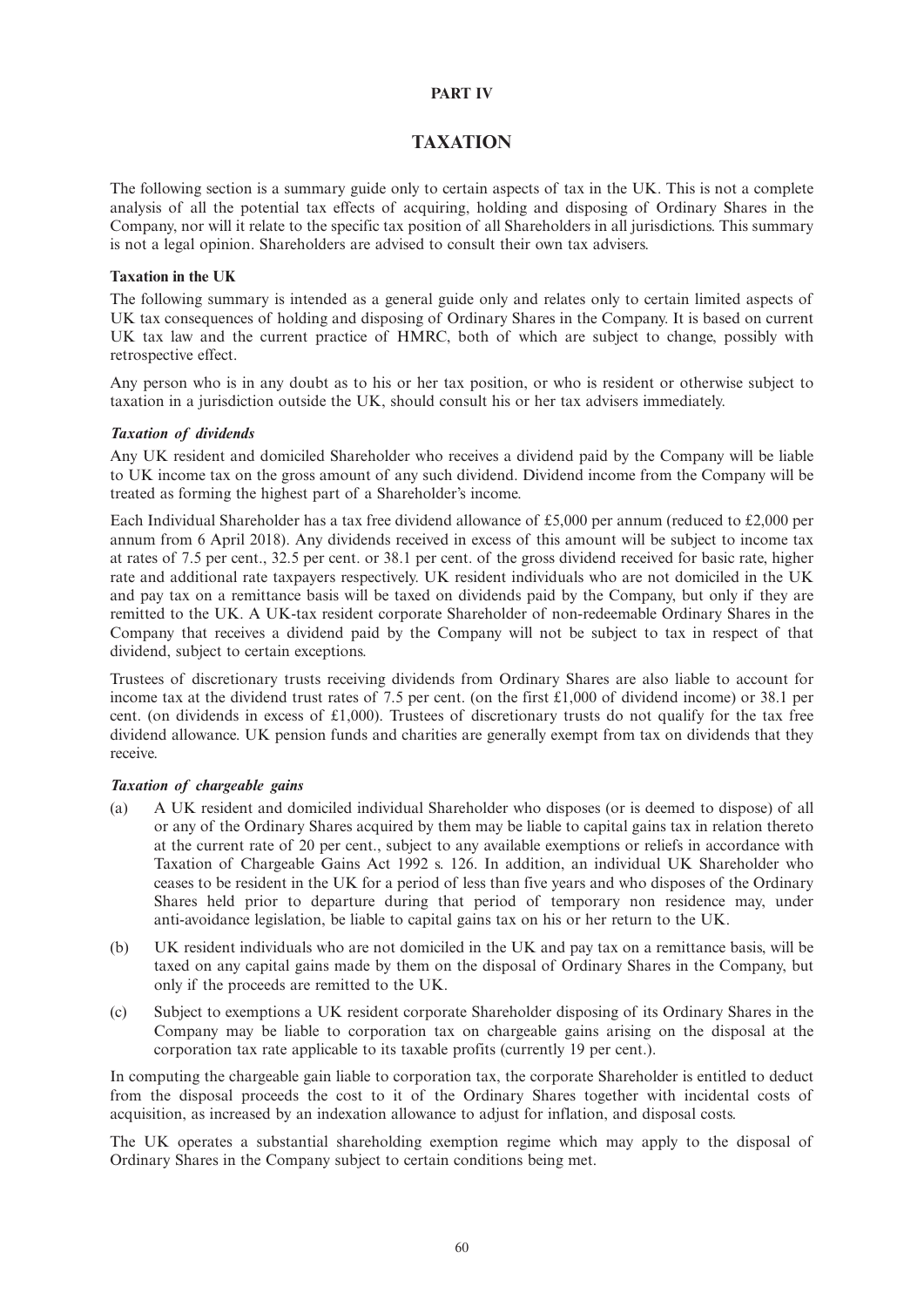### *Inheritance tax*

Individuals and trustees subject to inheritance tax in relation to a shareholding in the Company may be entitled to business property relief of up to 100 per cent. after a holdings period of two years, providing that all the relevant conditions for the relief are satisfied at the appropriate time.

#### *Stamp duty and stamp duty reserve tax*

The statements below are intended as a general guide to the current position. They do not apply to certain intermediaries who are not liable to stamp duty or SDRT, or to persons connected with depository arrangements or clearance services, who may be liable at a higher rate.

In relation to stamp duty and SDRT:

- (i) The allocation and issue of the New Ordinary Shares will not give rise to a liability to stamp duty or SDRT;
- (ii) Any subsequent conveyance or transfer on sale of shares will usually be subject to stamp duty on the instrument of transfer at a rate of 0.5 per cent. of the amount or value of the consideration (rounded up, if necessary, to the nearest  $£5$ ). An exemption from stamp duty is available on an instrument transferring shares where the amount or value of the consideration is £1,000 or less, and it is certified on the instrument that the transaction effected by the instrument does not form part of a larger transaction or series of transactions in respect of which the aggregate amount or value of the transaction exceeds £1,000. A charge to SDRT at the rate of 0.5 per cent. will arise in relation to an unconditional agreement to transfer such shares. However, where within six years of the date of the agreement (or, if the agreement was conditional, the date the agreement became unconditional) an instrument of transfer is executed pursuant to the agreement and stamp duty is paid on that instrument, any liability to SDRT will be cancelled or repaid; and
- (iii) A transfer of shares effected on a paperless basis through CREST (where there is a change in the beneficial ownership of the shares) will generally be subject to SDRT at the rate of 0.5 per cent. of the value of the consideration given.

This summary of UK taxation issues can only provide a general overview of these areas and it is not a description of all the tax considerations that may be relevant to a decision to invest in the Company. The summary of certain UK tax issues is based on the laws and regulations in force as of the date of this Document and may be subject to any changes in UK law occurring after such date. Legal advice should be taken with regard to individual circumstances. Any person who is in any doubt as to his tax position or where he is resident, or otherwise subject to taxation, in a jurisdiction other than the UK, should consult his **professional adviser.**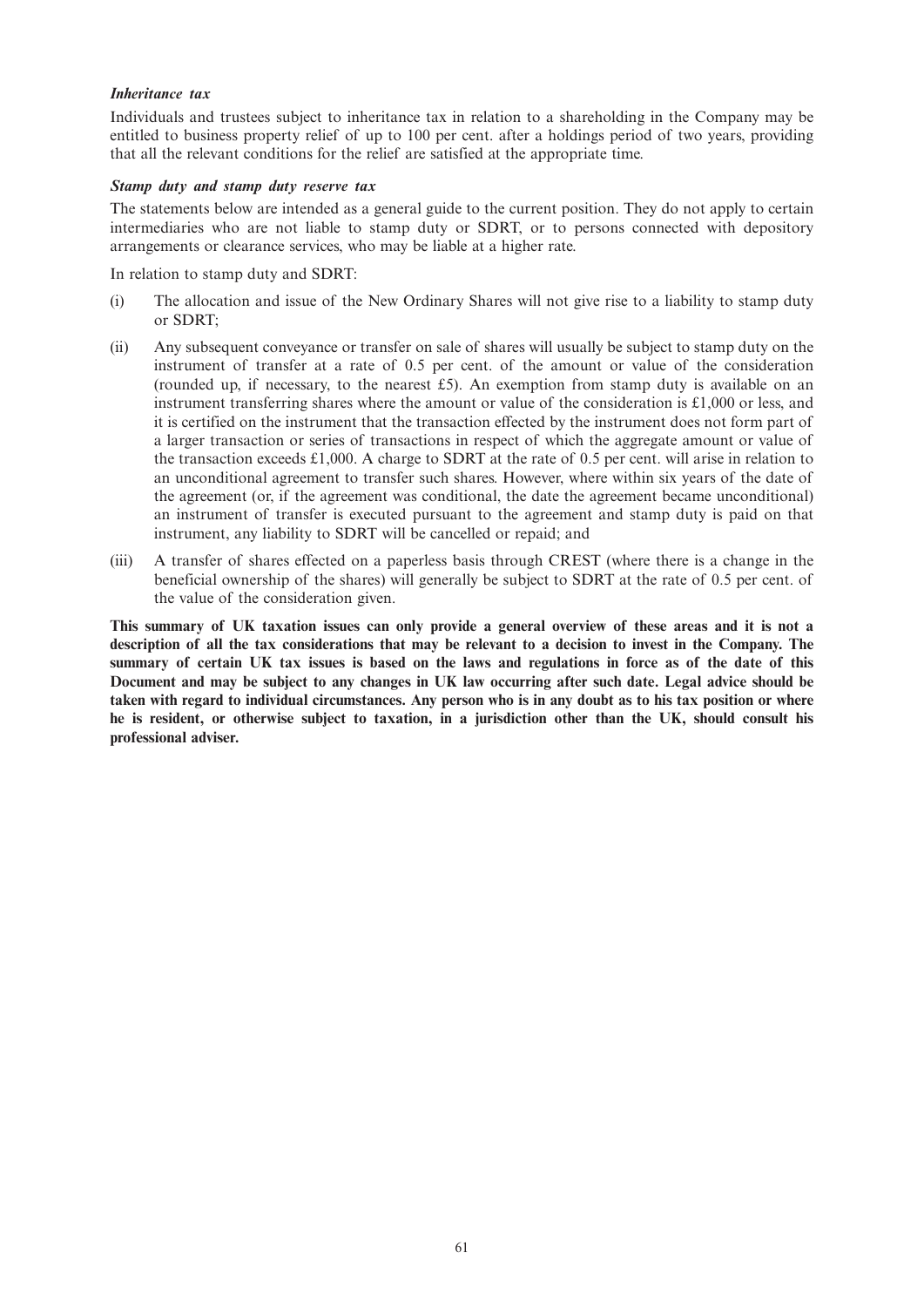## **PART V**

# **ADDITIONAL INFORMATION**

## **1. Directors**

The Directors, whose names appear on pages 33, 38 and 79, and the Company accept responsibility for the information contained in this Document. To the best of the knowledge of the Directors and the Company (who have each taken all reasonable care to ensure that such is the case), the information contained in this Document is in accordance with the facts and contains no omission likely to affect its import.

### **2. The Company and its share capital**

## *The Company*

The Company was incorporated and registered in England and Wales as a company limited by shares on 18 May 2016 under the Act, as amended, with the name Contango Holdings Limited and with a registered number 10186111. On 7 June 2017, the Company was re-registered as a public limited company under the legal and commercial name Contango Holdings plc.

The registered office and principal place of business of the Company are set out on page 33 of this Document.

With effect from Admission, the Company will be subject to the Listing Rules and the Disclosure and Transparency Rules (and the resulting jurisdiction of the UKLA) to the extent such rules to companies with a Standard Listing pursuant to Chapter 14 of the Listing Rules apply.

The principal legislation under which the Company operates, and pursuant to which the Ordinary Shares will be created is the Act, as amended.

The liability of the members of the Company is limited.

The accounting reference date of the Company is 31 July and the current accounting period will end on 31 July 2017.

### *Share Capital*

The Company was incorporated on 18 May 2016 with an issued share capital of £1 consisting of one ordinary share of £1 which was allotted to Broadway Nominees Limited as nominee for Jonathan Evans.

On 1 June 2017:

- (i) Broadway Nominees Limited transferred the legal title of the one ordinary share held by it to Jonathan Evans; and
- (ii) the Company:
	- subdivided each ordinary share of £1 into 100 Ordinary Shares of £0.01 each; and
	- issued and allotted an additional  $4,999,900$  ordinary shares of  $\text{\pounds}0.01$  each for a total subscription price of £49,999 to the Founder Shareholders (the "**Founder Subscriber Shares**").

On 26 October 2017, a further 12,500,000 Ordinary Shares were allotted and issued to the Initial Subscribers, at a price of £0.02 per Ordinary Share (the "**Initial Subscriber Shares**").

On 26 October 2017, authority was granted to allot a further (i) 23,333,321 Ordinary Shares pursuant to the Placing, conditional on Admission, at a price of £0.03 per Ordinary Share (the "**Placing Shares**"); and (ii) 2,116,666 Ordinary Shares, conditional on Admission, in consideration for payment of invoices associated with Admission at a price of £0.03 per Ordinary Share (the "**Consideration Shares**").

All the issued Ordinary Shares will be in registered form, and capable of being held in certificated or uncertificated form. The Registrar will be responsible for maintaining the share register. Temporary documents of title will not be issued. The ISIN of the Ordinary Shares is GB00BFOF5X78. The SEDOL number of the Ordinary Shares is BFOF5X7.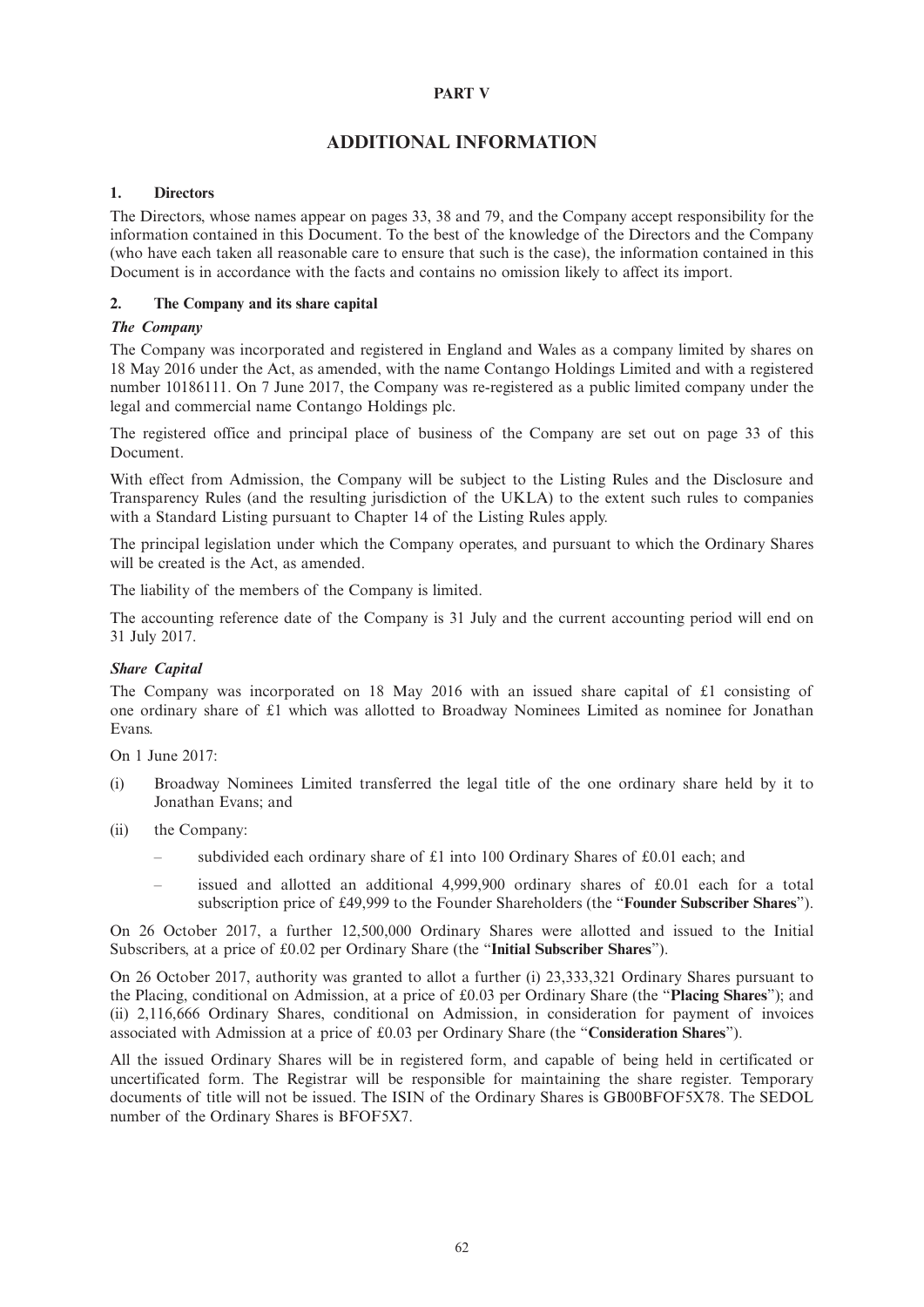The issued share capital of the Company at the date of this Document, not including those shares conditionally allotted pursuant to the Placing, is as follows:

|                                                                            | <b>Issued</b><br>(Fully paid)<br><b>Number</b> | <b>Nominal Value</b><br>Per share |
|----------------------------------------------------------------------------|------------------------------------------------|-----------------------------------|
| <b>Founder Subscriber Shares</b>                                           | 5,000,000                                      | 0.01                              |
| Initial Subscriber Shares                                                  | 12,500,000                                     | 0.01                              |
| Upon Admission the issued share capital of the Company will be as follows: |                                                |                                   |

|                                                                          | <b>Issued</b>                 | <b>Nominal Value</b> |
|--------------------------------------------------------------------------|-------------------------------|----------------------|
|                                                                          | (Fully paid)<br><b>Number</b> | Per share            |
| Ordinary Shares (being the Initial Subscriber Shares and Placing Shares) | 42,949,987                    | 0.01                 |

The Ordinary Shares will rank in full for all dividends or other distributions hereafter declared, made or paid on the ordinary share capital of the Company and will rank *pari passu* in all other respects with other Ordinary Shares in issue on Admission.

On 1 June 2017, pursuant to an ordinary resolution of the Company:

The Directors were generally and unconditionally authorised, in accordance with section 551 of the Act, to exercise any power of the Company to allot Ordinary Shares of £0.01 each in the capital of the Company up to an aggregate nominal amount of £5,000,000 for a period expiring on the fifth anniversary of the date when this resolution was passed, save that the Company may, before such expiry, make an offer or agreement which would or might require shares to be allotted (or any such rights to be granted), and the Directors of the Company may allot shares (or grant any such rights) in pursuance of such offer or agreement notwithstanding that the authority conferred by this resolution has expired.

Save as disclosed in this paragraph 2, since the date of Company's incorporation, no share or loan capital of Company has been issued or agreed to be issued, or is now proposed to be issued, for cash or any other consideration, and no commissions, discounts, brokerages or other special terms have been granted by Company in connection with the issue or sale of any such capital; and save pursuant to the terms of the Warrant Instrument no share or loan capital of Company is under option or has been agreed, conditionally or unconditionally, to be put under option.

As at 25 October 2017, being the latest practicable date prior to publication of this Document, the Company does not have any outstanding indebtedness or borrowing in the nature of indebtedness.

Application will be made for the Ordinary Shares to be admitted to a Standard Listing on the Official List. A Standard Listing will afford investors in the Company a lower level of regulatory protection than that afforded to Investors in companies with Premium Listings on the Official List, which are subject to additional obligations under the Listing Rules.

In should be noted that the UKLA will not have authority to (and will not) monitor the Company's compliance with any of the Listing Rules and/or any provision of the Model Code which the Company has indicated herein that it intends to comply with on a voluntary basis, nor to impose sanctions in respect of any failure by the Company to so comply.

The Directors and their connected persons shall not be taking part in the Placing.

Except as stated in this Part V of this Document:

- (a) the Company does not have in issue any securities not representing share capital;
- (b) there are no outstanding convertible securities issued by the Company;
- (c) no person has any preferential subscription rights for any share capital of the Company; and
- (d) no share or loan capital of the Company is currently under option or agreed conditionally or unconditionally to be put under option.

### **3. Major Shareholders**

Save for the interests of the Directors, which are set out below, the Directors are aware of the following holdings of Ordinary Shares which, following Admission represent more than 3 per cent. of the nominal value of the Company's share capital: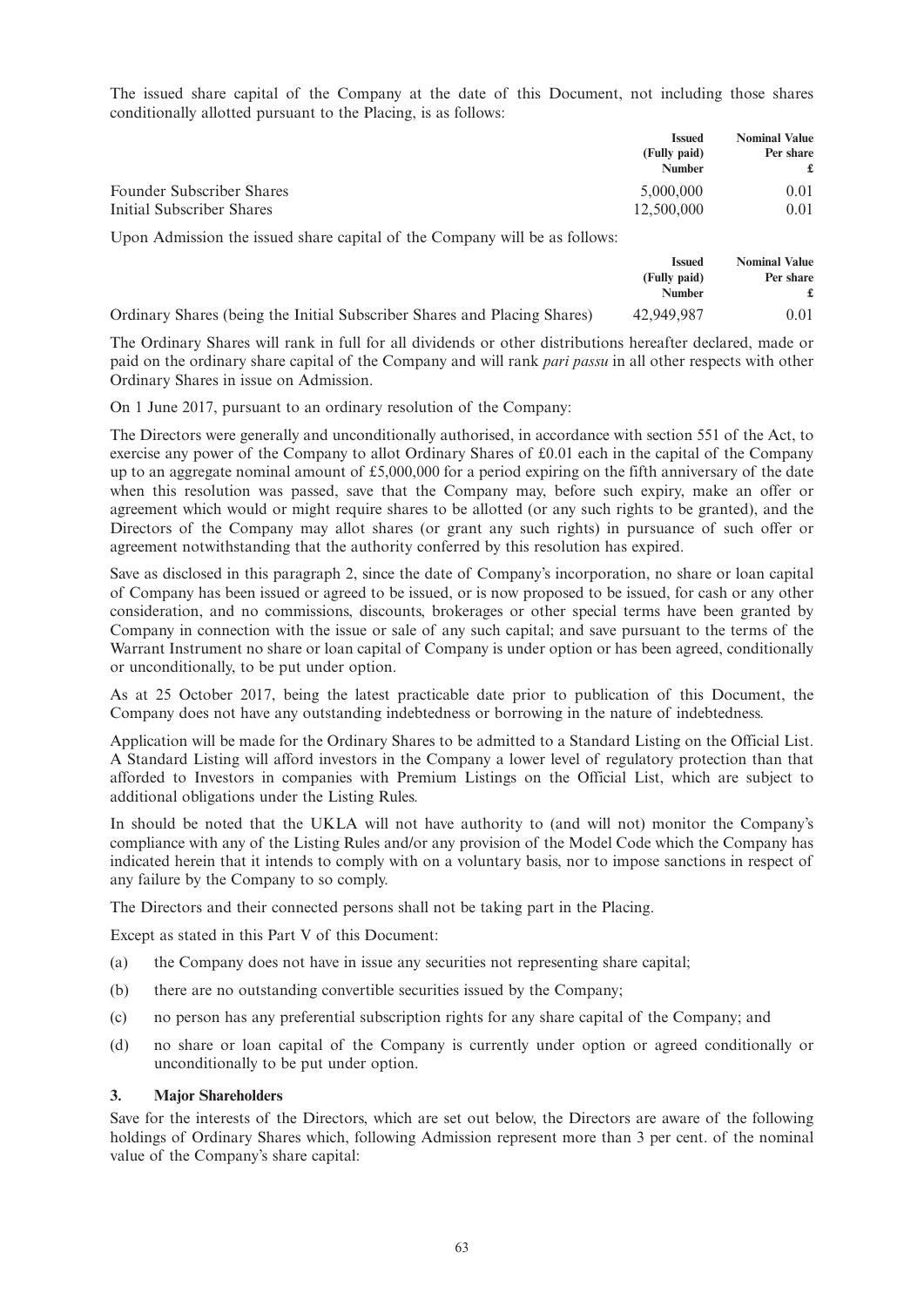|                                      | Percentage of          |                                |  |
|--------------------------------------|------------------------|--------------------------------|--|
|                                      |                        | Number of issued share capital |  |
| <b>Shareholder</b>                   | <b>Ordinary Shares</b> | on Admission                   |  |
| Cedar Capital Management Limited     | 2,000,000              | 4.66                           |  |
| James Lewis                          | 1,666,666              | 3.88                           |  |
| Sanderson Capital Management Limited | 1.500.000              | 3.49                           |  |
| Walker Cripps                        | 2,833,333              | 6.60                           |  |
| Brandon Hill Capital Limited         | 1,783,333              | 4.15                           |  |
| <b>TOTAL</b>                         | 9,783,332              | 22.78                          |  |
|                                      |                        |                                |  |

Except for the holdings of the Directors and the holdings stated above, the Directors are not aware of any persons who, directly or indirectly, jointly or severally, exercise or could exercise control over the Company.

Any person who is directly or indirectly interested in 3 per cent. or more of the Company's issued share capital will be required to notify such interests to the Company in accordance with the provisions of Chapter 5 of the Disclosure and Transparency Rules, and such interests will be notified by the Company to the public.

Those interested, directly or indirectly, in 3 per cent. or more of the issued share capital of the Company do not now, and, following the Admission, will not, have different voting rights from other holders of Ordinary Shares.

### **4. Directors' Interests**

The interests of the Directors and their connected persons in the share capital of the Company, following Admission, all of which are beneficial, are as follows:

| <b>Director</b>   | <b>Ordinary Shares</b> | Percentage of<br>Number of issued share capital<br>on Admission | Number of<br><b>Warrants</b> |
|-------------------|------------------------|-----------------------------------------------------------------|------------------------------|
| Neal Griffith     | 3,214,033              | 7.48%                                                           | 3,078,200                    |
| Oliver Stansfield | 3,214,033              | 7.48%                                                           | 3,078,200                    |
| Brian McMaster*   | 3,214,033              | 7.48%                                                           | 3,078,200                    |
| Philip Richards   | 3,214,033              | 7.48%                                                           | 3,078,200                    |
| <b>TOTAL</b>      | 12,856,132             | 29.93%                                                          | 12,314,466                   |

\* Brian McMaster holds his shares through Gemstar Investments Ltd.

## **5. Objects of the Company**

The Company's objects are unrestricted.

### **6. Articles of Association**

Set out below is a summary of the provisions of the Articles of Association of the Company. A copy of the Articles is available for inspection at the address specified in paragraph 26 of this Part V.

### 6.1 *Share Capital*

The Company's share capital currently consists of Ordinary Shares. The Company may issue shares with such rights or restrictions as may be determined by ordinary resolution, including shares which are to be redeemed, or are liable to be redeemed at the option of the Company or the holder of such shares.

### 6.2 *Voting*

The Shareholders have the right to receive notice of, and to vote at, general meetings of the Company. Each Shareholder who is present in person (or, being a corporation, by representative) at a general meeting on a show of hands has one vote and, on a poll, every such holder who is present in person (or, being a corporation, by representative) or by proxy has one vote in respect of every share held by him

### 6.3 *Dividends*

The Company may, subject to the provisions of the Companies Act and the Articles, by ordinary resolution from time to time declare dividends to be paid to members not exceeding the amount recommended by the Directors. Subject to the provisions of the Companies Act in so far as, in the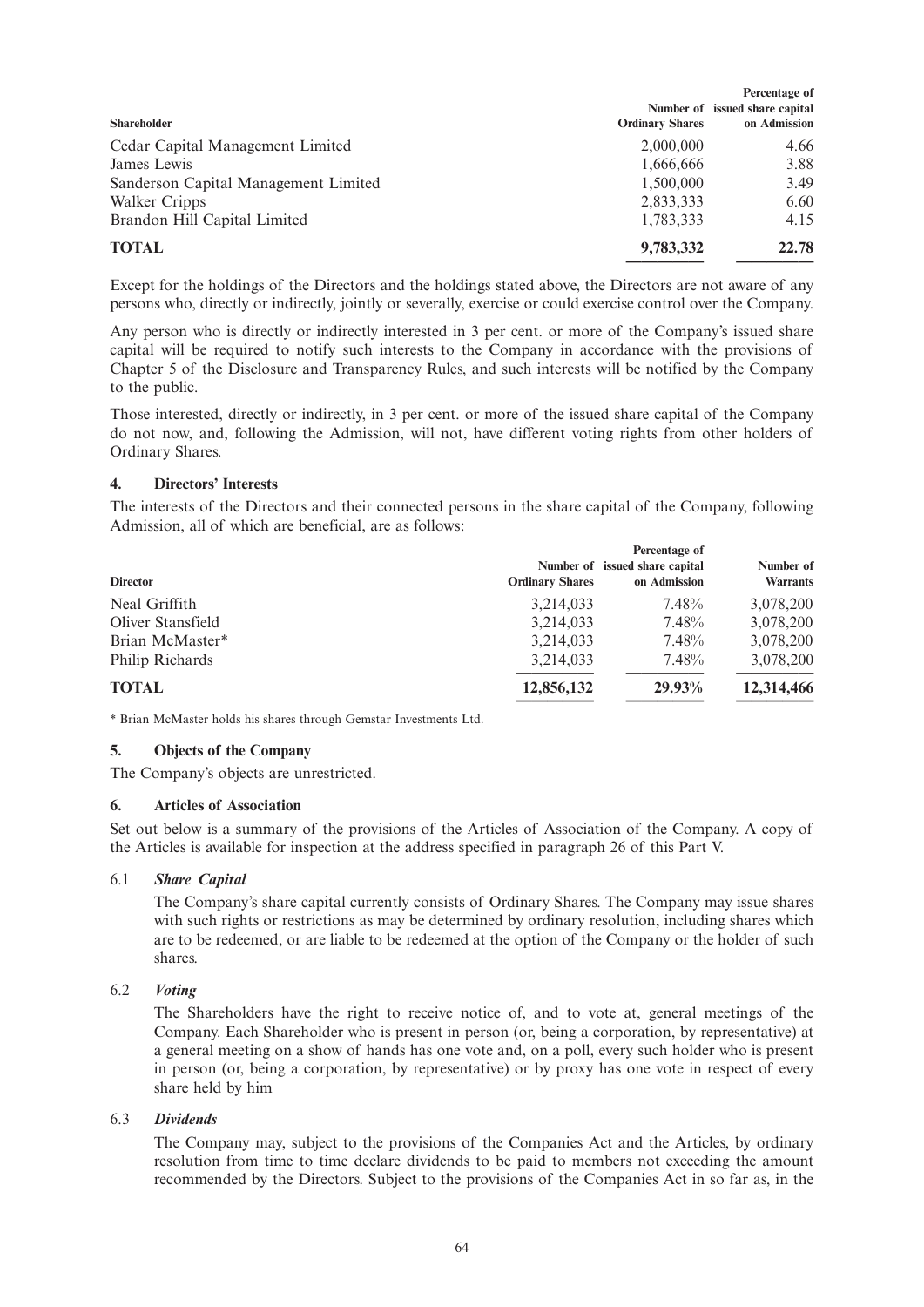Directors' opinions, the Company's profits justify such payments, the Directors may pay interim dividends on any class of shares except for shares carrying deferred or non-preferred rights if, at the time of payment, any preferential dividend is in arrears. Any dividend, unclaimed after a period of 12 years from the date such dividend was declared or became payable shall, if the Directors resolve, be forfeited and revert to the Company. The Company does not pay interest on any dividend unless otherwise provided by the terms on which the shares were issued or the provision of another agreement.

## 6.4 *Transfer of Ordinary Shares*

Each member may transfer all or any of his shares which are in certificated form by means of an instrument of transfer in any usual form or in any other form which the Directors may approve. Each member may transfer all or any of his shares which are in uncertificated form by means of a relevant system in such manner provided for, and subject as provided in, the uncertificated securities rules.

The Board may, in its absolute discretion, refuse to register a transfer of certificated shares unless:

- (i) it is for a share which is fully paid up;
- (ii) it is for a share upon which the Company has no lien;
- (iii) it is only for one class of share;
- (iv) it is in favour of a single transferee or no more than four joint transferees;
- (v) it is duly stamped or is duly certificated or otherwise shown to the satisfaction of the Board to be
- (vi) exempt from stamp duty; and
- (vii) it is delivered for registration to the registered office of the Company (or such other place as the Board may determine), accompanied (except in the case of a transfer by a person to whom the Company is not required by law to issue a certificate and to whom a certificate has not been issued or in the case of a renunciation) by the certificate for the shares to which it relates and such other evidence as the Board may reasonably require to prove the title of the transferor (or person renouncing) and the due execution of the transfer or renunciation by him or, if the transfer or renunciation is executed by some other person on his behalf, the authority of that person to do so.

The Directors may refuse to register a transfer of uncertificated shares in any circumstances that are allowed or required by the uncertificated securities rules and the relevant system.

### 6.5 *Allotment of shares and pre-emption rights*

Subject to the Companies Act and the Articles and in accordance with section 551 of the Companies Act, the Directors shall be generally and unconditionally authorised to exercise for each prescribed period, all the powers of the Company to allot shares up to an aggregate nominal amount equal to the amount stated in the relevant special resolution passed pursuant to section 551 of the Companies Act, authorising such allotment.

Under and within the terms of the said authority or otherwise in accordance with section 570 of the Companies Act, the Directors shall be empowered during each prescribed period to allot equity securities (as defined in the Companies Act), wholly for cash:

- (i) in accordance with a rights issue (as defined in the Articles); and
- (ii) otherwise than in connection with a rights issue up to an aggregate nominal amount equal to the amount stated in the relevant ordinary or special resolution passed pursuant to section 551 of the Companies Act, authorising such allotment.

## 6.6 *Directors*

Unless otherwise determined by the Company by ordinary resolution, the number of Directors (other than any alternate Directors) shall not be less than two, but there shall be no maximum number of Directors.

Subject to the Articles and the Companies Act, the Company may by ordinary resolution appoint a person who is willing to act as a Director and the Board shall have power at any time to appoint any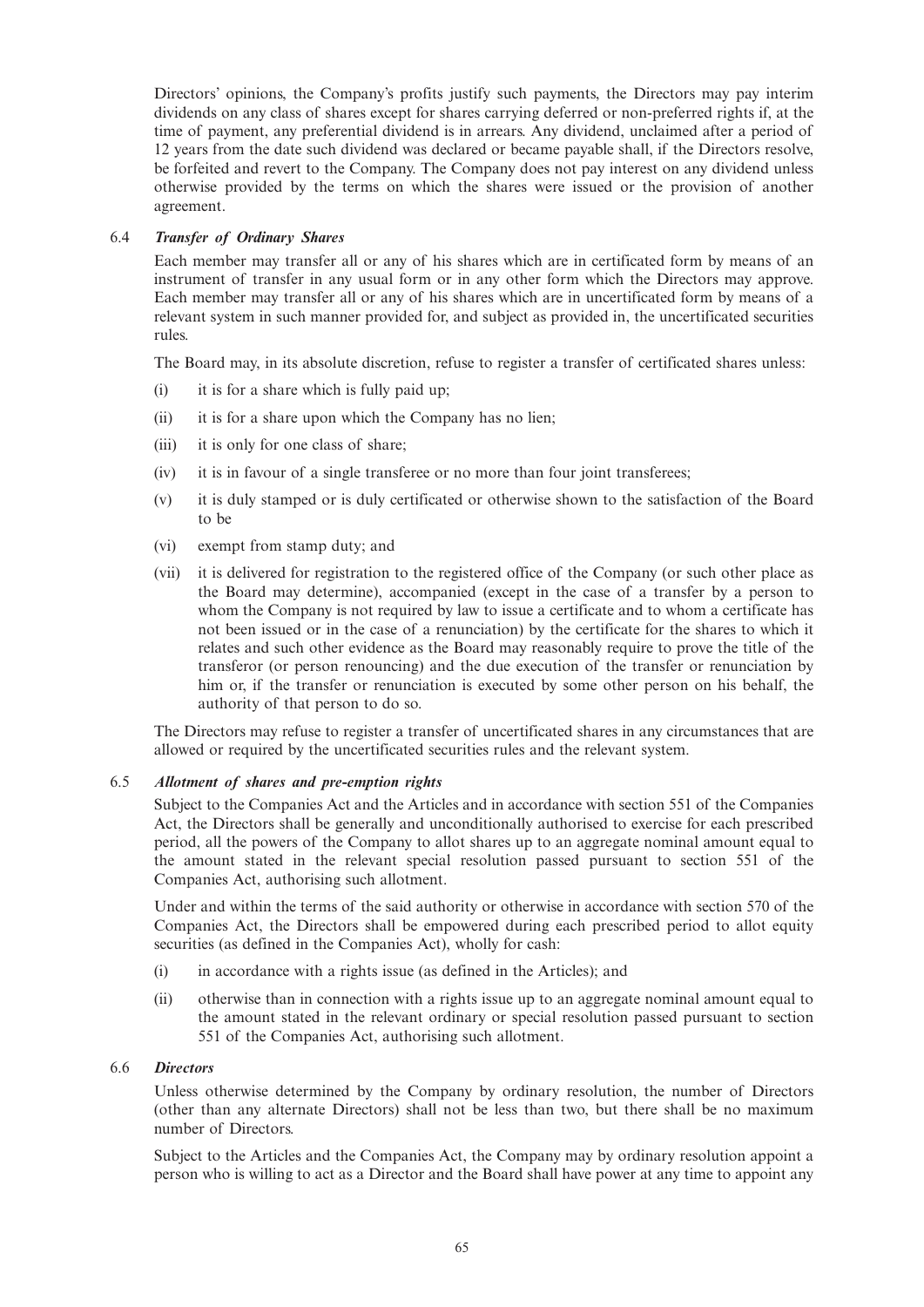person who is willing to act as a Director, in both cases either to fill a vacancy or as an addition to the existing Board.

At the first annual general meeting all Directors shall retire from office and may offer themselves for reappointment by the Shareholders by ordinary resolution.

At every subsequent annual general meeting any director who:

- (i) has been appointed by the Directors since the last annual general meeting; or
- (ii) was not appointed or re-appointed at one of the preceding two annual general meetings;

must retire from office and may offer themselves for reappointment by the Shareholders by ordinary resolution.

Subject to the provisions of the Articles, the Board, which may exercise all the powers of the Company, may regulate their proceedings as they think fit. A Director may, and the secretary at the request of a Director shall, call a meeting of the Directors.

The quorum for a Directors' meeting shall be fixed from time to time by a decision of the Directors, but it must never be less than two and unless otherwise fixed, it is two.

Questions arising at a meeting shall be decided by a majority of votes of the participating directors, with each director having one vote.

The Directors shall be entitled to receive such remuneration as the Directors shall determine for their services to the Company as directors and for any other service which they undertake for the Company. The Directors shall also be entitled to be paid all reasonable expenses properly incurred by them in connection with their attendance at meetings of Shareholders or class meetings, board or committee meetings or otherwise in connection with the exercise of their powers and the discharge of their responsibilities in relation to the Company.

The Board may, in accordance with the requirements in the Articles, authorise any matter proposed to them by any Director which would, if not authorised, involve a Director breaching his duty under the Companies Act to avoid conflicts of interests.

A Director seeking authorisation in respect of such conflict shall declare to the Board the nature and extent of his interest in a conflict as soon as is reasonably practicable. The Director shall provide the Board with such details of the matter as are necessary for the Board to decide how to address the Conflict together with such additional information as may be requested by the Board.

Any authorisation by the Board will be effective only if:

- (i) to the extent permitted by the Act, the matter in question shall have been proposed by any Director for consideration in the same way that any other matter may be proposed to the Directors under the provisions of the Articles;
- (ii) any requirement as to the quorum for consideration of the relevant matter is met without counting the conflicted Director and any other conflicted Director; and
- (iii) the matter is agreed to without the conflicted Director voting or would be agreed to if the conflicted Director's and any other interested Director's vote is not counted.

## 6.7 *General meetings*

The Company must convene and hold annual general meetings in accordance with the Companies Act.

No business shall be transacted at any general meeting unless a quorum is present when the meeting proceeds to business, but the absence of a quorum shall not preclude the choice or appointment of a chairman of the meeting which shall not be treated as part of the business of the meeting. Save as otherwise provided by the articles, two Shareholders present in person or by proxy and entitled to vote shall be a quorum for all purposes.

## 6.8 *Borrowing Powers*

Subject to the Articles and the Companies Act, the Board may exercise all of the powers of the Company to:

(i) borrow money;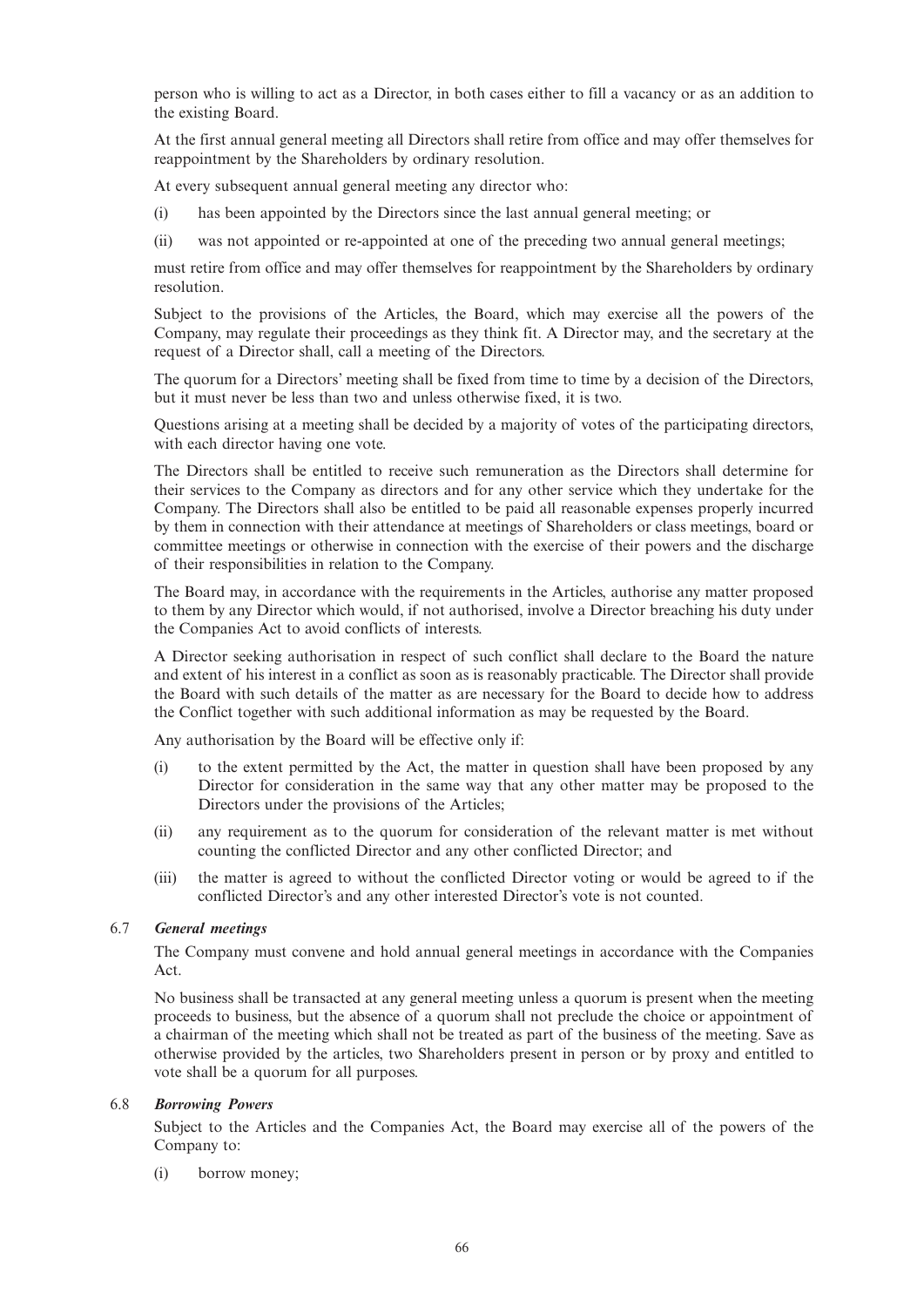- (ii) indemnify and guarantee;
- (iii) mortgage or charge;
- (iv) create and issue debentures and other securities; and
- (v) give security either outright or as collateral security for any debt, liability or obligation of the Company or of any third party.

## 6.9 *Capitalisation of profits*

The Directors may, if they are so authorised by an ordinary resolution of the Shareholders, decide to capitalise any undivided profits of the Company (whether or not they are available for distribution), or any sum standing to the credit of the Company's share premium account or capital redemption reserve. The Directors may also, subject to the aforementioned ordinary resolution, appropriate any sum which they so decide to capitalise to the persons who would have been entitled to it if it were distributed by way of dividend and in the same proportions.

### 6.10 *Uncertificated Shares*

Subject to the Companies Act, the Directors may permit title to shares of any class to be issued or held otherwise than by a certificate and to be transferred by means of a relevant system without a certificate. The Directors may take such steps as it sees fit in relation to the evidencing of and transfer of title to uncertificated shares, any records relating to the holding of uncertificated shares and the conversion of uncertificated shares to certificated shares, or *vice-versa*. The Company may by notice to the holder of an uncertificated share, require that share to be converted into certificated form. The Board may take such other action that the Board considers appropriate to achieve the sale, transfer, disposal, forfeiture, re-allotment or surrender of an uncertified share or otherwise to enforce a lien in respect of it.

## 6.11 *Variation of rights*

If at any time the capital of the Company is divided into different classes of shares, the rights attached to any class may be varied or abrogated with the consent in writing of the holders of at least three fourths in nominal value of that class or with the sanction of an extraordinary resolution passed at a separate meeting of the holders of that class but not otherwise.

### **7. Squeeze-out and Sell-out**

## 7.1 *Squeeze-out*

Under the Act, if a person who has made a general offer to acquire shares were to acquire 90 per cent. of the shares to which the offer relates and 90 per cent. of the voting rights carried by those shares before the expiry of three months from the last day on which the offer can be accepted, it could then compulsorily acquire the remaining 10 per cent. It would do so by sending a notice to outstanding Shareholders telling them that it will compulsorily acquire their shares and then, six weeks later, executing a transfer of the outstanding shares in its favour and paying the consideration to the Company, which would hold the consideration on trust for outstanding Shareholders. The consideration offered to the Shareholders whose shares are compulsorily acquired under the Act must, in general, be the same as the consideration that was available under the takeover offer.

### 7.2 *Sell-out*

The Act gives minority Shareholders in the Company a right to be bought out in certain circumstances by a person who has made a general offer as described in paragraph 6.1 above. If, at any time before the end of the period within which the offer can be accepted, the offeror holds or has agreed to acquire not less than 90 per cent. of the shares in the Company and 90 per cent. of the voting rights in the Company, any holder of shares who has not accepted the offer can, by a written communication to the offeror, require it to acquire those shares.

The offeror is required to give such Shareholder notice of his right to be bought out within one month of that right arising. The offeror may impose a time limit on the rights of minority Shareholders to be bought out, but that period cannot end less than three months after the end of the acceptance period.

If a Shareholder exercises his rights, the offeror is entitled and bound to acquire those shares on the terms of the offer or on such other terms as may be agreed.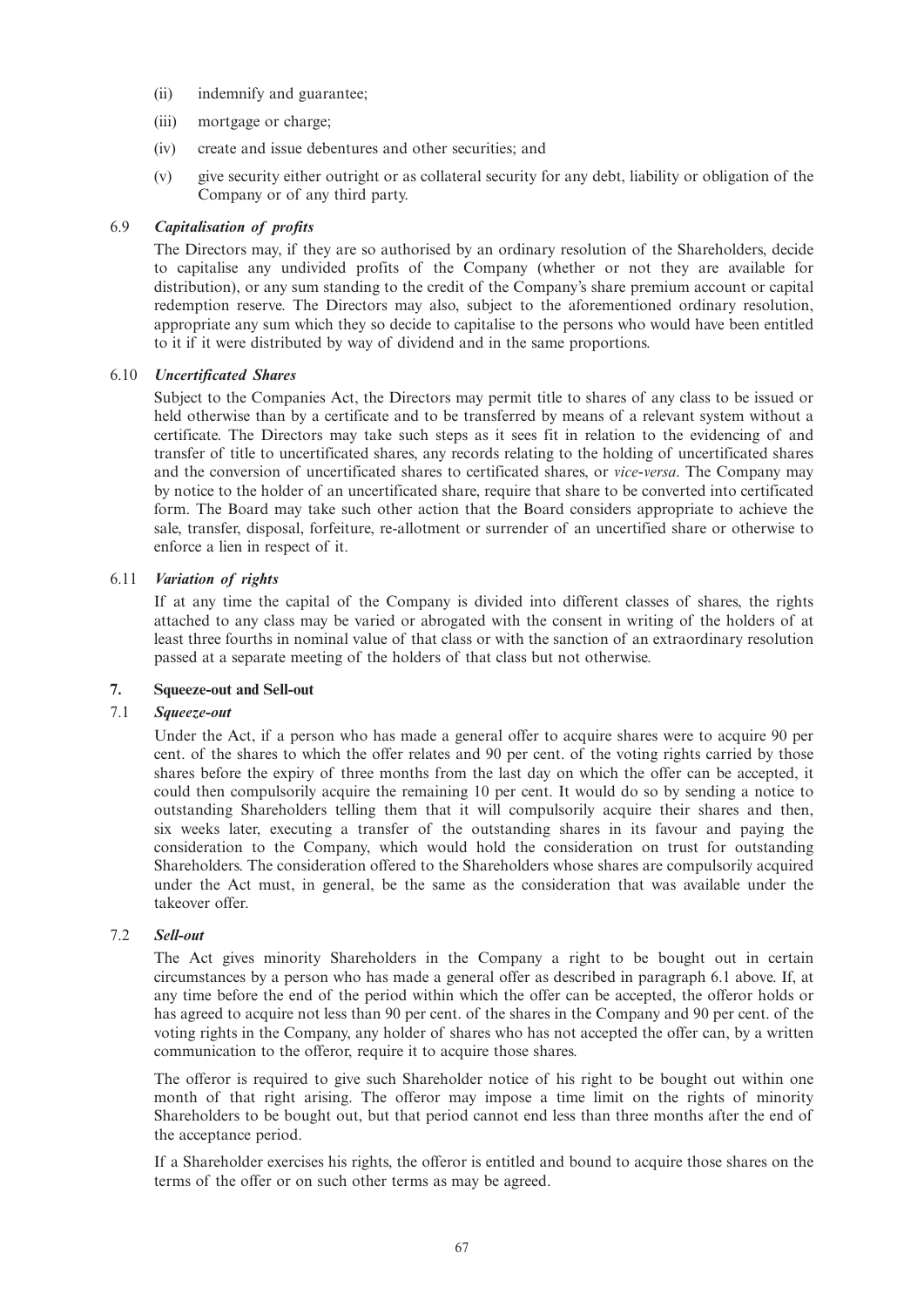## **8. Directors' Options**

The Directors do not currently hold any options in the share capital of the Company although they do hold Series 1 Warrants, details of which are set out in paragraph 24 of Part V of this Document.

### **9. Working capital**

The Company is of the opinion that, taking into account the Net Proceeds, the working capital available to the Company is sufficient for its present requirements that is for at least 12 months from the date of this Document.

## **10. Directors**

10.1 The Directors currently hold the following directorships and have held the following directorships within the five years prior to the publication of this Document:

## **Philip Richards**

*Current Directorships:*

- RAB Capital Limited
- RAB Capital Holdings Limited
- RAB Capital Special Situations (Master) Fund Limited
- LD Developments Limited

## *Past Directorships:*

- Paradise Beach LLP
- Belgravia Properties (London)
- <sup>l</sup> Jubilee Investments Limited
- <sup>l</sup> Bagatelle Investments Limited
- RAB Partners Limited
- RAB Special Situations Fund Limited
- RAB Europe Fund Limited
- RAB Investment Funds plc

### **Neal Griffith**

*Current Directorships:*

- OWG Finance Ltd
- OWG Project Management Ltd
- **OWG** Investments Limited
- OWG Group Ltd
- <sup>l</sup> Brandon Hill Capital Limited
- **OWG Corporate Recovery Limited**
- <sup>l</sup> Optima Worldwide Group Business Services Limited
- Panacea Corporate Services Ltd
- The Slades Green Partnership LLP
- <sup>l</sup> Optima Worldwide Group Plc
- OWG Legal Services Ltd
- LCP Capital Plc
- Random Name Plc
- Fortier Cap Limited
- Fortier Capital Limited
- Owg Nominees Limited
- Sidna Investments Ltd
- **OWG** Resourcing Limited
- OWG Wealth Management Ltd

### *Past Directorships*

- <sup>l</sup> Del Monicos Wine & Spirits Limited
- OWG Sports Management Limited
- **.** OWG Consultancy Services Ltd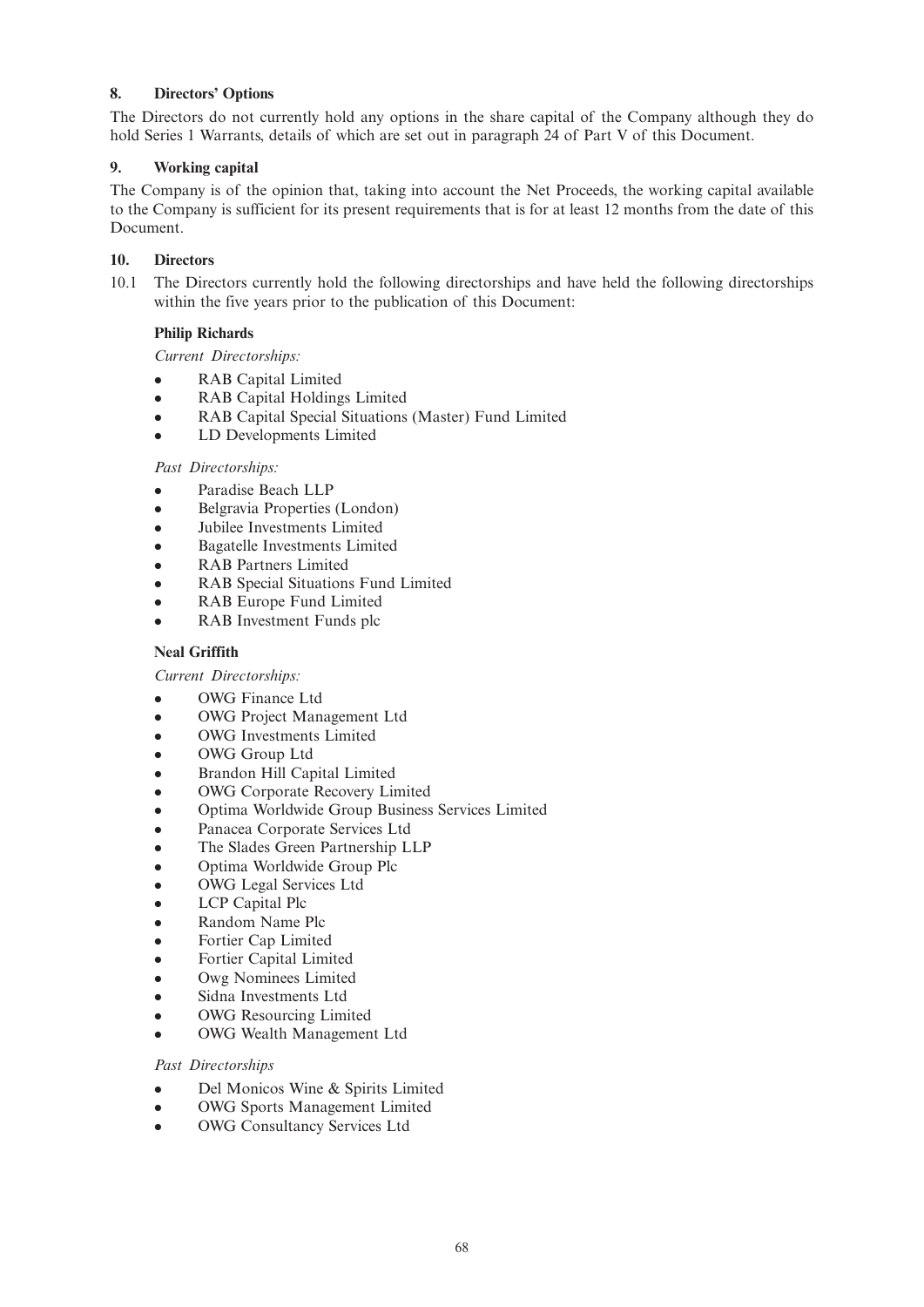## **Oliver Stansfield**

*Current Directorships*

**•** Brandon Hill Capital Limited

*Past Directorships*

 $\bullet$  Nil

## **Brian McMaster**

*Current Directorships*

- <sup>l</sup> Bounty Mining Limited
- Fat Hog Pty Ltd
- Five Star Diamonds Limited
- **FSD Brazil Limited**
- Garrison Capital Partners Limited
- Garrison Capital (UK) Limited
- <sup>l</sup> Harvest Minerals Limited
- Jangada Mines Plc
- <sup>l</sup> Pedra Branca do Brasil Mineracao Ltda
- <sup>l</sup> Vega Potash Limited
- Valor Resources Limited

### *Past Directorships*

- l Alvo Energy Limited
- Auzfert Pty Ltd
- **•** Blackstar Petroleum Limited
- <sup>l</sup> Brazil Graphite Pty Ltd
- Castillo Copper Limited
- Copper Range (SA) Pty Ltd
- Fair Capital Pty Ltd
- Firestone Energy Limited
- FSD Management Pty Ltd
- Garrison Capital Pty Ltd
- Garrison Equities Pty Ltd
- Golden Spur Resources Pty Ltd
- Goldtime Asset Pty Ltd
- <sup>l</sup> Haranga Resources Limited
- <sup>l</sup> Hudson Bay Pastoral Pty Ltd
- <sup>l</sup> IODM Limited
- Paradigm Metals Limited
- Paradigm Queensland Pty Ltd
- Sierra Oil Limited
- Southland Beef Pty Ltd
- Surat Gas Pty Ltd
- The Colonial Copper Company Pty Ltd
- The Waterberg Coal Company Limited
- <sup>l</sup> Union Resources Pty Ltd
- <sup>l</sup> United Grain Farms Pty Ltd
- Westar Industrial Limited
- WWHD Property Ltd
- 333 Sourcing Pty Ltd
- Brazphos Pty Ltd
- Garrison Capital (Victoria) Pty Ltd
- <sup>l</sup> Hudson Bay Investments Pty Ltd
- Nomad Mining Pty Ltd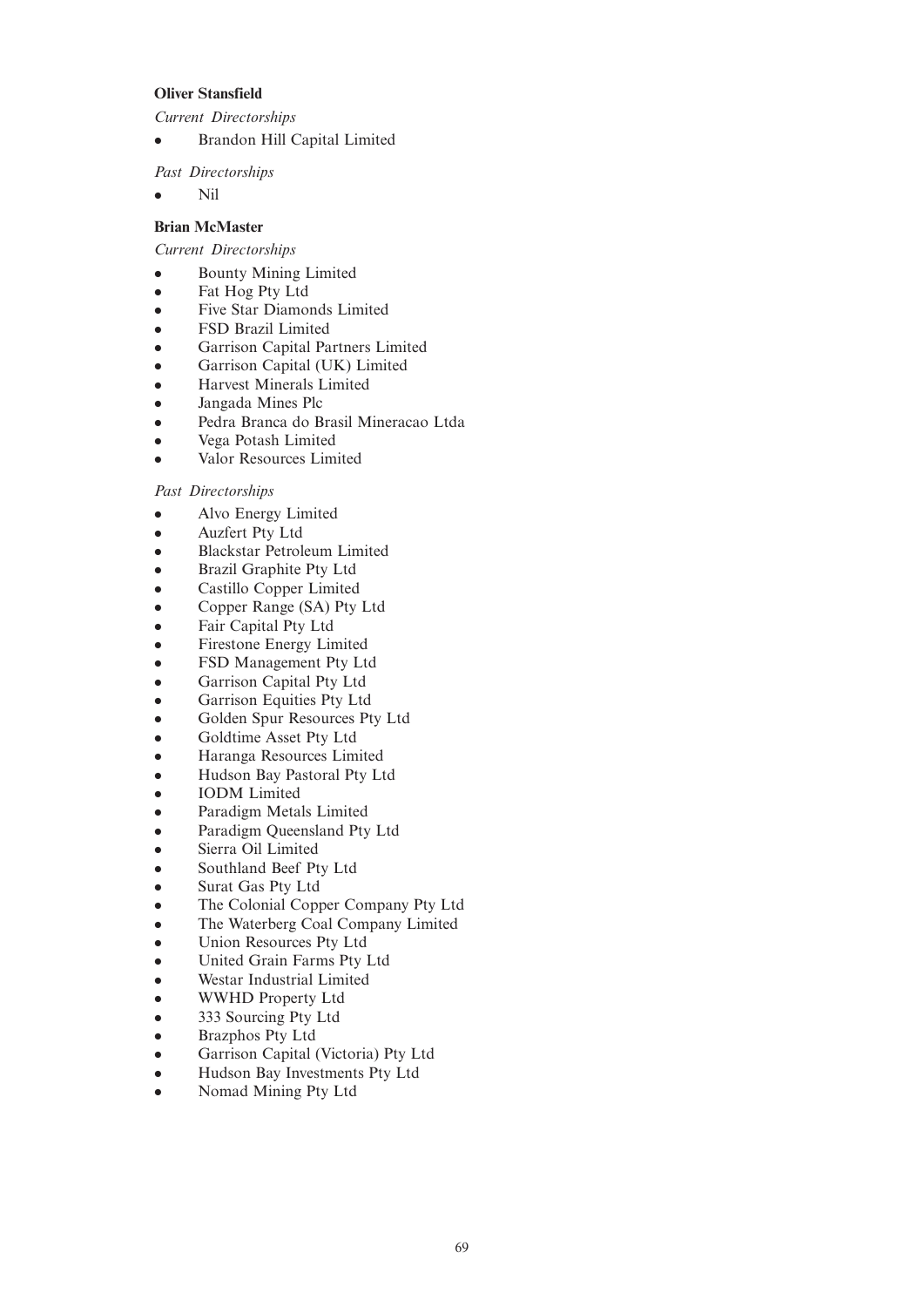## 10.2 *Receiverships and liquidations*

Brian McMaster was previously a partner at Korda Mentha, a leading investment and restructuring services firm in Australia.

As part of his role at Korda Mentha, Mr McMaster has held the following positions at various companies:

- administrator of a company under administration;
- administrator under a deed of company arrangement;
- liquidator (creditors voluntary winding up);
- liquidator (members voluntary winding up);
- liquidator (Court winding up); and
- receiver manager.

During the last five years, Brian McMaster was the insolvency practitioner appointed to the following bankruptcies, receiverships or liquidations as part of his having been a partner at Korda Mentha:

- <sup>l</sup> A.C.N. 009 100 314 Pty Ltd (Appointed Liquidator, Creditors Voluntary Winding Up).
- Chemeq Ltd (Administrator Under a Deed of Company Arrangement).
- The Mews Village Nominees Pty Ltd (Appointed Liquidator, Court Winding Up).
- <sup>l</sup> Timeshare Resort Club Limited (Appointed Liquidator, Creditors Voluntary Winding Up).
- <sup>l</sup> Western Retirement Village Management Pty Ltd (Appointed Liquidator, Court Winding Up).
- 10.3 None of the Directors has at any time within the last five years:
	- (a) had any convictions in relation to fraudulent offences;
	- (b) been declared bankrupt or been the subject of any individual voluntary arrangement;
	- (c) been associated with any bankruptcy, receivership or liquidation in his or her capacity as director or senior manager;
	- (d) been the subject of any official public incrimination and/or sanctions by statutory or regulatory authorities (including designated professional bodies);
	- (e) been disqualified by a court from acting as a director;
	- (f) been disqualified by a court from acting as a member of the administrative, management or supervisory bodies of any company or from acting in the management or conduct of the affairs of any company;
	- (g) been a partner or senior manager in a partnership which, while he or she was a partner or within twelve months of his or her ceasing to be a partner, was put into compulsory liquidation or administration or which entered into any partnership voluntary arrangement;
	- (h) owned any assets which have been subject to a receivership or been a partner in a partnership subject to a receivership where he or she was a partner at that time or within the twelve months preceding such event; or
	- (i) been a director or senior manager of a company which has been placed in receivership, compulsory liquidation, creditors' voluntary liquidation or administration or which entered into any company voluntary arrangement or any composition or arrangement with its creditors generally or any class of creditors, at any time during which he or she was a director or senior manager of that company or within twelve months of his or her ceasing to be an a director or senior manager.

## **11. Directors' terms of employment**

Neal Griffith has been appointed by the Company to act as a non-executive director under a letter of appointment dated 26 October 2017. His appointment as a non-executive director commenced on 26 October 2017, and is terminable on one month's written notice on either side. He is entitled to a fee of £18,000 per annum from Admission.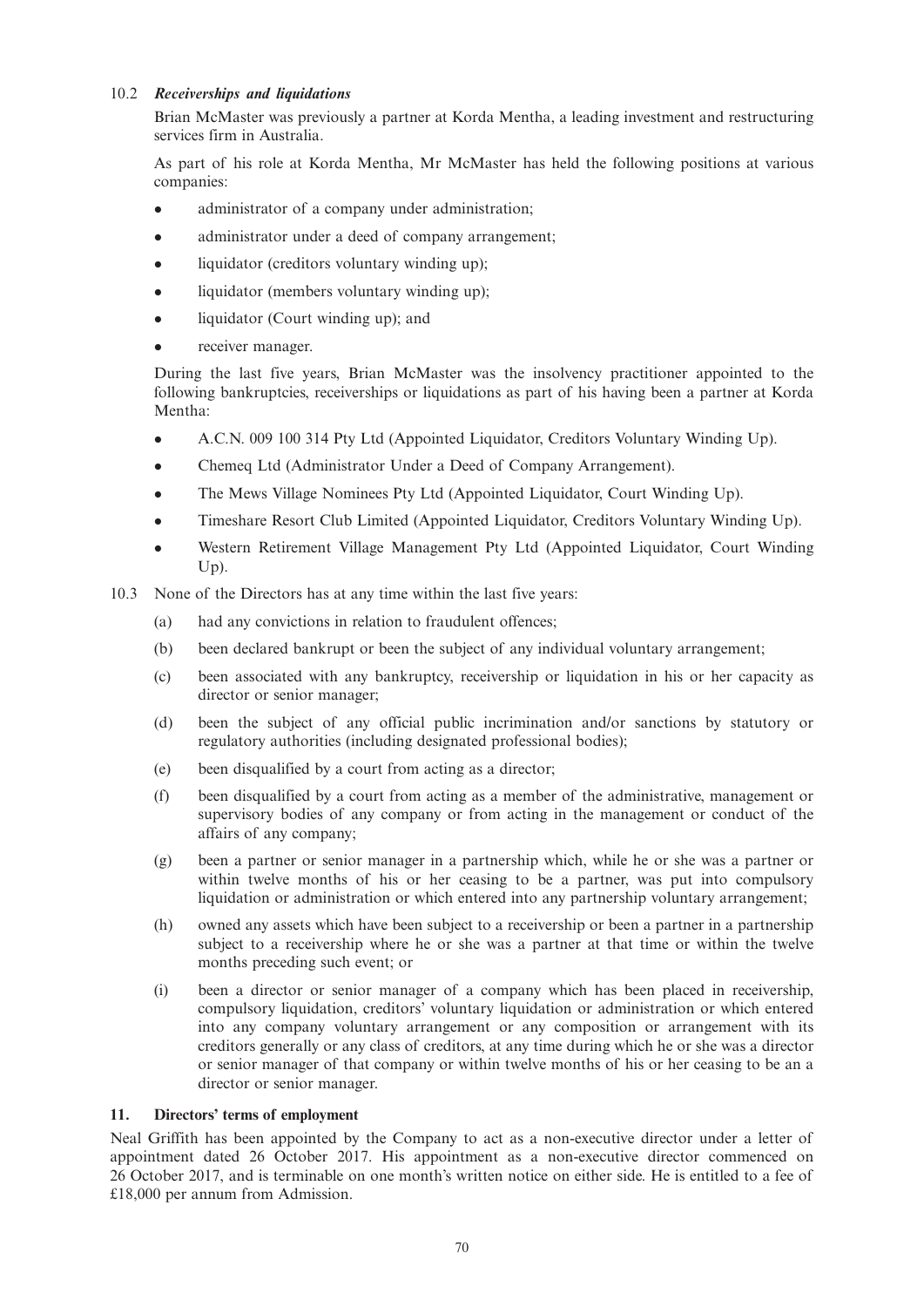Oliver Stansfield has been appointed by the Company to act as a non-executive director under a letter of appointment dated 26 October 2017. His appointment as a non-executive director commenced on 26 October 2017, and is terminable on one month's written notice on either side. He is entitled to a fee of £18,000 per annum from Admission.

Brian McMaster has been appointed by the Company to act as a non-executive director under a letter of appointment dated 26 October 2017. His appointment as a non-executive director commenced on 26 October 2017, and is terminable on one month's written notice on either side. He is entitled to a fee of £18,000 per annum from Admission.

Philip Richards has been appointed by the Company to act as a non-executive director under a letter of appointment dated 26 October 2017. His appointment as a non-executive director commenced on 26 October 2017, and is terminable on one month's written notice on either side. He is entitled to a fee of £18,000 per annum from Admission.

In addition, upon successful completion of the Acquisition, each of the Directors will be entitled to receive a gross bonus of £25,000.

Save as disclosed above, there are no existing or proposed service agreements between any of the Directors and the Company providing for benefits upon termination of employment.

# **12. Lock-up agreements relating to Directors and Shareholders**

Each of Neal Griffith, Oliver Stansfield, Brian McMaster and Philip Richards have agreed that they shall not, for a period of 12 months from Admission, without the prior written consent of the Company and Brandon Hill Capital, dispose of any Ordinary Shares that they hold and for the subsequent period of six months, they will not dispose of such Ordinary Shares other than through so as to preserve an orderly market, save, in each case, *inter alia*, in the event of an intervening court order or a takeover becoming or being declared unconditional.

Each of the Initial Subscribers, save for Neal Griffith, Oliver Stansfield, Brian McMaster and Philip Richards have agreed that they shall not, for a period of six months from Admission, without the prior written consent of the Company and Brandon Hill Capital, dispose of any Ordinary Shares they hold, and for the subsequent period of six months they will not dispose of such Ordinary Shares other than through so as to preserve an orderly market, save, in each case, *inter alia*, in the event of an intervening court order or a takeover becoming or being declared unconditional.

#### **13. Pension Arrangements**

There are no pensions or other similar arrangements in place with the Directors nor are any such arrangements proposed.

# **14. Litigation**

There are not and have not been any governmental, legal or arbitration proceedings (including any such proceedings which are pending or threatened of which the Company is aware), during a period covering at least the previous 12 months which may have, or have had in the recent past, significant effects on the Company's financial position or profitability.

#### **15. Employees and Premises**

The Company has not had any employees since incorporation and does not own any premises.

## **16. Subsidiaries**

As at 25 October 2017, being the latest practicable date prior to publication of this Document, the Company did not have any subsidiary undertakings.

# **17. Dilution of Ordinary Share Capital**

The Placing and Admission will result in the Initial Subscribers' shareholding of 5,000,000 Ordinary Shares being diluted so as to constitute 11.64 per cent. of the Enlarged Share Capital.

## **18. Related Party Transactions**

On 26 October 2017, the Company constituted Series 1 Warrants on the terms of the Series 1 Warrant Instrument under which the Company issued a total of 17,500,000 Series 1 Warrants to Series 1 Warrant Holders, which includes the Directors, on the basis of one Series 1 Warrant per Ordinary Share held. Each Series 1 Warrant entitles each of the Series 1 Warrant Holders to subscribe for one Ordinary Share at £0.03 per Ordinary Share. The Warrants are exercisable at any time up to the second year anniversary of Admission.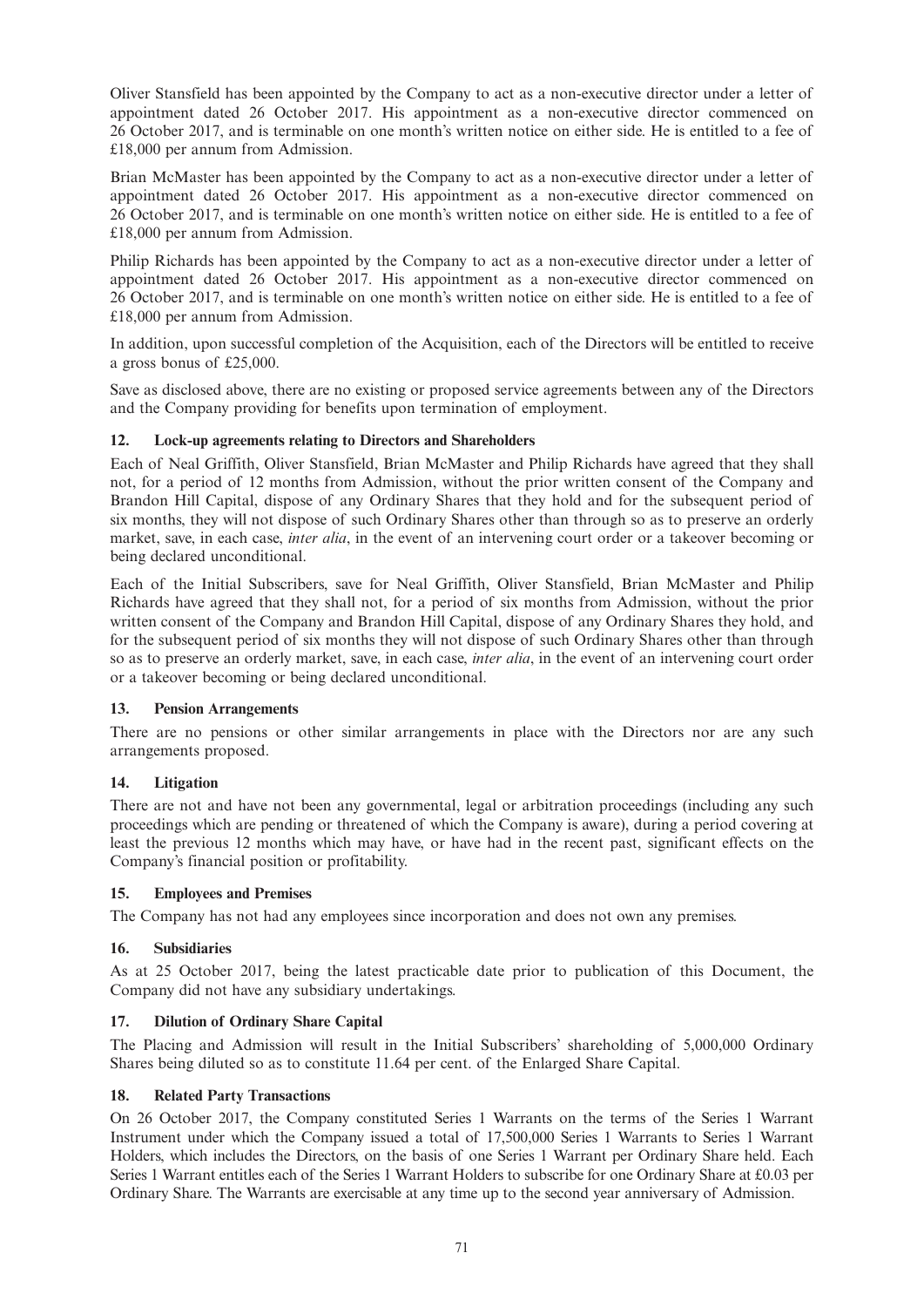Save as disclosed above, the Company is not party to any transactions with related parties, for the period covered by the historical financial information up to the date of this Document.

## **19. Capitalisation and Indebtedness**

The Company was incorporated on 18 May 2016. It has not as yet commenced operations and no interest income has been received to date. Since incorporation, its expenses have related to professional and associated expenses related to the Admission.

The Company's capitalisation and indebtedness as at 30 June 2017 is summarised in the table below:

|                                                                         | As at<br>30 June 2017 | <b>Adjustments</b> | Proforma<br>capitalisation<br>and indebtedness |
|-------------------------------------------------------------------------|-----------------------|--------------------|------------------------------------------------|
|                                                                         | £                     | £                  | £                                              |
| <b>Total Current Debt</b>                                               |                       |                    |                                                |
| – Guaranteed                                                            |                       |                    |                                                |
| – Secured                                                               |                       |                    |                                                |
| - Unguaranteed/Unsecured                                                |                       |                    |                                                |
| Total Non-Current Debt (excluding current portion<br>of long-term debt) |                       |                    |                                                |
| – Guaranteed                                                            |                       |                    |                                                |
| – Secured                                                               |                       |                    |                                                |
| - Unguaranteed/Unsecured                                                |                       |                    |                                                |
| Shareholder's Equity                                                    |                       |                    |                                                |
| Share capital                                                           | 50,000                | 379,500            | 429,500                                        |
| Share premium                                                           |                       | 634,000            | 634,000                                        |
|                                                                         | 50,000                | 1,013,500          | 1,063,500                                      |
|                                                                         |                       |                    |                                                |

As at the date of this Document, the Company has cash resources of £285,843.

The £1,013,500 adjustment represents the share issues detailed in the unaudited proforma financial information in part III (E) of this Document and the issue of the 2,116,666 Consideration Shares.

# **20. Sources of cash, liquidity and cash uses**

The Company's initial source of cash will be the Net Proceeds. It will use such cash to fund the ongoing costs and expenses, and the costs and expenses to be incurred in connection with seeking to identify and effect an Acquisition.

The Company expects to incur further costs for due diligence on target companies and businesses, and legal and other professional fees if it completes an Acquisition.

It is likely that, even if further Ordinary Shares are issued as vendor consideration, the Net Proceeds will be insufficient for funding an Acquisition and therefore it is likely that the Company will need to seek additional equity or debt financing or a combination thereof. As it is envisaged that the Company will not receive sufficient support from its existing Shareholders to raise additional equity, new equity investors or debt finance will probably be required.

The Company's principal use of cash, to include the Net Proceeds, will be to fund an Acquisition.

#### **21. Significant Change**

Since 31 December 2016 (being the date as at which the financial information contained in Part III (B) has been prepared), there has been no significant change in the financial or trading position of the Company other than the Company allotting 4,499,900 ordinary shares of £0.01 at par to the Founders, 12,500,000 ordinary shares of £0.01 at a price of £0.02 each to the Initial Subscribers, and 23,333,321 Placing Shares to the Placees at £0.03 per share, subject only to Admission, raising £1,000,000 (gross) in cash in total and £765,000\* (net of Costs). Further information regarding the issue of the Founder Shares, the Initial Subscribers Shares and the Placing Shares is set out in Paragraph 1 of this Part V.

\* Though £828,500 in cash shall be raised, as £63,500 of costs shall be paid by the allotment of shares.

# **22. CREST**

CREST is a paperless settlement procedure enabling securities to be evidenced otherwise than by a certificate and transferred otherwise than by a written instrument. The Articles permit the holding of Shares under the CREST system. Accordingly, settlement of transactions in the Ordinary Shares following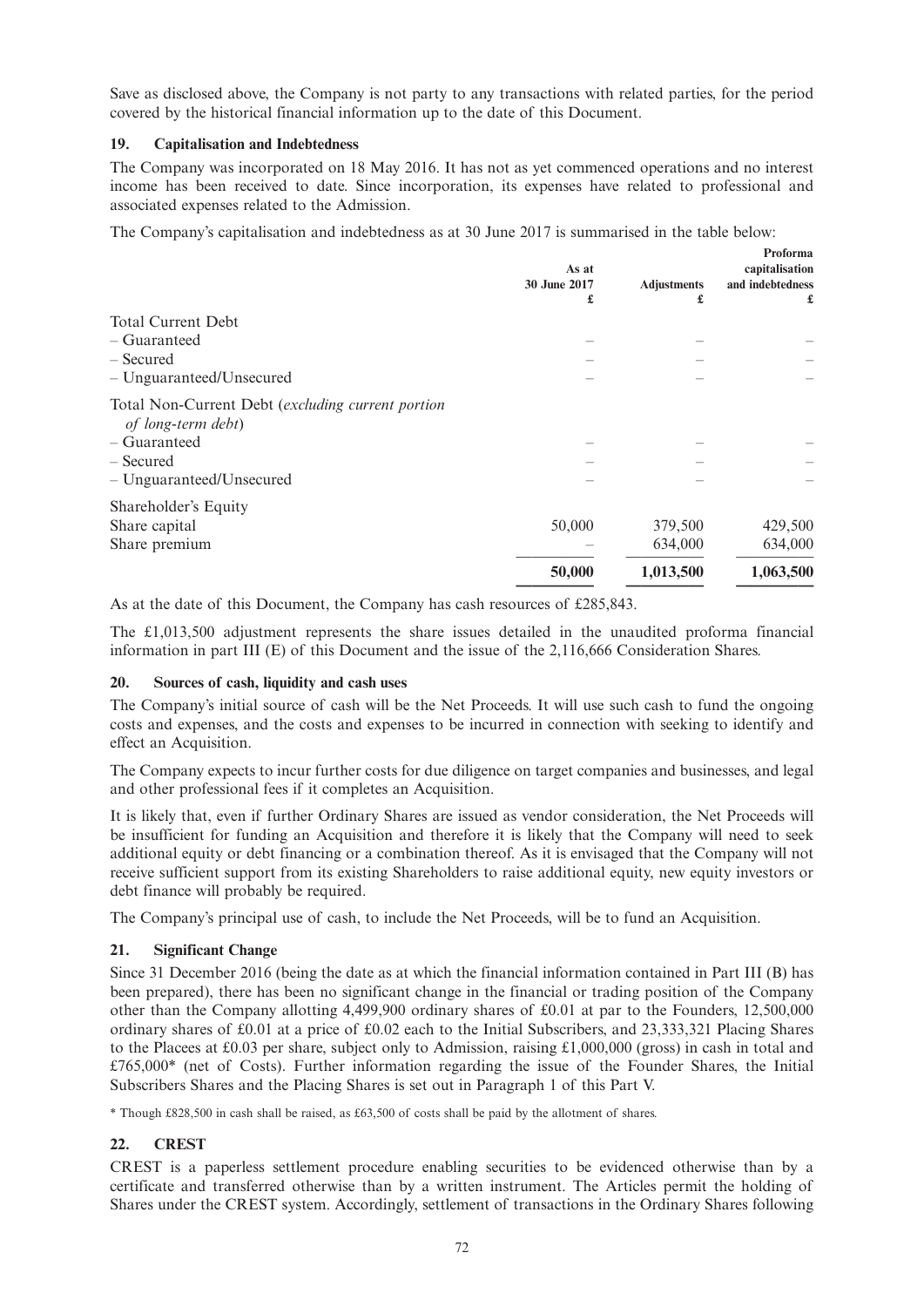Admission may take place within CREST if any Shareholder so wishes. However, CREST is a voluntary system and Shareholders who wish to receive and retain share certificates are able to do so.

# **23. City Code**

The City Code will apply to the Company following Admission.

The City Code is issued and administered by the Takeover Panel. The Takeover Panel has been designated as the supervisory authority to carry out certain regulatory functions in relation to takeovers pursuant to the Directive on Takeover Bids (2004/25/EC) (the "Directive"). Following the implementation of the Directive by the Takeovers Directive (Interim Implementation) Regulations 2006, the rules in the City Code which are derived from the Directive now have a statutory basis.

The City Code applies to all takeovers and merger transactions, however effected, where, *inter alia*, the offeree company is a public company which has its registered office in the United Kingdom, the Isle of Man or the Channel Islands, if the company has its securities admitted to trading on a regulated market in the United Kingdom or on any stock exchange in the Channel Islands or the Isle of Man. The City Code will therefore apply to the Company from Admission and its Shareholders will be entitled to the protection afforded by the City Code.

Under Rule 9 of the City Code, where: (i) any person acquires, whether by a series of transactions over a period of time or not, an interest in shares which (taken together with shares in which persons in which he is already interested and in which persons acting in concert with him are interested) carry 30 per cent. or more of the voting rights of a company subject to the City Code; or (ii) any person who, together with persons acting in concert with him, is interested in shares which in the aggregate carry not less than 30 per cent. but not more than 50 per cent. of the voting rights of such a company, if such person, or any person acting in concert with him, acquires an interest in any other shares which increases the percentage of shares carrying voting rights in which he is interested, then, except with the consent of the Takeover Panel, he, and any person acting in concert with him, must make a general offer in cash to the holders of any class of equity share capital, whether voting or non-voting, and also to the holders of any other class of transferable securities carrying voting rights to acquire the balance of the shares not held by him and his concert party.

Save where the Takeover Panel permits otherwise, an offer under Rule 9 of the City Code must be in cash and at the highest price paid within the 12 months prior to the announcement of the offer for any shares in the company by the person required to make the offer or any person acting in concert with him. Offers for different classes of equity share capital must be comparable; the Takeover Panel should be consulted in advance in such cases.

The Act provides that if an offer is made in respect of the issued share capital of the Company, the offeror is entitled to acquire compulsorily any remaining shares if it has received acceptances amounting to 90 per cent. in value of the shares to which the offer relates, subject to the rights of any shareholders who have not accepted the offer to apply to the court for relief. Certain time limits apply.

#### **24. Material contracts**

#### 24.1 *Brandon Hill Engagement Letter*

Pursuant to an engagement letter dated 26 October 2017 between the Company and Brandon Hill Capital, Brandon Hill Capital has agreed to provide general financial advice with regard to reviewing acquisitions for the purpose of a reverse takeover and to assist in co-ordinating the Placing.

In consideration for its services, Brandon Hill Capital shall be entitled to:

- an advisory fee of £75,000 payable upon Admission (payable in a combination of cash and equity);
- an annual retainer of  $£35,000$  with effect from Admission;
- a commission of 5 per cent. of any funds raised by Brandon Hill Capital payable upon Admission (payable by issuing equity); and
- broker warrants for 5 per cent. of the total number of shares subscribed for by investors introduced by Brandon Hill Capital to the Placing or any similar future transactions.

The appointment takes effect for a minimum initial period of 12 months, following which period either party may terminate the agreement on three months' written notice, such notice not to be given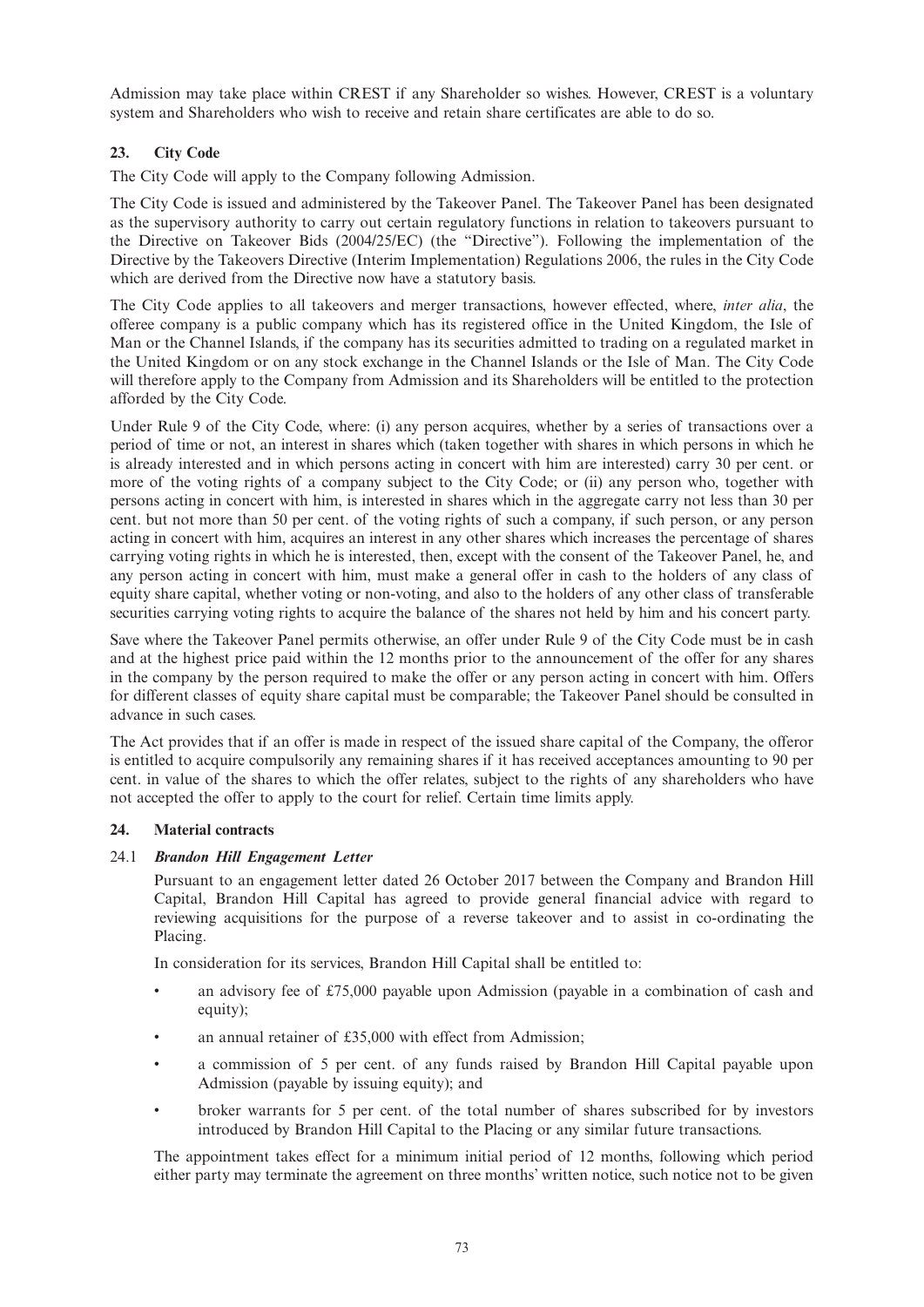during the initial 12 month period. The agreement contains certain undertakings and indemnities given by the Company in respect of, *inter alia*, actions brought against Brandon Hill Capital.

## 24.2 *Broker Warrant Instrument*

Pursuant to the Broker Warrant Instrument dated 26 October 2017 and executed by the Company, the Company will issue, conditional on Admission, Broker Warrants to Brandon Hill Capital to subscribe at the price of £0.03 per Ordinary Share up to such number of Ordinary Shares as represents 5 per cent. of the number of Placing Shares issued pursuant to the Placing to Placees introduced by Brandon Hill Capital. The Broker Warrants are unlisted and are exercisable up to the second year anniversary of Admission in whole or in part. Upon exercise of the Broker Warrants, the relevant Ordinary Shares shall be admitted to trading on the Official List.

## 24.3 *Series 1 Warrant Instrument*

On 26 October 2017, the Company constituted Series 1 Warrants, conditional on Admission, under the terms of the Series 1 Warrant Instrument, under which the Company issued a total of 17,500,000 Warrants to Series 1 Warrant Holders on the basis of one Series 1 Warrant for each Ordinary Share held by Initial Subscribers. Each Series 1 Warrant entitles the Series 1 Warrant Holder to subscribe for one Ordinary Share at a price of £0.03 per Ordinary Share. The Warrants are unlisted and are exercisable up to the second year anniversary of Admission in whole or in part. Upon exercise of the Series 1 Warrants, the relevant Ordinary Shares shall be admitted to trading on the Official List.

## 24.4 *Series 2 Warrant Instrument*

On 26 October 2017, the Company constituted Series 2 Warrants, conditional on Admission, on the terms of the Series 2 Warrant Instrument, under which the Company issued a total of 11,666,651 Warrants to Series 2 Warrant Holders on the basis of one Series 2 Warrant for each two Ordinary Shares held. Each Series 2 Warrant entitles each of the Series 2 Warrant Holders to subscribe for one Ordinary Share at a price of £0.05 per Ordinary Share. The Warrants are unlisted and are exercisable up to the second year anniversary of Admission in whole or in part. Upon exercise of the Series 2 Warrants, the relevant Ordinary Shares shall be admitted to trading on the Official List.

## 24.5 *Company Secretary Agreement*

On the 14 September 2017, the Company entered into an agreement for company secretarial and consultancy services ("**Services**") with Hawksmoor Partners Limited ("**Hawksmoor**") of 4th Floor, 36 Spital Square, London E1 6DY. The Services shall continue indefinitely or until terminated by either party on giving not less than one month's written notice to either party. The agreement can be terminated with one week's notice where there is, amongst other things, a material breach of the agreement.

Hawksmoor will provide the services of one employee to act as company secretary of the Company on a part time basis and provide the following services: (a) liaising with the Registrar regarding updating the share register; (b) providing management information; (c) filing of documents at Companies House; (d) dispatch of the annual and interim reports; (e) attendance at Board, Annual and General Meetings when requested, and (f) general corporate governance and legal advice. Hawksmoor shall be paid a fixed consultancy fee at the rate of £4,000 per annum. The fixed fee allows for the anticipated maximum of 40 hours of work annually, based upon an agreed hourly rate of £100. The fixed fee shall be invoiced and paid quarterly in advance on the first day of each calendar quarter, pro-rated for partial periods, and any excess hourly fees shall be calculated and invoiced at the end of each half year period. All fees shall be subject to VAT. Hawksmoor shall also be entitled to invoice the Company for all travelling and other reasonable disbursements in connection with the provision of Services, provided such expenses are agreed in advance by the Company.

The Company agrees to indemnify and at all times keep Hawksmoor (for their own account and as trustee for its associates) fully indemnified against all losses, claims, expenses, damages, liabilities, actions, demands, proceedings and judgements whatsoever related to or arising directly or indirectly out of Hawksmoor's provision of Service.

#### 24.6 *Registrar Agreement*

The Company has entered into a registry service agreement with the Registrar in respect of the provision of securities registration services ("**Registrar Agreement**"), which has an effective date of 5 June 2017. The Registrar Agreement is deemed to take effect at 00.01am on 5 June 2017 and will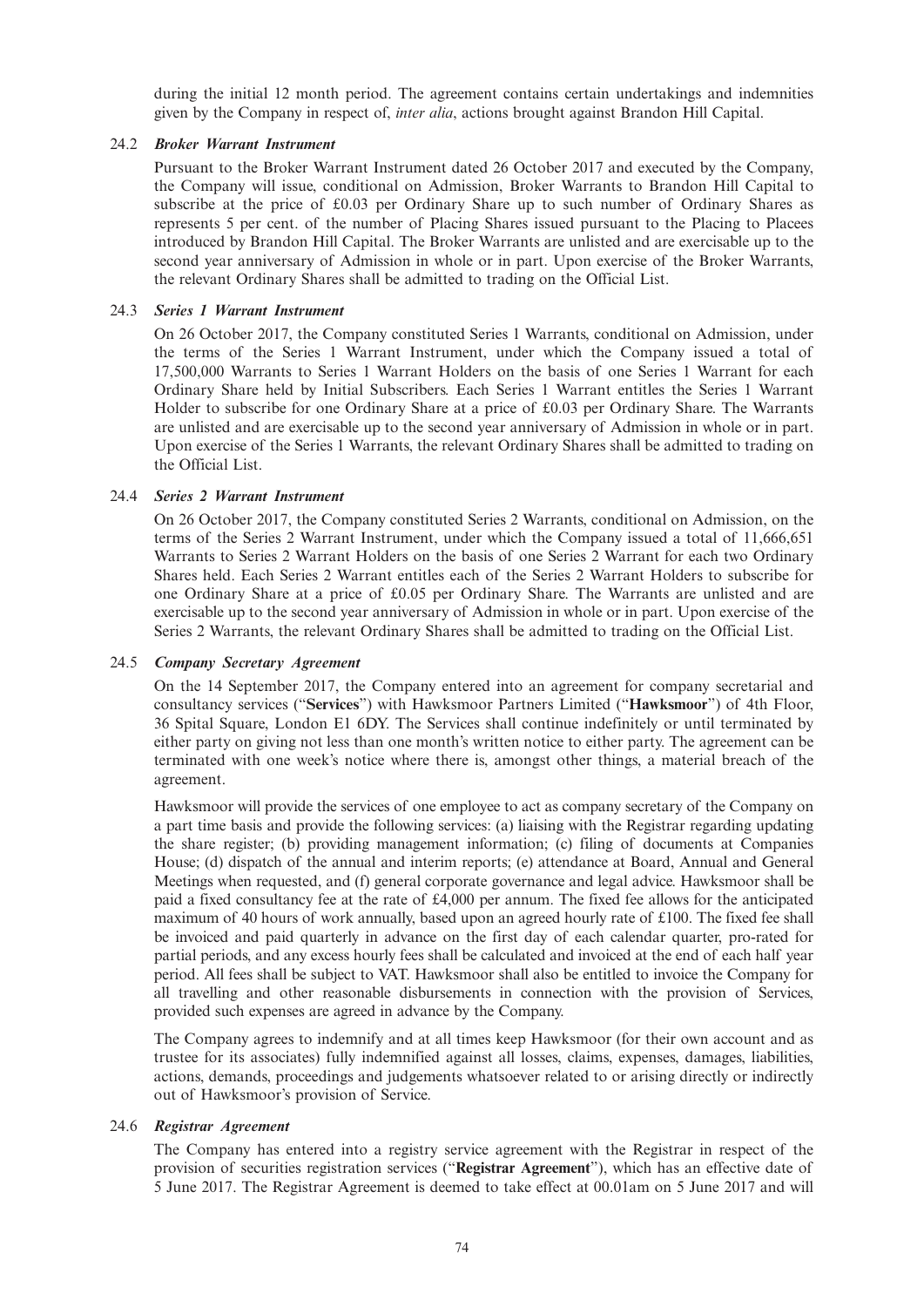continue to run until terminated by either party on three months' notice. Under the Registrar Agreement, the Registrar shall provide a registration and transfer office for the Company at such place as the Registrar may selection within the United Kingdom. The Registrar shall not be responsible for any loss in respect of any matter relating to the Company's register of members or any document issued by or on behalf of the Company prior to the commencement of the Registrar Agreement. The Company is indemnifying the Registrar for any loss resulting from judgements or claims against the Registrar arising out of the activities to be carried out pursuant to the agreement save for in respect of negligence.

## 24.7 *Lock-In Deeds*

On 26 October 2017, the Company entered into lock-in deeds with Brandon Hill Capital and each of the Initial Subscribers on the terms as set out in paragraph 12 of Part V of this Document.

## 24.8 *Placing and Broker Agreement*

The Company, the Directors and Brandon Hill Capital have entered into the Placing and Broker Agreement, pursuant to which Brandon Hill Capital has agreed, subject to certain conditions, to use its reasonable endeavours to procure purchasers for the Placing Shares.

The Placing and Broking Agreement contains provisions entitling Brandon Hill Capital to terminate the Placing (and the arrangements associated with it) at any time prior to Admission in certain circumstances. If this right is exercised, the Placing and these arrangements will lapse and any monies received in respect of the Placing will be returned to applicants without interest. The Placing is conditional upon, *inter alia*, Admission occurring not later than 8.00 a.m. on 1 November 2017 (or such later date and time as the Company and Brandon Hill Capital may agree but in any event not later than 8.00 a.m. on 30 November 2017) and the Placing and Broker Agreement becoming unconditional in all respects and not having been terminated in accordance with its terms. Certain conditions contained in the Placing and Broker Agreement are related to events which are outside the control of the Company, the Directors and Brandon Hill Capital.

The Placing and Broker Agreement provides for Brandon Hill Capital to be paid:

- <sup>l</sup> cash commission of 5 per cent. of any funds raised by Brandon Hill Capital pursuant to the Placing, which is payable immediately upon completion of the Placing; and
- <sup>l</sup> Broker Warrants equalling 5 per cent. of the total number of Ordinary Shares subscribed for by investors introduced by Brandon Hill Capital pursuant to the Placing.

Any commission received by Brandon Hill Capital may be retained and any Placing Shares acquired by Brandon Hill Capital may be retained or dealt in, by it, for its own benefit.

#### 24.9 *Other Material contracts*

Other than the Directors' letters of appointment and lock-in deeds summarised at paragraph 10 above, the Company has not entered into any other material contracts.

## **25. General financial matters**

- (a) Since 8 September 2016 the auditors of the Company have been H W Fisher & Company. H W Fisher & Company are Chartered Accountants and Registered Auditors and are based at Acre House, 11/15 William Road, London, NW1 3ER.
- (b) The financial information on the Company set out in Part III (B) of this Document has been audited but does not comprise statutory accounts within the meaning of the Act. To date no statutory accounts of the Company have been produced.
- (c) Save as disclosed in the unaudited pro forma statement of net assets of the Company in Part III (E) of this Document, there are no effects on the assets and liabilities of the Company as a result of the Initial Subscribers Subscription, the Placing and Admission.

## **26. Other Information**

- (a) There are no governmental, legal or arbitration proceedings (including any such proceedings which are pending or threatened, of which the Company is aware) in the last 12 months which may have, or have had in the recent past, significant effects on the Company's financial position or profitability.
- (b) There are no patents or other intellectual property rights, licences or particular contracts which are of fundamental importance to the Company's business.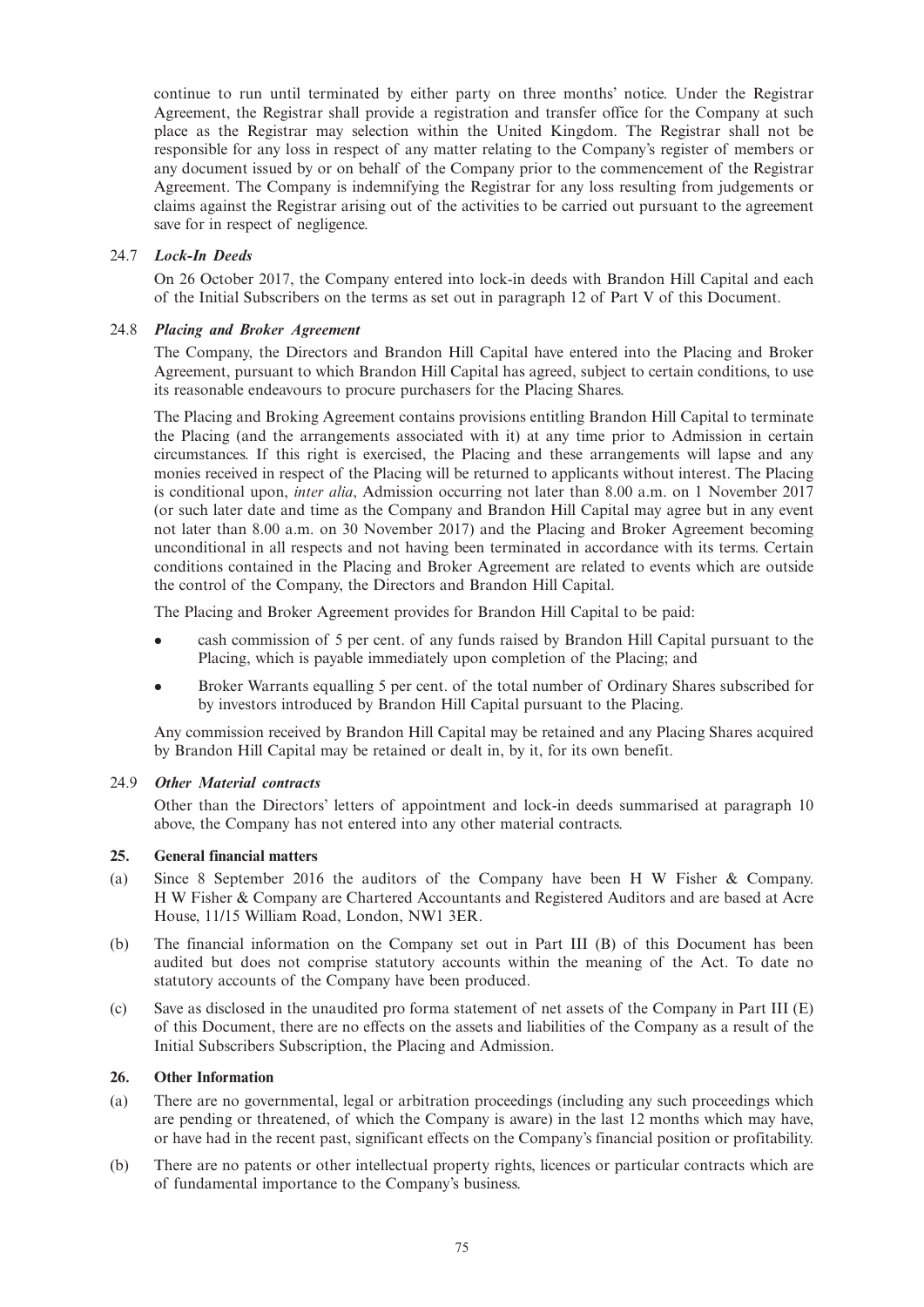- (c) Except for the Company's obligations to issue and allot Shares pursuant to the Placing, there are no rights and/or obligations over the Company's unissued share nor do there exist any undertaking to increase the Company's share.
- (d) There are no significant investments in progress.
- (e) No exceptional factors have influenced the Company's activities.
- (f) The expenses of the Admission to Official List are estimated at £235,000, including VAT and are payable by the Company. The estimated Net Proceeds, after deducting fees and expenses in connection with the Admission, are approximately £765,000 (though £828,500 in cash shall be raised, as £63,500 of costs shall be paid by issuing Ordinary Shares).
- (g) HW Fisher & Company has given and not withdrawn its consent to the inclusion in this Document of its accountant's report and report on the unaudited pro forma statement of net assets in Part III (A) and (D) respectively in the form and context in which it is included and has authorised the contents of that report for the purposes of Rule  $5.5.3R(2)(f)$  of the Prospectus Rules. In addition, HW Fisher & Company has given and not withdrawn its written consent to the issue of this Document with the inclusion herein of the references to its name in the form and context in which they appear.
- (h) Brandon Hill Capital is acting as financial adviser to the Company in relation to Admission and has given and not withdrawn its consent to the inclusion in this Document with the inclusion of the name and references to it in the form and context in which they appear.
- (i) The information in this Document that is sourced from third parties has been accurately reproduced and as far as the Company is aware and able to ascertain from information published by that third party, no facts have been omitted which would render the reproduced information inaccurate or misleading.
- (j) Copies of this Document and the following documents: the Articles, all reports, letters and other documents referred to in this Document will be available for inspection from the registered office of the Company during normal office hours on any day, Saturdays, Sundays and public holidays excepted. In addition, this Document will be published in electronic form and be available on the Company's website www.contango-holdings-plc.co.uk.

26 October 2017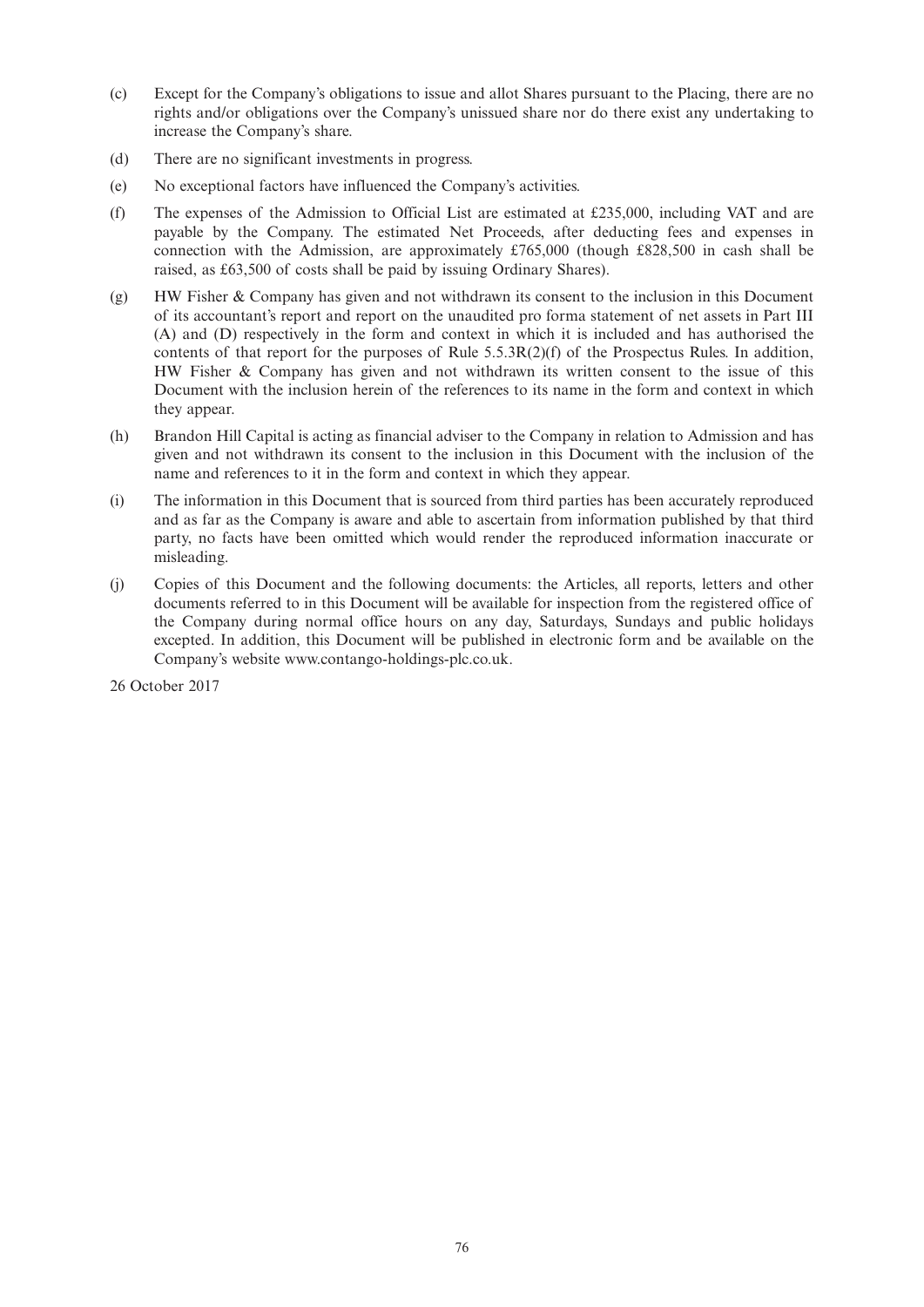## **PART VI**

# **NOTICE TO INVESTORS**

The distribution of this Document and the Placing may be restricted by law in certain jurisdictions and therefore persons into whose possession this Document comes should inform themselves about and observe any restrictions, including those set out below. Any failure to comply with these restrictions may constitute a violation of the securities laws of any such jurisdiction.

#### **General**

No action has been or will be taken in any jurisdiction that would permit a public offering of the Ordinary Shares, or possession or distribution of this Document or any other offering material in any country or jurisdiction where action for that purpose is required. Accordingly, the Ordinary Shares may not be offered or sold, directly or indirectly, and neither this document nor any other offering material or advertisement in connection with the Ordinary Shares may be distributed or published in or from any country or jurisdiction except under circumstances that will result in compliance with any and all applicable rules and regulations of any such country or jurisdiction. Any failure to comply with these restrictions may constitute a violation of the securities laws of any such jurisdiction. This Document does not constitute an offer to subscribe for any of the Ordinary Shares offered hereby to any person in any jurisdiction to whom it is unlawful to make such offer, or solicitation in such jurisdiction.

This Document has been approved by the FCA as a prospectus which may be used to offer securities to the public for the purposes of section 85 of the FSMA and of the Prospectus Directive. No arrangement has however been made with the competent authority in any other EEA State (or any other jurisdiction) for the use of this Document as an approved prospectus in such jurisdiction and accordingly no public offer is to be made in such jurisdiction. Issue or circulation of this Document may be prohibited in countries other than those in relation to which notices are given below. This Document does not constitute an offer to sell, or the solicitation of an offer to subscribe for or buy, shares in any jurisdiction in which such offer or solicitation is unlawful.

#### **For the Attention of European Economic Area Investors**

In relation to each member state of the European Economic Area which has implemented the Prospectus Directive (each, a "**Relevant Member State**"), an offer to the public of the Ordinary Shares may only be made once the prospectus has been passported in such Relevant Member State in accordance with the Prospectus Directive as implemented by such Relevant Member State. For the other Relevant Member States, an offer to the public in that Relevant Member State of any Ordinary Shares may only be made at any time under the following exemptions under the Prospectus Directive, if they have been implemented in that Relevant Member State:

- <sup>l</sup> to legal entities which are authorised or regulated to operate in the financial markets or, if not so authorised or regulated, whose corporate purpose is solely to invest in securities;
- <sup>l</sup> to any legal entity which has two or more of: (1) an average of at least 250 employees during the last financial year; (2) a total balance sheet of more than  $\in$ 43,000,000; and (3) an annual net turnover of more than  $\epsilon$ 50,000,000, as shown in its last annual or consolidated accounts;
- <sup>l</sup> to fewer than 150 natural or legal persons (other than qualified investors as defined in the Prospectus Directive) in such Relevant Member State; or
- in any other circumstances falling within Article 3(2) of the Prospectus Directive, provided that no such offer of Ordinary Shares shall result in a requirement for the publication by the Company of a prospectus pursuant to Article 3 of the Prospectus Directive.

For the purposes of this provision, the expression an "offer to the public" in relation to any offer of ordinary shares in any Relevant Member State means the communication in any form and by any means of sufficient information on the terms of the offer and any ordinary shares to be offered so as to enable an investor to decide to purchase or subscribe for the ordinary shares, as the same may be varied in that Relevant Member State by any measure implementing the Prospectus Directive in that Relevant Member State, and the expression "Prospectus Directive" includes any relevant implementing measure in each Relevant Member State.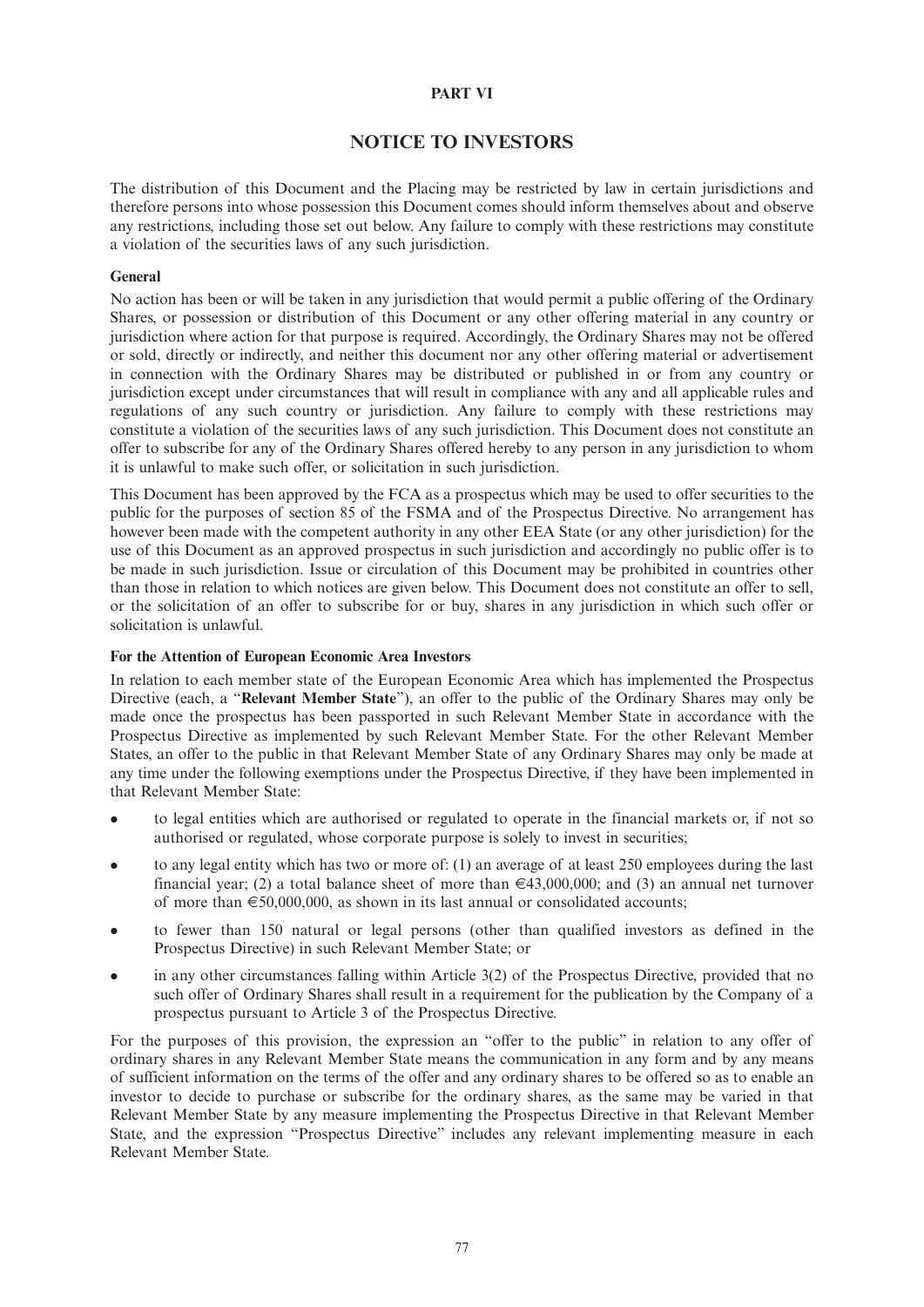During the period up to but excluding the date on which the Prospectus Directive is implemented in member states of the European Economic Area, this prospectus may not be used for, or in connection with, and does not constitute, any offer of Ordinary Shares or an invitation to purchase or subscribe for any Ordinary Shares in any member state of the European Economic Area in which such offer or invitation would be unlawful.

The distribution of this prospectus in other jurisdictions may be restricted by law and therefore persons into whose possession this prospectus comes should inform themselves about and observe any such restrictions.

#### **For the Attention of UK Investors**

This Document comprises a prospectus relating to the Company prepared in accordance with the Prospectus Rules and approved by the FCA under section 87A of FSMA. This Document has been filed with the FCA and made available to the public in accordance with Rule 3.2 of the Prospectus Rules.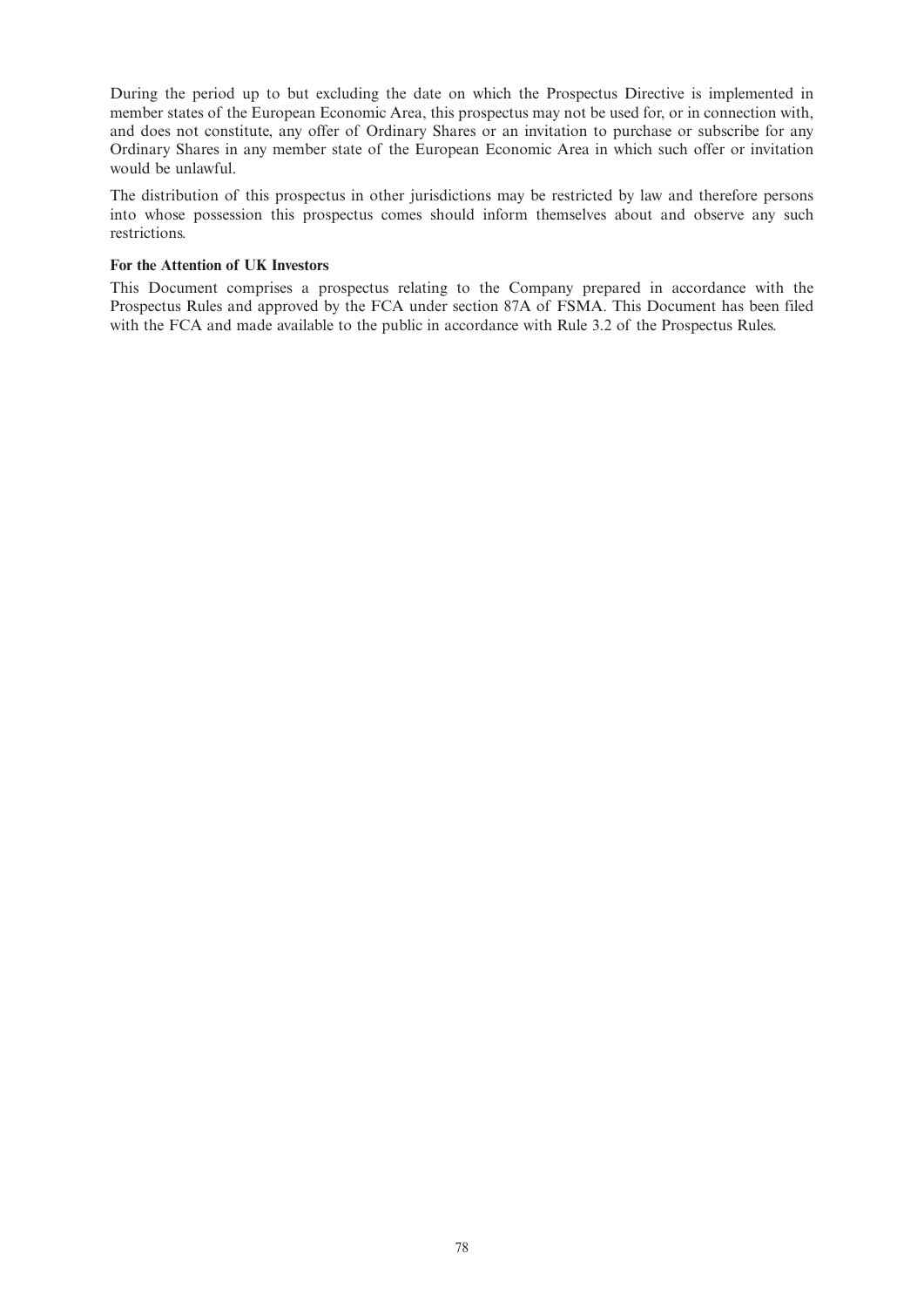# **DEFINITIONS**

The following definitions apply throughout this Document, unless the context requires otherwise.

| "Act"                                           | the Companies Act 2006, as amended                                                                                                                                                                                                                        |
|-------------------------------------------------|-----------------------------------------------------------------------------------------------------------------------------------------------------------------------------------------------------------------------------------------------------------|
| "Acquisition" or "Acquisitions"                 | means the acquisition by the Company, or by any subsidiary thereof,<br>of a company or a significant interest in a company or business as<br>described in "Part I - Information on the Company, Acquisition<br>Opportunity and Strategy of this Document" |
| "Admission"                                     | the admission of the Ordinary Shares to trading on LSE becoming<br>effective                                                                                                                                                                              |
| "Articles"                                      | the articles of association of the Company for the time being                                                                                                                                                                                             |
| "ASX"                                           | the Australian Securities Exchange                                                                                                                                                                                                                        |
| "Board" or "Directors"                          | the directors of the Company                                                                                                                                                                                                                              |
| "Brandon Hill Capital"                          | means Brandon Hill Capital Limited (company number 04258441) of<br>1 Tudor Street, Blackfriars, London EC4Y 0AH                                                                                                                                           |
| "Broker Warrant Instrument"                     | the Warrant Instrument setting out the terms of the Broker Warrants<br>granted to Brandon Hill Capital                                                                                                                                                    |
| "Broker Warrants"                               | the 1,166,667 Warrants, equal to 5 per cent. of the number of Placing<br>Shares, granted to Brandon Hill Capital to subscribe for Ordinary<br>Shares at the price of £0.03 per Ordinary Share                                                             |
| "Business Day"                                  | a day (other than a Saturday, Sunday or public holiday) when banks<br>in London are open for business                                                                                                                                                     |
| "Change of Control"                             | following an Acquisition, the acquisition of Control of the Company<br>by any person or party (or any group of persons or parties who are<br>acting in concert)                                                                                           |
| "City Code"                                     | the UK City Code on Takeovers and Mergers                                                                                                                                                                                                                 |
| "Company"                                       | Contango Holdings plc                                                                                                                                                                                                                                     |
| "Consideration Shares"                          | the 2,116,666 Ordinary Shares which have been issued, subject to<br>Admission, in consideration for payment of invoices associated with<br>Admission                                                                                                      |
| "Control"                                       | an interest, or interests, in Ordinary Shares carrying in aggregate<br>30 per cent. or more of the voting rights of a company, irrespective of<br>whether such interest or interests give de facto control                                                |
| "Costs"                                         | total expenses incurred (or to be incurred) by the Company in<br>connection with the Placing, Admission and incorporation of the<br>Company equalling approximately £235,000                                                                              |
| "CREST"                                         | the relevant system (as defined in the CREST Regulations) for<br>paperless settlement of share transfers and holding shares in<br>uncertificated form which is administered by Euroclear                                                                  |
| "CREST Regulations"                             | the Uncertificated Securities Regulations 2001 of the UK (SI 2001/3755)<br>(as amended)                                                                                                                                                                   |
| "Directive"                                     | Directive on Takeover Bids (2004/25/EC)                                                                                                                                                                                                                   |
| "Directors"                                     | Neal Griffith, Oliver Stansfield, Brian McMaster and Philip Richards                                                                                                                                                                                      |
| "Disclosure and Transparency<br>Rules" or "DTR" | the Disclosure Rules and Transparency Rules made by the FCA<br>pursuant to section 73A of the FSMA, as amended from time to time                                                                                                                          |
| "Document" or "Prospectus"                      | means this prospectus                                                                                                                                                                                                                                     |
| "Enlarged Share Capital"                        | the issued ordinary share capital of the Company following<br>completion of the Placing on Admission                                                                                                                                                      |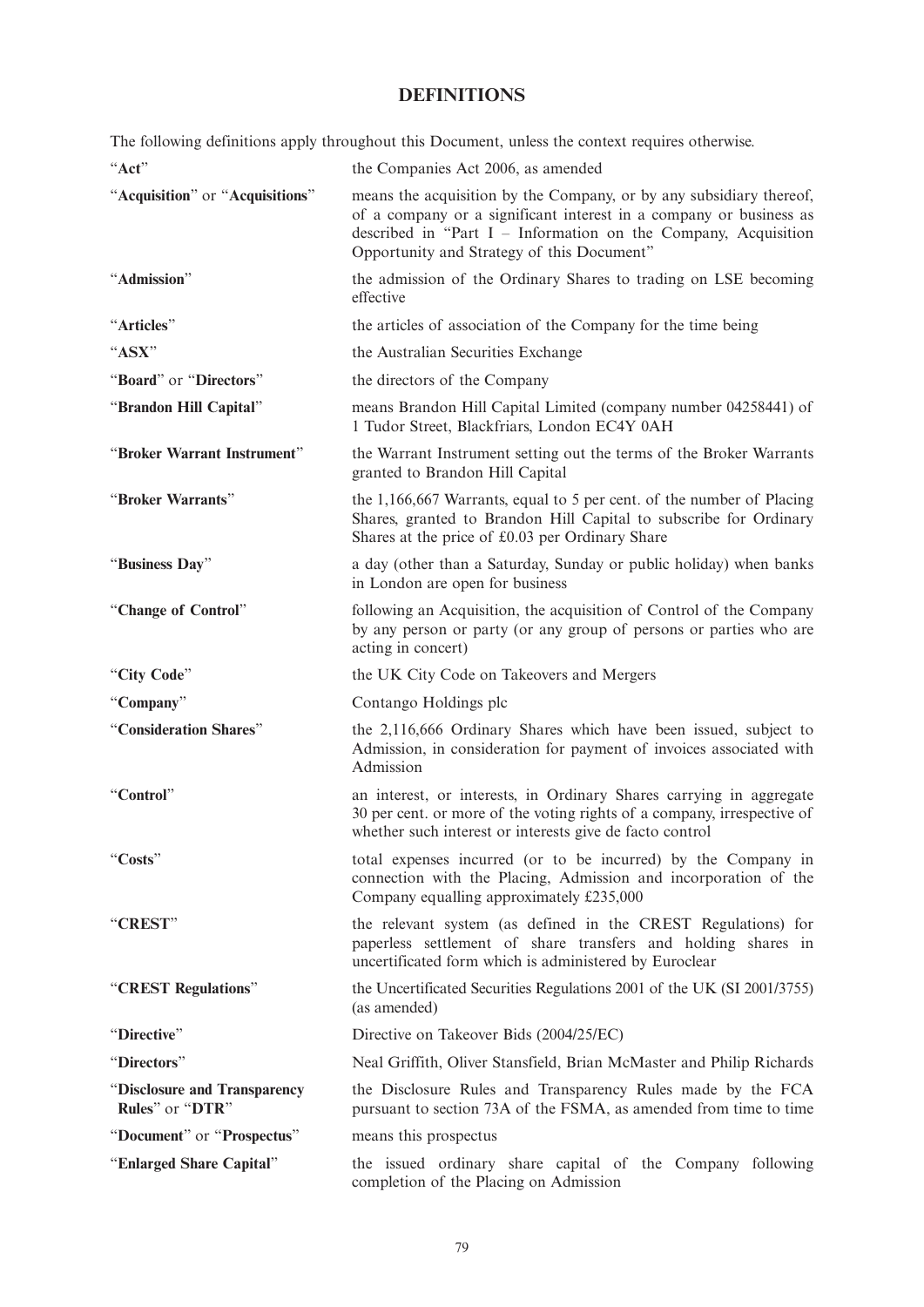| "Euroclear"                         | Euroclear UK & Ireland Limited, a company incorporated under the<br>laws of England and Wales                                                                                                                                                                                                                                                              |
|-------------------------------------|------------------------------------------------------------------------------------------------------------------------------------------------------------------------------------------------------------------------------------------------------------------------------------------------------------------------------------------------------------|
| "Exchange Act"                      | United States Securities Exchange Act of 1934                                                                                                                                                                                                                                                                                                              |
| "Existing Ordinary Shares"          | the 17,500,000 Ordinary Shares in existence at the date of this<br>Document                                                                                                                                                                                                                                                                                |
| "FCA"                               | the UK Financial Conduct Authority                                                                                                                                                                                                                                                                                                                         |
| "Founder Shareholders"              | means each of: (i) Jonathan Evans; (ii) Neal Griffith; (iii) Gemstar<br>Investments Ltd; (iv) Philip Richards; and (v) Oliver Stansfield, who<br>together subscribed for 4,999,900 Ordinary Shares at £0.01 each                                                                                                                                           |
| "Founder Subscriber Shares"         | the 4,999,900 Ordinary Shares issued to the Founder Shareholders                                                                                                                                                                                                                                                                                           |
| "FSMA"                              | the Financial Services and Markets Act 2000 (as amended)                                                                                                                                                                                                                                                                                                   |
| "HW Fisher"                         | HW Fisher & Company Limited, reporting accountants to the<br>Company                                                                                                                                                                                                                                                                                       |
| "IAS"                               | <b>International Accounting Standards</b>                                                                                                                                                                                                                                                                                                                  |
| "IFRIC"                             | International Financial Reporting Interpretations Committee                                                                                                                                                                                                                                                                                                |
| "IFRS"                              | International Financial Reporting Standards as adopted by the<br>European Union                                                                                                                                                                                                                                                                            |
| "Initial Subscribers"               | means each of: (i) Jonathan Evans; (ii) Neal Griffith; (iii) Gemstar<br>Investments Ltd; (iv) Philip Richards; (v) Oliver Stansfield; (vi) Cedar<br>Capital Management Ltd; (vii) Ashley Warden; (viii) Sanderson<br>Capital Partners Limited; and (ix) Lockstrood Consulting Ltd, who<br>together subscribed for 12,500,000 Ordinary Shares at £0.02 each |
| "Initial Subscriber Shares"         | the 12,500,000 Ordinary Shares issued to the Initial Subscribers                                                                                                                                                                                                                                                                                           |
| "Initial Subscribers Subscription"  | the subscription of: (i) the Founder Subscriber Shares by the Founder<br>Shareholders; and (ii) Initial Subscribers Shares by the Initial<br>Subscribers                                                                                                                                                                                                   |
| " $IPO"$                            | initial public offering                                                                                                                                                                                                                                                                                                                                    |
| "Listing Rules"                     | the listing rules made by the FCA pursuant to section 73A of FSMA,<br>as amended from time to time                                                                                                                                                                                                                                                         |
| "London Stock Exchange"<br>or "LSE" | London Stock Exchange plc                                                                                                                                                                                                                                                                                                                                  |
| "Model Code"                        | the Model Code on directors' dealings in securities set out in Annex 1<br>to Chapter 9 of the Listing Rules                                                                                                                                                                                                                                                |
| "Net Proceeds"                      | the funds received in relation to the Initial Subscribers Subscription,<br>and the Placing less Costs                                                                                                                                                                                                                                                      |
| "Official List"                     | the Official List of the UK Listing Authority                                                                                                                                                                                                                                                                                                              |
| "Ordinary Shares"                   | ordinary shares of £0.01 each in the Company                                                                                                                                                                                                                                                                                                               |
| "Placees"                           | those persons who have signed Placing Letters                                                                                                                                                                                                                                                                                                              |
| "Placing"                           | the placing of 23,333,321 Ordinary Shares conditional upon Admission                                                                                                                                                                                                                                                                                       |
| "Placing and Broker Agreement"      | the conditional agreement dated 26 October 2017 between: (i) the<br>Company; (ii) the Directors; and (iii) Brandon Hill Capital;                                                                                                                                                                                                                           |
| "Placing Letters"                   | the letters from potential investors dated on 26 October 2017<br>providing irrevocable conditional applications for Ordinary Shares<br>under the Placing                                                                                                                                                                                                   |
| "Placing Price"                     | $£0.03$ per Ordinary Share                                                                                                                                                                                                                                                                                                                                 |
| "Placing Shares"                    | the 23,333,321 Ordinary Shares in the capital of the Company which<br>have been issued, subject to Admission, and allotted to the Placees<br>pursuant to the Placing                                                                                                                                                                                       |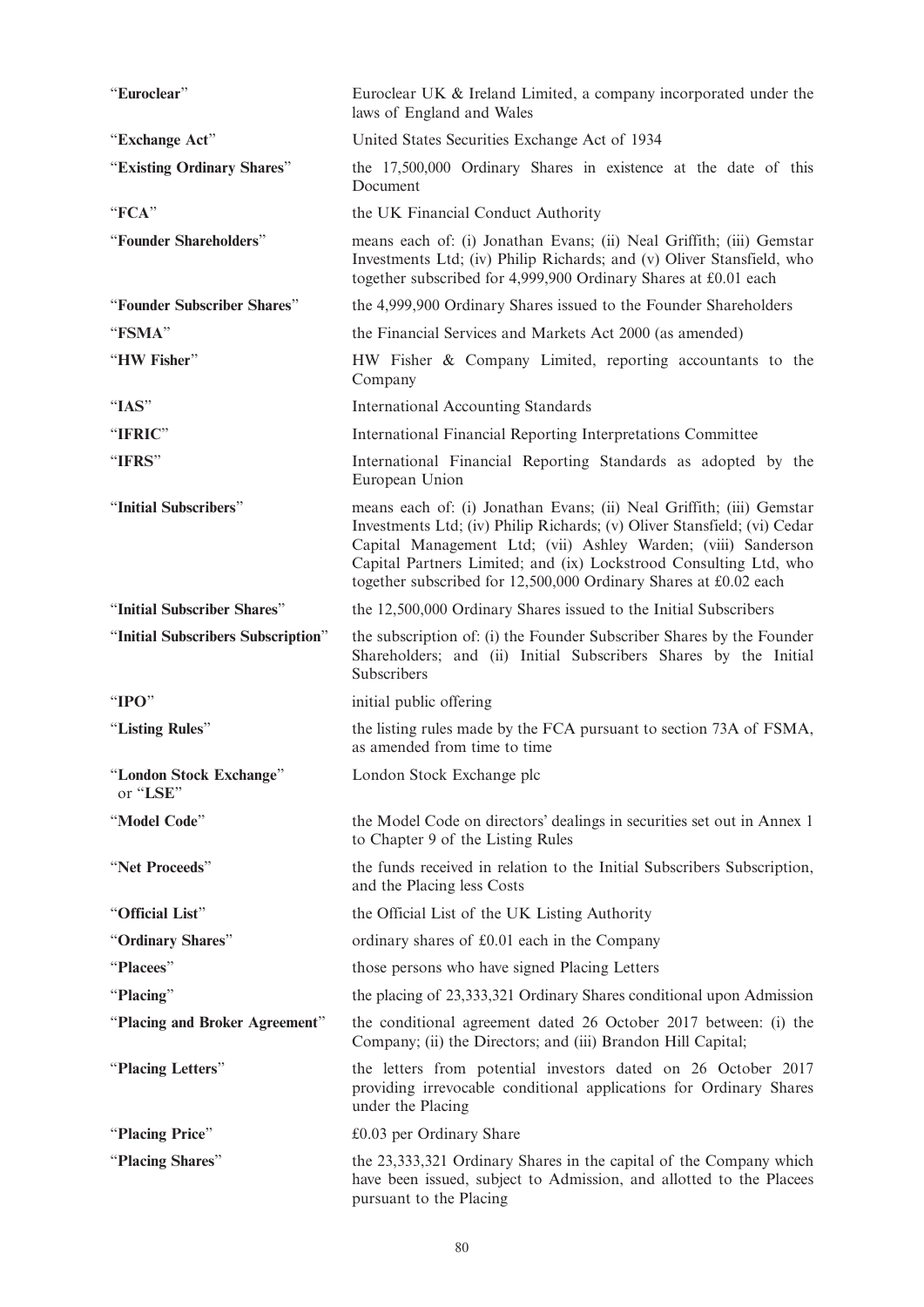| "Premium Listing"                    | a Premium Listing under Chapter 6 of the Listing Rules                                                                                                                                                                                        |
|--------------------------------------|-----------------------------------------------------------------------------------------------------------------------------------------------------------------------------------------------------------------------------------------------|
| "Pro Forma Financial<br>Information" | the unaudited pro forma statement of net assets of the Company as at<br>Part III of this Document                                                                                                                                             |
| "Prospectus Directive"               | Commission Regulation (EC) No 809/2004                                                                                                                                                                                                        |
| "Prospectus Rules"                   | the prospectus rules made by the FCA pursuant to section 73A of the<br>FSMA, as amended from time to time                                                                                                                                     |
| "Qualifying Period"                  | the period of 12 years immediately preceding the date of publication<br>of an advertisement relating to the sale of shares belonging to<br>untraced shareholders                                                                              |
| "Registrar"                          | Avenir Registrars Limited (company number 09009850) of 5 St. John's<br>Lane, London EC1M 4BH                                                                                                                                                  |
| "Relevant Member State"              | any member state of the European Economic Area which has<br>implemented the Prospectus Directive                                                                                                                                              |
| "Relevant Period"                    | the period beginning on the commencement of the Qualifying Period<br>and ending on the date when the requirements under this Prospectus<br>have been satisfied to enable the Company to sell the shares belonging<br>to untraced shareholders |
| "Reverse Takeover"                   | a transaction defined as a reverse takeover under Listing Rule 5.6.4 (1)<br>and $(2)$                                                                                                                                                         |
| "SEC"                                | United States Securities and Exchange Commission                                                                                                                                                                                              |
| "Securities Act"                     | United States Securities Act of 1933                                                                                                                                                                                                          |
| "Series 1 Warrants"                  | the 17,500,000 Warrants granted to the Initial Subscribers to<br>subscribe for Ordinary Shares at a price of £0.03 per Ordinary Share                                                                                                         |
| "Series 1 Warrant Instrument"        | the Warrant Instrument setting out the terms of the Series 1 Warrants<br>granted to the Initial Subscribers                                                                                                                                   |
| "Series 2 Warrants"                  | the 11,666,650 Warrants granted to the Placees to subscribe for<br>Ordinary Shares at a price of £0.05 per Ordinary Share                                                                                                                     |
| "Series 2 Warrant Instrument"        | the Warrant Instrument setting out the terms of the Series 2 Warrants<br>granted to the Placees                                                                                                                                               |
| "Shareholders"                       | holders of Ordinary Shares                                                                                                                                                                                                                    |
| "Standard Listing"                   | a Standard Listing under Chapter 14 of the Listing Rules                                                                                                                                                                                      |
| "Takeover Panel"                     | Panel on Takeovers and Mergers, regulatory body which administers<br>the City Code on Takeovers and Mergers                                                                                                                                   |
| " $TSX"$                             | the Toronto Stock Exchange                                                                                                                                                                                                                    |
| "UK Corporate Governance<br>Code"    | the UK Corporate Governance Code issued by the Financial<br>Reporting Council in the UK from time to time                                                                                                                                     |
| "UKLA"                               | the FCA in its capacity as the competent authority for listing in the<br>UK pursuant to Part VI of FSMA                                                                                                                                       |
| "Voting Rights"                      | all the voting rights attributable to the capital of a company which are<br>currently exercisable at a general meeting                                                                                                                        |
| "Warrants"                           | Broker Warrants, Series 1 Warrants and Series 2 Warrants, created<br>pursuant to the appropriate Warrant Instruments, to subscribe for<br>Ordinary Shares on the terms and conditions set out in the Warrant<br>Instruments                   |
| "Warrant Holders"                    | means the holders of Warrants                                                                                                                                                                                                                 |
| "Warrant Instruments"                | the Broker Warrant Instrument, Series 1 Warrant Instrument and<br>Series 2 Warrant Instrument, to be granted to Warrant Holders                                                                                                               |
| "WTI Crude"                          | West Texas Intermediate, a grade of crude oil used as a benchmark in<br>oil pricing                                                                                                                                                           |